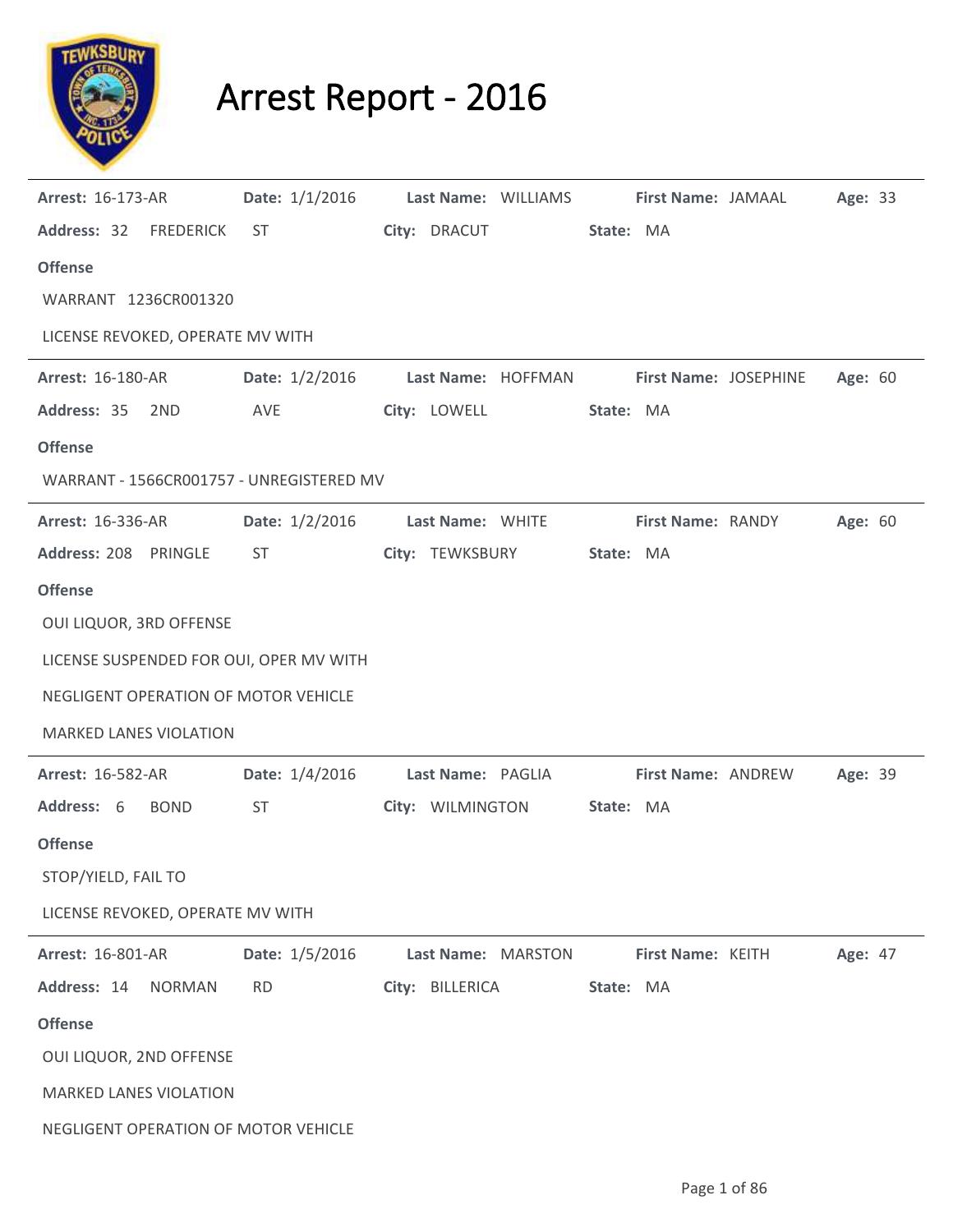| <b>Arrest: 16-806-AR</b>      |              | <b>Date:</b> $1/5/2016$                                | Last Name: RYAN   | First Name: NICHOLE        | Age: 28 |  |
|-------------------------------|--------------|--------------------------------------------------------|-------------------|----------------------------|---------|--|
| Address: 40 AIKEN             |              | <b>AVE</b>                                             | City: LOWELLQQ    | State: MA                  |         |  |
| <b>Offense</b>                |              |                                                        |                   |                            |         |  |
|                               |              | WARRANT 1411CR003120 LICENSE SUSPENDED                 |                   |                            |         |  |
| <b>Arrest: 16-1310-A-AR</b>   |              | Date: 1/8/2016                                         | Last Name: GANDIA | First Name: HILDA          | Age: 42 |  |
| Address: 201 LAWRENCE ST      | <b>FLOOR</b> |                                                        | City: LAWRENCE    | State: MA                  |         |  |
| <b>Offense</b>                |              |                                                        |                   |                            |         |  |
|                               |              | "TRAFFICKING IN CLASS A SUBSTANCE OVER #200 GRAMS"     |                   |                            |         |  |
| <b>Arrest: 16-1310-AR</b>     |              | <b>Date:</b> 1/8/2016                                  | Last Name: PABON  | <b>First Name: MANUEL</b>  | Age: 46 |  |
| Address: 704 AMES HILL        |              | DR                                                     | City: TEWKSBURY   | State: MA                  |         |  |
| <b>Offense</b>                |              |                                                        |                   |                            |         |  |
|                               |              | "TRAFFICKING IN CLASS A SUBSTANCE OVER #200 GRAMS"     |                   |                            |         |  |
| <b>Arrest: 16-1367-AR</b>     |              | Date: 1/9/2016                                         | Last Name: WELCH  | <b>First Name: PATRICK</b> | Age: 25 |  |
| Address: 42 COTTAGE           |              | ST                                                     | City: WILMINGTON  | State: MA                  |         |  |
| <b>Offense</b>                |              |                                                        |                   |                            |         |  |
| <b>MARKED LANES VIOLATION</b> |              |                                                        |                   |                            |         |  |
| <b>OUI LIQUOR</b>             |              |                                                        |                   |                            |         |  |
|                               |              | NEGLIGENT OPERATION OF MOTOR VEHICLE                   |                   |                            |         |  |
| <b>Arrest: 16-1369-AR</b>     |              | Date: 1/9/2016                                         | Last Name: SMITH  | First Name: CHERYL         | Age: 56 |  |
| Address: 24 OTIS              |              | ST                                                     | City: TEWKSBURY   | State: MA                  |         |  |
| <b>Offense</b>                |              |                                                        |                   |                            |         |  |
|                               |              | WARRANT-DOCKET#1411CR006877 - UNINSURED MV             |                   |                            |         |  |
| <b>Arrest: 16-1372-AR</b>     |              | Date: $1/9/2016$                                       | Last Name: BOGOSH | <b>First Name: EMILY</b>   | Age: 21 |  |
| Address: 47 FAIRFAXST         |              |                                                        | City: BURLINGTON  | State: MA                  |         |  |
| <b>Offense</b>                |              |                                                        |                   |                            |         |  |
| <b>OUI LIQUOR</b>             |              |                                                        |                   |                            |         |  |
|                               |              | NEGLIGENT OPERATION OF MOTOR VEHICLE                   |                   |                            |         |  |
| <b>MARKED LANES VIOLATION</b> |              |                                                        |                   |                            |         |  |
| <b>Arrest: 16-1447-AR</b>     |              | Date: 1/9/2016 Last Name: ROSSITER First Name: ANTONIO |                   |                            | Age: 23 |  |
| Address: 513 AMES HILL        |              | DR                                                     | City: TEWKSBURY   | State: MA                  |         |  |
| <b>Offense</b>                |              |                                                        |                   |                            |         |  |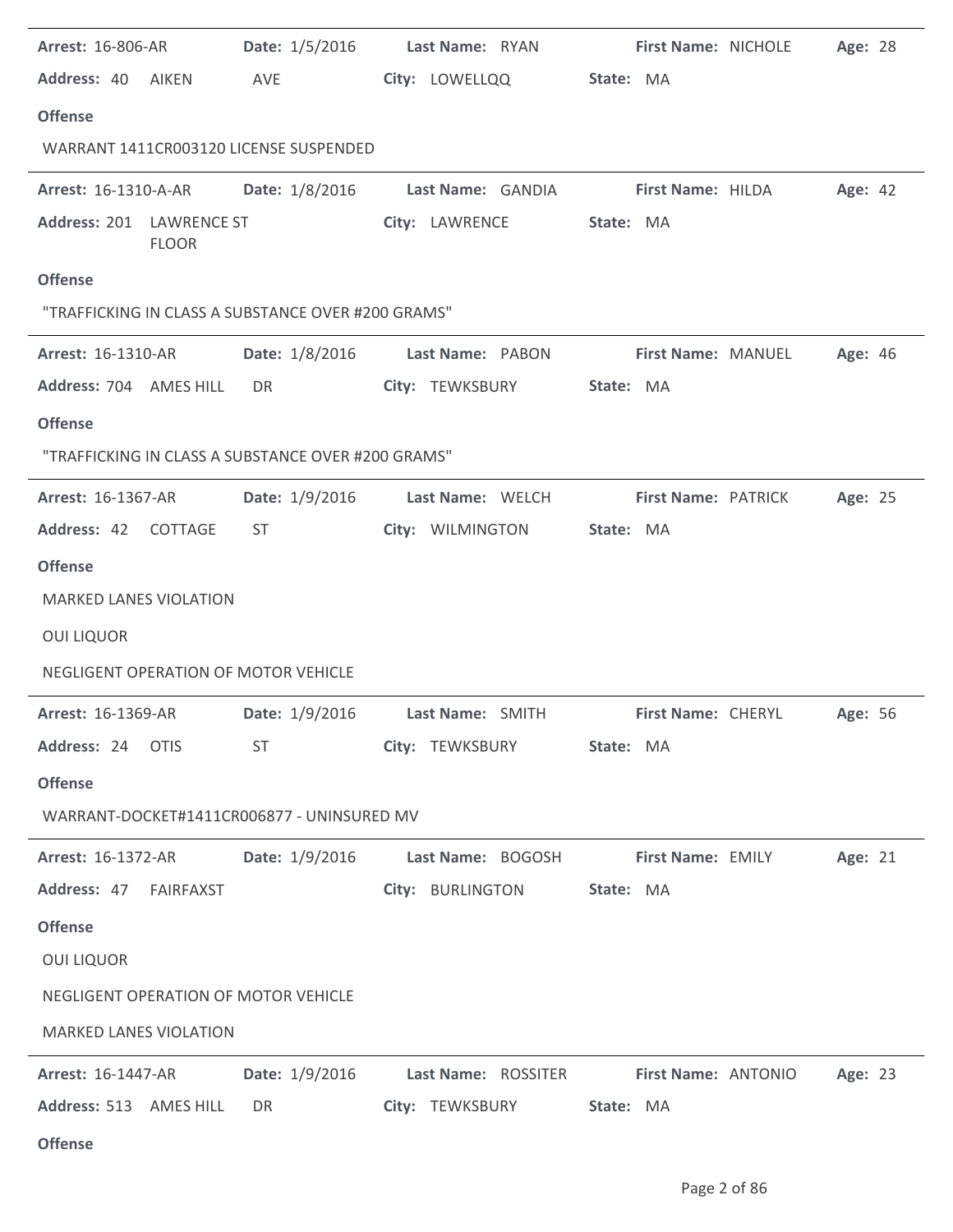| <b>DISORDERLY CONDUCT</b>                |                 |                      |           |                            |                      |         |  |
|------------------------------------------|-----------------|----------------------|-----------|----------------------------|----------------------|---------|--|
| A&B                                      |                 |                      |           |                            |                      |         |  |
| A&B                                      |                 |                      |           |                            |                      |         |  |
| A&B                                      |                 |                      |           |                            |                      |         |  |
| WITNESS, INTIMIDATE                      |                 |                      |           |                            |                      |         |  |
| Arrest: 16-1760-AR                       | Date: 1/11/2016 | Last Name: MCCLUSKEY |           | First Name: STACEY         |                      | Age: 51 |  |
| Address: 45 WALNUT                       | <b>ST</b>       | City: LOWELL         | State: MA |                            |                      |         |  |
| <b>Offense</b>                           |                 |                      |           |                            |                      |         |  |
| DRUG, POSSESS CLASS B                    |                 |                      |           |                            |                      |         |  |
| DRUG, POSSESS TO DISTRIB CLASS C         |                 |                      |           |                            |                      |         |  |
| Arrest: 16-1952-AR                       | Date: 1/12/2016 | Last Name: GONZALEZ  |           | <b>First Name: GIOVANY</b> |                      | Age: 24 |  |
| Address: 58<br>MONUMENT ST               |                 | City: CHARLESTOWN    | State: MA |                            |                      |         |  |
| <b>Offense</b>                           |                 |                      |           |                            |                      |         |  |
| DRUG, DISTRIBUTE CLASS B                 |                 |                      |           |                            |                      |         |  |
| Arrest: 16-2315-AR                       | Date: 1/14/2016 | Last Name: DOMITRIZ  |           | First Name: ALBERTO        |                      | Age: 39 |  |
| Address: 32 W SIXTH                      | ST              | City: LOWELL         | State: MA |                            |                      |         |  |
| <b>Offense</b>                           |                 |                      |           |                            |                      |         |  |
| LICENSE SUSPENDED, OP MV WITH            |                 |                      |           |                            |                      |         |  |
| <b>MARKED LANES VIOLATION</b>            |                 |                      |           |                            |                      |         |  |
| <b>Arrest: 16-2448-AR</b>                | Date: 1/15/2016 | Last Name: MANSFIELD |           | <b>First Name: BRIAN</b>   |                      | Age: 34 |  |
| Address: 5 WILSON                        | <b>ST</b>       | City: BILLERICA      | State: MA |                            |                      |         |  |
| <b>Offense</b>                           |                 |                      |           |                            |                      |         |  |
| SHOPLIFTING BY ASPORTATION               |                 |                      |           |                            |                      |         |  |
| <b>Arrest: 16-2464-AR</b>                | Date: 1/15/2016 | Last Name: VACHON    |           |                            | First Name: MARGARET | Age: 49 |  |
| Address: 1246 WHIPPLE                    | <b>RD</b>       | City: N TEWKSBURY    | State: MA |                            |                      |         |  |
| <b>Offense</b>                           |                 |                      |           |                            |                      |         |  |
| <b>OUI LIQUOR</b>                        |                 |                      |           |                            |                      |         |  |
| NEGLIGENT OPERATION OF MOTOR VEHICLE     |                 |                      |           |                            |                      |         |  |
|                                          |                 |                      |           |                            |                      |         |  |
| MARKED LANES VIOLATION                   |                 |                      |           |                            |                      |         |  |
| ALCOHOL IN MV, POSSESS OPEN CONTAINER OF |                 |                      |           |                            |                      |         |  |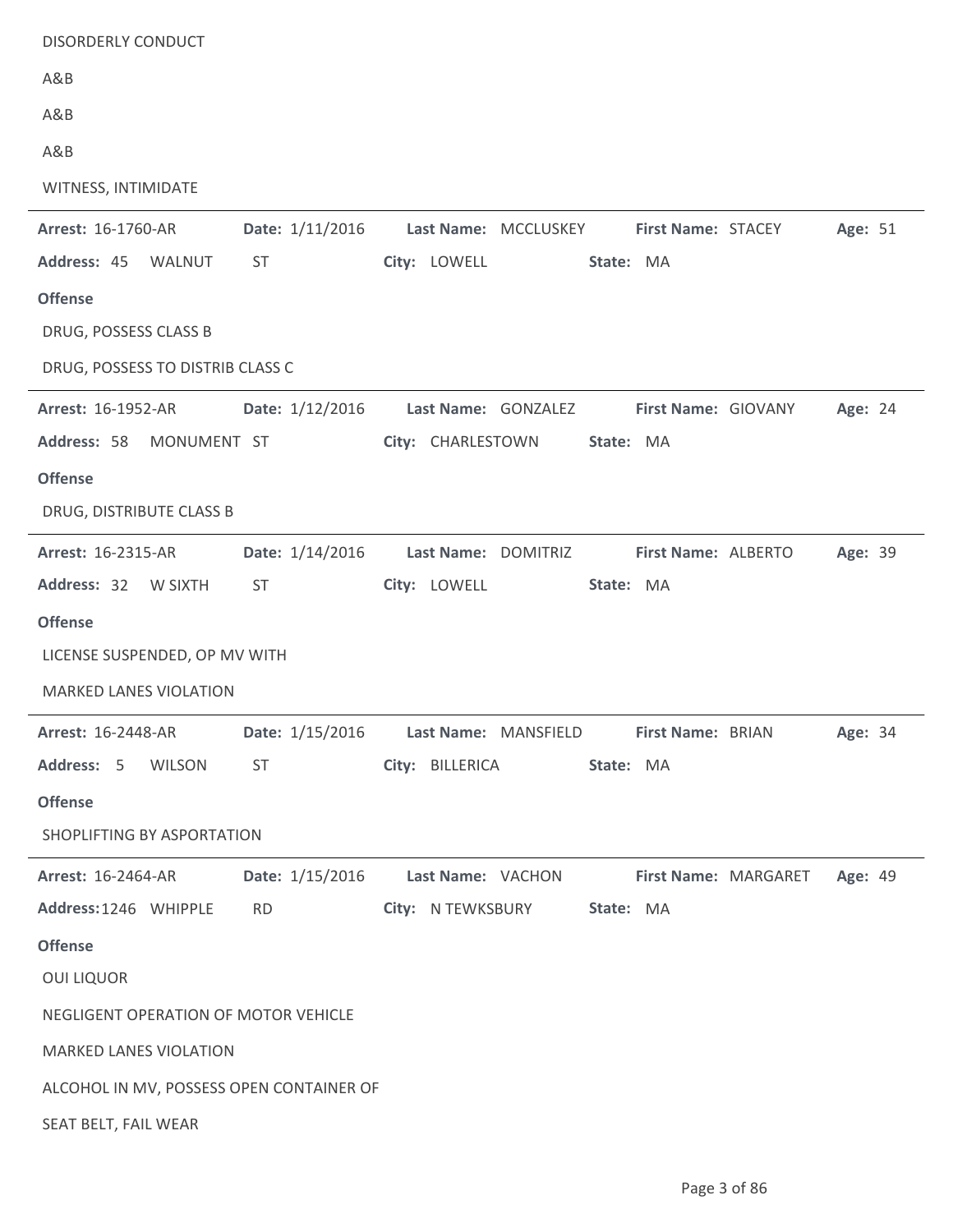| <b>Arrest: 16-2584-AR</b>                       | Date: 1/16/2016 | Last Name: ENO               | First Name: COURTNEY       | Age: 24 |
|-------------------------------------------------|-----------------|------------------------------|----------------------------|---------|
| Address: 55 ALTHEA                              | AVE             | City: TYNGSBOROUGH State: MA |                            |         |
| <b>Offense</b>                                  |                 |                              |                            |         |
| CREDIT CARD FRAUD OVER \$250                    |                 |                              |                            |         |
| CREDIT CARD, RECEIVE STOLEN                     |                 |                              |                            |         |
| <b>FALSE IMPERSONATION &amp; IDENTITY FRAUD</b> |                 |                              |                            |         |
| <b>Arrest: 16-2821-AR</b>                       | Date: 1/18/2016 | Last Name: SKUDRIS           | <b>First Name: MELISSA</b> | Age: 31 |
| Address: 21 LOWE                                | ST              | City: TEWKSBURY              | State: MA                  |         |
| <b>Offense</b>                                  |                 |                              |                            |         |
| WARRANT - OP MV W/ SUSP LIC - 1518CR006108      |                 |                              |                            |         |
| <b>Arrest: 16-2822-AR</b>                       | Date: 1/18/2016 | Last Name: PHILLIPS          | First Name: NICOLE         | Age: 30 |
| Address:1371 PAWTUCKET BLVD                     |                 | City: LOWELL                 | State: MA                  |         |
| <b>Offense</b>                                  |                 |                              |                            |         |
| WARRANT - 1511CR000509 - STRANGULATION          |                 |                              |                            |         |
| <b>Arrest: 16-3346-AR</b>                       | Date: 1/21/2016 | Last Name: HOLLAND           | First Name: ERIC           | Age: 44 |
| Address: 137 CLUFF                              | <b>CRSG</b>     | City: SALEM                  | State: NH                  |         |
| <b>Offense</b>                                  |                 |                              |                            |         |
| WARRANT#9253CR002406 CONTEMPT, CRIMINAL         |                 |                              |                            |         |
| <b>Arrest: 16-3528-AR</b>                       | Date: 1/22/2016 | Last Name: TORRES            | First Name: WILFREDO       | Age: 41 |
| Address: 437 MERRIMACK ST                       |                 | City: LOWELL                 | State: MA                  |         |
| <b>Offense</b>                                  |                 |                              |                            |         |
| SHOPLIFTING BY ASPORTATION                      |                 |                              |                            |         |
|                                                 |                 |                              |                            |         |
| Arrest: 16-3663-AR                              | Date: 1/23/2016 | Last Name: SAVARD            | <b>First Name: PAUL</b>    | Age: 26 |
| Address: 135<br>WHITE                           | <b>ST</b>       | City: LOWELL                 | State: MA                  |         |
| <b>Offense</b>                                  |                 |                              |                            |         |
| B&E VEHICLE/BOAT NIGHTTIME FOR FELONY           |                 |                              |                            |         |
| STOP/YIELD, FAIL TO                             |                 |                              |                            |         |
| SPEEDING                                        |                 |                              |                            |         |
| STOP FOR POLICE, FAIL                           |                 |                              |                            |         |
| LICENSE SUSPENDED, OP MV WITH                   |                 |                              |                            |         |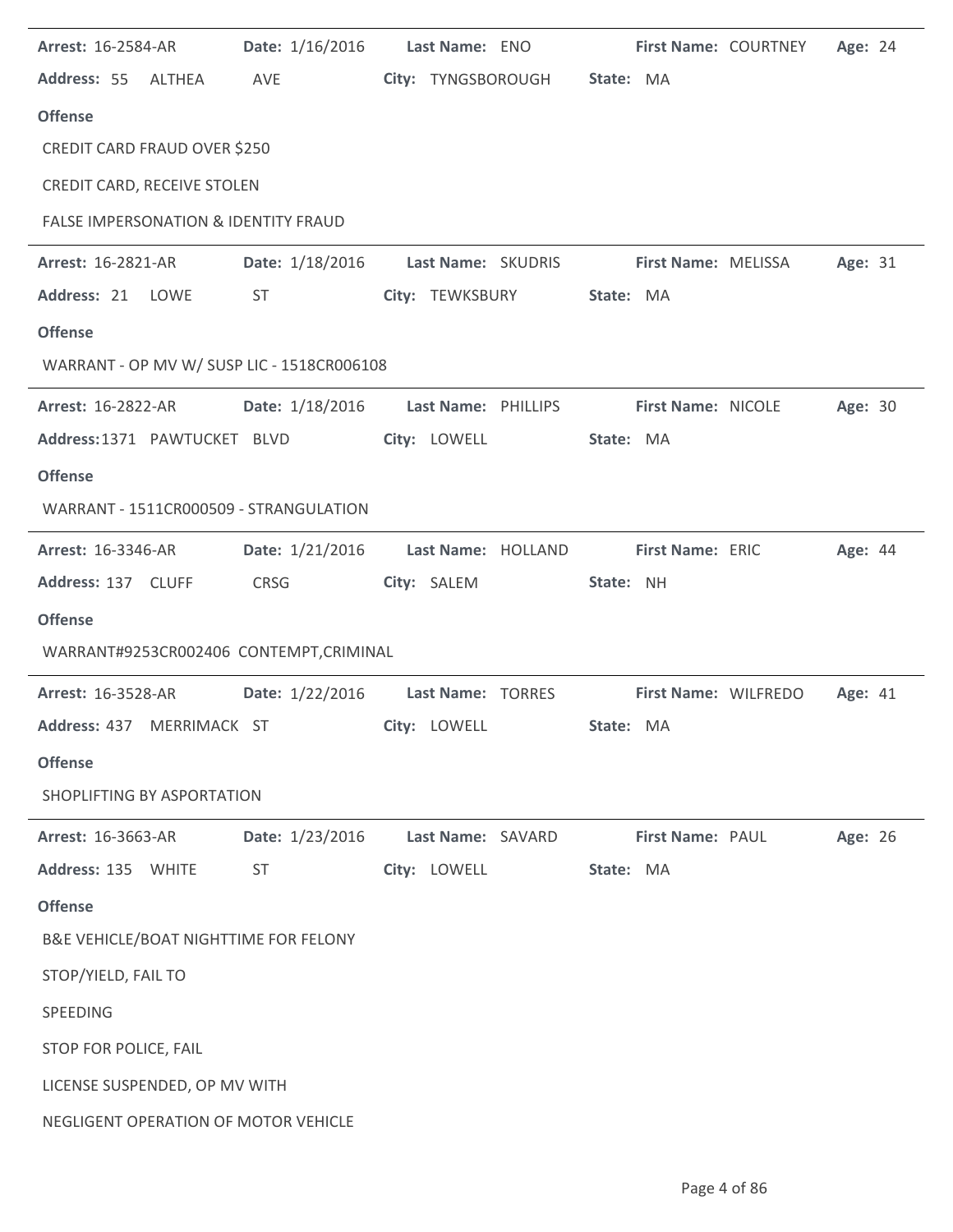|                                | B&E VEHICLE/BOAT NIGHTTIME FOR FELONY                  |                                                                                   |                               |         |
|--------------------------------|--------------------------------------------------------|-----------------------------------------------------------------------------------|-------------------------------|---------|
| <b>MARKED LANES VIOLATION</b>  |                                                        |                                                                                   |                               |         |
| 1547CR001715 LICENSE SUSPENDED |                                                        |                                                                                   |                               |         |
|                                | B&E VEHICLE/BOAT NIGHTTIME FOR FELONY                  |                                                                                   |                               |         |
| Arrest: 16-3709-AR             | Date: 1/24/2016                                        | Last Name: LYNN                                                                   | First Name: EDGAR             | Age: 27 |
| Address: 27<br><b>FLOO</b>     | <b>BUTTERFIELD</b>                                     | City: LOWELL                                                                      | State: MA                     |         |
| <b>Offense</b>                 |                                                        |                                                                                   |                               |         |
|                                | WARRANT - 1511CR003960 - MALICIOUS DAMAGE TO MV        |                                                                                   |                               |         |
| Arrest: 16-3896-AR             | Date: 1/25/2016                                        | Last Name: DOKE                                                                   | First Name: DANIEL            | Age: 25 |
| Address: 16                    | <b>GORDON</b><br><b>RD</b>                             | City: NORTH READING                                                               | State: MA                     |         |
| <b>Offense</b>                 |                                                        |                                                                                   |                               |         |
| DRUG, POSSESS CLASS D          |                                                        |                                                                                   |                               |         |
| <b>MARKED LANES VIOLATION</b>  |                                                        |                                                                                   |                               |         |
| SPEEDING                       |                                                        |                                                                                   |                               |         |
| DRUG, POSSESS CLASS B          |                                                        |                                                                                   |                               |         |
| <b>Arrest: 16-4006-AR</b>      | Date: 1/26/2016                                        | Last Name: ALSARABI                                                               | First Name: ADAM              | Age: 29 |
| Address: 32                    | <b>STARLIGHT</b><br>DR                                 | City: WALPOLE                                                                     | State: MA                     |         |
| <b>Offense</b>                 |                                                        |                                                                                   |                               |         |
|                                | WARRANT - 1451CR001951 - THREAT TO COMMIT CRIME        |                                                                                   |                               |         |
|                                |                                                        | Arrest: 16-4010-AR Date: 1/26/2016 Last Name: GRANESE First Name: ANTHONY Age: 31 |                               |         |
|                                | Address: 69 COUNTY RD                                  | City: TEWKSBURY State: MA                                                         |                               |         |
| <b>Offense</b>                 |                                                        |                                                                                   |                               |         |
|                                | WARRANT - 1253CR000442 - NEG OP OF MV                  |                                                                                   |                               |         |
|                                |                                                        | Arrest: 16-4124-A-AR Date: 1/27/2016 Last Name: FORD First Name: STEPHANIE        |                               | Age: 21 |
| Address: 22 DUBLIN             |                                                        | City: LOWELL                                                                      | <b>State: MA</b>              |         |
| <b>Offense</b>                 |                                                        |                                                                                   |                               |         |
|                                | WARRANT-DOCKET# 1507CR001480 - A&B DEFAULT             |                                                                                   |                               |         |
|                                | Arrest: 16-4311-AR   Date: 1/28/2016   Last Name: LANG |                                                                                   | First Name: ALEXANDER Age: 24 |         |
| Address: 28 BARTHOLOME TER     |                                                        | City: PEABODY                                                                     | State: MA                     |         |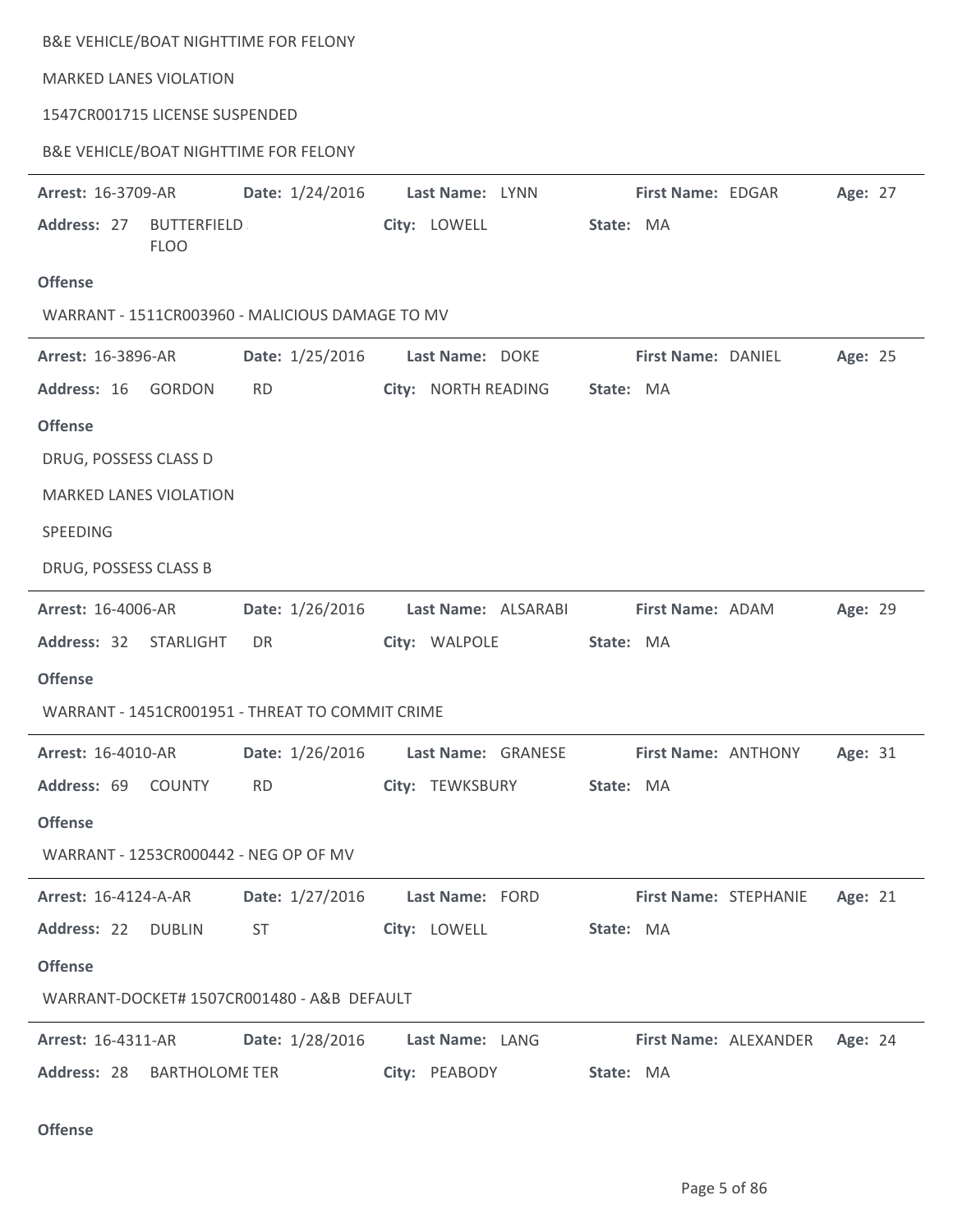| WARRANT 1586CR001599 USE MV WITHOUT AUTHORITY             |                 |                        |           |                         |         |  |
|-----------------------------------------------------------|-----------------|------------------------|-----------|-------------------------|---------|--|
| WARRANT 1636CR000150 LARCENY UNDER 250 / RECEIVING STOLEN |                 |                        |           |                         |         |  |
| <b>FORGERY OF CHECK</b>                                   |                 |                        |           |                         |         |  |
| LARCENY OVER \$250                                        |                 |                        |           |                         |         |  |
| Arrest: 16-4411-AR                                        | Date: 1/29/2016 | Last Name: NEVES       |           | First Name: ALICIA      | Age: 28 |  |
| Address: 23<br><b>DOUGLAS</b>                             | AVE             | City: WILMINGTON       | State: MA |                         |         |  |
| <b>Offense</b>                                            |                 |                        |           |                         |         |  |
| WARRANT -1553CR000066 - OUI DRUGS                         |                 |                        |           |                         |         |  |
| Arrest: 16-4601-AR                                        | Date: 1/30/2016 | Last Name: ROSA        |           | First Name: ENRIQUE     | Age: 34 |  |
| Address: 122 11                                           | <b>ST</b>       | City: LOWELL           | State: MA |                         |         |  |
| <b>Offense</b>                                            |                 |                        |           |                         |         |  |
| WARRANT                                                   |                 |                        |           |                         |         |  |
| LICENSE SUSPENDED, OP MV WITH                             |                 |                        |           |                         |         |  |
| <b>Arrest: 16-4654-AR</b>                                 | Date: 1/31/2016 | Last Name: CASTILLO    |           | <b>First Name: LUIS</b> | Age: 39 |  |
| Address: 109 EVERETT                                      | <b>ST</b>       | City: LAWRENCE         | State: MA |                         |         |  |
| <b>Offense</b>                                            |                 |                        |           |                         |         |  |
| WARRANT - 1318CR006726 - OP MV W/ SUSP LIC SUBSQ          |                 |                        |           |                         |         |  |
| <b>Arrest: 16-4657-AR</b>                                 | Date: 1/31/2016 | Last Name: DOMENICHINI |           | First Name: JENNIFER    | Age: 31 |  |
| Address: 13<br>MARIETTA                                   | <b>ST</b>       | City: N ADAMS          | State: MA |                         |         |  |
| <b>Offense</b>                                            |                 |                        |           |                         |         |  |
| WARRANT - 1528CR000588 - SHOPLIFTING \$100+               |                 |                        |           |                         |         |  |
| WARRANT - 1528CR000936 - OP MV W/ SUSP LIC                |                 |                        |           |                         |         |  |
| Arrest: 16-4685-AR                                        | Date: 1/31/2016 | Last Name: AYALA       |           | First Name: ROSSANA     | Age: 26 |  |
| Address: 27 GOLF                                          | AVE             | City: METHUEN          | State: MA |                         |         |  |
| <b>Offense</b>                                            |                 |                        |           |                         |         |  |
|                                                           |                 |                        |           |                         |         |  |
| ALCOHOL IN MV, POSSESS OPEN CONTAINER OF                  |                 |                        |           |                         |         |  |
| SEAT BELT, FAIL WEAR                                      |                 |                        |           |                         |         |  |
| INSPECTION/STICKER, NO                                    |                 |                        |           |                         |         |  |
| WARRANT - 1438CR002548 - OP MV W/ SUSP REG                |                 |                        |           |                         |         |  |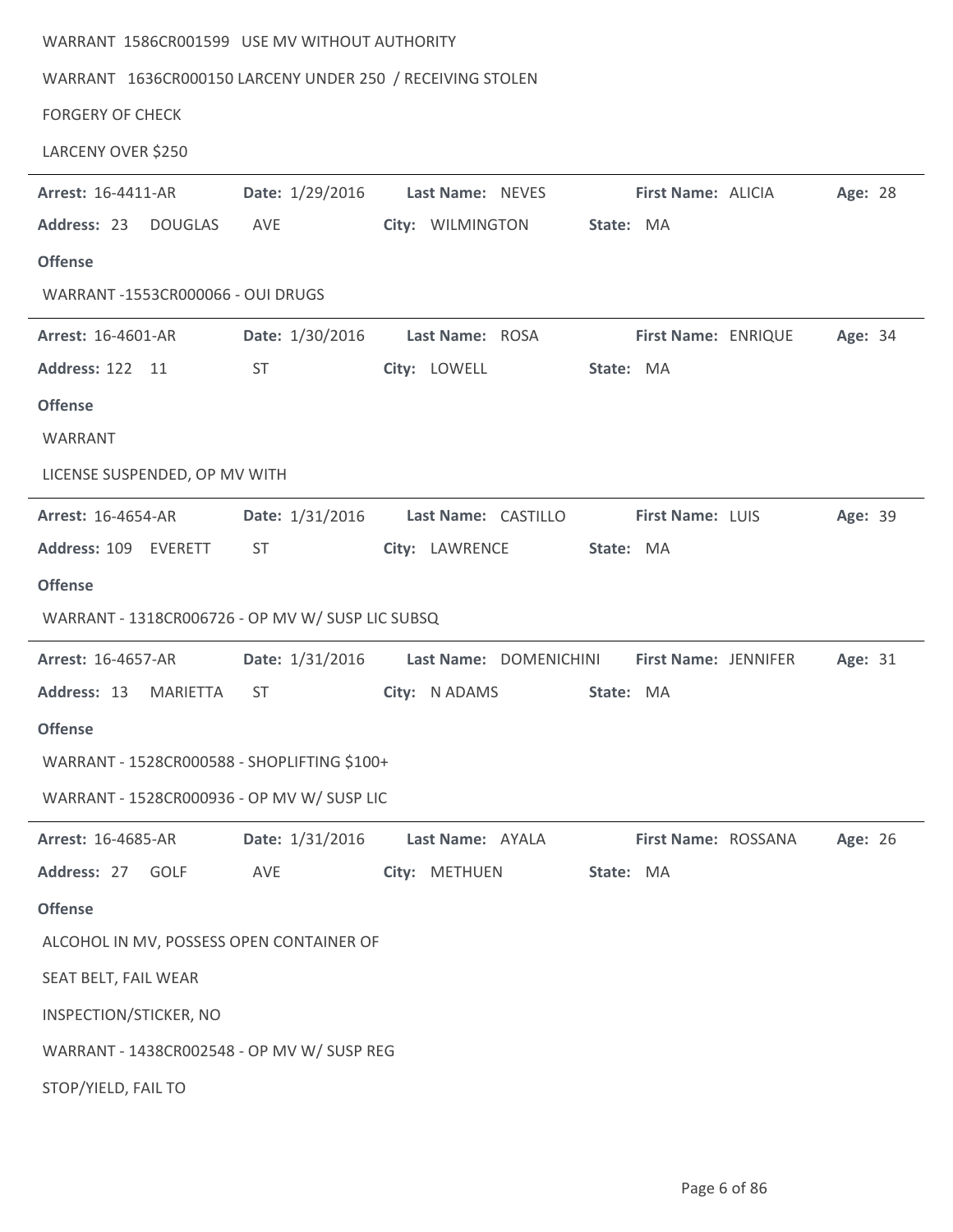| <b>Arrest: 16-4845-AR</b>                   | <b>Date:</b> 2/1/2016 |                   | Last Name: ALCANTARO | First Name: ANTHONY |                                 | Age: 29 |  |
|---------------------------------------------|-----------------------|-------------------|----------------------|---------------------|---------------------------------|---------|--|
| Address: 617 PAWTUCKET BLVD                 |                       | City: LOWELL      | State: MA            |                     |                                 |         |  |
| <b>Offense</b>                              |                       |                   |                      |                     |                                 |         |  |
| LICENSE SUSPENDED, OP MV WITH               |                       |                   |                      |                     |                                 |         |  |
| <b>Arrest: 16-5018-AR</b>                   | Date: 2/2/2016        | Last Name: MILLER |                      | First Name: BRETT   |                                 | Age: 20 |  |
| Address: 78<br>STEADMAN ST                  |                       | City: CHELMSFORD  | State: MA            |                     |                                 |         |  |
| <b>Offense</b>                              |                       |                   |                      |                     |                                 |         |  |
| ALCOHOL IN MV, POSSESS OPEN CONTAINER OF    |                       |                   |                      |                     |                                 |         |  |
| LICENSE SUSPENDED FOR OUI, OPER MV WITH     |                       |                   |                      |                     |                                 |         |  |
| FALSE NAME TO A POLICE OFFICER, MV OPERATOR |                       |                   |                      |                     |                                 |         |  |
| STOP FOR POLICE, FAIL                       |                       |                   |                      |                     |                                 |         |  |
| USE MV WITHOUT AUTHORITY                    |                       |                   |                      |                     |                                 |         |  |
| <b>Arrest: 16-5116-AR</b>                   | Date: $2/2/2016$      | Last Name: LEVIN  |                      | First Name: HILARY  |                                 | Age: 52 |  |
| Address: 32 HARJEAN                         | <b>RD</b>             | City: BILLERICA   | State: MA            |                     |                                 |         |  |
| <b>Offense</b>                              |                       |                   |                      |                     |                                 |         |  |
| SHOPLIFTING \$100+ BY ASPORTATION           |                       |                   |                      |                     |                                 |         |  |
|                                             |                       |                   |                      |                     |                                 |         |  |
| <b>Arrest: 16-5251-AR</b>                   | Date: 2/3/2016        | Last Name: CHAPUT |                      | First Name: WILLIAM |                                 | Age: 55 |  |
| Address: 100 ASTLE                          | <b>ST</b>             | City: TEWKSBURY   | State: MA            |                     |                                 |         |  |
| <b>Offense</b>                              |                       |                   |                      |                     |                                 |         |  |
| LICENSE NOT IN POSSESSION                   |                       |                   |                      |                     |                                 |         |  |
| ALCOHOL IN MV, POSSESS OPEN CONTAINER OF    |                       |                   |                      |                     |                                 |         |  |
| OUI LIQUOR, 2ND OFFENSE                     |                       |                   |                      |                     |                                 |         |  |
| NEGLIGENT OPERATION OF MOTOR VEHICLE        |                       |                   |                      |                     |                                 |         |  |
| <b>MARKED LANES VIOLATION</b>               |                       |                   |                      |                     |                                 |         |  |
| <b>Arrest: 16-5679-AR</b>                   | Date: 2/6/2016        | Last Name: COHAN  |                      |                     | First Name: CHRISTOPHER Age: 57 |         |  |
| Address: 101 RANTOUL                        | <b>ST</b>             | City: BEVERLY     | State: MA            |                     |                                 |         |  |
| <b>Offense</b>                              |                       |                   |                      |                     |                                 |         |  |
| UNSAFE OPERATION OF MV                      |                       |                   |                      |                     |                                 |         |  |
| NEGLIGENT OPERATION OF MOTOR VEHICLE        |                       |                   |                      |                     |                                 |         |  |
| OUI LIQUOR, 2ND OFFENSE                     |                       |                   |                      |                     |                                 |         |  |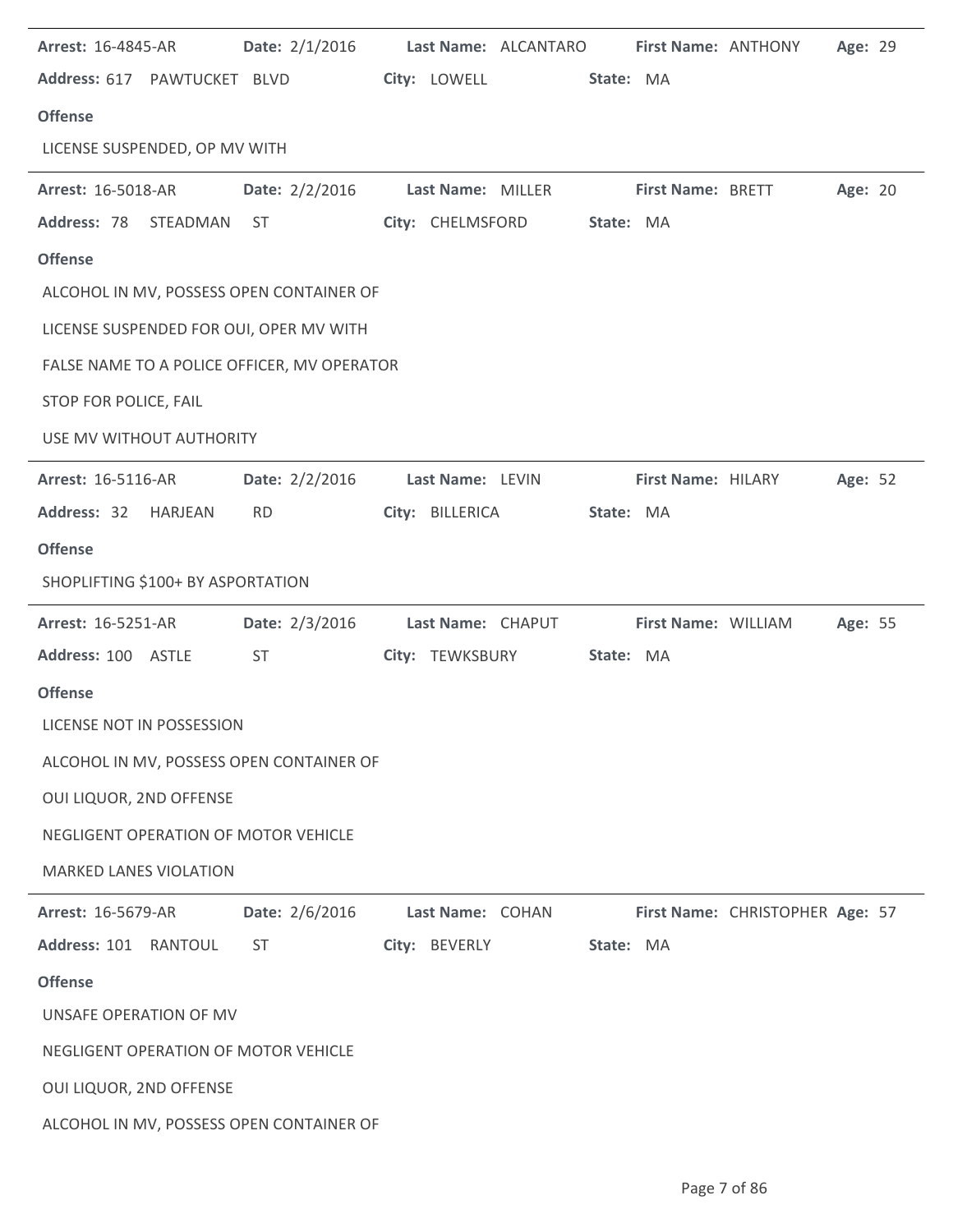| <b>Arrest: 16-5704-AR</b>                    | Date: 2/6/2016 | Last Name: ROGERS  |           | <b>First Name: ERIC</b> | Age: 47 |  |
|----------------------------------------------|----------------|--------------------|-----------|-------------------------|---------|--|
| Address: 5 SHAMROCK                          | RD             | City: BILLERICA    | State: MA |                         |         |  |
| <b>Offense</b>                               |                |                    |           |                         |         |  |
| 1511CR002319 LICENSE SUSPENDED               |                |                    |           |                         |         |  |
| 1556CR002217 LICENSE SUSPENDED               |                |                    |           |                         |         |  |
| <b>Arrest: 16-5843-AR</b>                    | Date: 2/7/2016 | Last Name: CODNER  |           | First Name: RYAN        | Age: 24 |  |
| Address: 34<br><b>CINNAMON</b>               | <b>CIR</b>     | City: TEWKSBURY    | State: MA |                         |         |  |
| <b>Offense</b>                               |                |                    |           |                         |         |  |
| 1411CR005579 LARCENY UNDER                   |                |                    |           |                         |         |  |
| 1518CR005720 DRUG, POSSESS CLASS A           |                |                    |           |                         |         |  |
| 1411CR007451 CREDIT CARD, RECEIVE STOLEN     |                |                    |           |                         |         |  |
| 1411CR006838 RECEIVE STOLEN M/V              |                |                    |           |                         |         |  |
| <b>Arrest: 16-5862-AR</b>                    | Date: 2/7/2016 | Last Name: MARRERO |           | First Name: JEANETTE    | Age: 38 |  |
| Address: 111 CABOT                           | ST             | City: LOWELL       | State: MA |                         |         |  |
| <b>Offense</b>                               |                |                    |           |                         |         |  |
| WARRANT/1311CR005932 - B&E DAYTIME           |                |                    |           |                         |         |  |
| WARRANT/1511CR002307 - POSS CLASS A          |                |                    |           |                         |         |  |
| WARRANT/1511CR002372 - FALSE NAME AT BOOKING |                |                    |           |                         |         |  |
| <b>Arrest: 16-5975-AR</b>                    | Date: 2/8/2016 | Last Name: SURETTE |           | First Name: JEAN        | Age: 54 |  |
| Address: 220 SHAWSHEEN ST                    |                | City: TEWKSBURY    | State: MA |                         |         |  |
| <b>Offense</b>                               |                |                    |           |                         |         |  |
| <b>RESIST ARREST</b>                         |                |                    |           |                         |         |  |
| DISORDERLY CONDUCT                           |                |                    |           |                         |         |  |
| <b>MARKED LANES VIOLATION</b>                |                |                    |           |                         |         |  |
| A&B ON POLICE OFFICER                        |                |                    |           |                         |         |  |
| NEGLIGENT OPERATION OF MOTOR VEHICLE         |                |                    |           |                         |         |  |
| OUI LIQUOR, 2ND OFFENSE                      |                |                    |           |                         |         |  |
| Arrest: 16-6101-A-AR                         | Date: 2/9/2016 | Last Name: ANDINO  |           | First Name: ALEXIS      | Age: 21 |  |
| Address: 127 WESTFORD                        | ST             | City: LOWELL       | State: MA |                         |         |  |
| <b>Offense</b>                               |                |                    |           |                         |         |  |
| DRUG, POSSESS CLASS B                        |                |                    |           |                         |         |  |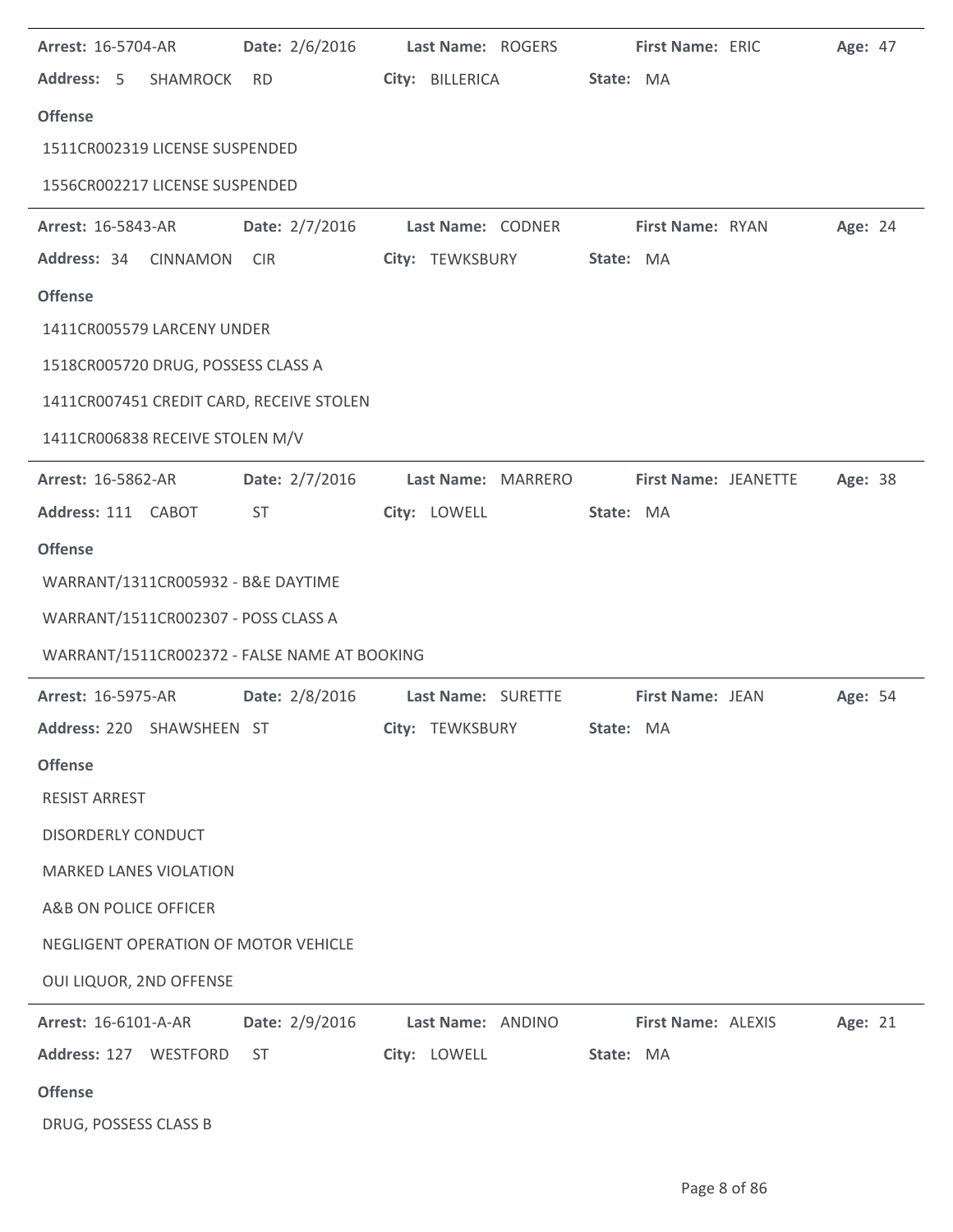| <b>Arrest: 16-6101-AR</b>                  |                                                                                                                                                                                                                                | Date: 2/9/2016 Last Name: GILKES First Name: JUSTICE         |                  | Age: 19                        |
|--------------------------------------------|--------------------------------------------------------------------------------------------------------------------------------------------------------------------------------------------------------------------------------|--------------------------------------------------------------|------------------|--------------------------------|
| Address: 148 6TH                           | ST and the state of the state of the state of the state of the state of the state of the state of the state of the state of the state of the state of the state of the state of the state of the state of the state of the sta | City: LOWELL                                                 | State: MA        |                                |
| <b>Offense</b>                             |                                                                                                                                                                                                                                |                                                              |                  |                                |
| DRUG, DISTRIBUTE CLASS B (COCAINE)         |                                                                                                                                                                                                                                |                                                              |                  |                                |
| <b>Arrest: 16-6191-AR</b>                  |                                                                                                                                                                                                                                | Date: 2/10/2016    Last Name: MCCOURT    First Name: JESSICA |                  | Age: 21                        |
| Address: 5 SPRUCE                          | ST and the state of the state of the state of the state of the state of the state of the state of the state of the state of the state of the state of the state of the state of the state of the state of the state of the sta | City: DANVERS                                                | State: MA        |                                |
| <b>Offense</b>                             |                                                                                                                                                                                                                                |                                                              |                  |                                |
| WARRANT - 1413CR004544 - OUI-LIQUOR        |                                                                                                                                                                                                                                |                                                              |                  |                                |
| <b>Arrest: 16-6259-A-AR</b>                |                                                                                                                                                                                                                                | Date: 2/10/2016 Last Name: KWEEDOR First Name: JAMES         |                  | Age: 33                        |
| Address: 7 FAIRFIELD                       | <b>RD</b>                                                                                                                                                                                                                      | City: WILMINGTON                                             | State: MA        |                                |
| <b>Offense</b>                             |                                                                                                                                                                                                                                |                                                              |                  |                                |
| 1311CR001364 MOTOR VEH, RECEIVE STOLEN     |                                                                                                                                                                                                                                |                                                              |                  |                                |
| <b>Arrest: 16-6356-AR</b>                  |                                                                                                                                                                                                                                | Date: 2/11/2016 Last Name: PAPAGEORGIOU First Name: GEORGE   |                  | <b>Age: 34</b>                 |
| Address: 24 CRICKETFIELD LN                |                                                                                                                                                                                                                                | City: HUDSON                                                 | State: NH        |                                |
| <b>Offense</b>                             |                                                                                                                                                                                                                                |                                                              |                  |                                |
| WARRANT - 1511CR001996 - OP MV W/ SUSP LIC |                                                                                                                                                                                                                                |                                                              |                  |                                |
| <b>Arrest: 16-6464-A-AR</b>                |                                                                                                                                                                                                                                | Date: 2/12/2016 Last Name: MCGRADE First Name: JOSEPH        |                  | Age: 20                        |
| <b>Address:</b><br><b>HOMELESS</b>         |                                                                                                                                                                                                                                | City: HOMELESS                                               | State: MA        |                                |
| <b>Offense</b>                             |                                                                                                                                                                                                                                |                                                              |                  |                                |
| WITNESS, INTIMIDATE                        |                                                                                                                                                                                                                                |                                                              |                  |                                |
| WITNESS, INTIMIDATE                        |                                                                                                                                                                                                                                |                                                              |                  |                                |
| <b>CONSPIRACY</b>                          |                                                                                                                                                                                                                                |                                                              |                  |                                |
| Arrest: 16-6631-AR                         | Date: 2/12/2016                                                                                                                                                                                                                | Last Name: GENTILE                                           | First Name: GINA | Age: 28                        |
| Address: 1<br><b>DEERFIELD</b>             | PL                                                                                                                                                                                                                             | City: N READING                                              | State: MA        |                                |
| <b>Offense</b>                             |                                                                                                                                                                                                                                |                                                              |                  |                                |
| LICENSE SUSPENDED, OP MV WITH              |                                                                                                                                                                                                                                |                                                              |                  |                                |
| DRUG, POSSESS CLASS A                      |                                                                                                                                                                                                                                |                                                              |                  |                                |
| STOP/YIELD, FAIL TO                        |                                                                                                                                                                                                                                |                                                              |                  |                                |
| Arrest: 16-6669-AR                         | Date: 2/13/2016                                                                                                                                                                                                                | Last Name: ALASADI                                           |                  | First Name: MOHAMEDALI Age: 19 |
| Address: 1005 WESTFORD                     | <b>ST</b>                                                                                                                                                                                                                      | City: LOWELL                                                 | State: MA        |                                |
| <b>Offense</b>                             |                                                                                                                                                                                                                                |                                                              |                  |                                |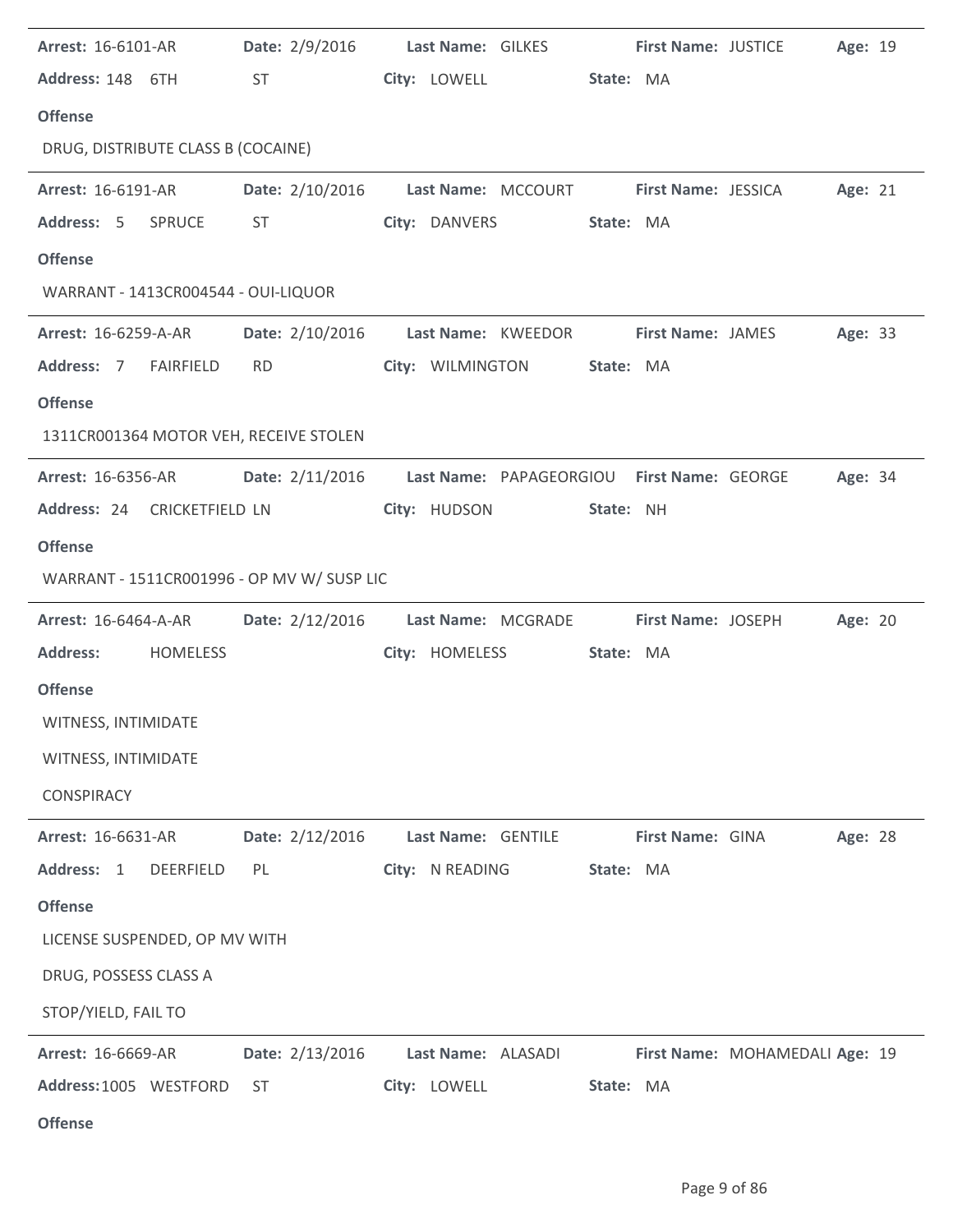| LICENSE SUSPENDED, OP MV WITH          |                 |                      |                                 |         |
|----------------------------------------|-----------------|----------------------|---------------------------------|---------|
| UNSAFE OPERATION OF MV                 |                 |                      |                                 |         |
| <b>Arrest: 16-6870-AR</b>              | Date: 2/14/2016 | Last Name: RIBEIRO   | First Name: CHRISTOPHER Age: 19 |         |
| Address: 58<br>CANAL                   | <b>ST</b>       | City: MEDFORD        | State: MA                       |         |
| <b>Offense</b>                         |                 |                      |                                 |         |
| LICENSE REVOKED, OPERATE MV WITH       |                 |                      |                                 |         |
| LIQUOR, PERSON UNDER 21 POSSESS        |                 |                      |                                 |         |
| Arrest: 16-7140-AR                     | Date: 2/16/2016 | Last Name: PRINCE    | First Name: WILLIAM             | Age: 23 |
| Address: 28 CONGRESS                   | ST              | City: WILMINGTON     | State: MA                       |         |
| <b>Offense</b>                         |                 |                      |                                 |         |
| WARRANT - 1411CR006273 - OUI LIQUOR    |                 |                      |                                 |         |
| Arrest: 16-7145-AR                     | Date: 2/16/2016 | Last Name: ROLDAN    | First Name: JESUS               | Age: 26 |
| Address: 12<br><b>JENNINGS</b>         | PL              | City: LOWELL         | State: MA                       |         |
| <b>Offense</b>                         |                 |                      |                                 |         |
| <b>ATTACHING PLATES</b>                |                 |                      |                                 |         |
| B&E VEHICLE/BOAT NIGHTTIME FOR FELONY  |                 |                      |                                 |         |
| DRUG, POSSESS CLASS A, SUBSQ.OFF.      |                 |                      |                                 |         |
| UNINSURED MOTOR VEHICLE                |                 |                      |                                 |         |
| UNREGISTERED MOTOR VEHICLE             |                 |                      |                                 |         |
| NEGLIGENT OPERATION OF MOTOR VEHICLE   |                 |                      |                                 |         |
| <b>BURGLARIOUS INSTRUMENT, POSSESS</b> |                 |                      |                                 |         |
| CREDIT CARD, RECEIVE STOLEN            |                 |                      |                                 |         |
| STOP FOR POLICE, FAIL                  |                 |                      |                                 |         |
| LICENSE SUSPENDED, OP MV WITH          |                 |                      |                                 |         |
| Arrest: 16-7392-AR                     | Date: 2/17/2016 | Last Name: SALVAGGIO | First Name: GAIL                | Age: 37 |
| Address: 104 LOWELL                    | <b>RD</b>       | City: N READING      | State: MA                       |         |
| <b>Offense</b>                         |                 |                      |                                 |         |
| SHOPLIFTING \$100+ BY ASPORTATION      |                 |                      |                                 |         |
| Arrest: 16-7416-A-AR                   | Date: 2/17/2016 | Last Name: ADINO     | First Name: RHODERICK           | Age: 23 |
| Address: 9B<br>CAMELAST                |                 | City: LAWRENCE       | State: MA                       |         |
| <b>Offense</b>                         |                 |                      |                                 |         |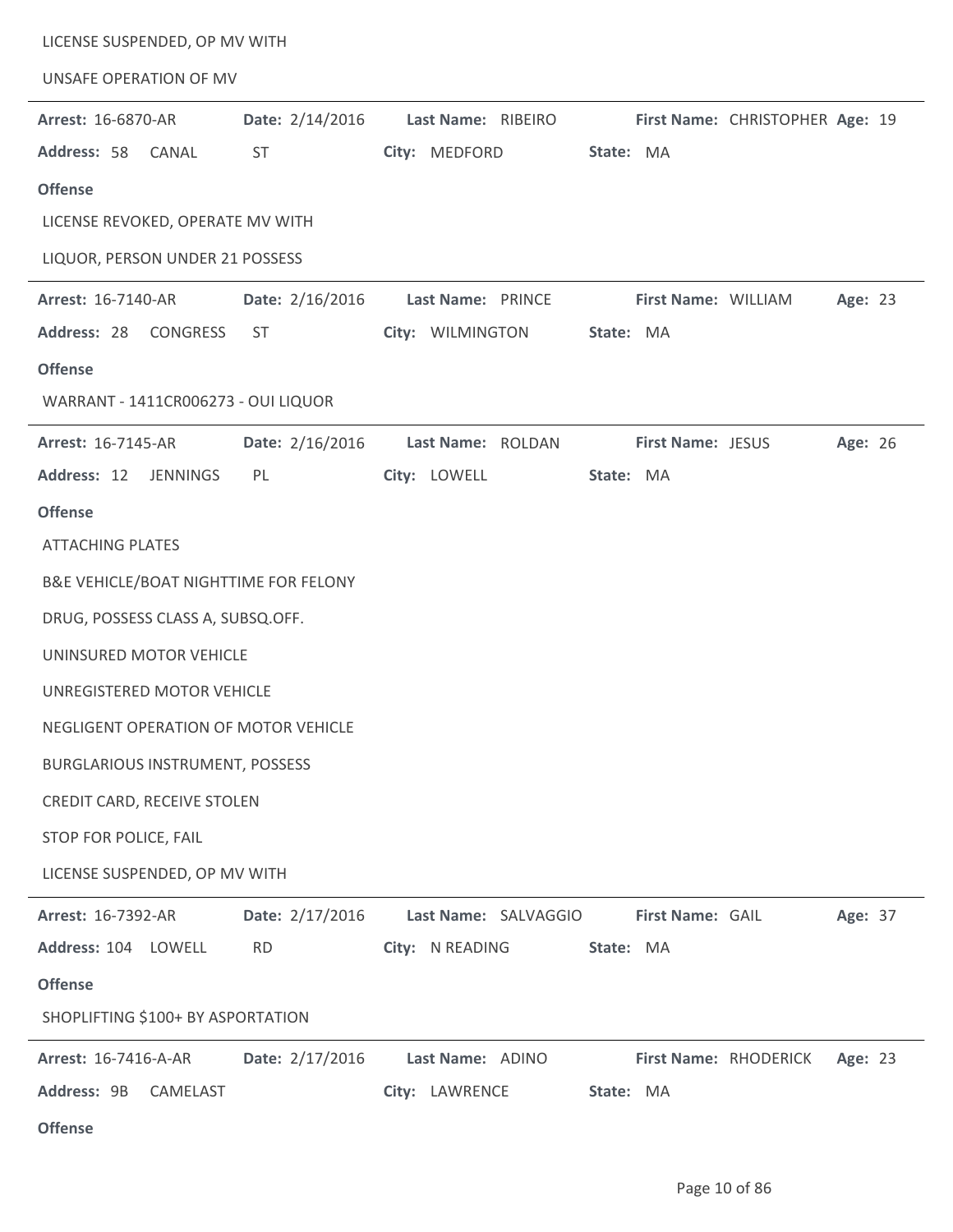| DRUG, DISTRIBUTE CLASS A                     |                                               |         |
|----------------------------------------------|-----------------------------------------------|---------|
| DRUG, POSSESS TO DISTRIB CLASS B             |                                               |         |
| CONSPIRACY TO VIOLATE DRUG LAW               |                                               |         |
| DRUG, DISTRIBUTE CLASS B                     |                                               |         |
| Date: 2/17/2016<br>Arrest: 16-7416-AR        | Last Name: NIEVESPADILLA<br>First Name: JULIO | Age: 31 |
| Address: 289 HANCOCK<br><b>ST</b>            | City: BOSTON<br>State: MA                     |         |
| <b>Offense</b>                               |                                               |         |
| DRUG, POSSESS TO DISTRIB CLASS B             |                                               |         |
| CONSPIRACY TO VIOLATE DRUG LAW               |                                               |         |
| DRUG, DISTRIBUTE CLASS A                     |                                               |         |
| DRUG, DISTRIBUTE CLASS B                     |                                               |         |
| Arrest: 16-7416-B-AR<br>Date: 2/17/2016      | Last Name: RODRIGUEZ<br>First Name: JUNIOR    | Age: 34 |
| Address: 65<br><b>CLERMONT</b><br>AVE        | City: BROOKLYN<br>State: NY                   |         |
| <b>Offense</b>                               |                                               |         |
| CONSPIRACY TO VIOLATE DRUG LAW               |                                               |         |
| DRUG, DISTRIBUTE CLASS B                     |                                               |         |
| DRUG, DISTRIBUTE CLASS A                     |                                               |         |
| DRUG, POSSESS TO DISTRIB CLASS B             |                                               |         |
| Date: 2/20/2016<br><b>Arrest: 16-7807-AR</b> | Last Name: DIORIO<br>First Name: LUBA         | Age: 22 |
| Address: 34 ROBINHOOD LN                     | City: BILLERICA<br>State: MA                  |         |
| <b>Offense</b>                               |                                               |         |
| <b>OUI LIQUOR</b>                            |                                               |         |
| <b>MARKED LANES VIOLATION</b>                |                                               |         |
| Date: 2/20/2016<br><b>Arrest: 16-7838-AR</b> | Last Name: GERRIOR<br>First Name: STEPHEN     | Age: 39 |
| Address: 1124 AMES HILL<br>DR                | City: TEWKSBURY<br>State: MA                  |         |
| <b>Offense</b>                               |                                               |         |
| LICENSE REVOKED AS HTO, OPERATE MV WITH      |                                               |         |
| Arrest: 16-8010-AR<br>Date: 2/21/2016        | First Name: ANITA<br>Last Name: CARRIER       | Age: 54 |
| Address: 742 AIKEN<br><b>ST</b>              | City: LOWELL<br>State: MA                     |         |
| <b>Offense</b>                               |                                               |         |
| LARCENY OVER \$250                           |                                               |         |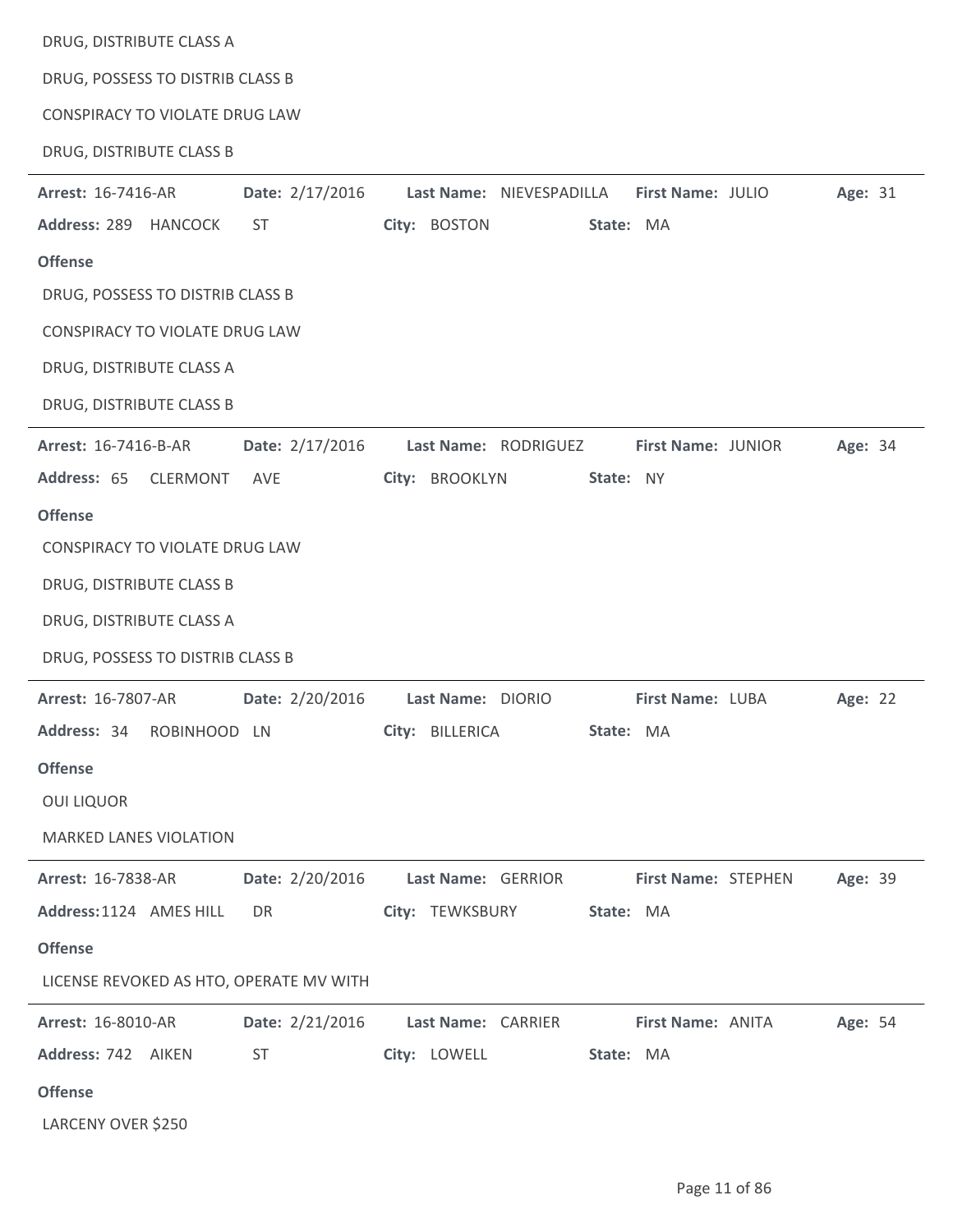| <b>Arrest: 16-8137-AR</b>              | Date: 2/22/2016 | Last Name: PHANEUF                    |           |                          | First Name: CHRISTOPHER Age: 26 |         |  |
|----------------------------------------|-----------------|---------------------------------------|-----------|--------------------------|---------------------------------|---------|--|
| Address: 939 JOHNSON                   | <b>ST</b>       | City: N ANDOVER                       | State: MA |                          |                                 |         |  |
| <b>Offense</b>                         |                 |                                       |           |                          |                                 |         |  |
| <b>MARKED LANES VIOLATION</b>          |                 |                                       |           |                          |                                 |         |  |
| OUI LIQUOR, 2ND OFFENSE                |                 |                                       |           |                          |                                 |         |  |
| NEGLIGENT OPERATION OF MOTOR VEHICLE   |                 |                                       |           |                          |                                 |         |  |
| <b>Arrest: 16-8202-AR</b>              |                 | Date: 2/22/2016 Last Name: KOPYCINSKI |           | First Name: RICHARD      |                                 | Age: 34 |  |
| Address: 45 4TH                        | AVE             | City: LOWELL                          | State: MA |                          |                                 |         |  |
| <b>Offense</b>                         |                 |                                       |           |                          |                                 |         |  |
| 1011CR006028 A&B                       |                 |                                       |           |                          |                                 |         |  |
| LICENSE SUSPENDED, OP MV WITH          |                 |                                       |           |                          |                                 |         |  |
| STOP FOR POLICE, FAIL                  |                 |                                       |           |                          |                                 |         |  |
| SPEEDING                               |                 |                                       |           |                          |                                 |         |  |
| Arrest: 16-8442-AR                     | Date: 2/24/2016 | Last Name: BROWN                      |           | First Name: SEAN         |                                 | Age: 29 |  |
| Address: 102 LEICESTER                 | ST.             | City: BILLERICA                       | State: MA |                          |                                 |         |  |
| <b>Offense</b>                         |                 |                                       |           |                          |                                 |         |  |
| LICENSE SUSPENDED, OP MV WITH          |                 |                                       |           |                          |                                 |         |  |
| <b>Arrest: 16-8456-AR</b>              | Date: 2/24/2016 | Last Name: BAEZ                       |           | <b>First Name: JORGE</b> |                                 | Age: 24 |  |
| Address: 83<br><b>WEST</b>             | <b>ST</b>       | City: LAWRENCE                        | State: MA |                          |                                 |         |  |
| <b>Offense</b>                         |                 |                                       |           |                          |                                 |         |  |
| UNREGISTERED MOTOR VEHICLE             |                 |                                       |           |                          |                                 |         |  |
| UNLICENSED OPERATION OF MV             |                 |                                       |           |                          |                                 |         |  |
| <b>Arrest: 16-8650-AR</b>              | Date: 2/25/2016 | Last Name: FORSYTH                    |           | First Name: RICHARD      |                                 | Age: 57 |  |
| Address: 692 EAST                      | <b>ST</b>       | City: TEWKSBURY                       | State: MA |                          |                                 |         |  |
| <b>Offense</b>                         |                 |                                       |           |                          |                                 |         |  |
| WARRANT 1668CR00014 DEFAULT OUI LIQUOR |                 |                                       |           |                          |                                 |         |  |
| LICENSE SUSPENDED FOR OUI, OUI WHILE   |                 |                                       |           |                          |                                 |         |  |
| OUI LIQUOR, 3RD OFFENSE                |                 |                                       |           |                          |                                 |         |  |
| NEGLIGENT OPERATION OF MOTOR VEHICLE   |                 |                                       |           |                          |                                 |         |  |
|                                        |                 |                                       |           |                          |                                 |         |  |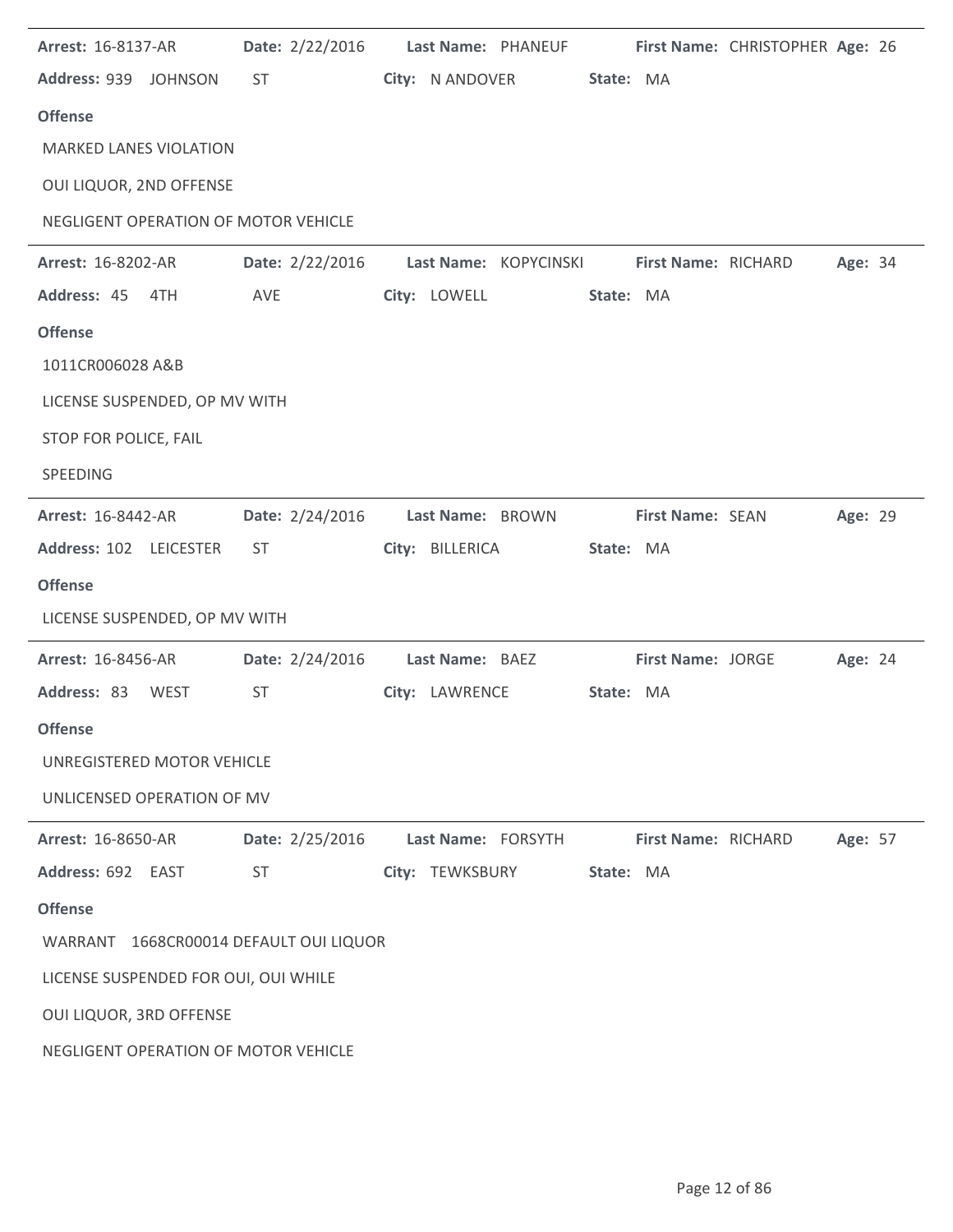| Arrest: 16-8717-AR                       | Date: 2/26/2016 | Last Name: MUTCH   |           | First Name: KEVIN        | Age: 33 |
|------------------------------------------|-----------------|--------------------|-----------|--------------------------|---------|
| Address: 9<br>JAY                        | <b>ST</b>       | City: TEWKSBURY    | State: MA |                          |         |
| <b>Offense</b>                           |                 |                    |           |                          |         |
| WARRANT#1453CR002617 90/23 LICENSE SUSP. |                 |                    |           |                          |         |
| <b>Arrest: 16-8786-AR</b>                | Date: 2/26/2016 | Last Name: RYAN    |           | First Name: JOAN         | Age: 52 |
| Address: 73<br>FARWOOD                   | DR              | City: HAVERHILL    | State: MA |                          |         |
| <b>Offense</b>                           |                 |                    |           |                          |         |
| NEGLIGENT OPERATION OF MOTOR VEHICLE     |                 |                    |           |                          |         |
| ALCOHOL IN MV, POSSESS OPEN CONTAINER OF |                 |                    |           |                          |         |
| <b>OUI LIQUOR</b>                        |                 |                    |           |                          |         |
| <b>Arrest: 16-8813-AR</b>                | Date: 2/27/2016 | Last Name: RYAN    |           | First Name: AMANDA       | Age: 29 |
| Address: 14<br><b>NELSON</b>             | AVE             | City: TEWKSBURY    | State: MA |                          |         |
| <b>Offense</b>                           |                 |                    |           |                          |         |
| LICENSE REVOKED, OPERATE MV WITH         |                 |                    |           |                          |         |
| <b>Arrest: 16-8952-AR</b>                | Date: 2/28/2016 | Last Name: MCGOWAN |           | <b>First Name: JAMES</b> | Age: 27 |
| Address: 6<br><b>BURT</b>                | <b>RD</b>       | City: WILMINGTON   | State: MA |                          |         |
| <b>Offense</b>                           |                 |                    |           |                          |         |
| <b>OUI LIQUOR</b>                        |                 |                    |           |                          |         |
|                                          |                 |                    |           |                          |         |
| NEGLIGENT OPERATION OF MOTOR VEHICLE     |                 |                    |           |                          |         |
| MARKED LANES VIOLATION                   |                 |                    |           |                          |         |
| SEAT BELT, FAIL WEAR                     |                 |                    |           |                          |         |
| STOP/YIELD, FAIL TO                      |                 |                    |           |                          |         |
| Arrest: 16-8984-AR                       | Date: 2/28/2016 | Last Name: PLATT   |           | First Name: MICHAEL      | Age: 26 |
| Address: 59<br><b>BEAULIEU</b>           | <b>ST</b>       | City: LOWELL       | State: MA |                          |         |
| <b>Offense</b>                           |                 |                    |           |                          |         |
| WARRANT - 1511CR000491 - UNLIC OP OF MV  |                 |                    |           |                          |         |
| Arrest: 16-9005-AR                       | Date: 2/28/2016 | Last Name: CORRADO |           | First Name: NICHOLAS     | Age: 32 |
| Address: 1202 MAIN                       | <b>ST</b>       | City: TEWKSBURY    | State: MA |                          |         |
| <b>Offense</b>                           |                 |                    |           |                          |         |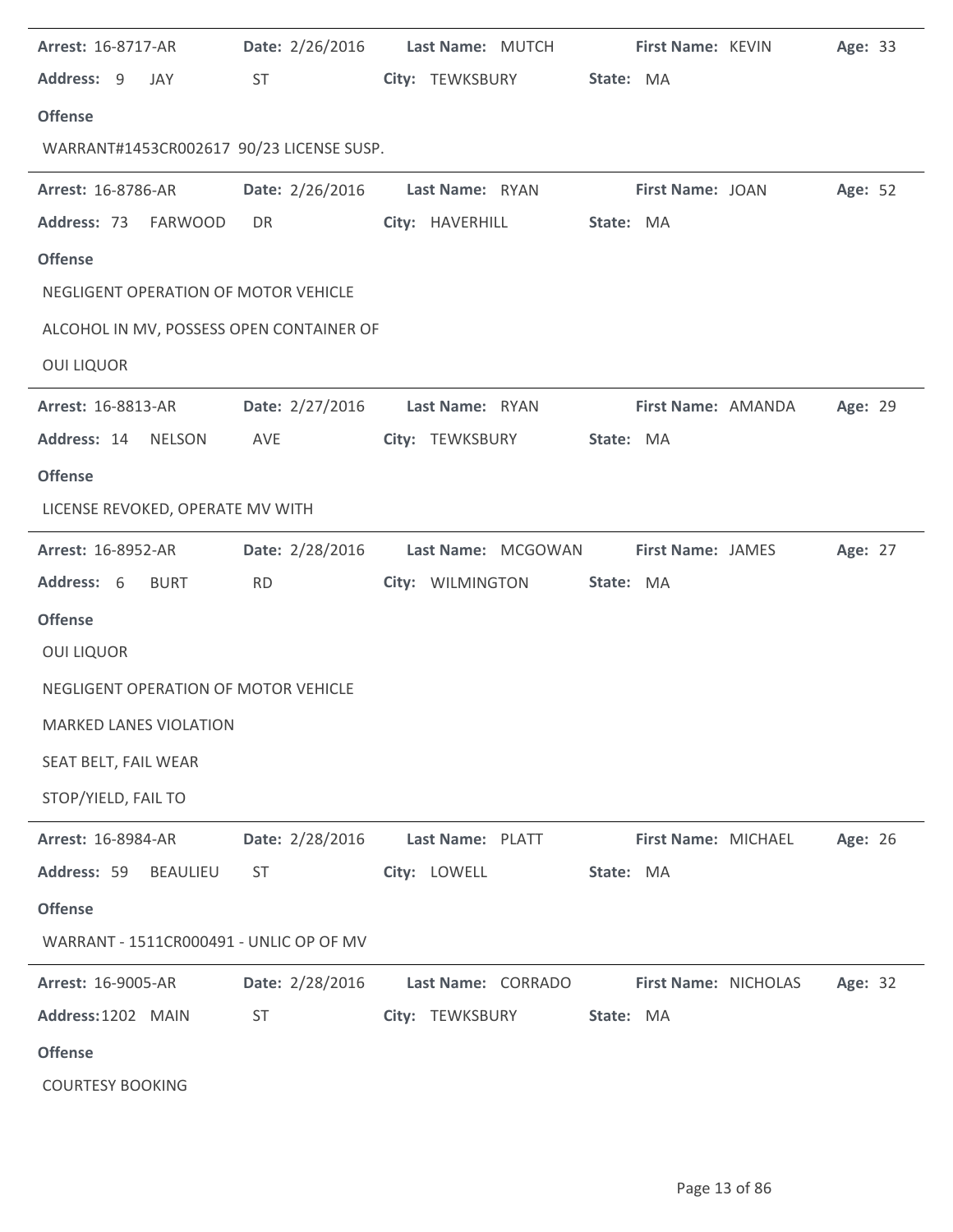| <b>Arrest: 16-9018-AR</b>                     | Date: 2/28/2016    Last Name: GOULET |                     |           |                          | First Name: JOSHUA                       | Age: 25 |  |
|-----------------------------------------------|--------------------------------------|---------------------|-----------|--------------------------|------------------------------------------|---------|--|
| Address: 14 STRAWBERRY HL                     |                                      | City: ACTON         | State: MA |                          |                                          |         |  |
| <b>Offense</b>                                |                                      |                     |           |                          |                                          |         |  |
| SHOPLIFTING BY ASPORTATION                    |                                      |                     |           |                          |                                          |         |  |
| <b>Arrest: 16-9043-AR</b>                     | Date: 2/28/2016                      |                     |           |                          | Last Name: HANCOCK First Name: STEPHANIE | Age: 28 |  |
| Address:114B SQUANNACO(RD                     |                                      | City: SHIRLEY       | State: MA |                          |                                          |         |  |
| <b>Offense</b>                                |                                      |                     |           |                          |                                          |         |  |
| DRUG, POSSESS CLASS A                         |                                      |                     |           |                          |                                          |         |  |
| STOP FOR POLICE, FAIL                         |                                      |                     |           |                          |                                          |         |  |
| SIGNAL, FAIL TO                               |                                      |                     |           |                          |                                          |         |  |
| <b>Arrest: 16-9046-AR</b>                     | Date: 2/28/2016                      | Last Name: GIFTON   |           | <b>First Name: PETER</b> |                                          | Age: 79 |  |
| Address: 20 GLENN                             | AVE                                  | City: DRACUT        | State: MA |                          |                                          |         |  |
| <b>Offense</b>                                |                                      |                     |           |                          |                                          |         |  |
| DRUG, DISTRIBUTE CLASS A                      |                                      |                     |           |                          |                                          |         |  |
| DRUG, POSSESS CLASS A                         |                                      |                     |           |                          |                                          |         |  |
| DRUG, POSSESS CLASS B                         |                                      |                     |           |                          |                                          |         |  |
| <b>Arrest: 16-9157-AR</b>                     | Date: 2/29/2016 Last Name: MORALES   |                     |           | First Name: VICTOR       |                                          | Age: 42 |  |
| Address: 140 BUNKER HILL AVE                  |                                      | City: LOWELL        | State: MA |                          |                                          |         |  |
| <b>Offense</b>                                |                                      |                     |           |                          |                                          |         |  |
| DRUG, POSSESS CLASS C - CLONAZAPAM/ALPRAZOLAM |                                      |                     |           |                          |                                          |         |  |
| DRUG, POSSESS CLASS B - METHADONE             |                                      |                     |           |                          |                                          |         |  |
| Arrest: 16-9218-AR                            | Date: 2/29/2016                      | Last Name: DAFFE    |           | First Name: MATTHEW      |                                          | Age: 27 |  |
| Address: 67<br>1/2 LORING                     | AVE                                  | City: SALEM         | State: MA |                          |                                          |         |  |
| <b>Offense</b>                                |                                      |                     |           |                          |                                          |         |  |
| SHOPLIFTING \$100+ BY ASPORTATION             |                                      |                     |           |                          |                                          |         |  |
| 1436CR004135 LICENSE SUSPENDED                |                                      |                     |           |                          |                                          |         |  |
| 1436CR002181 UTTER FALSE CHECK                |                                      |                     |           |                          |                                          |         |  |
| 1436CR000966 LARCENY UNDER                    |                                      |                     |           |                          |                                          |         |  |
| Arrest: 16-9233-AR                            | Date: 2/29/2016                      | Last Name: SPINELLI |           | First Name: JILL         |                                          | Age: 40 |  |
| Address: 43<br>WILLOW                         | <b>ST</b>                            | City: FITCHBURG     | State: MA |                          |                                          |         |  |

**Offense**

÷.

÷.

J.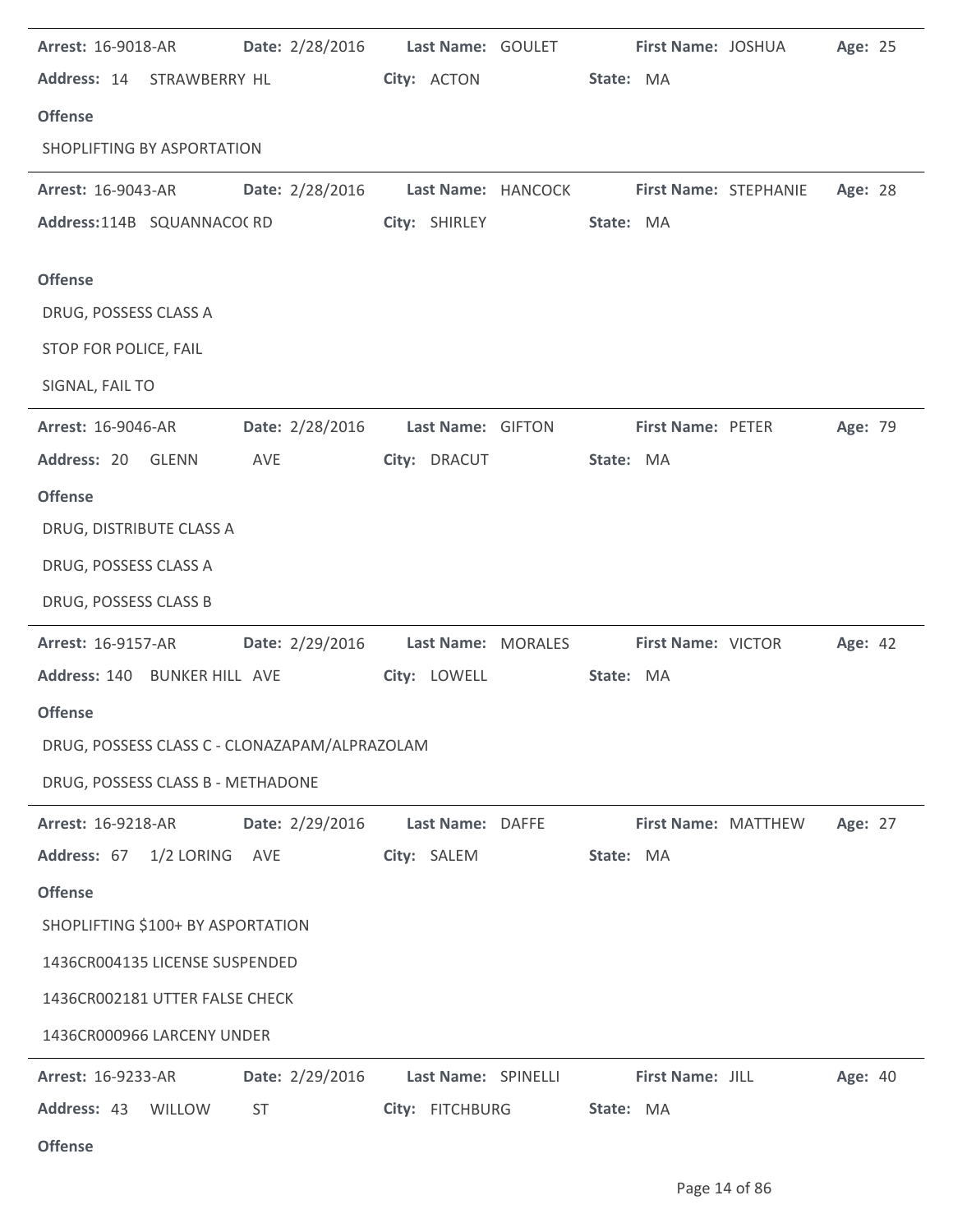| 1563CR000359 LICENSE SUSPENDED                |                |                    |                          |         |
|-----------------------------------------------|----------------|--------------------|--------------------------|---------|
| <b>Arrest: 16-9685-AR</b>                     | Date: 3/3/2016 | Last Name: BURKE   | First Name: BRIAN        | Age: 56 |
| Address: 94 ROCK                              | ST             | City: LOWELL       | State: MA                |         |
| <b>Offense</b>                                |                |                    |                          |         |
| WARRANT#1511CR004553 22E/11FAIL TO SUPPLY DNA |                |                    |                          |         |
| WARRANT#1511CR002600 265/13A/B A&B            |                |                    |                          |         |
| Arrest: 16-9723-AR                            | Date: 3/3/2016 | Last Name: MCLAINE | First Name: VINCENT      | Age: 22 |
| Address: 1284 WHIPPLE                         | <b>RD</b>      | City: TEWKSBURY    | State: MA                |         |
| <b>Offense</b>                                |                |                    |                          |         |
| WARRANT#1511CR003941 266/30A SHOPLIFTING      |                |                    |                          |         |
| <b>Arrest: 16-9902-AR</b>                     | Date: 3/4/2016 | Last Name: ARNAULT | First Name: RICHARD      | Age: 63 |
| Address: 124 BELROSE                          | AVE            | City: LOWELL       | State: MA                |         |
| <b>Offense</b>                                |                |                    |                          |         |
| WARRANT (LOWELL DIST CITY BY LAW)             |                |                    |                          |         |
| Arrest: 16-10106-AR                           | Date: 3/6/2016 | Last Name: CHAPMAN | First Name: TIMOTHY      | Age: 36 |
| Address: 4<br>SUMMIT                          | DR             | City: READING      | State: MA                |         |
| <b>Offense</b>                                |                |                    |                          |         |
| WARRANT - 1347CR000821 - OP MV W/ SUSP LIC    |                |                    |                          |         |
| Arrest: 16-10110-AR                           | Date: 3/6/2016 | Last Name: RAO     | <b>First Name: TRACY</b> | Age: 43 |
| Address: 53 THIRD                             | ST             | City: LOWELL       | State: MA                |         |
| <b>Offense</b>                                |                |                    |                          |         |
| WARRANT - 1447CR000856 - POSSESS CLASS E DRUG |                |                    |                          |         |
| <b>Arrest: 16-10319-AR</b>                    | Date: 3/7/2016 | Last Name: CAPUTO  | <b>First Name: BRIAN</b> | Age: 40 |
| Address: 289 ANDOVER                          | <b>RD</b>      | City: BILLERICA    | State: MA                |         |
| <b>Offense</b>                                |                |                    |                          |         |
| <b>DISORDERLY CONDUCT</b>                     |                |                    |                          |         |
| SHOPLIFTING BY ASPORTATION                    |                |                    |                          |         |
| <b>RESIST ARREST</b>                          |                |                    |                          |         |
| A&B ON POLICE OFFICER                         |                |                    |                          |         |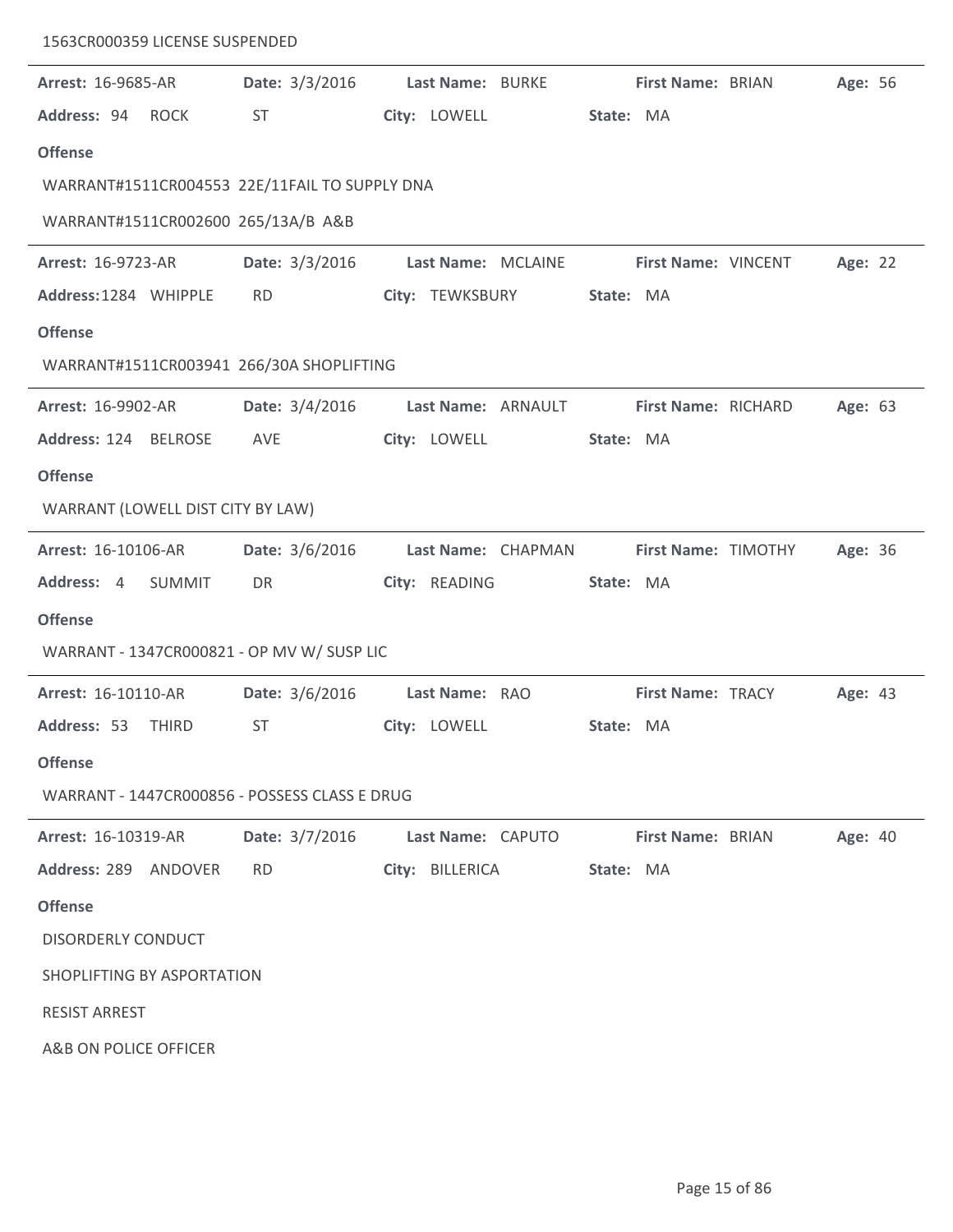| Arrest: 16-10697-AR                                                                | <b>Date:</b> $3/9/2016$ |                   | Last Name: WELCOME                                         | First Name: DIANE   | Age: 57 |  |
|------------------------------------------------------------------------------------|-------------------------|-------------------|------------------------------------------------------------|---------------------|---------|--|
| Address: 180 NESMITH                                                               | ST                      | City: LOWELL      | State: MA                                                  |                     |         |  |
| <b>Offense</b>                                                                     |                         |                   |                                                            |                     |         |  |
| OUI LIQUOR, 2ND OFFENSE                                                            |                         |                   |                                                            |                     |         |  |
| <b>Arrest: 16-10773-AR</b>                                                         |                         |                   | Date: 3/10/2016 Last Name: BRITTAIN First Name: SABRINA    |                     | Age: 39 |  |
| Address: 189<br>MIDDLESEX ST                                                       |                         | City: LOWELL      | State: MA                                                  |                     |         |  |
| <b>Offense</b>                                                                     |                         |                   |                                                            |                     |         |  |
| WARRANT-DOCKET# 1611CR000536-SHOPLIFTING                                           |                         |                   |                                                            |                     |         |  |
| Arrest: 16-10814-AR                                                                |                         |                   | Date: 3/10/2016 Last Name: CRUZ-EDWARDS First Name: WESLEY |                     | Age: 24 |  |
| Address: 218 WILDER                                                                | <b>ST</b>               | City: LOWELL      | State: MA                                                  |                     |         |  |
| <b>Offense</b>                                                                     |                         |                   |                                                            |                     |         |  |
| WARRANT#1511CR002340 265/13A A&B                                                   |                         |                   |                                                            |                     |         |  |
| WARRANT#1511CR006226 90/10 UNLICENSED OPERATION OF MV                              |                         |                   |                                                            |                     |         |  |
| WARRANT#1411CR003462 94C/32C DRUG, POSSES TO DISTRIBTE                             |                         |                   |                                                            |                     |         |  |
| Arrest: 16-10816-AR                                                                | Date: 3/10/2016         |                   | Last Name: SURPRENANT                                      | First Name: JOSHUA  | Age: 27 |  |
| Address: 447 WILSON                                                                | <b>ST</b>               | City: MANCHESTER  | State: NH                                                  |                     |         |  |
| <b>Offense</b>                                                                     |                         |                   |                                                            |                     |         |  |
| UNLICENSED OPERATION OF MV                                                         |                         |                   |                                                            |                     |         |  |
| <b>MARKED LANES VIOLATION</b>                                                      |                         |                   |                                                            |                     |         |  |
| Arrest: 16-10956-AR Date: 3/11/2016 Last Name: VILLANUEVA First Name: JUAN Age: 29 |                         |                   |                                                            |                     |         |  |
| Address: 32 IVY                                                                    | <b>ST</b>               | City: PAWTUCKET   | State: RI                                                  |                     |         |  |
| <b>Offense</b>                                                                     |                         |                   |                                                            |                     |         |  |
| WARRANT#0434CR004495 266/53 SHOPLIFT                                               |                         |                   |                                                            |                     |         |  |
| WARRANT#0631CR002033 90/10 UNLICENSED OP MV                                        |                         |                   |                                                            |                     |         |  |
| Arrest: 16-11009-A-AR                                                              | Date: 3/11/2016         | Last Name: MACIEL |                                                            | First Name: ARMANDO | Age: 55 |  |
| Address: 81 FRONT                                                                  | <b>ST</b>               | City: MERRIMACK   | State: NH                                                  |                     |         |  |
| <b>Offense</b>                                                                     |                         |                   |                                                            |                     |         |  |
| ANIMAL, CRUELTY TO                                                                 |                         |                   |                                                            |                     |         |  |
| ANIMAL FIGHT, PRESENCE AT                                                          |                         |                   |                                                            |                     |         |  |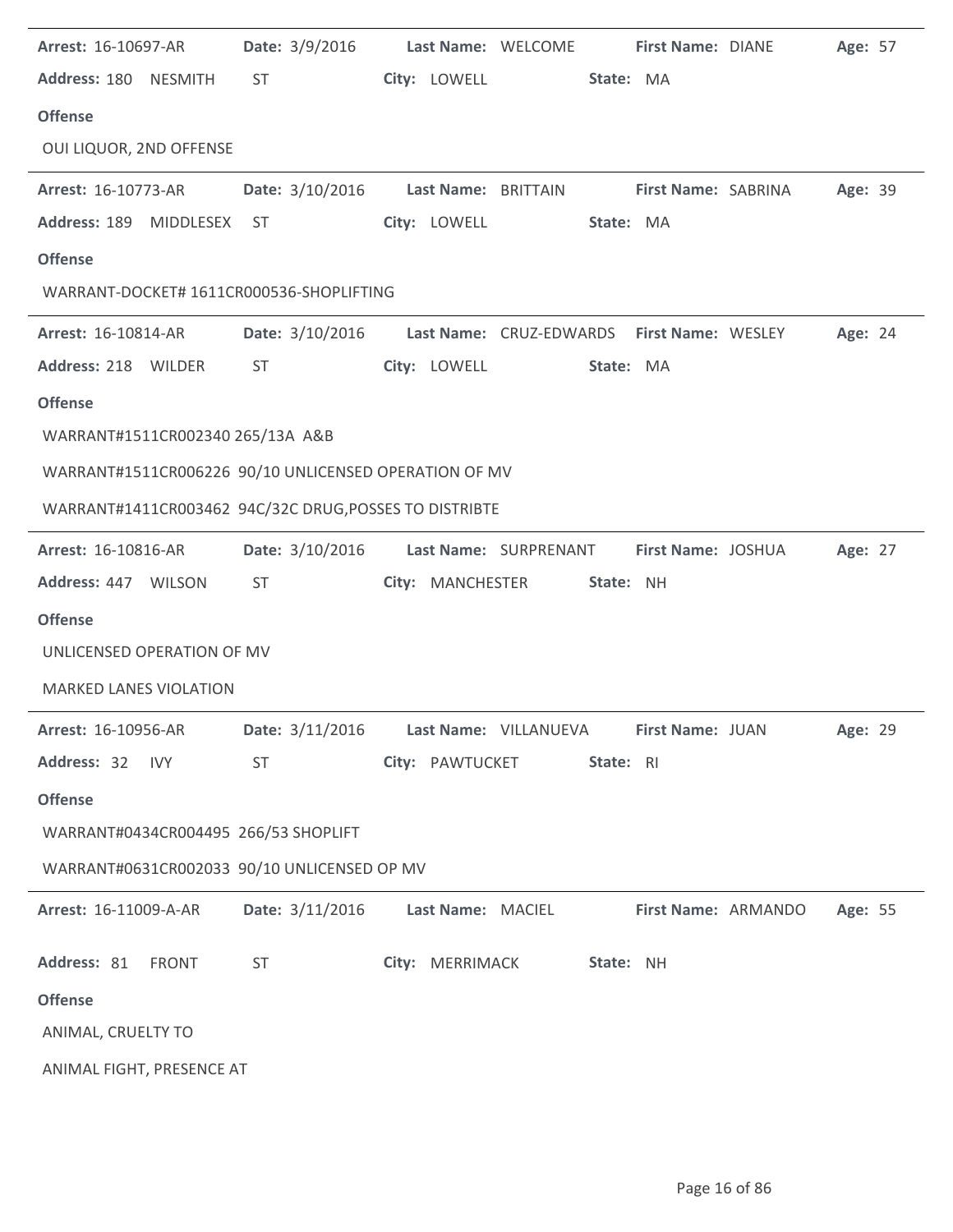| Arrest: 16-11009-AR                        | Date: 3/11/2016 | Last Name: GONZALEZ      | First Name: CYNTHIA | Age: 41 |
|--------------------------------------------|-----------------|--------------------------|---------------------|---------|
| Address: 245 ANDOVER                       | <b>ST</b>       | City: LAWRENCE           | State: MA           |         |
| <b>Offense</b>                             |                 |                          |                     |         |
| ANIMAL FIGHT, PRESENCE AT                  |                 |                          |                     |         |
| ANIMAL, CRUELTY TO                         |                 |                          |                     |         |
| Arrest: 16-11009-B-AR                      | Date: 3/11/2016 | Last Name: CASTRO        | First Name: FRANK   | Age: 41 |
| Address: 20<br>MSGR LYDON WAY              |                 | City: DORCHESTER         | State: MA           |         |
| <b>Offense</b>                             |                 |                          |                     |         |
| ANIMAL FIGHT, PRESENCE AT                  |                 |                          |                     |         |
| WARRANT - 1555CR000706 - OP MV W/ SUSP LIC |                 |                          |                     |         |
| WARRANT - 1511CR000343- OP MV W/ SUSP LIC  |                 |                          |                     |         |
| ANIMAL, CRUELTY TO                         |                 |                          |                     |         |
| Arrest: 16-11009-C-AR                      | Date: 3/11/2016 | Last Name: SANCHEZ       | First Name: VICENTE | Age: 31 |
| Address: 121 HIGH                          | <b>ST</b>       | City: LAWRENCE           | State: MA           |         |
| <b>Offense</b>                             |                 |                          |                     |         |
| ANIMAL FIGHT, PRESENCE AT                  |                 |                          |                     |         |
| ANIMAL, CRUELTY TO                         |                 |                          |                     |         |
| Arrest: 16-11009-D-AR                      | Date: 3/12/2016 | Last Name: ROJAS         | First Name: NAURY   | Age: 28 |
| Address: 101 WILLOW                        | <b>ST</b>       | City: LAWRENCE           | State: MA           |         |
| <b>Offense</b>                             |                 |                          |                     |         |
| ANIMAL, CRUELTY TO                         |                 |                          |                     |         |
| ANIMAL FIGHT, PRESENCE AT                  |                 |                          |                     |         |
| Arrest: 16-11009-E-AR                      | Date: 3/12/2016 | Last Name: RIBEIROJUNIOR | First Name: ITARI   | Age: 40 |
| Address: 131 AFRA                          | DR              | City: WEST BOYLSTON      | State: MA           |         |
| <b>Offense</b>                             |                 |                          |                     |         |
| ANIMAL, CRUELTY TO                         |                 |                          |                     |         |
| ANIMAL FIGHT, PRESENCE AT                  |                 |                          |                     |         |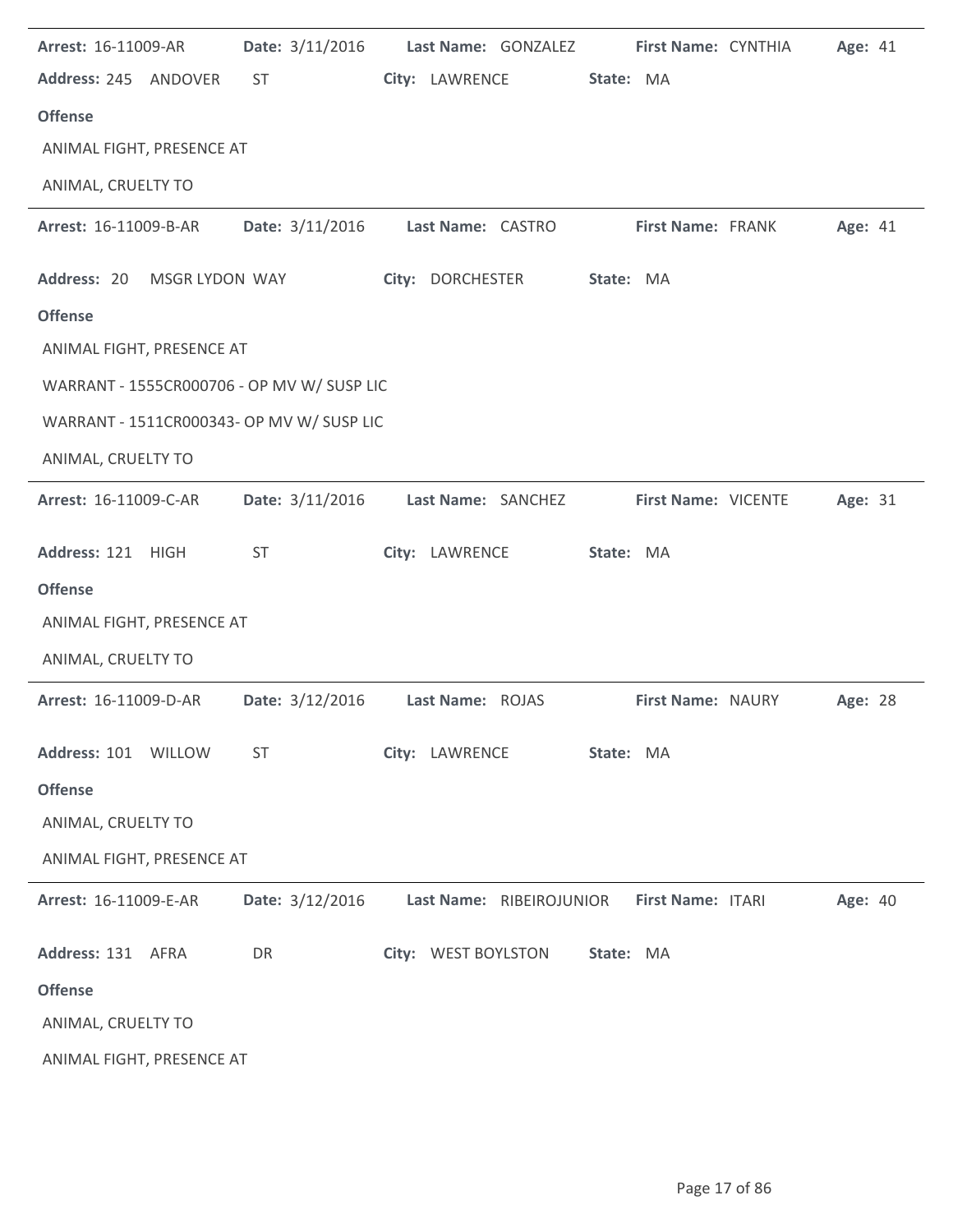| Arrest: 16-11009-F-AR                              | Date: 3/12/2016 | Last Name: CASTILLO  | First Name: LUIS   | Age: 27 |
|----------------------------------------------------|-----------------|----------------------|--------------------|---------|
| Address: 100 SARATOGA                              | <b>ST</b>       | City: LAWRENCE       | State: MA          |         |
| <b>Offense</b>                                     |                 |                      |                    |         |
| ANIMAL, CRUELTY TO                                 |                 |                      |                    |         |
| ANIMAL FIGHT, PRESENCE AT                          |                 |                      |                    |         |
| Arrest: 16-11009-G-AR                              | Date: 3/12/2016 | Last Name: ORTIZ     | First Name: ISMAEL | Age: 30 |
| Address: 113<br><b>MARGIN</b>                      | <b>ST</b>       | City: LAWRENCE       | State: MA          |         |
| <b>Offense</b>                                     |                 |                      |                    |         |
| ANIMAL FIGHT, PRESENCE AT                          |                 |                      |                    |         |
| ANIMAL, CRUELTY TO                                 |                 |                      |                    |         |
| Arrest: 16-11009-H-AR                              | Date: 3/12/2016 | Last Name: MONTANES  | First Name: JANET  | Age: 40 |
| Address: 969<br>CHANDLER                           | <b>ST</b>       | City: TEWKSBURY      | State: MA          |         |
| <b>Offense</b>                                     |                 |                      |                    |         |
| ANIMAL FIGHT, PRESENCE AT                          |                 |                      |                    |         |
| ANIMAL, CRUELTY TO                                 |                 |                      |                    |         |
| Arrest: 16-11009-I-AR                              | Date: 3/12/2016 | Last Name: MALDONADO | First Name: FELIX  | Age: 40 |
| Address: 138 PELHAM                                | <b>RD</b>       | City: SALEM          | State: NH          |         |
| <b>Offense</b>                                     |                 |                      |                    |         |
| ANIMAL FIGHT, PRESENCE AT                          |                 |                      |                    |         |
| ANIMAL, CRUELTY TO                                 |                 |                      |                    |         |
| Arrest: 16-11009-J-AR                              | Date: 3/12/2016 | Last Name: CHINEA    | First Name: ANGEL  | Age: 32 |
| Address: 119 STEVENS                               | <b>ST</b>       | City: LOWELL         | State: MA          |         |
| <b>Offense</b>                                     |                 |                      |                    |         |
| Possession of one ounce or less of Marijuana / THC |                 |                      |                    |         |
| ANIMAL, CRUELTY TO                                 |                 |                      |                    |         |
| ANIMAL FIGHT, PRESENCE AT                          |                 |                      |                    |         |
| Arrest: 16-11009-K-AR                              | Date: 3/12/2016 | Last Name: CASTILLO  | First Name: CARLOS | Age: 30 |
| Address: 51<br><b>BROMFIELD</b>                    | <b>ST</b>       | City: LAWRENCE       | State: MA          |         |
| <b>Offense</b>                                     |                 |                      |                    |         |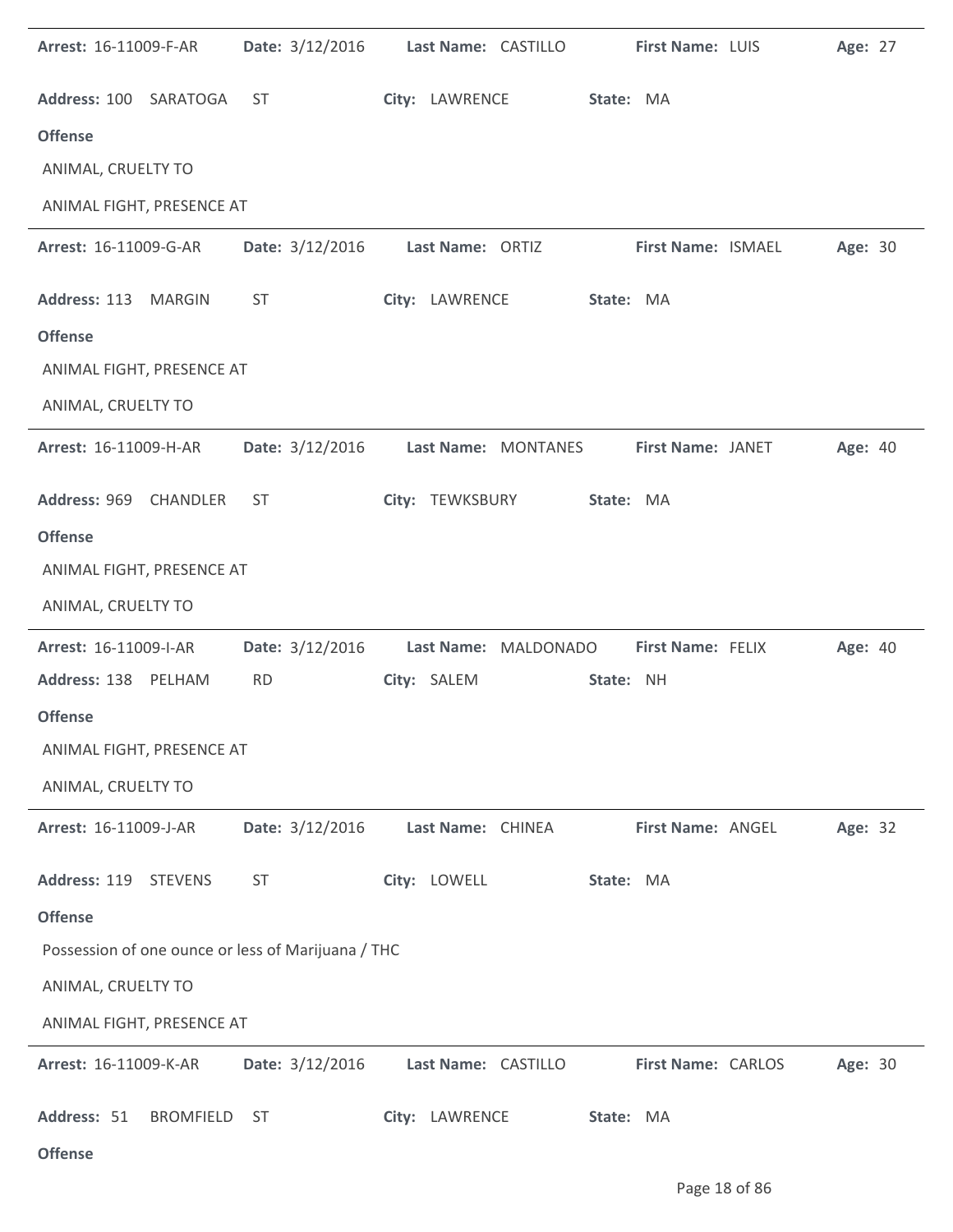| ANIMAL FIGHT, PRESENCE AT       |                 |                    |                                             |         |
|---------------------------------|-----------------|--------------------|---------------------------------------------|---------|
| ANIMAL, CRUELTY TO              |                 |                    |                                             |         |
| Arrest: 16-11009-L-AR           | Date: 3/12/2016 | Last Name: RENTA   | First Name: ANGEL                           | Age: 25 |
| Address: 85<br><b>EGMONT</b>    | <b>ST</b>       | City: BROOKLINE    | State: MA                                   |         |
| <b>Offense</b>                  |                 |                    |                                             |         |
| ANIMAL, CRUELTY TO              |                 |                    |                                             |         |
| ANIMAL FIGHT, PRESENCE AT       |                 |                    |                                             |         |
| Arrest: 16-11009-M-<br>AR       | Date: 3/12/2016 | Last Name: MIRELES | First Name: JOAN                            | Age: 36 |
| Address: 189<br>AIKEN           | AVE             | City: LOWELL       | State: MA                                   |         |
| <b>Offense</b>                  |                 |                    |                                             |         |
| ANIMAL FIGHT, PRESENCE AT       |                 |                    |                                             |         |
| ANIMAL, CRUELTY TO              |                 |                    |                                             |         |
| Arrest: 16-11009-N-AR           | Date: 3/12/2016 | Last Name: CARDOSO | First Name: RAFAEL                          | Age: 25 |
| Address: 93<br><b>CATHERINE</b> | ST              | City: DRACUT       | State: MA                                   |         |
| <b>Offense</b>                  |                 |                    |                                             |         |
| ANIMAL FIGHT, PRESENCE AT       |                 |                    |                                             |         |
| ANIMAL, CRUELTY TO              |                 |                    |                                             |         |
| Arrest: 16-11009-O-AR           | Date: 3/12/2016 | Last Name: RAMIREZ | <b>First Name: YAN</b>                      | Age: 25 |
| Address: 38<br>YALE             | <b>ST</b>       | City: LAWRENCE     | State: MA                                   |         |
| <b>Offense</b>                  |                 |                    |                                             |         |
| ANIMAL FIGHT, PRESENCE AT       |                 |                    |                                             |         |
| ANIMAL, CRUELTY TO              |                 |                    |                                             |         |
| Arrest: 16-11009-P-AR           | Date: 3/12/2016 |                    | Last Name: ROLON-HERNANDEEirst Name: VICTOR | Age: 26 |
| Address: 94<br><b>DANIEL</b>    | <b>ST</b>       | City: FITCHBURG    | State: MA                                   |         |
| <b>Offense</b>                  |                 |                    |                                             |         |
| ANIMAL, CRUELTY TO              |                 |                    |                                             |         |
| ANIMAL FIGHT, PRESENCE AT       |                 |                    |                                             |         |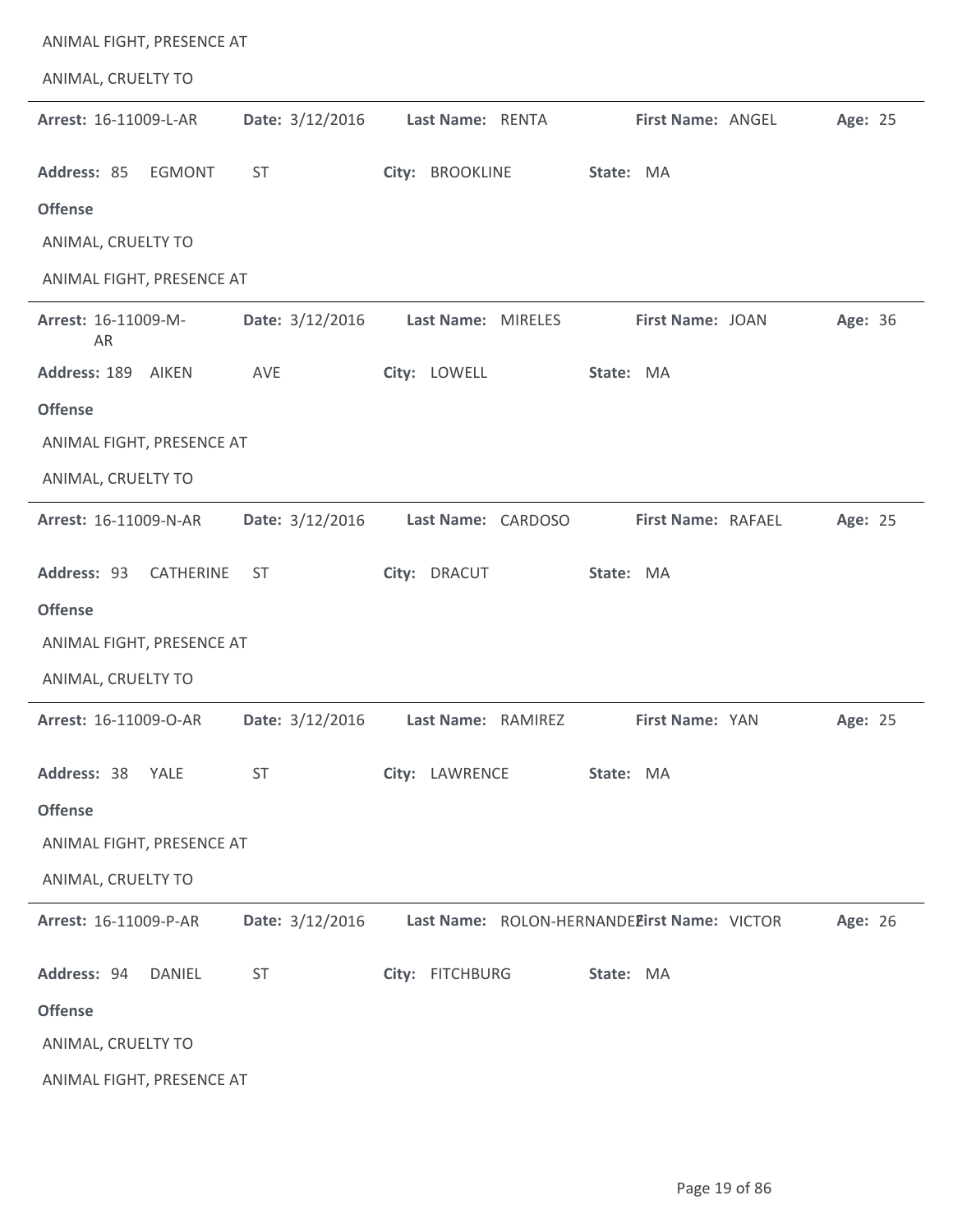| Arrest: 16-11009-Q-AR     |                  | Date: 3/12/2016 | Last Name: MARTINEZ |                        | First Name: JORGE   | Age: 43 |  |
|---------------------------|------------------|-----------------|---------------------|------------------------|---------------------|---------|--|
| Address: 94               | DANIEL           | <b>ST</b>       | City: FITCHBURG     |                        | State: MA           |         |  |
| <b>Offense</b>            |                  |                 |                     |                        |                     |         |  |
| ANIMAL FIGHT, PRESENCE AT |                  |                 |                     |                        |                     |         |  |
| ANIMAL, CRUELTY TO        |                  |                 |                     |                        |                     |         |  |
| Arrest: 16-11009-R-AR     |                  | Date: 3/12/2016 | Last Name: ESTEVEZ  |                        | First Name: JUAN    | Age: 47 |  |
| Address: 245 ANDOVER      |                  | <b>ST</b>       | City: LAWRENCE      |                        | State: MA           |         |  |
| <b>Offense</b>            |                  |                 |                     |                        |                     |         |  |
| ANIMAL FIGHT, PRESENCE AT |                  |                 |                     |                        |                     |         |  |
| ANIMAL, CRUELTY TO        |                  |                 |                     |                        |                     |         |  |
| Arrest: 16-11009-S-AR     |                  | Date: 3/12/2016 |                     | Last Name: DELOSSANTOS | First Name: VICTOR  | Age: 50 |  |
| Address: 57               | BROOKFIELD ST    |                 | City: LAWRENCE      |                        | State: MA           |         |  |
| <b>Offense</b>            |                  |                 |                     |                        |                     |         |  |
| ANIMAL FIGHT, PRESENCE AT |                  |                 |                     |                        |                     |         |  |
| ANIMAL, CRUELTY TO        |                  |                 |                     |                        |                     |         |  |
| Arrest: 16-11009-T-AR     |                  | Date: 3/12/2016 | Last Name: RAMIREZ  |                        | First Name: RICHARD | Age: 24 |  |
| Address: 90               | <b>LEXINGTON</b> | ST              | City: LAWRENCE      |                        | State: MA           |         |  |
| <b>Offense</b>            |                  |                 |                     |                        |                     |         |  |
| ANIMAL FIGHT, PRESENCE AT |                  |                 |                     |                        |                     |         |  |
| ANIMAL, CRUELTY TO        |                  |                 |                     |                        |                     |         |  |
| Arrest: 16-11009-U-AR     |                  | Date: 3/12/2016 | Last Name: MARTINEZ |                        | First Name: DEYVI   | Age: 36 |  |
| Address: 245 ANDOVER      |                  | <b>ST</b>       | City: LAWRENCE      |                        | State: MA           |         |  |
| <b>Offense</b>            |                  |                 |                     |                        |                     |         |  |
| ANIMAL, CRUELTY TO        |                  |                 |                     |                        |                     |         |  |
| ANIMAL FIGHT, PRESENCE AT |                  |                 |                     |                        |                     |         |  |
| Arrest: 16-11009-V-AR     |                  | Date: 3/12/2016 |                     | Last Name: DE LA CRUZ  | First Name: CARLOS  | Age: 30 |  |
| Address: 102 SARATOGA     |                  | <b>ST</b>       | City: LAWRENCE      |                        | State: MA           |         |  |
| <b>Offense</b>            |                  |                 |                     |                        |                     |         |  |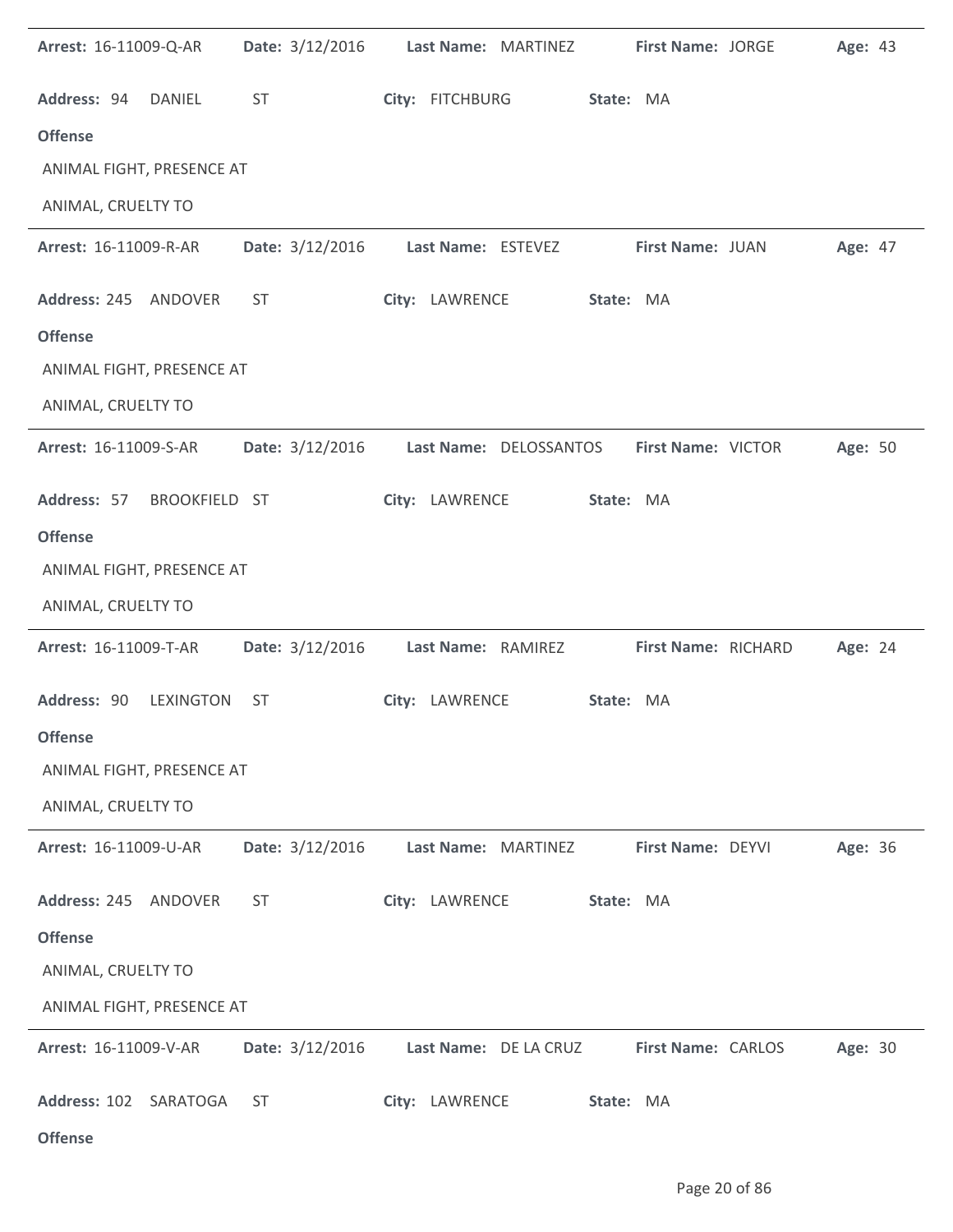| ANIMAL FIGHT, PRESENCE AT                  |                 |                     |                      |         |
|--------------------------------------------|-----------------|---------------------|----------------------|---------|
| ANIMAL, CRUELTY TO                         |                 |                     |                      |         |
| Arrest: 16-11009-W-<br>AR                  | Date: 3/12/2016 | Last Name: MEDINA   | First Name: DAURY    | Age: 30 |
| Address: 111<br><b>BOSTON</b>              | ST              | City: METHUEN       | State: MA            |         |
| <b>Offense</b>                             |                 |                     |                      |         |
| ANIMAL FIGHT, PRESENCE AT                  |                 |                     |                      |         |
| ANIMAL, CRUELTY TO                         |                 |                     |                      |         |
| Arrest: 16-11156-AR                        | Date: 3/13/2016 | Last Name: SEMPRIT  | First Name: DAVID    | Age: 22 |
| Address: 12<br>OAK                         | ST              | City: LOWELL        | State: MA            |         |
| <b>Offense</b>                             |                 |                     |                      |         |
| LICENSE SUSPENDED, OP MV WITH              |                 |                     |                      |         |
| SEAT BELT, FAIL WEAR                       |                 |                     |                      |         |
| Arrest: 16-11256-AR                        | Date: 3/14/2016 | Last Name: ELDER    | First Name: VINCENT  | Age: 56 |
| Address: 23A COLLINS                       | <b>ST</b>       | City: PEABODY       | State: MA            |         |
| <b>Offense</b>                             |                 |                     |                      |         |
| LARCENY OVER \$250                         |                 |                     |                      |         |
| Arrest: 16-11421-AR                        | Date: 3/15/2016 | Last Name: ROCCO    | First Name: NICHOLAS | Age: 29 |
| Address: 21<br>VALLEY                      | <b>RD</b>       | City: TEWKSBURY     | State: MA            |         |
| <b>Offense</b>                             |                 |                     |                      |         |
| Assault by means hypodermic syringe/needle |                 |                     |                      |         |
| Arrest: 16-11466-AR                        | Date: 3/15/2016 | Last Name: KELLEHER | First Name: MICHAEL  | Age: 21 |
| Address: 211 CARTPATH                      | <b>RD</b>       | City: TEWKSBURY     | State: MA            |         |
| <b>Offense</b>                             |                 |                     |                      |         |
| LARCENY OVER \$250                         |                 |                     |                      |         |
| TAXI FARE, EVADE                           |                 |                     |                      |         |
| Arrest: 16-11752-AR                        | Date: 3/17/2016 | Last Name: NEGRON   | First Name: FRANKIE  | Age: 26 |
| Address: 19<br><b>BOWER</b>                | <b>ST</b>       | City: LOWELL        | State: MA            |         |
| <b>Offense</b>                             |                 |                     |                      |         |
| WARRANT#1318CR007576 266/30A SHOPLIFTING   |                 |                     |                      |         |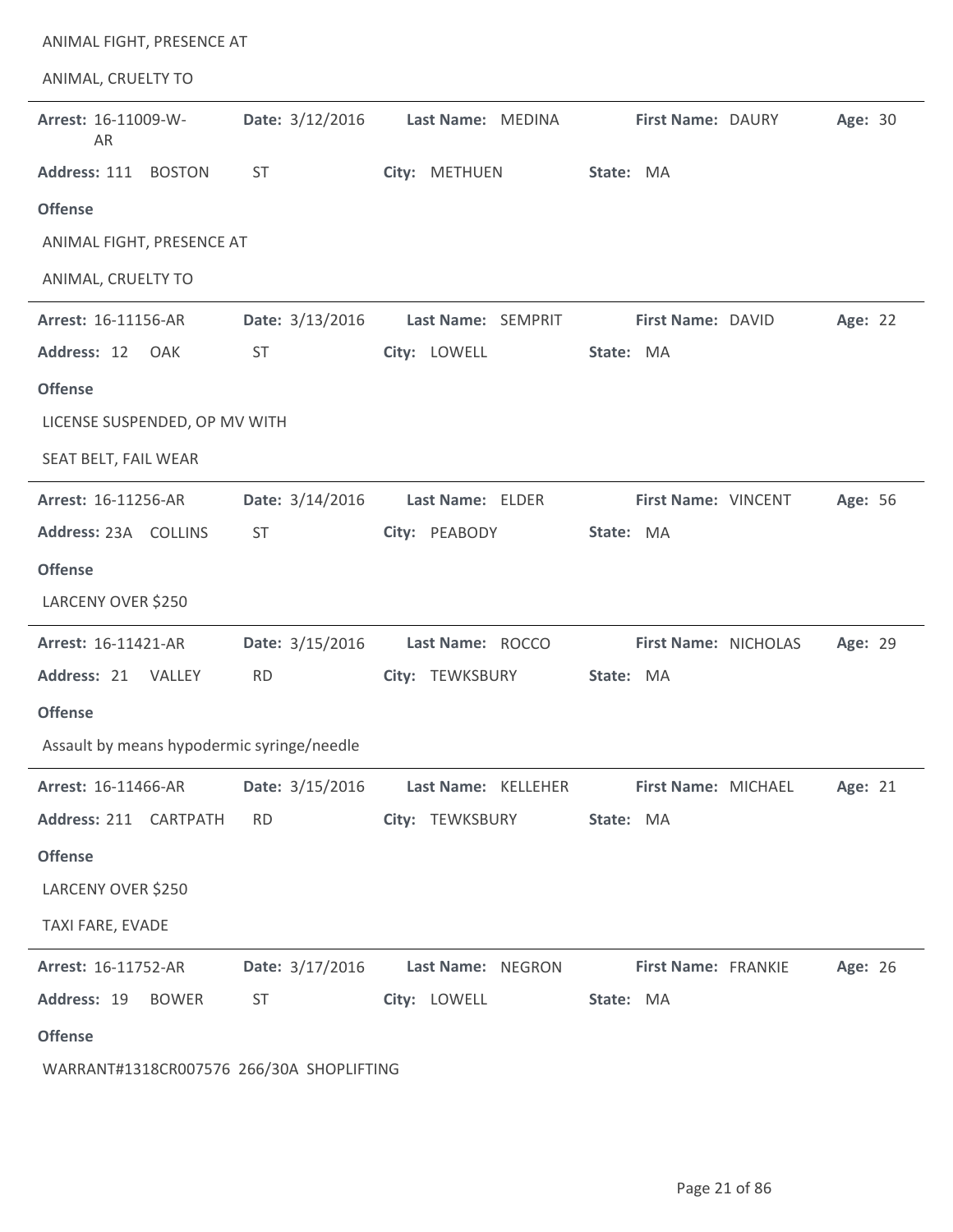| Arrest: 16-11803-AR                            |                                                                                                                                                                                                                                | Date: 3/17/2016 Last Name: MUNN                                   | First Name: JAMES  |                    | Age: 29 |
|------------------------------------------------|--------------------------------------------------------------------------------------------------------------------------------------------------------------------------------------------------------------------------------|-------------------------------------------------------------------|--------------------|--------------------|---------|
| Address: 139 LINCOLN                           | <b>ST</b>                                                                                                                                                                                                                      | City: WORCESTER                                                   | State: MA          |                    |         |
| <b>Offense</b>                                 |                                                                                                                                                                                                                                |                                                                   |                    |                    |         |
| 1562CR008685 LICENSE SUSPENDED                 |                                                                                                                                                                                                                                |                                                                   |                    |                    |         |
| <b>DISTURBING THE PEACE</b>                    |                                                                                                                                                                                                                                |                                                                   |                    |                    |         |
| <b>Arrest: 16-11854-A-AR</b>                   |                                                                                                                                                                                                                                | Date: 3/18/2016 Last Name: CLEMENT First Name: JACQUELINE Age: 49 |                    |                    |         |
| Address: 43 SUMMER                             | ST and the state of the state of the state of the state of the state of the state of the state of the state of the state of the state of the state of the state of the state of the state of the state of the state of the sta | City: LOWELL                                                      | State: MA          |                    |         |
| <b>Offense</b>                                 |                                                                                                                                                                                                                                |                                                                   |                    |                    |         |
| WARRANT - 1411CR005295 - SHOPLIFTING           |                                                                                                                                                                                                                                |                                                                   |                    |                    |         |
| <b>Arrest: 16-11854-AR</b>                     |                                                                                                                                                                                                                                | Date: 3/18/2016    Last Name: DENNISON                            | First Name: DONALD |                    | Age: 53 |
| Address: 17 COURT                              | <b>ST</b>                                                                                                                                                                                                                      | City: LOWELL                                                      | State: MA          |                    |         |
| <b>Offense</b>                                 |                                                                                                                                                                                                                                |                                                                   |                    |                    |         |
| WARRANT - 1611CR000151 - ASSAULT               |                                                                                                                                                                                                                                |                                                                   |                    |                    |         |
| WARRANT - 1511CR007095 - A&B DW                |                                                                                                                                                                                                                                |                                                                   |                    |                    |         |
| <b>Arrest: 16-11858-AR</b>                     |                                                                                                                                                                                                                                | Date: 3/18/2016 Last Name: MORA                                   |                    | First Name: FAUSTO | Age: 54 |
| Address: 95 MAIN ST (MOT                       |                                                                                                                                                                                                                                | City: TEWKSBURY                                                   | State: MA          |                    |         |
|                                                |                                                                                                                                                                                                                                |                                                                   |                    |                    |         |
|                                                |                                                                                                                                                                                                                                |                                                                   |                    |                    |         |
| <b>Offense</b>                                 |                                                                                                                                                                                                                                |                                                                   |                    |                    |         |
| WARRANT - 1518CR006723 - OP MV W/ SUSP LIC     |                                                                                                                                                                                                                                |                                                                   |                    |                    |         |
| Arrest: 16-12012-AR                            |                                                                                                                                                                                                                                | Date: 3/19/2016 Last Name: DUSABLON First Name: SCOTT Age: 48     |                    |                    |         |
| Address: 54 MAIN                               | ST                                                                                                                                                                                                                             | City: BROCKTON                                                    | State: MA          |                    |         |
| <b>Offense</b>                                 |                                                                                                                                                                                                                                |                                                                   |                    |                    |         |
| WARRANT - 1515CR002922 - TRESPASS              |                                                                                                                                                                                                                                |                                                                   |                    |                    |         |
| <b>Arrest: 16-12045-AR</b>                     | Date: 3/19/2016                                                                                                                                                                                                                | Last Name: MCLAUGHLIN                                             | First Name: CALI   |                    | Age: 28 |
| Address: 38 HIGHLAND                           | <b>ST</b>                                                                                                                                                                                                                      | City: LOWELL                                                      | State: MA          |                    |         |
| <b>Offense</b>                                 |                                                                                                                                                                                                                                |                                                                   |                    |                    |         |
| DRUG, POSSESS CLASS E                          |                                                                                                                                                                                                                                |                                                                   |                    |                    |         |
| 1547CR000837 LICENSE SUSPENDED                 |                                                                                                                                                                                                                                |                                                                   |                    |                    |         |
| 1518CR006299 DRUG, POSSESS CLASS A             |                                                                                                                                                                                                                                |                                                                   |                    |                    |         |
| DRUG, POSSESS CLASS A<br>DRUG, POSSESS CLASS E |                                                                                                                                                                                                                                |                                                                   |                    |                    |         |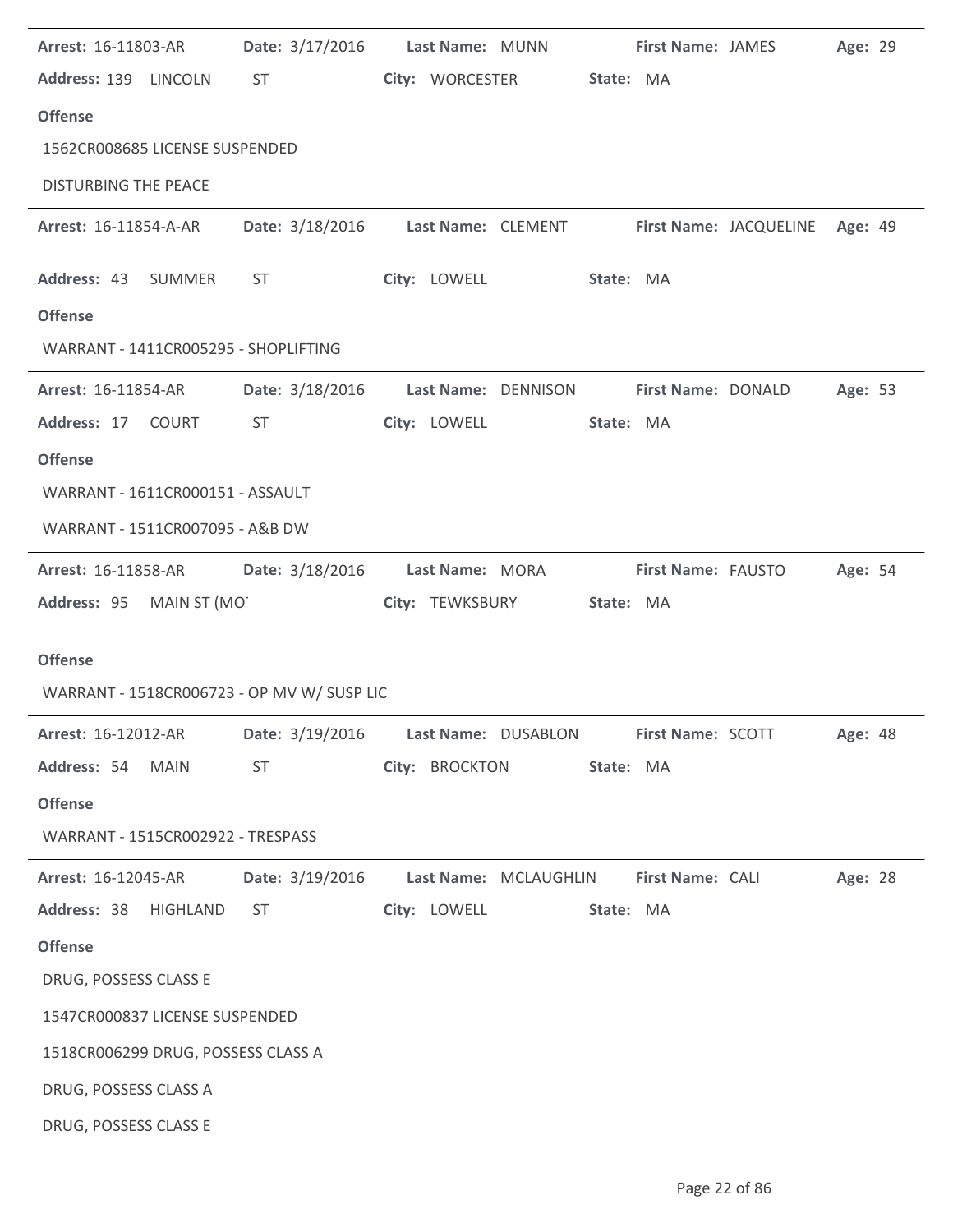| Arrest: 16-12291-AR                                 | Date: 3/20/2016 | Last Name: MENEAR | First Name: ROBERT                             |                     | Age: 45 |
|-----------------------------------------------------|-----------------|-------------------|------------------------------------------------|---------------------|---------|
| Address: 279 TRULL                                  | <b>RD</b>       | City: TEWKSBURY   | State: MA                                      |                     |         |
| <b>Offense</b>                                      |                 |                   |                                                |                     |         |
| <b>OUI LIQUOR</b>                                   |                 |                   |                                                |                     |         |
| DRUG, POSSESS CLASS E                               |                 |                   |                                                |                     |         |
| MARKED LANES VIOLATION                              |                 |                   |                                                |                     |         |
| NEGLIGENT OPERATION OF MOTOR VEHICLE                |                 |                   |                                                |                     |         |
| <b>Arrest: 16-12346-AR</b>                          | Date: 3/21/2016 |                   | Last Name: SANCHEZ-MELENDEZIrst Name: YESSINIA |                     | Age: 28 |
|                                                     |                 |                   |                                                |                     |         |
| Address: 187 CHELMSFORD                             |                 | City: CHELMSFORD  | State: MA                                      |                     |         |
| <b>Offense</b><br>WARRANT-DOCKET# 1511CR006581-A&B  |                 |                   |                                                |                     |         |
|                                                     |                 |                   |                                                |                     |         |
| <b>Arrest: 16-12508-AR</b>                          | Date: 3/22/2016 | Last Name: BOYSON |                                                | First Name: MATTHEW | Age: 37 |
| Address: 2209 ARCHSTONE AVE                         |                 | City: TEWKSBURY   | State: MA                                      |                     |         |
| <b>Offense</b><br>FORGERY OF CHECK #816             |                 |                   |                                                |                     |         |
| UTTER FALSE CHECK #821                              |                 |                   |                                                |                     |         |
| UTTER FALSE CHECK # 820                             |                 |                   |                                                |                     |         |
| UTTER FALSE CHECK #828                              |                 |                   |                                                |                     |         |
| <b>FORGERY OF CHECK #828</b>                        |                 |                   |                                                |                     |         |
|                                                     |                 |                   |                                                |                     |         |
| LARCENY OVER \$250 BY SINGLE SCHEME TOTAL \$1400.00 |                 |                   |                                                |                     |         |
| UTTER FALSE CHECK #816                              |                 |                   |                                                |                     |         |
| FORGERY OF CHECK #819                               |                 |                   |                                                |                     |         |
| <b>UTTER FALSE CHECK #819</b>                       |                 |                   |                                                |                     |         |
| <b>FORGERY OF CHECK #822</b>                        |                 |                   |                                                |                     |         |
| UTTER FALSE CHECK CHECK #814                        |                 |                   |                                                |                     |         |
| UTTER FALSE CHECK #822                              |                 |                   |                                                |                     |         |
| <b>FORGERY OF CHECK #821</b>                        |                 |                   |                                                |                     |         |
| <b>FORGERY OF CHECK #814</b>                        |                 |                   |                                                |                     |         |
| UTTER FALSE CHECK # 829                             |                 |                   |                                                |                     |         |
| FORGERY OF CHECK #827                               |                 |                   |                                                |                     |         |

DRUG, POSSESS CLASS E

L,

 $\overline{\phantom{a}}$ 

 $\overline{\phantom{0}}$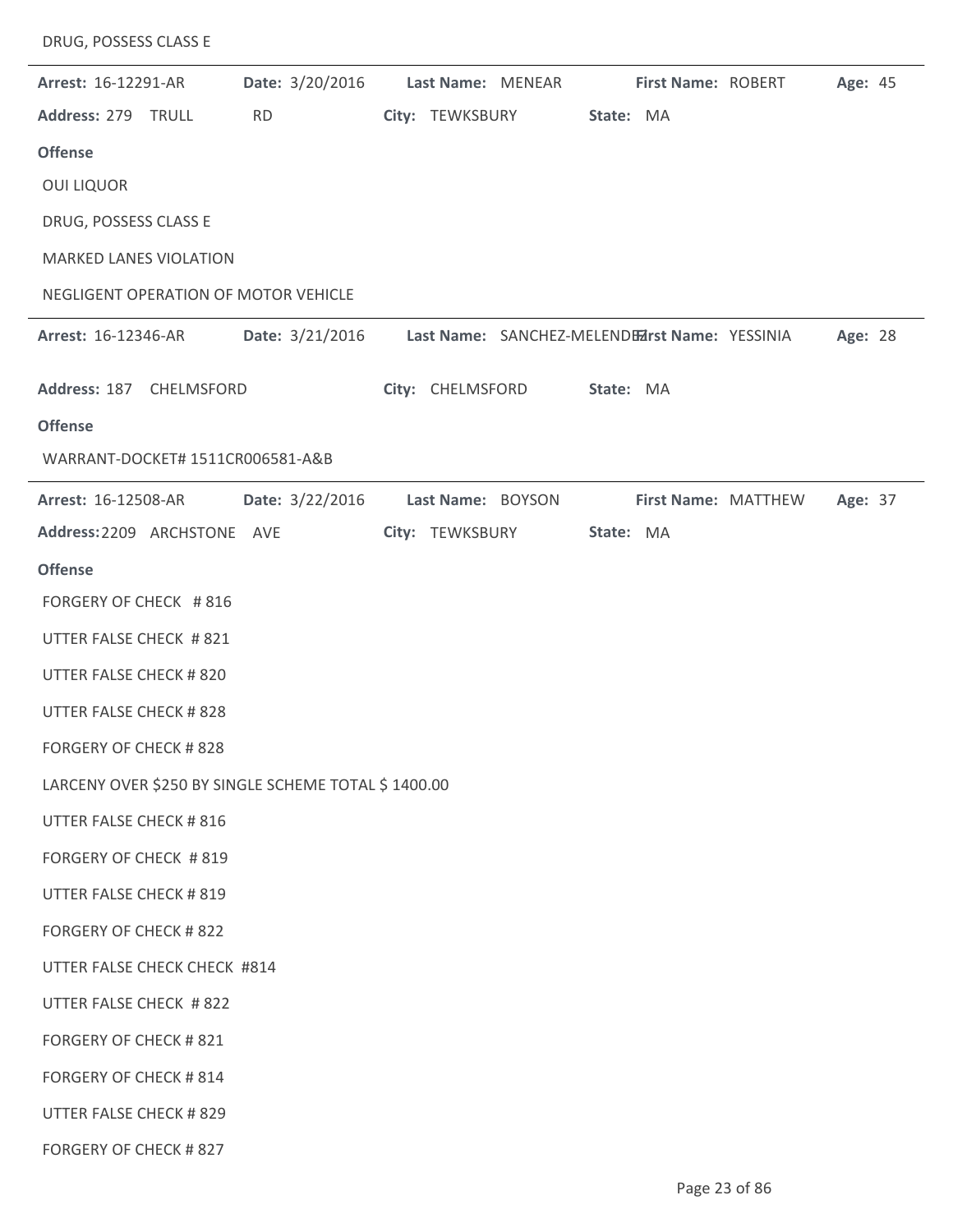| <b>FORGERY OF CHECK #820</b>                          |                        |                        |           |                    |         |  |
|-------------------------------------------------------|------------------------|------------------------|-----------|--------------------|---------|--|
| UTTER FALSE CHECK # 827                               |                        |                        |           |                    |         |  |
| <b>FORGERY OF CHECK #826</b>                          |                        |                        |           |                    |         |  |
| UTTER FALSE CHECK #826                                |                        |                        |           |                    |         |  |
| <b>FORGERY OF CHECK #823</b>                          |                        |                        |           |                    |         |  |
| UTTER FALSE CHECK # 823                               |                        |                        |           |                    |         |  |
| FORGERY OF CHECK #824                                 |                        |                        |           |                    |         |  |
| UTTER FALSE CHECK # 824                               |                        |                        |           |                    |         |  |
| WARRANT#1518CR005037 90/23 LICENSE SUSP.              |                        |                        |           |                    |         |  |
| <b>FORGERY OF CHECK #829</b>                          |                        |                        |           |                    |         |  |
| Arrest: 16-12545-AR                                   | Date: 3/22/2016        | Last Name: MURRAY      |           | First Name: GINA   | Age: 23 |  |
| Address: 135 ELM                                      | ST                     | City: TEWKSBURY        | State: MA |                    |         |  |
| <b>Offense</b>                                        |                        |                        |           |                    |         |  |
| WARRANT 1553CR000419                                  |                        |                        |           |                    |         |  |
| WARRANT 1511CR007053 DRUG POSS CLASS C                |                        |                        |           |                    |         |  |
| Arrest: 16-12881-AR                                   | <b>Date:</b> 3/24/2016 | Last Name: NOCCO       |           | First Name: LISA   | Age: 52 |  |
| Address: 66<br>LAKE                                   | ST                     | City: TEWKSBURY        | State: MA |                    |         |  |
| <b>Offense</b>                                        |                        |                        |           |                    |         |  |
| DRUG, POSSESS CLASS B                                 |                        |                        |           |                    |         |  |
| SIGNAL, FAIL TO                                       |                        |                        |           |                    |         |  |
| Arrest: 16-12887-AR                                   | Date: 3/24/2016        | Last Name: BROOKS      |           | First Name: JAMES  | Age: 39 |  |
| Address: 32<br>WARD                                   | <b>ST</b>              | City: TEWKSBURY        | State: MA |                    |         |  |
| <b>Offense</b>                                        |                        |                        |           |                    |         |  |
| DRUG, POSSESS CLASS E                                 |                        |                        |           |                    |         |  |
| DRUG, DISTRIBUTE CLASS B, SUBSQ.OFF.                  |                        |                        |           |                    |         |  |
| Trafficking in Cocaine over 18 grams but less than 36 |                        |                        |           |                    |         |  |
| DRUG, POSSESS TO DISTRIB CLASS B, SUBSQ.              |                        |                        |           |                    |         |  |
| Arrest: 16-12977-AR                                   | Date: 3/25/2016        | Last Name: BETTENCOURT |           | First Name: MATHEW | Age: 20 |  |
| Address: 397 CHEMLSFORD ST                            |                        | City: LOWELL           | State: MA |                    |         |  |
| <b>Offense</b>                                        |                        |                        |           |                    |         |  |
| WARRANT - 1511CR002731 - LARCENY OVER \$250           |                        |                        |           |                    |         |  |
|                                                       |                        |                        |           |                    |         |  |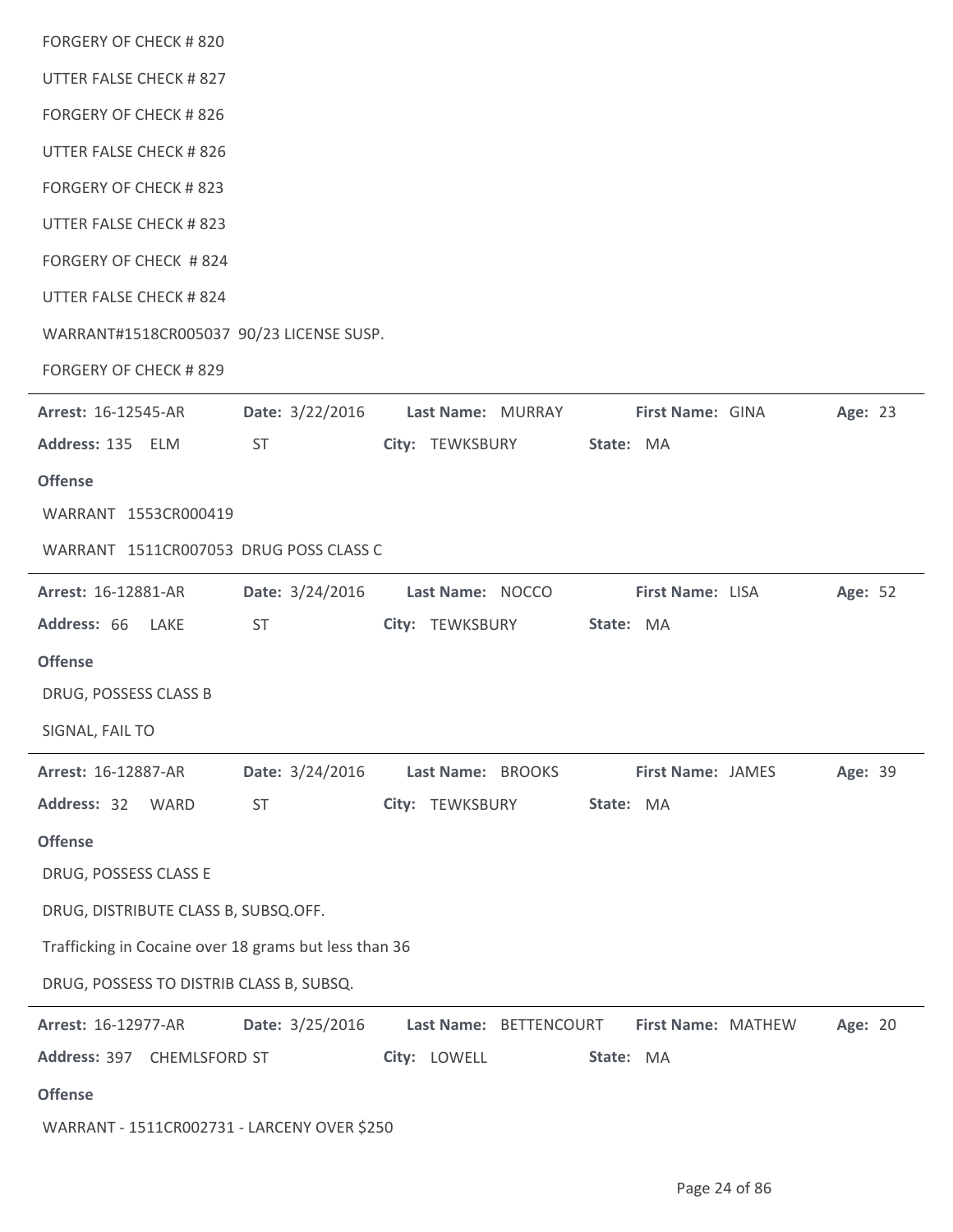| Arrest: 16-13221-AR                                      | <b>Date:</b> 3/26/2016 |                     | Last Name: SCHNEIDER | First Name: MICHAEL        | Age: 26 |  |
|----------------------------------------------------------|------------------------|---------------------|----------------------|----------------------------|---------|--|
| Address: 11<br>FAY                                       | ST                     | City: LOWELL        |                      | State: MA                  |         |  |
| <b>Offense</b>                                           |                        |                     |                      |                            |         |  |
| SHOPLIFTING BY CONCEALING MDSE                           |                        |                     |                      |                            |         |  |
| WARRANT (DOCKET# 1553CR001750) LICENSE SUSPENDED         |                        |                     |                      |                            |         |  |
| Arrest: 16-13534-AR                                      | Date: 3/28/2016        | Last Name: CARTER   |                      | <b>First Name: COLLEEN</b> | Age: 48 |  |
| Address: 5<br>PONDVIEW                                   | LN                     | City: TEWKSBURY     |                      | State: MA                  |         |  |
| <b>Offense</b>                                           |                        |                     |                      |                            |         |  |
| WARRANT 1511CR005010 OUI LIQUOR                          |                        |                     |                      |                            |         |  |
| Arrest: 16-13589-AR                                      | Date: 3/29/2016        | Last Name: BURNS    |                      | First Name: JOHN           | Age: 31 |  |
| Address: 33 MARIE                                        | <b>ST</b>              | City: TEWKSBURY     |                      | State: MA                  |         |  |
| <b>Offense</b>                                           |                        |                     |                      |                            |         |  |
| 1553CR000414 LICENSE SUSPENDED                           |                        |                     |                      |                            |         |  |
| Arrest: 16-13676-A-AR                                    | Date: 3/29/2016        | Last Name: KIND     |                      | First Name: VALERIE        | Age: 54 |  |
| Address: 2<br>LEWIS                                      | <b>ST</b>              | City: LOWELL        |                      | State: MA                  |         |  |
| <b>Offense</b>                                           |                        |                     |                      |                            |         |  |
| LARCENY OVER \$250                                       |                        |                     |                      |                            |         |  |
| Arrest: 16-13676-AR                                      | Date: 3/29/2016        | Last Name: STAFFORD |                      | First Name: ANNETTE        | Age: 66 |  |
| Address: 141 JOHN                                        |                        | City: LOWELL        |                      | State: MA                  |         |  |
| <b>Offense</b>                                           |                        |                     |                      |                            |         |  |
| LARCENY OVER \$250                                       |                        |                     |                      |                            |         |  |
| WARRANT (DOCKET #9511CR07709/UNLICENSED OPERATION OF MV) |                        |                     |                      |                            |         |  |
| Arrest: 16-13715-AR                                      | Date: 3/29/2016        | Last Name: MUNROE   |                      | First Name: MICHAEL        | Age: 32 |  |
| Address: 24 EPPING                                       | ST.                    | City: RAYMOND       |                      | State: NH                  |         |  |
| <b>Offense</b>                                           |                        |                     |                      |                            |         |  |
| DRUG, POSSESS TO DISTRIB CLASS A                         |                        |                     |                      |                            |         |  |
| WARRANT (DOCKET 1218CR004334/POSSESS CLASS A)            |                        |                     |                      |                            |         |  |
| Arrest: 16-13937-AR                                      | <b>Date:</b> 3/31/2016 | Last Name: DESMARIS |                      | First Name: EMILY          | Age: 25 |  |
| Address: 6<br><b>POND LANE</b>                           | EXT                    | City: BILLERICA     |                      | State: MA                  |         |  |
| <b>Offense</b>                                           |                        |                     |                      |                            |         |  |

WARRANT - 1411CR005818 - B&E BUILDING NIGHTTIME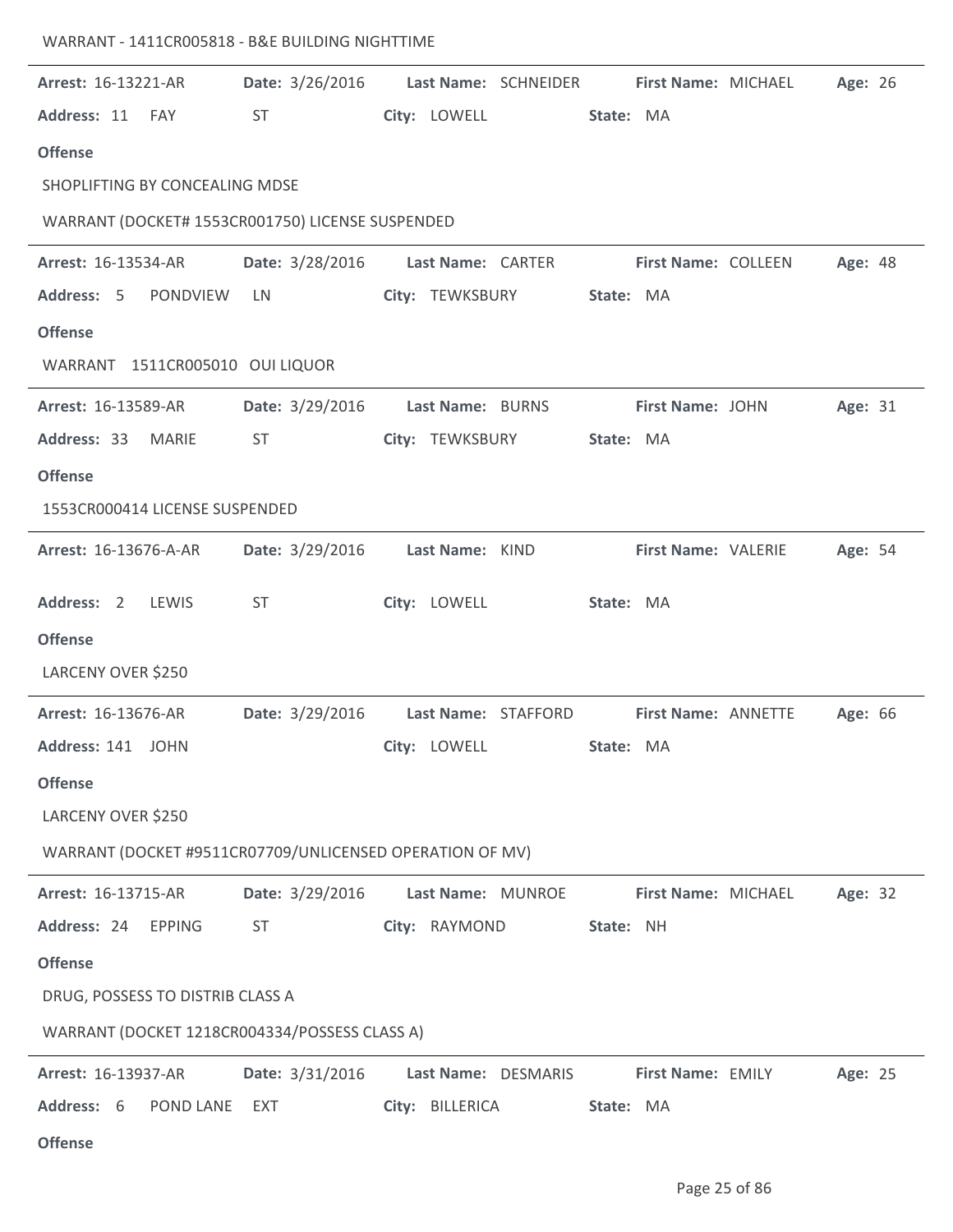| Arrest: 16-14016-AR                           | <b>Date:</b> 3/31/2016                  | Last Name: ALVES |           | <b>First Name: JOSE</b>    | Age: 36 |  |
|-----------------------------------------------|-----------------------------------------|------------------|-----------|----------------------------|---------|--|
| Address: 8<br>WHIPPLE                         | ST                                      | City: LOWELL     | State: MA |                            |         |  |
| <b>Offense</b>                                |                                         |                  |           |                            |         |  |
| SEXUAL CONDUCT FOR FEE                        |                                         |                  |           |                            |         |  |
| Arrest: 16-14030-AR                           | Date: 3/31/2016    Last Name: ADAM      |                  |           | <b>First Name: BENSON</b>  | Age: 30 |  |
| Address: 52 POND                              | <b>ST</b>                               | City: STONEHAM   | State: MA |                            |         |  |
| <b>Offense</b>                                |                                         |                  |           |                            |         |  |
| SEXUAL CONDUCT FOR FEE                        |                                         |                  |           |                            |         |  |
| <b>Arrest: 16-14043-AR</b>                    | Date: 3/31/2016    Last Name: RODRIGUEZ |                  |           | First Name: LUZ            | Age: 39 |  |
| Address: 19 WASHINGTON ST                     |                                         | City: LOWELL     | State: MA |                            |         |  |
| <b>Offense</b>                                |                                         |                  |           |                            |         |  |
| LARCENY OVER \$250                            |                                         |                  |           |                            |         |  |
| Arrest: 16-14119-AR                           | Date: $4/1/2016$                        | Last Name: NGUON |           | First Name: SOPATH         | Age: 34 |  |
| Address: 111 HUMPHREY ST                      |                                         | City: LOWELL     | State: MA |                            |         |  |
| <b>Offense</b>                                |                                         |                  |           |                            |         |  |
| WARRANT 0311CR008235 UNLICENSED OPERATION     |                                         |                  |           |                            |         |  |
| Arrest: 16-14292-AR                           | Date: $4/2/2016$                        | Last Name: ELLIS |           | <b>First Name: BRIDGET</b> | Age: 24 |  |
| Address: 158 CONCORD                          | <b>RD</b>                               | City: BILLERICA  | State: MA |                            |         |  |
| <b>Offense</b>                                |                                         |                  |           |                            |         |  |
| WARRANT-DOCKET#1511CR006222-UNINSURED MV      |                                         |                  |           |                            |         |  |
| <b>Arrest: 16-14387-A-AR</b>                  | Date: 4/3/2016                          | Last Name: LOPEZ |           | <b>First Name: JOSE</b>    | Age: 21 |  |
| Address: 195 BEACONHILL AVE                   |                                         | City: LYNN       | State: MA |                            |         |  |
| <b>Offense</b>                                |                                         |                  |           |                            |         |  |
| WARRANT-DOCKET#413CR006076-UNLICENSED OP / MV |                                         |                  |           |                            |         |  |
| WARRANT-DOCKET#1413CR006173-UNLICENSED OP/MV  |                                         |                  |           |                            |         |  |
| WARRANT-DOCKET#1453CR002698-UNLICENSED OP/MV  |                                         |                  |           |                            |         |  |
| Arrest: 16-14387-AR                           | Date: 4/3/2016                          | Last Name: LOPEZ |           | First Name: JUAN           | Age: 29 |  |
| Address: 16<br>CEDAR                          | <b>ST</b>                               | City: LYNN       | State: MA |                            |         |  |
| <b>Offense</b>                                |                                         |                  |           |                            |         |  |
| UNLICENSED OPERATION OF MV                    |                                         |                  |           |                            |         |  |

WARRANT 1518CR001669 POSSESSION CLASS A

 $\mathbb{R}^2$ 

 $\overline{a}$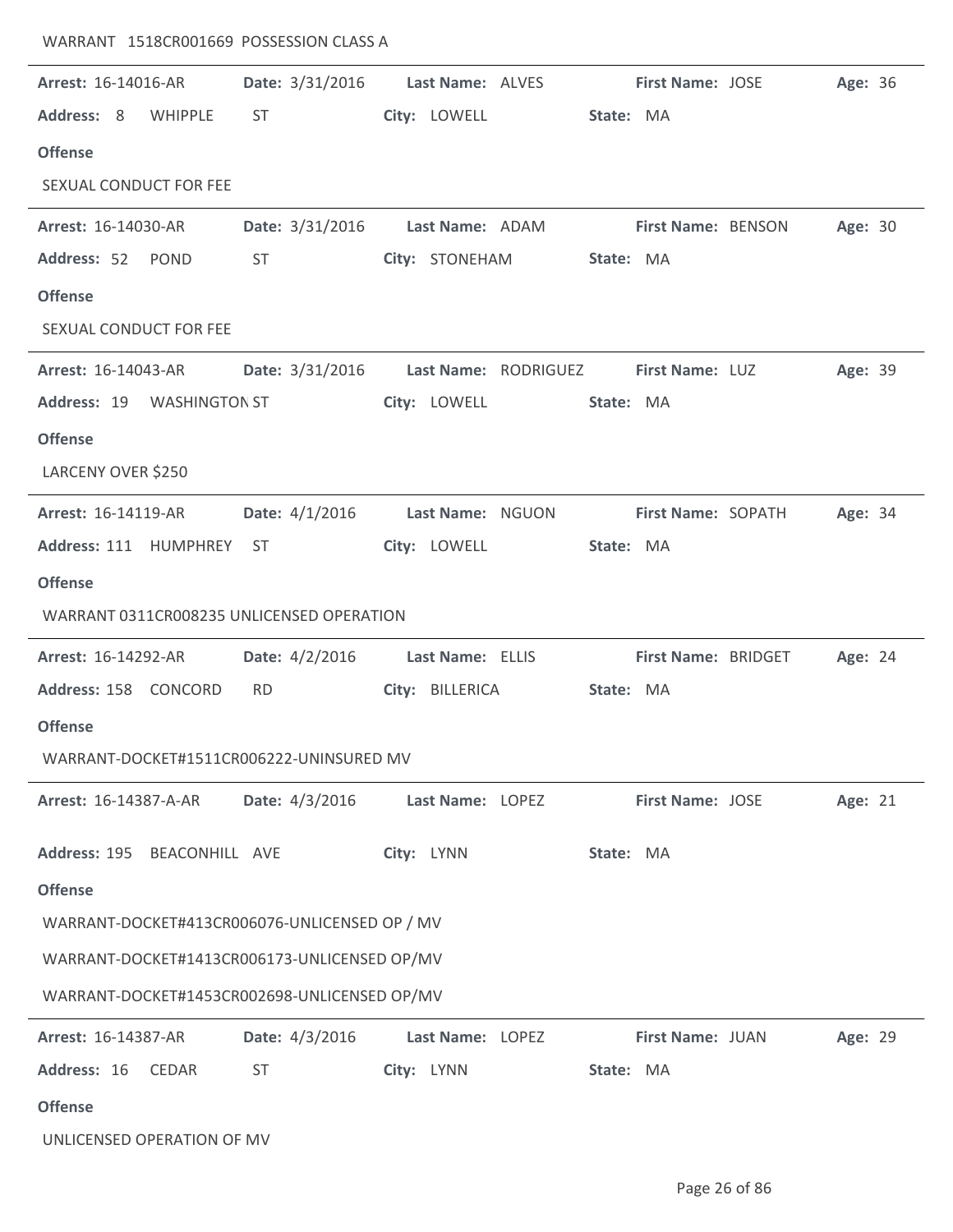| <b>Arrest: 16-14462-AR</b>       |                  | Date: 4/3/2016 Last Name: TUCKER         |                   |                      |           | First Name: ARTHUR  |                                 | Age: 24 |  |
|----------------------------------|------------------|------------------------------------------|-------------------|----------------------|-----------|---------------------|---------------------------------|---------|--|
| Address: 22                      | LIBERTY          | DR                                       | City: N BILLERICA |                      | State: MA |                     |                                 |         |  |
| <b>Offense</b>                   |                  |                                          |                   |                      |           |                     |                                 |         |  |
| LICENSE SUSPENDED, OP MV WITH    |                  |                                          |                   |                      |           |                     |                                 |         |  |
| UNINSURED MOTOR VEHICLE          |                  |                                          |                   |                      |           |                     |                                 |         |  |
| UNREGISTERED MOTOR VEHICLE       |                  |                                          |                   |                      |           |                     |                                 |         |  |
| <b>Arrest: 16-14482-A-AR</b>     |                  | Date: 4/3/2016                           |                   | Last Name: ROBERTSON |           |                     | First Name: CHRISTOPHER Age: 31 |         |  |
| Address: 40 WINDSOR              |                  | DR                                       | City: TEWKSBURY   |                      | State: MA |                     |                                 |         |  |
| <b>Offense</b>                   |                  |                                          |                   |                      |           |                     |                                 |         |  |
| WILFUL AND MALICIOUS DESTRUCTION |                  |                                          |                   |                      |           |                     |                                 |         |  |
| FAIL TO GRANT RIGHT OF WAY       |                  |                                          |                   |                      |           |                     |                                 |         |  |
| STOP/YIELD, FAIL TO              |                  |                                          |                   |                      |           |                     |                                 |         |  |
|                                  |                  | RECKLESS OPERATION OF MOTOR VEHICLE      |                   |                      |           |                     |                                 |         |  |
| STOP FOR POLICE, FAIL            |                  |                                          |                   |                      |           |                     |                                 |         |  |
|                                  |                  | LICENSE SUSPENDED, OP MV WITH, SUBSQ.OFF |                   |                      |           |                     |                                 |         |  |
| SPEEDING                         |                  |                                          |                   |                      |           |                     |                                 |         |  |
| Arrest: 16-14482-AR              |                  | Date: 4/3/2016                           |                   | Last Name: ROBERTSON |           | First Name: JACLYN  |                                 | Age: 35 |  |
| Address: 40                      | WINDSOR          | DR                                       | City: TEWKSBURY   |                      | State: MA |                     |                                 |         |  |
| <b>Offense</b>                   |                  |                                          |                   |                      |           |                     |                                 |         |  |
|                                  |                  | WARRANT 1538CR002585 LICENSE SUSPENDED   |                   |                      |           |                     |                                 |         |  |
| DRUG, POSSESS TO DISTRIB CLASS E |                  |                                          |                   |                      |           |                     |                                 |         |  |
| Arrest: 16-14735-A-AR            |                  | Date: 4/5/2016                           |                   | Last Name: DENISO    |           | First Name: ANTHONY |                                 | Age: 20 |  |
| Address: 30                      | <b>DECAROLIS</b> | DR                                       | City: TEWKSBURY   |                      | State: MA |                     |                                 |         |  |
| <b>Offense</b>                   |                  |                                          |                   |                      |           |                     |                                 |         |  |
| DRUG, POSSESS TO DISTRIB CLASS D |                  |                                          |                   |                      |           |                     |                                 |         |  |
| DRUG, POSSESS CLASS C            |                  |                                          |                   |                      |           |                     |                                 |         |  |
| DRUG, POSSESS CLASS E            |                  |                                          |                   |                      |           |                     |                                 |         |  |

ALCOHOL IN MV, POSSESS OPEN CONTAINER OF

 $\overline{\phantom{a}}$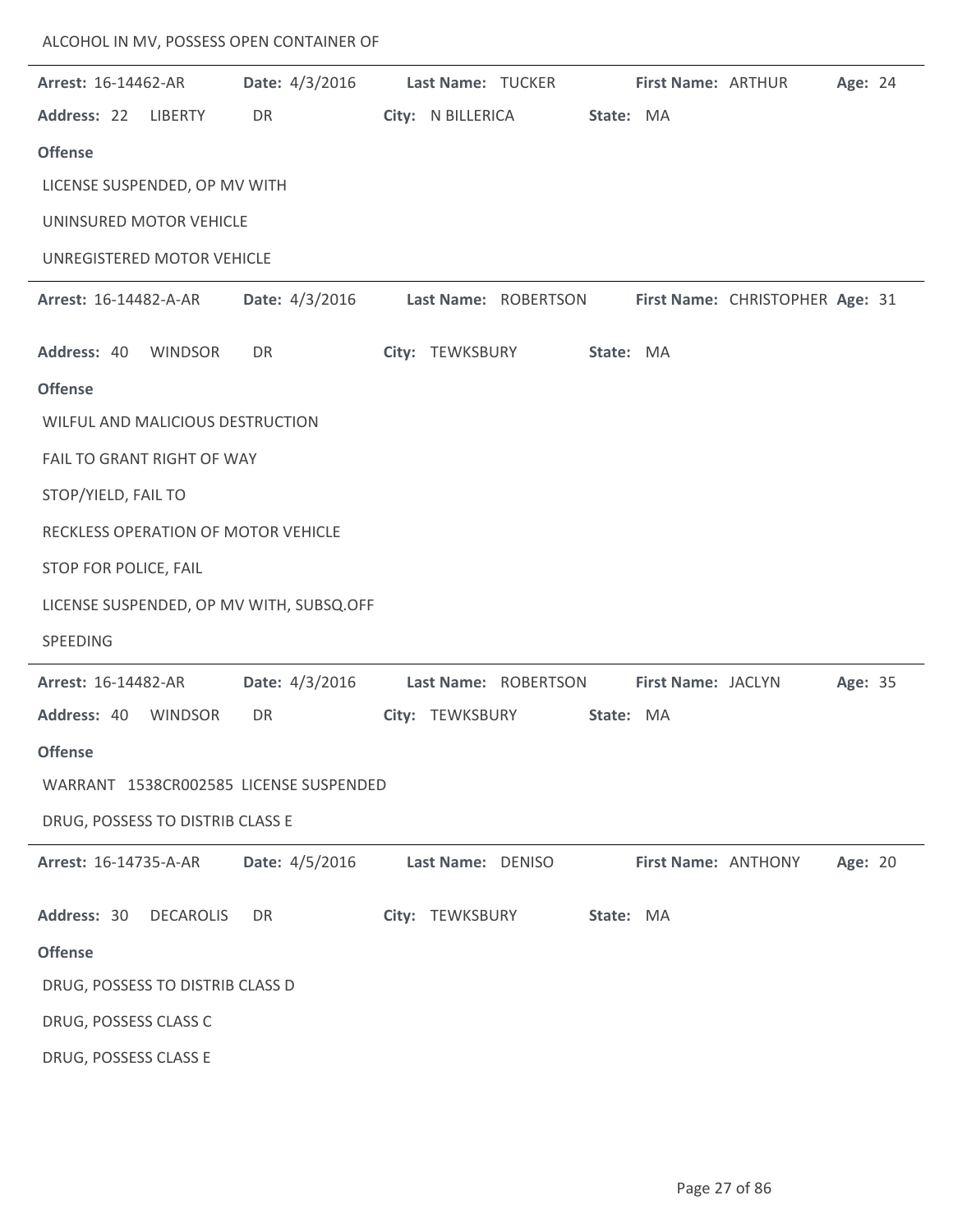| Arrest: 16-14824-AR                       |                                             | Date: 4/6/2016                                                  |  |                  | Last Name: CARDINAL                         |           | First Name: JESSICA |                       | Age: 22 |  |  |
|-------------------------------------------|---------------------------------------------|-----------------------------------------------------------------|--|------------------|---------------------------------------------|-----------|---------------------|-----------------------|---------|--|--|
| Address: 20 SHELDON                       |                                             | <b>ST</b>                                                       |  | City: BILLERICA  |                                             | State: MA |                     |                       |         |  |  |
| <b>Offense</b>                            |                                             |                                                                 |  |                  |                                             |           |                     |                       |         |  |  |
| LICENSE SUSPENDED, OP MV WITH             |                                             |                                                                 |  |                  |                                             |           |                     |                       |         |  |  |
|                                           |                                             | WARRANT - 1411CR001279 - POSSESS CLASS E DRUG                   |  |                  |                                             |           |                     |                       |         |  |  |
|                                           |                                             | WARRANT - 1411CR003166 - LARCENY UNDER 4250                     |  |                  |                                             |           |                     |                       |         |  |  |
|                                           |                                             | WARRANT - 1411CR003842 - POSSESS CLASS E DRUG                   |  |                  |                                             |           |                     |                       |         |  |  |
|                                           | WARRANT - 1411CR004079 - LARCENY OVER \$250 |                                                                 |  |                  |                                             |           |                     |                       |         |  |  |
| WARRANT - 1611CR000068 - FORGERY OF CHECK |                                             |                                                                 |  |                  |                                             |           |                     |                       |         |  |  |
|                                           |                                             | WARRANT - 1511CR001666 - POSSESS CLASS A DRUG                   |  |                  |                                             |           |                     |                       |         |  |  |
| <b>Arrest: 16-14853-A-AR</b>              |                                             | Date: 4/6/2016 Last Name: ALDRED                                |  |                  |                                             |           | First Name: KERI    |                       | Age: 33 |  |  |
| Address: 100 ROYAL CREST CIR              |                                             |                                                                 |  |                  | City: TEWKSBURY                             | State: MA |                     |                       |         |  |  |
| <b>Offense</b>                            |                                             |                                                                 |  |                  |                                             |           |                     |                       |         |  |  |
| DRUG, POSSESS CLASS A                     |                                             |                                                                 |  |                  |                                             |           |                     |                       |         |  |  |
| DRUG, POSSESS CLASS B                     |                                             |                                                                 |  |                  |                                             |           |                     |                       |         |  |  |
|                                           |                                             |                                                                 |  |                  |                                             |           |                     |                       |         |  |  |
| Arrest: 16-14853-AR                       |                                             | Date: 4/6/2016                                                  |  | Last Name: MAIN  |                                             |           |                     | First Name: KATHERINE | Age: 32 |  |  |
| Address: 1535 MAIN                        |                                             | <b>ST</b>                                                       |  | City: TEWKSBURY  |                                             | State: MA |                     |                       |         |  |  |
| <b>Offense</b>                            |                                             |                                                                 |  |                  |                                             |           |                     |                       |         |  |  |
| DRUG, POSSESS CLASS A                     |                                             |                                                                 |  |                  |                                             |           |                     |                       |         |  |  |
| DRUG, POSSESS CLASS B                     |                                             |                                                                 |  |                  |                                             |           |                     |                       |         |  |  |
| <b>Arrest: 16-14853-B-AR</b>              |                                             | Date: 4/6/2016                                                  |  | Last Name: MATEO |                                             |           | First Name: JOYSEL  |                       | Age: 22 |  |  |
| Address: 50                               | CAMDEN                                      | <b>ST</b>                                                       |  | City: BOSTON     |                                             | State: MA |                     |                       |         |  |  |
| <b>Offense</b>                            |                                             |                                                                 |  |                  |                                             |           |                     |                       |         |  |  |
|                                           |                                             | CONSPIRACY TO VIOLATE DRUG LAW - DISTRIBUTION OF A CLASS A DRUG |  |                  |                                             |           |                     |                       |         |  |  |
| DRUG, DISTRIBUTE CLASS B, SUBSQ.OFF.      |                                             |                                                                 |  |                  |                                             |           |                     |                       |         |  |  |
| DRUG, DISTRIBUTE CLASS A, SUBSQ.OFF.      |                                             |                                                                 |  |                  |                                             |           |                     |                       |         |  |  |
| DRUG VIOLATION NEAR SCHOOL/PARK           |                                             |                                                                 |  |                  |                                             |           |                     |                       |         |  |  |
| Arrest: 16-14853-C-AR                     |                                             | Date: 4/6/2016                                                  |  |                  | Last Name: RIVERA-MARTINEZ First Name: JUAN |           |                     |                       | Age: 36 |  |  |

**Offense**

÷.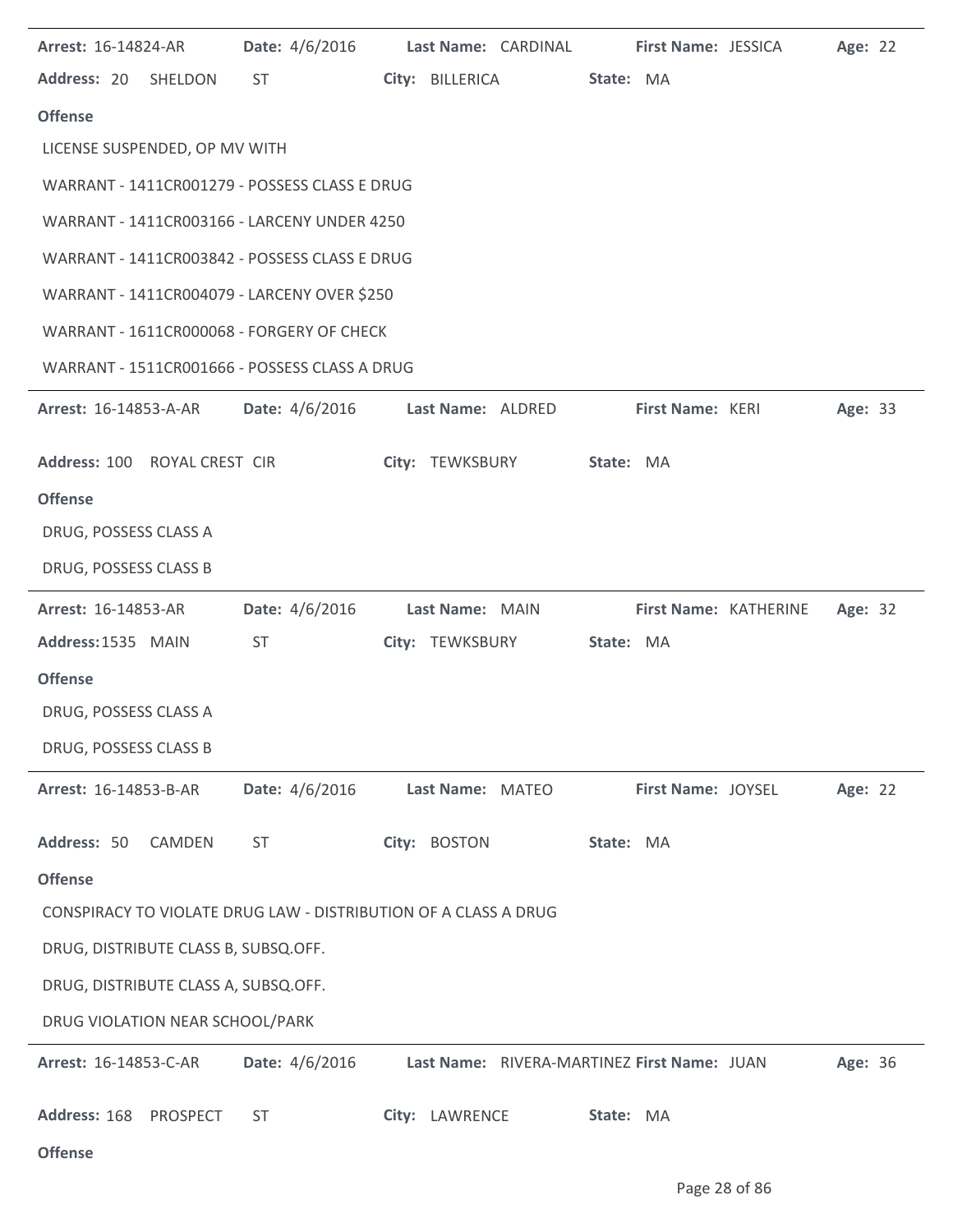| DRUG VIOLATION NEAR SCHOOL/PARK                         |                 |                 |                      |           |                                             |                                 |         |  |
|---------------------------------------------------------|-----------------|-----------------|----------------------|-----------|---------------------------------------------|---------------------------------|---------|--|
| CONSPIRACY TO VIOLATE DRUG LAW                          |                 |                 |                      |           |                                             |                                 |         |  |
| DRUG, DISTRIBUTE CLASS B, SUBSQ.OFF.                    |                 |                 |                      |           |                                             |                                 |         |  |
| DRUG, DISTRIBUTE CLASS A, SUBSQ.OFF.                    |                 |                 |                      |           |                                             |                                 |         |  |
| RMV DOCUMENT, POSSESS/USE FALSE/STOLEN                  |                 |                 |                      |           |                                             |                                 |         |  |
| Arrest: 16-15343-AR                                     | Date: 4/9/2016  |                 | Last Name: CODNER    |           | First Name: MICHAEL                         |                                 | Age: 29 |  |
| Address: 34 CINNAMON                                    | <b>CIR</b>      | City: TEWKSBURY |                      | State: MA |                                             |                                 |         |  |
| <b>Offense</b>                                          |                 |                 |                      |           |                                             |                                 |         |  |
| WARRANT#1418CR004711 266/28/F MOTOE VEH, RECEIVE STOLEN |                 |                 |                      |           |                                             |                                 |         |  |
| Arrest: 16-15366-A-AR                                   | Date: 4/9/2016  |                 | Last Name: BARRETO   |           | First Name: SAMUEL                          |                                 | Age: 40 |  |
| Address: 199 MOODY                                      | <b>ST</b>       | City: LOWELL    |                      | State: MA |                                             |                                 |         |  |
| <b>Offense</b>                                          |                 |                 |                      |           |                                             |                                 |         |  |
| DRUG, POSSESS CLASS B                                   |                 |                 |                      |           |                                             |                                 |         |  |
| Arrest: 16-15366-AR                                     | Date: 4/9/2016  |                 |                      |           | Last Name: RIVERA-BENITEZ First Name: ANGEL |                                 | Age: 37 |  |
| Address: 105 JACKSON                                    | <b>ST</b>       |                 | City: LAWRENCE       | State: MA |                                             |                                 |         |  |
| <b>Offense</b>                                          |                 |                 |                      |           |                                             |                                 |         |  |
| DRUG, DISTRIBUTE CLASS B                                |                 |                 |                      |           |                                             |                                 |         |  |
| Arrest: 16-15369-AR                                     | Date: 4/9/2016  |                 | Last Name: ALVARADO  |           |                                             | First Name: CHRISTOPHER Age: 29 |         |  |
| Address: 1236 AMES HILL                                 | DR              | City: TEWKSBURY |                      | State: MA |                                             |                                 |         |  |
| <b>Offense</b>                                          |                 |                 |                      |           |                                             |                                 |         |  |
| <b>MARKED LANES VIOLATION</b>                           |                 |                 |                      |           |                                             |                                 |         |  |
| <b>OUI DRUGS</b>                                        |                 |                 |                      |           |                                             |                                 |         |  |
| NEGLIGENT OPERATION OF MOTOR VEHICLE                    |                 |                 |                      |           |                                             |                                 |         |  |
| Arrest: 16-15412-AR                                     | Date: 4/10/2016 |                 | Last Name: PUSTORINO |           | First Name: NICOLE                          |                                 | Age: 21 |  |
| Address: 21 LEWIS                                       | <b>ST</b>       | City: READING   |                      | State: MA |                                             |                                 |         |  |
| <b>Offense</b>                                          |                 |                 |                      |           |                                             |                                 |         |  |
| WARRANT - 1507CR002886 - POSSESS CLASS B DRUG           |                 |                 |                      |           |                                             |                                 |         |  |
| DRUG, POSSESS CLASS A                                   |                 |                 |                      |           |                                             |                                 |         |  |
| Arrest: 16-15450-AR                                     | Date: 4/10/2016 |                 | Last Name: FERNANDEZ |           | First Name: RUSSELL                         |                                 | Age: 28 |  |
| Address: 102 WEST 6TH                                   | <b>ST</b>       | City: LOWELL    |                      | State: MA |                                             |                                 |         |  |
| <b>Offense</b>                                          |                 |                 |                      |           |                                             |                                 |         |  |

l.

l.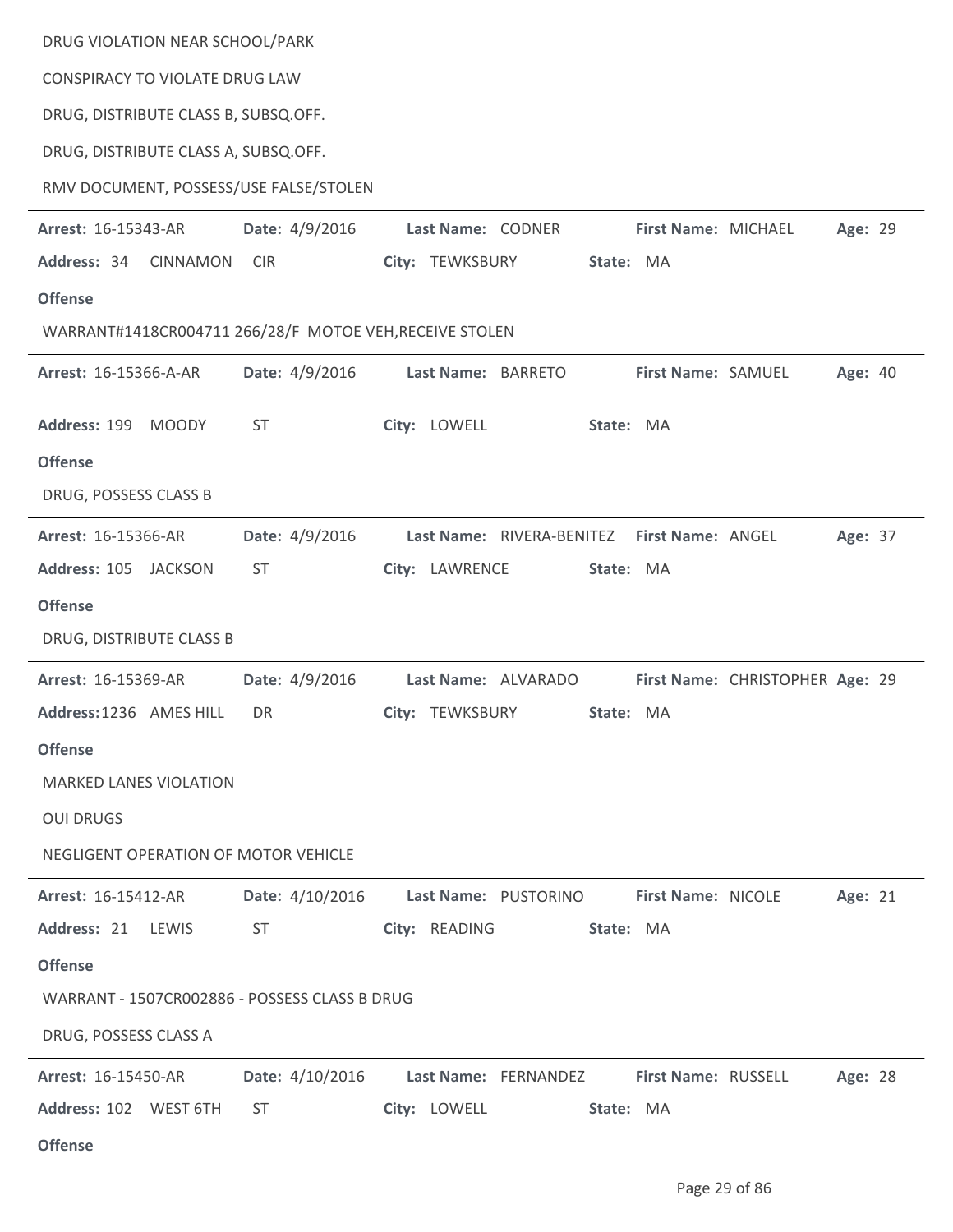| WARRANT - 1622CR000158 - A&B                             |                 |                                                                         |                          |         |
|----------------------------------------------------------|-----------------|-------------------------------------------------------------------------|--------------------------|---------|
| DRUG, POSSESS TO DISTRIB CLASS A                         |                 |                                                                         |                          |         |
| Arrest: 16-15529-AR                                      | Date: 4/11/2016 | Last Name: LACROSSE                                                     | First Name: MICHAEL      | Age: 34 |
| Address: 5 OVERLOOK                                      | AVE             | City: WOBURN                                                            | State: MA                |         |
| <b>Offense</b>                                           |                 |                                                                         |                          |         |
| WARRANT FOR PERMANENT CUSTODY - BIL123787 - SID#10037717 |                 |                                                                         |                          |         |
| Arrest: 16-15579-AR                                      | Date: 4/11/2016 | Last Name: HARDY                                                        | First Name: JASON        | Age: 44 |
| Address: 88 STONEY BROC RD                               |                 | City: WESTFORD                                                          | State: MA                |         |
| <b>Offense</b>                                           |                 |                                                                         |                          |         |
| WARRANT OF APPRENSION #1611MH0196                        |                 |                                                                         |                          |         |
| Arrest: 16-15630-AR                                      | Date: 4/11/2016 | Last Name: GENOVESE                                                     | <b>First Name: PETER</b> | Age: 24 |
| Address: 59<br>ROYAL                                     | <b>ST</b>       | City: LOWELL                                                            | State: MA                |         |
| <b>Offense</b>                                           |                 |                                                                         |                          |         |
| <b>OUI LIQUOR</b>                                        |                 |                                                                         |                          |         |
| ALCOHOL IN MV, POSSESS OPEN CONTAINER OF                 |                 |                                                                         |                          |         |
| FAIL TO GRANT RIGHT OF WAY                               |                 |                                                                         |                          |         |
| <b>Arrest: 16-15780-AR</b>                               | Date: 4/12/2016 | Last Name: BOYLE                                                        | First Name: BRETT        | Age: 29 |
| Address: 423 STEVENS                                     | ST              | City: LOWELL                                                            | State: MA                |         |
| <b>Offense</b>                                           |                 |                                                                         |                          |         |
| WARRANT 1611CR000056 LICENSE SUSPENDED OP M/V WITH       |                 |                                                                         |                          |         |
| WARRANT 1411CR005557 POSS CL;ASS B                       |                 |                                                                         |                          |         |
| <b>Arrest: 16-15781-AR</b>                               | Date: 4/12/2016 | Last Name: REGO                                                         | First Name: ANDREA       | Age: 32 |
| Address: 29<br><b>ELLINGTON</b>                          | <b>RD</b>       | City: TEWKSBURY                                                         | State: MA                |         |
| <b>Offense</b>                                           |                 |                                                                         |                          |         |
| WARRANT DOCKET #1511CR006783                             |                 |                                                                         |                          |         |
| OUI LIQUOR, 2ND OFFENSE                                  |                 |                                                                         |                          |         |
| NEGLIGENT OPERATION OF MOTOR VEHICLE                     |                 |                                                                         |                          |         |
| Arrest: 16-15874-AR                                      | Date: 4/13/2016 | Last Name: LONG                                                         | First Name: PISEY        | Age: 26 |
| Address: 225<br>PERRY                                    | <b>ST</b>       | City: LOWELL                                                            | State: MA                |         |
| <b>Offense</b>                                           |                 |                                                                         |                          |         |
|                                                          |                 | Composing, sending or reading of electronic messages while operating MV |                          |         |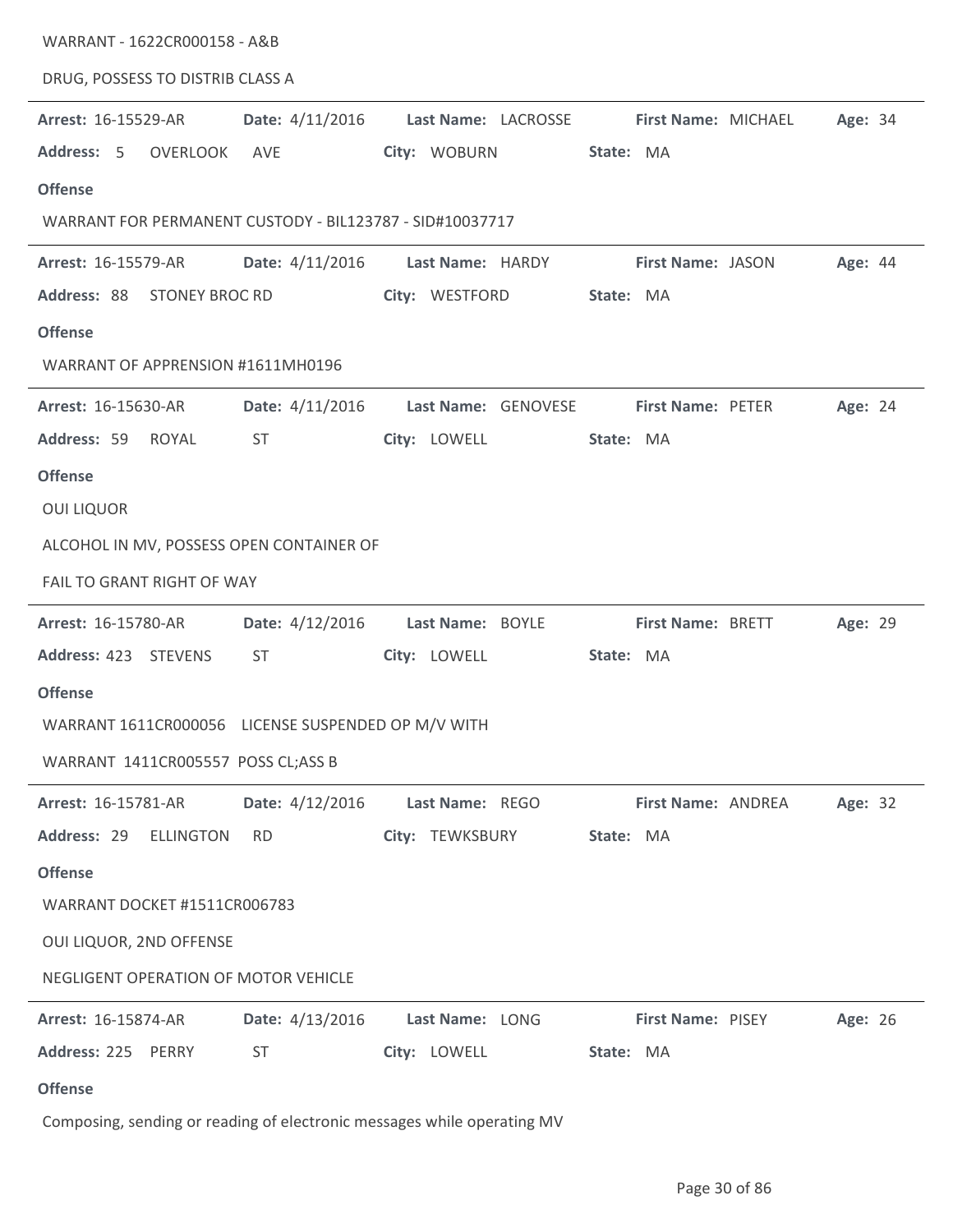| LICENSE NOT IN POSSESSION                       |                          |                                                |                            |         |
|-------------------------------------------------|--------------------------|------------------------------------------------|----------------------------|---------|
| LICENSE REVOKED, OPERATE MV WITH                |                          |                                                |                            |         |
| UNREGISTERED MOTOR VEHICLE                      |                          |                                                |                            |         |
| UNINSURED MOTOR VEHICLE                         |                          |                                                |                            |         |
| <b>Arrest: 16-16089-AR</b>                      | Date: 4/14/2016          | Last Name: CUMMINGS                            | First Name: PRECIOUS       | Age: 28 |
| Address: 56 AUDUBON                             | <b>RD</b>                | City: WEYMOUTH                                 | State: MA                  |         |
| <b>Offense</b>                                  |                          |                                                |                            |         |
| SEXUAL CONDUCT FOR FEE                          |                          |                                                |                            |         |
| Arrest: 16-16135-AR                             | Date: 4/15/2016          | Last Name: INGALLS                             | First Name: AMANDA         | Age: 25 |
| Address: 5<br>HAMPSHIRE PL                      |                          | City: LOWELL                                   | State: MA                  |         |
| <b>Offense</b>                                  |                          |                                                |                            |         |
| WARRANT-DOCKET# 1111CR006713-A&B 265 S13A       |                          |                                                |                            |         |
| WARRANT-DOCKET# 1618CR001741-A&B 265 S13A       |                          |                                                |                            |         |
| <b>Arrest: 16-16136-AR</b>                      | <b>Date:</b> $4/15/2016$ | Last Name: NAULT                               | <b>First Name: SHANICE</b> | Age: 23 |
| Address: 103 EVERETT                            | ST                       | City: LAWRENCE                                 | State: MA                  |         |
| <b>Offense</b>                                  |                          |                                                |                            |         |
| WARRANT-DOCKET#1518CR001228-LARCENY OVER 250    |                          |                                                |                            |         |
| Arrest: 16-16165-AR                             | Date: 4/15/2016          | Last Name: MARROQUIN LOPE First Name: EXEQUIEL |                            | Age: 26 |
| Address: 62<br>EXCHANGE                         | ST.                      | City: LAWRENCE                                 | State: MA                  |         |
| <b>Offense</b>                                  |                          |                                                |                            |         |
| WARRANT#1418CR007151 90/10 UNLICENSED OPERATION |                          |                                                |                            |         |
| WARRANT#1118CR001858 90/24 USE W/O AUTHORITY    |                          |                                                |                            |         |
| Arrest: 16-16178-AR                             | Date: 4/15/2016          | Last Name: HARNEY                              | First Name: LAURA          | Age: 28 |
| Address: 35 HENZIE                              | <b>ST</b>                | City: READING                                  | State: MA                  |         |
| <b>Offense</b>                                  |                          |                                                |                            |         |
| SHOPLIFTING BY CONCEALING MDSE                  |                          |                                                |                            |         |
| Arrest: 16-16202-A-AR                           | Date: 4/15/2016          | Last Name: MERCADO                             | First Name: JUAN           | Age: 26 |
| Address: 98<br>19TH                             | <b>ST</b>                | City: LOWELL                                   | State: MA                  |         |
| <b>Offense</b>                                  |                          |                                                |                            |         |
| DRUG, DISTRIBUTE CLASS B, SUBSQ.OFF.            |                          |                                                |                            |         |
| DRUG, POSSESS TO DISTRIB CLASS B, SUBSQ.        |                          |                                                |                            |         |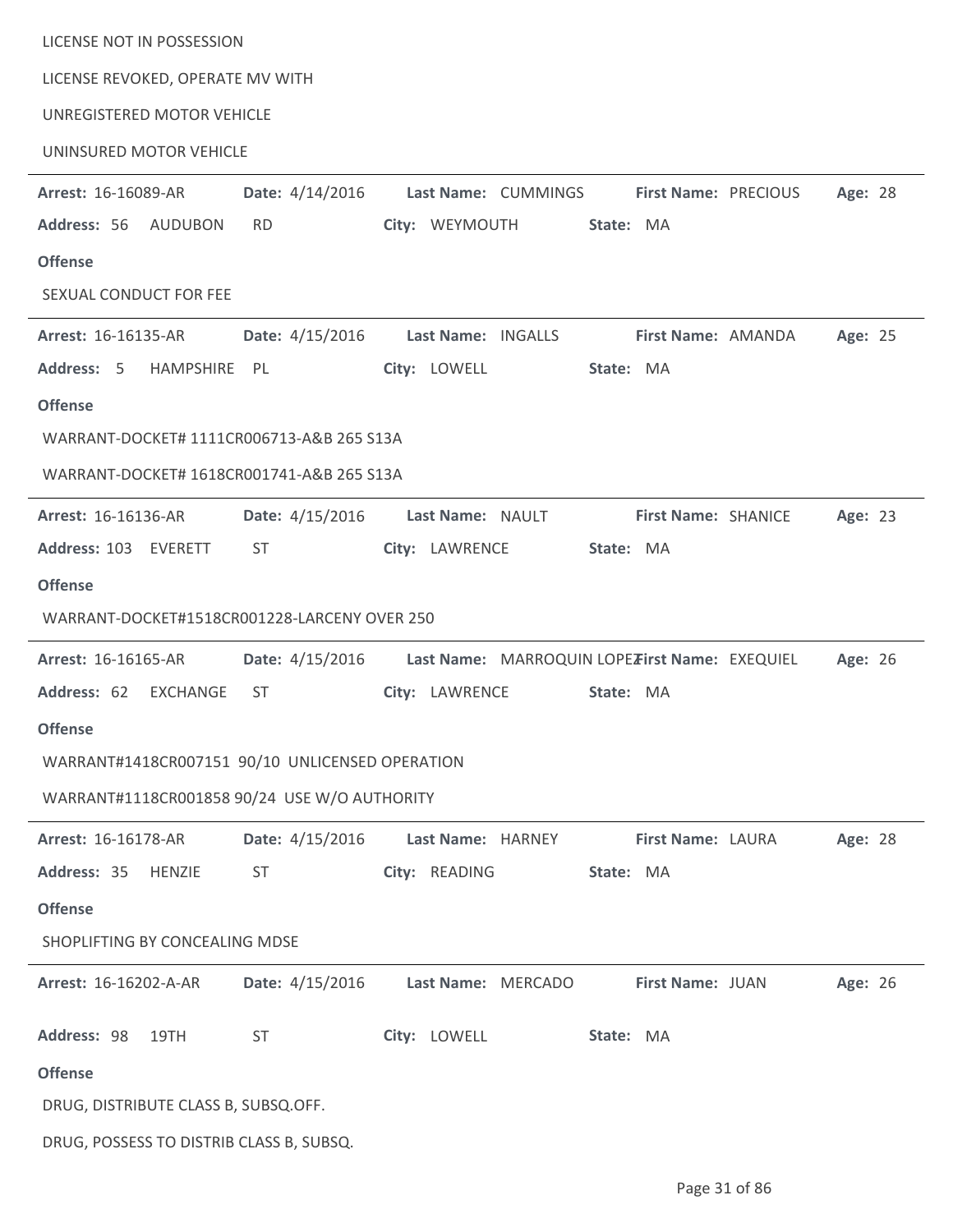| Arrest: 16-16202-AR                      | Date: 4/15/2016                                                                                                                                                                                                                | Last Name: TYLER                                             | First Name: CRAIG   | Age: 28        |
|------------------------------------------|--------------------------------------------------------------------------------------------------------------------------------------------------------------------------------------------------------------------------------|--------------------------------------------------------------|---------------------|----------------|
| Address: 85 BROOKS                       | ST and the set of the set of the set of the set of the set of the set of the set of the set of the set of the set of the set of the set of the set of the set of the set of the set of the set of the set of the set of the se | City: MAYNARD                                                | State: MA           |                |
| <b>Offense</b>                           |                                                                                                                                                                                                                                |                                                              |                     |                |
| DRUG, POSSESS CLASS B                    |                                                                                                                                                                                                                                |                                                              |                     |                |
| DRUG, POSSESS CLASS E                    |                                                                                                                                                                                                                                |                                                              |                     |                |
| Arrest: 16-16357-AR                      |                                                                                                                                                                                                                                | Date: 4/16/2016 Last Name: QUINONES RIVERA First Name: JORGE |                     | <b>Age: 49</b> |
| Address: 24 WALNUT                       | ST                                                                                                                                                                                                                             | City: LOWELL                                                 | State: MA           |                |
| <b>Offense</b>                           |                                                                                                                                                                                                                                |                                                              |                     |                |
| 1548CR000172 LICENSE SUSPENDED           |                                                                                                                                                                                                                                |                                                              |                     |                |
| <b>Arrest: 16-16388-AR</b>               |                                                                                                                                                                                                                                | Date: 4/17/2016 Last Name: ALIKONIS                          | First Name: RYAN    | Age: 22        |
| Address: 44 MARCIA JEAN DR               |                                                                                                                                                                                                                                | City: TEWKSBURY                                              | State: MA           |                |
| <b>Offense</b>                           |                                                                                                                                                                                                                                |                                                              |                     |                |
| ALCOHOL IN MV, POSSESS OPEN CONTAINER OF |                                                                                                                                                                                                                                |                                                              |                     |                |
| <b>OUI LIQUOR</b>                        |                                                                                                                                                                                                                                |                                                              |                     |                |
| NEGLIGENT OPERATION OF MOTOR VEHICLE     |                                                                                                                                                                                                                                |                                                              |                     |                |
| <b>MARKED LANES VIOLATION</b>            |                                                                                                                                                                                                                                |                                                              |                     |                |
| <b>Arrest: 16-16390-AR</b>               |                                                                                                                                                                                                                                | Date: 4/17/2016 Last Name: CAMERON First Name: CHRISTIAN     |                     | Age: 22        |
| Address: 7<br><b>DARBY</b>               | <b>ST</b>                                                                                                                                                                                                                      | City: TEWKSBURY                                              | State: MA           |                |
| <b>Offense</b>                           |                                                                                                                                                                                                                                |                                                              |                     |                |
| NEGLIGENT OPERATION OF MOTOR VEHICLE     |                                                                                                                                                                                                                                |                                                              |                     |                |
| <b>MARKED LANES VIOLATION</b>            |                                                                                                                                                                                                                                |                                                              |                     |                |
| <b>OUI LIQUOR</b>                        |                                                                                                                                                                                                                                |                                                              |                     |                |
| <b>Arrest: 16-16434-A-AR</b>             | Date: 4/17/2016                                                                                                                                                                                                                | Last Name: LEMIEUX                                           | First Name: ROLAND  | Age: 35        |
| Address: 10<br>KIMBERLY                  | LN                                                                                                                                                                                                                             | City: MIDDLETON                                              | State: MA           |                |
| <b>Offense</b>                           |                                                                                                                                                                                                                                |                                                              |                     |                |
| DRUG, POSSESS CLASS C                    |                                                                                                                                                                                                                                |                                                              |                     |                |
| Arrest: 16-16434-AR                      | Date: 4/17/2016                                                                                                                                                                                                                | Last Name: HOPPE                                             | First Name: MATTHEW | Age: 29        |
| Address: 20<br><b>BOWDOIN</b>            | <b>ST</b>                                                                                                                                                                                                                      | City: WINTHROP                                               | State: MA           |                |
| <b>Offense</b>                           |                                                                                                                                                                                                                                |                                                              |                     |                |
| DRUG, POSSESS CLASS C                    |                                                                                                                                                                                                                                |                                                              |                     |                |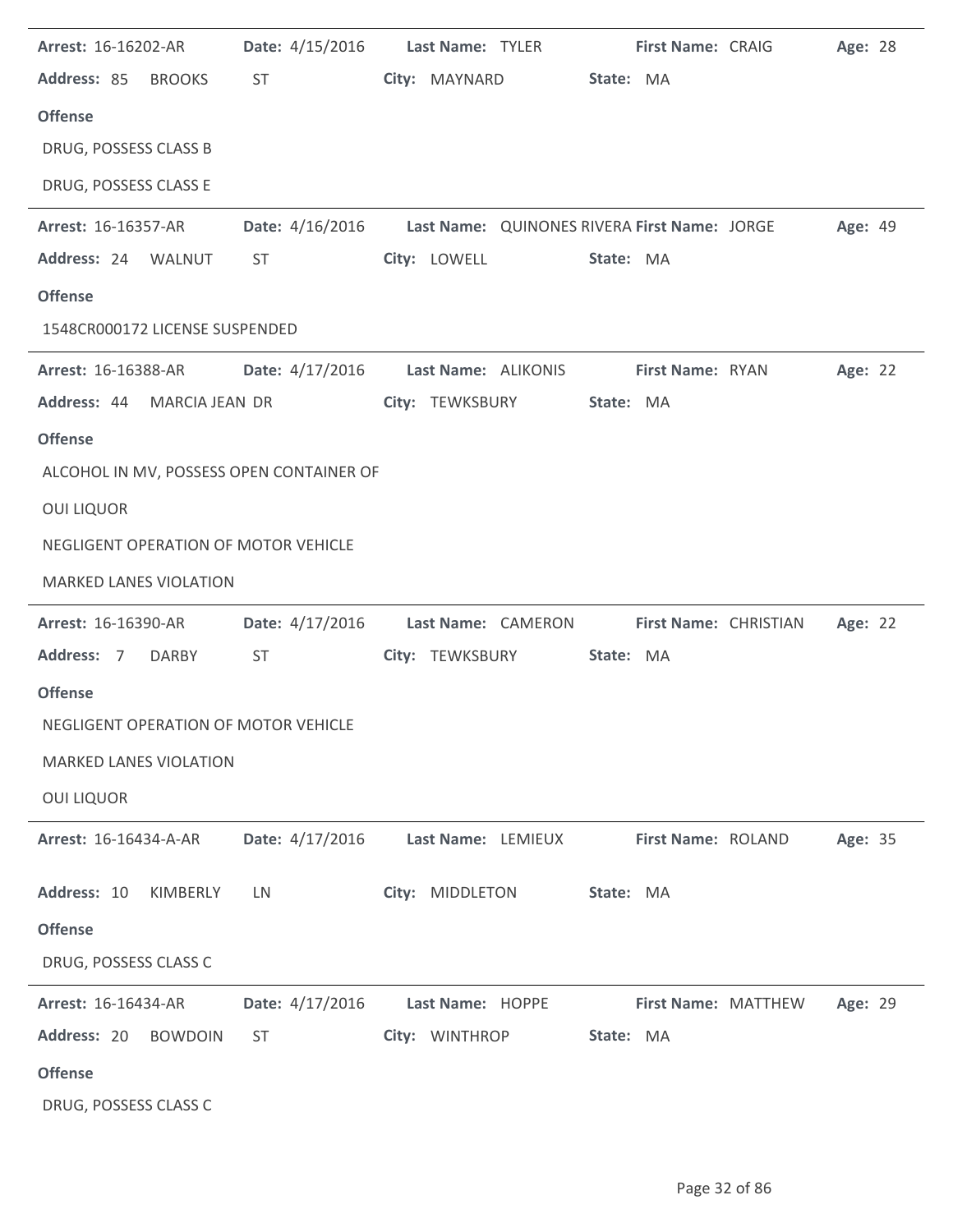| Arrest: 16-16497-AR                                                     | Date: 4/18/2016 | Last Name: UNGER   |                                                | First Name: DORIAN |                        | Age: 24 |  |
|-------------------------------------------------------------------------|-----------------|--------------------|------------------------------------------------|--------------------|------------------------|---------|--|
| Address: 14<br><b>INDEPENDENCAVE</b>                                    |                 | City: TEWKSBURY    | State: MA                                      |                    |                        |         |  |
| <b>Offense</b>                                                          |                 |                    |                                                |                    |                        |         |  |
| OUI LIQUOR, 2ND OFFENSE                                                 |                 |                    |                                                |                    |                        |         |  |
| INSPECTION/STICKER, NO                                                  |                 |                    |                                                |                    |                        |         |  |
| Arrest: 16-16617-AR                                                     | Date: 4/19/2016 |                    | Last Name: FLORES-HURLBERT First Name: CAMERON |                    |                        | Age: 24 |  |
| Address: 255 NORTH                                                      | <b>RD</b>       | City: CHELMSFORD   | State: MA                                      |                    |                        |         |  |
| <b>Offense</b>                                                          |                 |                    |                                                |                    |                        |         |  |
| <b>OUI DRUGS</b>                                                        |                 |                    |                                                |                    |                        |         |  |
| Composing, sending or reading of electronic messages while operating MV |                 |                    |                                                |                    |                        |         |  |
| <b>MARKED LANES VIOLATION</b>                                           |                 |                    |                                                |                    |                        |         |  |
| DRUG, POSSESS TO DISTRIB CLASS D                                        |                 |                    |                                                |                    |                        |         |  |
| STOP FOR POLICE, FAIL                                                   |                 |                    |                                                |                    |                        |         |  |
| Arrest: 16-16768-AR                                                     | Date: 4/20/2016 | Last Name: BRUSARD |                                                | First Name: ANGELA |                        | Age: 25 |  |
| Address: 22<br>LUDLAM                                                   | <b>ST</b>       | City: LOWELL       | State: MA                                      |                    |                        |         |  |
| <b>Offense</b>                                                          |                 |                    |                                                |                    |                        |         |  |
| <b>GLUE/TOXIC SUBSTANCE, INHALE</b>                                     |                 |                    |                                                |                    |                        |         |  |
| Arrest: 16-16863-A-AR                                                   | Date: 4/20/2016 | Last Name: RIVERA  |                                                |                    | First Name: BETZABELIZ | Age: 23 |  |
| Address: 327<br><b>GREENWOOD ST</b>                                     |                 | City: WORCESTER    | State: MA                                      |                    |                        |         |  |
| <b>Offense</b>                                                          |                 |                    |                                                |                    |                        |         |  |
| LARCENY OVER \$250                                                      |                 |                    |                                                |                    |                        |         |  |
| <b>CONSPIRACY</b>                                                       |                 |                    |                                                |                    |                        |         |  |
| Arrest: 16-16863-AR                                                     | Date: 4/20/2016 | Last Name: JACKSON |                                                |                    | First Name: SHAWQUAN   | Age: 26 |  |
| Address: 107<br>PARK                                                    | DR              | City: BOSTON       | State: MA                                      |                    |                        |         |  |
| <b>Offense</b>                                                          |                 |                    |                                                |                    |                        |         |  |
| LARCENY OVER \$250                                                      |                 |                    |                                                |                    |                        |         |  |
| <b>CONSPIRACY</b>                                                       |                 |                    |                                                |                    |                        |         |  |
| Arrest: 16-17005-A-AR                                                   | Date: 4/21/2016 |                    | Last Name: MALDONADO-<br><b>SANTOS</b>         | First Name: EDWIN  |                        | Age: 40 |  |
| Address: 15<br>GARFIELD                                                 | <b>ST</b>       | City: LAWRENCE     | State: MA                                      |                    |                        |         |  |
| <b>Offense</b>                                                          |                 |                    |                                                |                    |                        |         |  |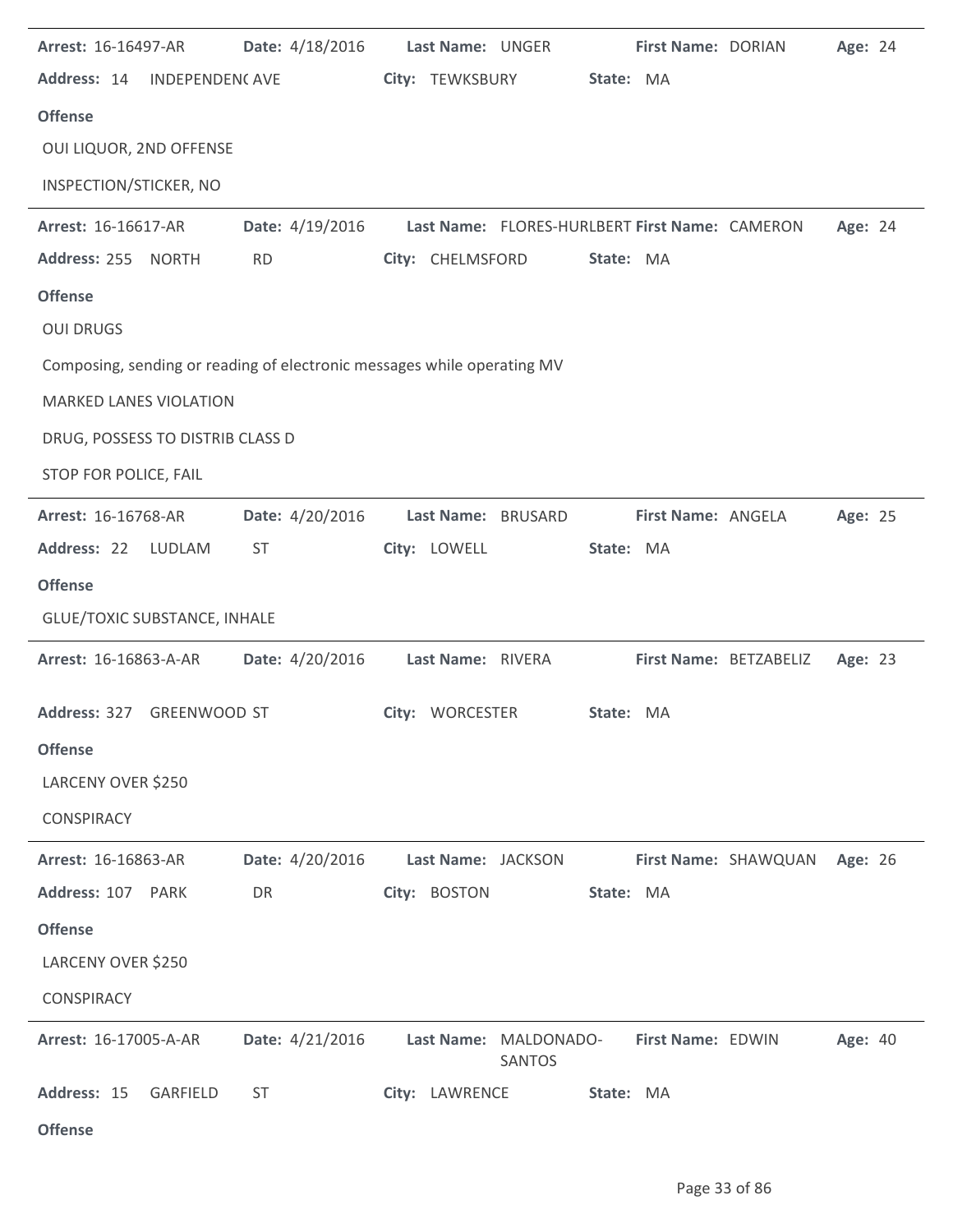| FALSE NAME/SSN, ARRESTEE FURNISH                           |                 |                     |                                               |         |
|------------------------------------------------------------|-----------------|---------------------|-----------------------------------------------|---------|
| CONSPIRACY TO VIOLATE DRUG LAW                             |                 |                     |                                               |         |
| STOP FOR POLICE, FAIL                                      |                 |                     |                                               |         |
| DRUG, DISTRIBUTE CLASS B                                   |                 |                     |                                               |         |
| LICENSE SUSPENDED, OP MV WITH                              |                 |                     |                                               |         |
| WARRANT (DOCKET# 1547CR000475 POSS CLASS B, FALSE NAME)    |                 |                     |                                               |         |
| Arrest: 16-17005-AR                                        | Date: 4/21/2016 |                     | Last Name: CORDERO-PINALES First Name: EDWARD | Age: 27 |
| Address: 83<br><b>KENMORE</b>                              | <b>RD</b>       | City: METHUEN       | State: MA                                     |         |
| <b>Offense</b>                                             |                 |                     |                                               |         |
| DRUG, POSSESS CLASS B                                      |                 |                     |                                               |         |
| DRUG, DISTRIBUTE CLASS B                                   |                 |                     |                                               |         |
| CONSPIRACY TO VIOLATE DRUG LAW                             |                 |                     |                                               |         |
| Arrest: 16-17061-AR                                        | Date: 4/22/2016 | Last Name: HENDLEY  | First Name: SCOTT                             | Age: 44 |
| Address: 20<br><b>BREAVTOR</b>                             | AVE             | City: NEW YORK CITY | State: NY                                     |         |
| <b>Offense</b>                                             |                 |                     |                                               |         |
| WARRANT - 0956CR000145 - OP MV W/ SUSP LIC                 |                 |                     |                                               |         |
| Arrest: 16-17063-AR                                        | Date: 4/22/2016 | Last Name: POFIT    | First Name: GARY                              | Age: 58 |
| Address: 158 DARKMOUTH ST                                  |                 | City: LOWELL        | State: MA                                     |         |
| <b>Offense</b>                                             |                 |                     |                                               |         |
| WARRANT - 1418CR003335 - POSSESS CLASS A                   |                 |                     |                                               |         |
| Arrest: 16-17065-AR                                        | Date: 4/22/2016 | Last Name: ALLAN    | First Name: MELISSA                           | Age: 43 |
| Address: 56<br>CROWLEY                                     | <b>ST</b>       | City: LOWELL        | State: MA                                     |         |
| <b>Offense</b>                                             |                 |                     |                                               |         |
| WARRANT (DOCKET#1311CR007362 LARCENY BY CHECK UNDER \$250) |                 |                     |                                               |         |
| Arrest: 16-17103-AR                                        | Date: 4/22/2016 | Last Name: SILK     | First Name: DANIEL                            | Age: 51 |
| <b>Address:</b><br><b>HOMELESS</b>                         |                 | City: BOSTON        | State: MA                                     |         |
| <b>Offense</b>                                             |                 |                     |                                               |         |
| WARRANT#1611CR001927 266/120 TRESPASS                      |                 |                     |                                               |         |
| Arrest: 16-17206-AR                                        | Date: 4/23/2016 | Last Name: FOURNIER | First Name: ANDREW                            | Age: 23 |
| Address: 120 GATES                                         | <b>ST</b>       | City: LOWELL        | State: MA                                     |         |
| <b>Offense</b>                                             |                 |                     |                                               |         |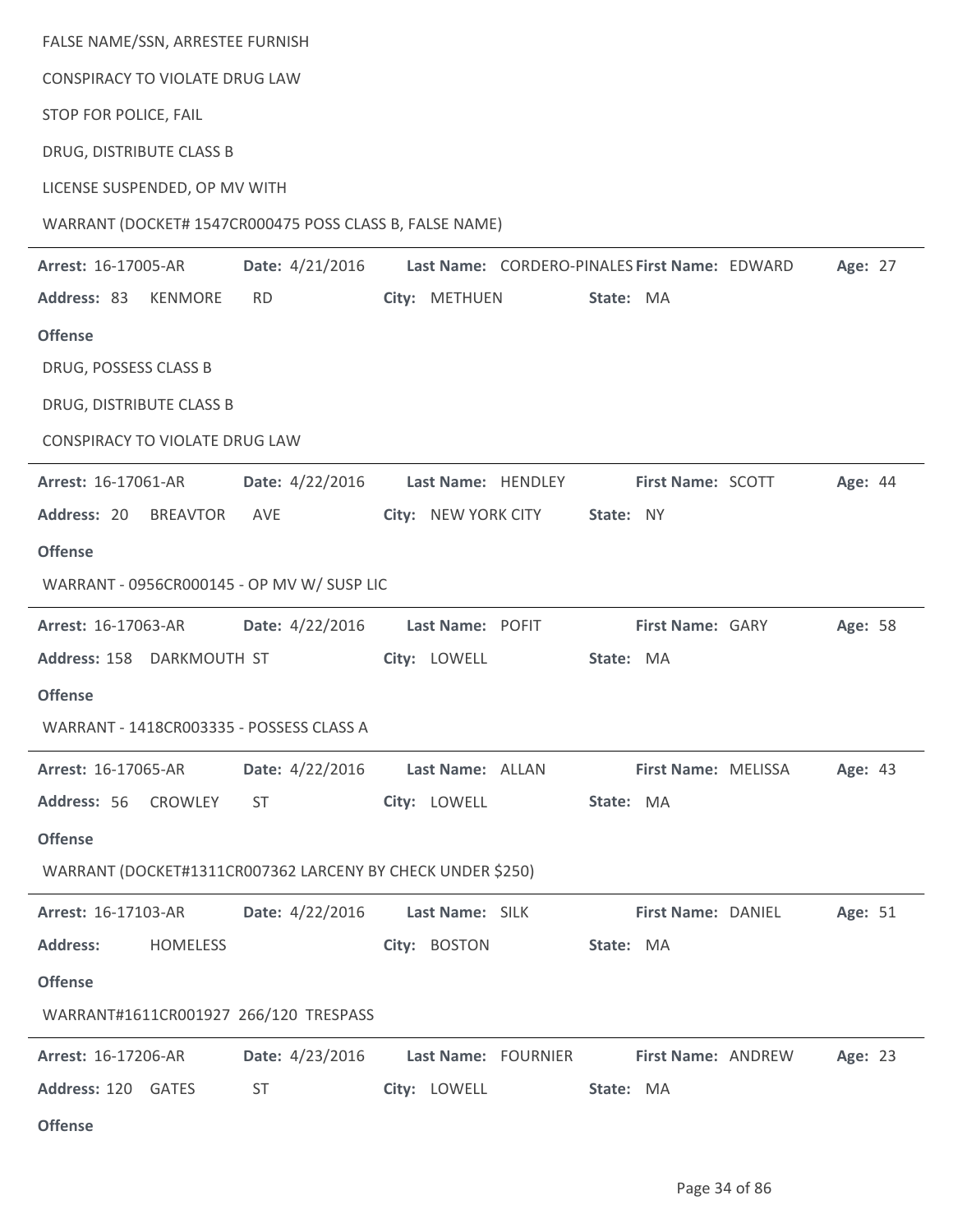| <b>DISORDERLY CONDUCT</b>                             |                                                                                                                                                                                                                                |                                      |                                               |         |
|-------------------------------------------------------|--------------------------------------------------------------------------------------------------------------------------------------------------------------------------------------------------------------------------------|--------------------------------------|-----------------------------------------------|---------|
| Arrest: 16-17337-A-AR                                 | Date: 4/24/2016                                                                                                                                                                                                                | Last Name: FUENTES                   | First Name: FELISHA                           | Age: 21 |
| Address: 102 CILEY                                    | <b>RD</b>                                                                                                                                                                                                                      | City: MANCHESTER                     | State: NH                                     |         |
| <b>Offense</b>                                        |                                                                                                                                                                                                                                |                                      |                                               |         |
| WARRANT (DOCKET# 1518CR005221, OPER AFTER SUSPENSION) |                                                                                                                                                                                                                                |                                      |                                               |         |
| Arrest: 16-17337-AR                                   | Date: 4/24/2016                                                                                                                                                                                                                | Last Name: ALVAREZ                   | First Name: LUIS                              | Age: 20 |
| Address: 88<br>AMES                                   | <b>ST</b>                                                                                                                                                                                                                      | City: LAWRENCE                       | State: MA                                     |         |
| <b>Offense</b>                                        |                                                                                                                                                                                                                                |                                      |                                               |         |
| WARRANT (DOCKET# 1518CR005072, OP MV AFTER LIC SUSP)  |                                                                                                                                                                                                                                |                                      |                                               |         |
| Arrest: 16-17351-AR                                   | Date: 4/24/2016                                                                                                                                                                                                                |                                      | Last Name: ROSARIO-TEJEDA First Name: GILBERT | Age: 22 |
| Address: 24<br><b>IMMON</b>                           | <b>ST</b>                                                                                                                                                                                                                      | City: LAWRENCE                       | State: MA                                     |         |
| <b>Offense</b>                                        |                                                                                                                                                                                                                                |                                      |                                               |         |
| SIGNAL, FAIL TO                                       |                                                                                                                                                                                                                                |                                      |                                               |         |
| UNLICENSED OPERATION OF MV                            |                                                                                                                                                                                                                                |                                      |                                               |         |
| Trafficking in Fentanyl over 10 grams                 |                                                                                                                                                                                                                                |                                      |                                               |         |
| Arrest: 16-17441-AR                                   | Date: 4/25/2016                                                                                                                                                                                                                | Last Name: MOORE                     | First Name: RICHARD                           | Age: 29 |
| Address: 9<br>VALLEY HILL RD                          |                                                                                                                                                                                                                                | City: PELHAM                         | State: NH                                     |         |
| <b>Offense</b>                                        |                                                                                                                                                                                                                                |                                      |                                               |         |
| WARRANT (DOCKET# 1111CR004113, OPER W LIC SUSP)       |                                                                                                                                                                                                                                |                                      |                                               |         |
| <b>Arrest: 16-17685-AR</b>                            |                                                                                                                                                                                                                                | Date: 4/26/2016    Last Name: SOUCIE | <b>First Name: DEREK</b>                      | Age: 32 |
| Address: 30 BERKELEY                                  | DR                                                                                                                                                                                                                             | City: DRACUT                         | State: MA                                     |         |
| <b>Offense</b>                                        |                                                                                                                                                                                                                                |                                      |                                               |         |
| <b>OUI DRUGS</b>                                      |                                                                                                                                                                                                                                |                                      |                                               |         |
| DRUG, POSSESS CLASS E                                 |                                                                                                                                                                                                                                |                                      |                                               |         |
| DRUG, POSSESS CLASS E                                 |                                                                                                                                                                                                                                |                                      |                                               |         |
| DRUG, POSSESS CLASS E                                 |                                                                                                                                                                                                                                |                                      |                                               |         |
| <b>Arrest: 16-17812-AR</b>                            | Date: 4/27/2016                                                                                                                                                                                                                | Last Name: HERMOSA                   | First Name: OMAR                              | Age: 29 |
| Address: 253 ANDOVER                                  | ST and the state of the state of the state of the state of the state of the state of the state of the state of the state of the state of the state of the state of the state of the state of the state of the state of the sta | City: ANDOVER                        | State: MA                                     |         |
| <b>Offense</b>                                        |                                                                                                                                                                                                                                |                                      |                                               |         |
| WARRANT 1003CR001343 UNINSURED M/V                    |                                                                                                                                                                                                                                |                                      |                                               |         |
| WARRANT 0818CR000370 OUI LIQUOR                       |                                                                                                                                                                                                                                |                                      |                                               |         |

j.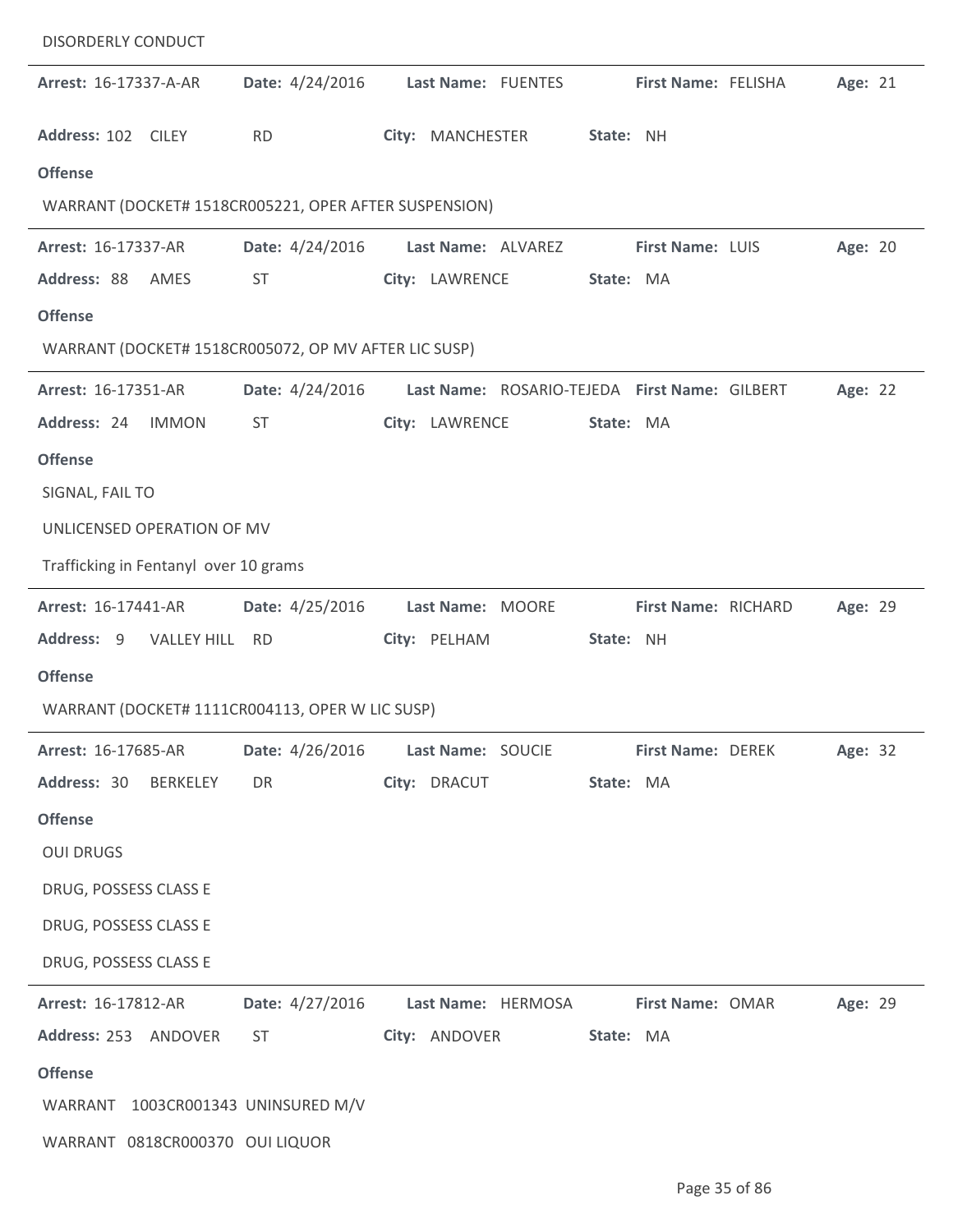| Arrest: 16-18034-AR                                           | Date: 4/29/2016 |                   | Last Name: BROZONOS |           | First Name: DERRICK  | Age: 25 |  |
|---------------------------------------------------------------|-----------------|-------------------|---------------------|-----------|----------------------|---------|--|
| Address: 7<br><b>TAFT</b>                                     | <b>RD</b>       |                   | City: TEWKSBURY     | State: MA |                      |         |  |
| <b>Offense</b>                                                |                 |                   |                     |           |                      |         |  |
| <b>ASSAULT</b>                                                |                 |                   |                     |           |                      |         |  |
| THREAT TO COMMIT CRIME (TO WIT MURDER)                        |                 |                   |                     |           |                      |         |  |
| Arrest: 16-18092-AR                                           | Date: 4/29/2016 |                   | Last Name: DUECKER  |           | First Name: MICHAEL  | Age: 41 |  |
| Address: 239 NEVADA                                           | <b>RD</b>       | City: TEWKSBURY   |                     | State: MA |                      |         |  |
| <b>Offense</b>                                                |                 |                   |                     |           |                      |         |  |
| <b>MARKED LANES VIOLATION</b>                                 |                 |                   |                     |           |                      |         |  |
| NEGLIGENT OPERATION OF MOTOR VEHICLE                          |                 |                   |                     |           |                      |         |  |
| ALCOHOL IN MV, POSSESS OPEN CONTAINER OF                      |                 |                   |                     |           |                      |         |  |
| OUI LIQUOR, 2ND OFFENSE                                       |                 |                   |                     |           |                      |         |  |
| Arrest: 16-18171-AR                                           | Date: 4/30/2016 | Last Name: ROBLES |                     |           | First Name: EMARIELY | Age: 24 |  |
| Address: 146 AIKEN                                            | <b>ST</b>       | City: LOWELL      |                     | State: MA |                      |         |  |
| <b>Offense</b>                                                |                 |                   |                     |           |                      |         |  |
| WARRANT (DOCKET#0939CR000417 UNLICENSED OP, LIGHTS VIOLATION) |                 |                   |                     |           |                      |         |  |
| Arrest: 16-18210-AR                                           | Date: 4/30/2016 | Last Name: ALLEY  |                     |           | First Name: RUSSELL  | Age: 48 |  |
| Address: 100 CARDIGAN                                         | <b>RD</b>       | City: TEWKSBURY   |                     | State: MA |                      |         |  |
| <b>Offense</b>                                                |                 |                   |                     |           |                      |         |  |
| UNLICENSED OPERATION 1618CR001569                             |                 |                   |                     |           |                      |         |  |
| Arrest: 16-18380-AR                                           | Date: 5/2/2016  | Last Name: SMITH  |                     |           | First Name: MELODY   | Age: 42 |  |
| Address: 45 WASHINGTON ST                                     |                 | City: METHUEN     |                     | State: MA |                      |         |  |
| <b>Offense</b>                                                |                 |                   |                     |           |                      |         |  |
| YIELD AT INTERSECTION, FAIL                                   |                 |                   |                     |           |                      |         |  |
| <b>OUI LIQUOR</b>                                             |                 |                   |                     |           |                      |         |  |
| NEGLIGENT OPERATION OF MOTOR VEHICLE                          |                 |                   |                     |           |                      |         |  |
| <b>MARKED LANES VIOLATION</b>                                 |                 |                   |                     |           |                      |         |  |
| Arrest: 16-18639-AR                                           | Date: 5/3/2016  |                   | Last Name: WHEALAN  |           | First Name: SEAN     | Age: 51 |  |
| Address: 940<br>MAIN                                          | <b>ST</b>       | City: TEWKSBURY   |                     | State: MA |                      |         |  |
| <b>Offense</b>                                                |                 |                   |                     |           |                      |         |  |
| LICENSE REVOKED, OP MV WITH, SUBSQ.OFF                        |                 |                   |                     |           |                      |         |  |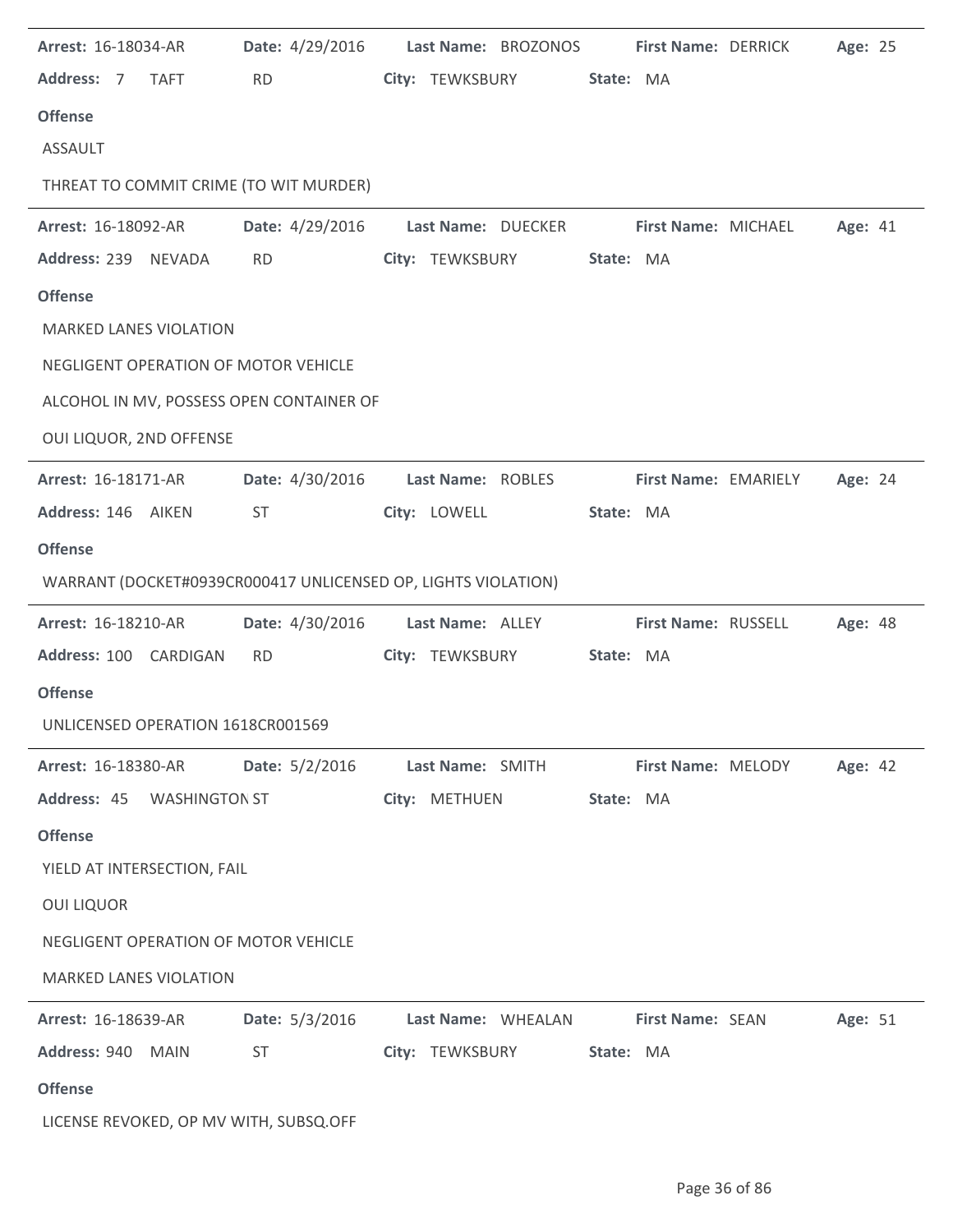| WARRANT                                                                                                                                                                            |                             |                                                                                      |                                  |                     |         |
|------------------------------------------------------------------------------------------------------------------------------------------------------------------------------------|-----------------------------|--------------------------------------------------------------------------------------|----------------------------------|---------------------|---------|
| Arrest: 16-18640-A-AR                                                                                                                                                              | Date: 5/3/2016              | Last Name: BOYSON                                                                    |                                  | First Name: MATTHEW | Age: 37 |
| Address: 2209 ARCHSTONE AVE<br><b>Offense</b><br>DRUG, POSSESS CLASS A<br>WARRANT                                                                                                  |                             | City: TEWKSBURY                                                                      | State: MA                        |                     |         |
| Arrest: 16-18640-AR<br>Address: 422 SOUTH<br><b>Offense</b><br>DRUG, POSSESS CLASS A<br>DRUG, POSSESS CLASS B<br>DRUG, POSSESS CLASS C<br>STOP FOR POLICE, FAIL<br>SIGNAL, FAIL TO | Date: 5/3/2016<br><b>ST</b> | Last Name: EARLE<br>City: TEWKSBURY                                                  | First Name: RUSSELL<br>State: MA |                     | Age: 48 |
| Arrest: 16-18880-AR<br>Address: 24<br>PRATT<br><b>Offense</b><br>A&B ON POLICE OFFICER<br><b>RESIST ARREST</b>                                                                     | Date: 5/5/2016<br><b>ST</b> | Last Name: FOWLER<br>City: TEWKSBURY                                                 | First Name: LORI<br>State: MA    |                     | Age: 25 |
| <b>Arrest: 16-19058-AR</b><br>Address: 16 HIGHLAND<br><b>Offense</b><br><b>OUI LIQUOR</b><br>NEGLIGENT OPERATION OF MOTOR VEHICLE                                                  | ST                          | Date: 5/6/2016 Last Name: GOSSELIN First Name: JAMES<br>City: HUDSON                 | State: NH                        |                     | Age: 51 |
| <b>Arrest: 16-19088-AR</b><br>Address: 90 JOHN<br><b>Offense</b><br><b>OUI LIQUOR</b>                                                                                              | <b>ST</b>                   | Date: 5/7/2016 Last Name: HUTCHEON First Name: JONATHAN<br>City: TEWKSBURY State: MA |                                  |                     | Age: 31 |
| <b>Arrest: 16-19104-AR</b><br>Address: 2<br>MUSEUM<br><b>Offense</b>                                                                                                               | SQ                          | Date: 5/7/2016 Last Name: DESROCHERS First Name: KEITH Age: 34<br>City: LAWRENCE     | State: MA                        |                     |         |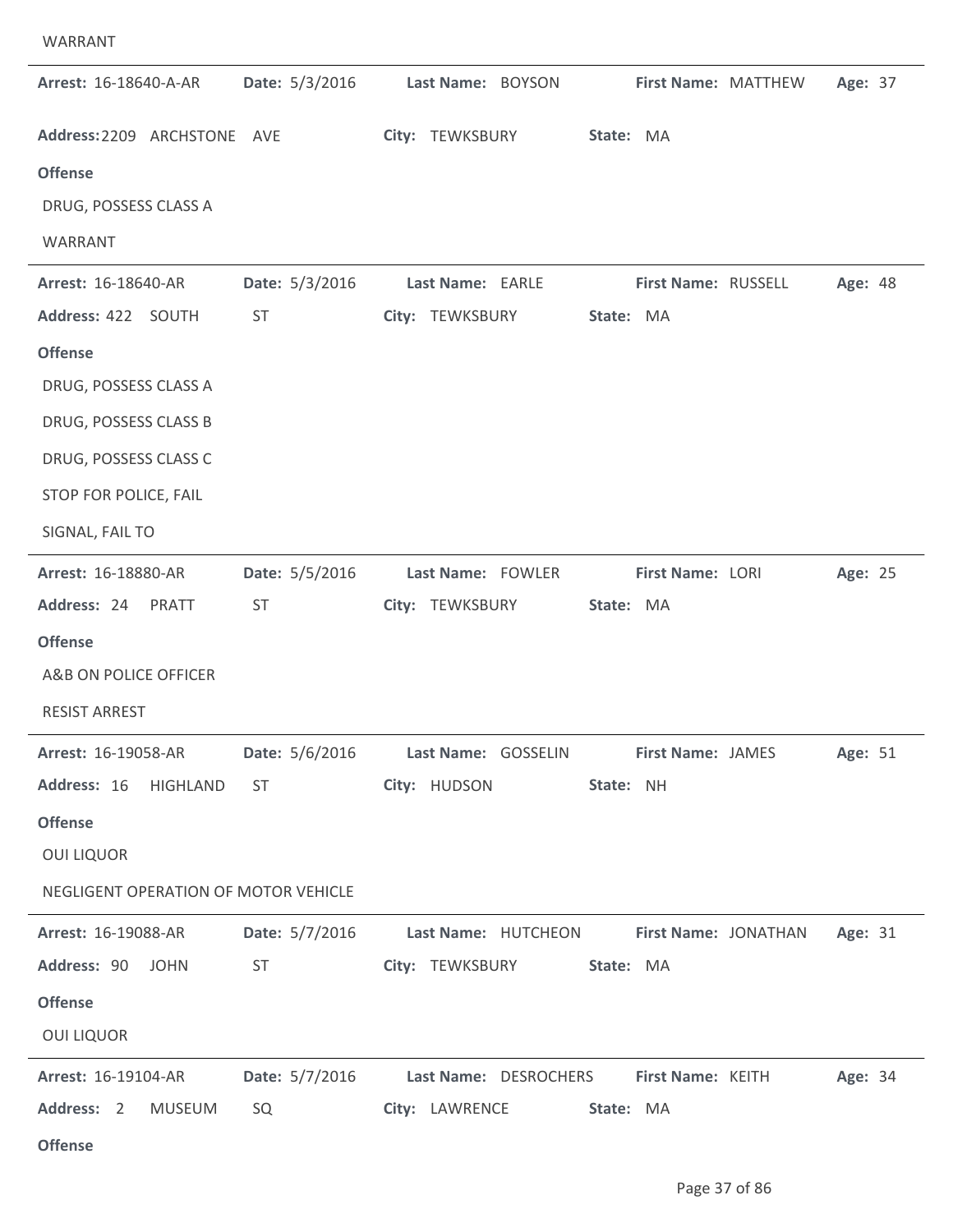| Arrest: 16-19107-AR                          | Date: 5/7/2016  |                   | Last Name: MCINTYRE |           | First Name: MEAGHAN | Age: 28 |  |
|----------------------------------------------|-----------------|-------------------|---------------------|-----------|---------------------|---------|--|
| Address: 35<br><b>ELM</b>                    | <b>ST</b>       | City: LOWELL      |                     | State: MA |                     |         |  |
| <b>Offense</b>                               |                 |                   |                     |           |                     |         |  |
| WARRANT - 1213CR005130 - UNLICENSED OP OF MV |                 |                   |                     |           |                     |         |  |
| WARRANT - 1657CR000354 - OP MV W/ SUSP LIC   |                 |                   |                     |           |                     |         |  |
| Arrest: 16-19144-AR                          | Date: 5/7/2016  | Last Name: LISTON |                     |           | First Name: ROBERT  | Age: 49 |  |
| Address: 576 LAWRENCE                        | <b>ST</b>       | City: LOWELL      |                     | State: MA |                     |         |  |
| <b>Offense</b>                               |                 |                   |                     |           |                     |         |  |
| LARCENY OVER \$250                           |                 |                   |                     |           |                     |         |  |
| Arrest: 16-19201-AR                          | Date: 5/8/2016  | Last Name: HARVEY |                     |           | First Name: NANCY   | Age: 34 |  |
| Address: 40<br><b>HAZEN</b>                  | <b>ST</b>       | City: CHELMSFORD  |                     | State: MA |                     |         |  |
| <b>Offense</b>                               |                 |                   |                     |           |                     |         |  |
| SPEEDING IN VIOL SPECIAL REGULATION          |                 |                   |                     |           |                     |         |  |
| STOP FOR POLICE, FAIL                        |                 |                   |                     |           |                     |         |  |
| NEGLIGENT OPERATION OF MOTOR VEHICLE         |                 |                   |                     |           |                     |         |  |
| <b>OUI LIQUOR</b>                            |                 |                   |                     |           |                     |         |  |
| Arrest: 16-19300-AR                          | Date: 5/9/2016  |                   | Last Name: BOTELHO  |           | First Name: MARK    | Age: 41 |  |
| Address: 590<br><b>MAIN</b>                  | <b>ST</b>       | City: STONEHAM    |                     | State: MA |                     |         |  |
| <b>Offense</b>                               |                 |                   |                     |           |                     |         |  |
| LICENSE REVOKED AS HTO, OPERATE MV WITH      |                 |                   |                     |           |                     |         |  |
| SPEEDING IN VIOL SPECIAL REGULATION          |                 |                   |                     |           |                     |         |  |
| Arrest: 16-19437-AR                          | Date: 5/10/2016 | Last Name: BROOKE |                     |           | First Name: HEIDI   | Age: 51 |  |
| Address: 2<br>POCAHONTAS RD                  |                 | City: TEWKSBURY   |                     | State: MA |                     |         |  |
| <b>Offense</b>                               |                 |                   |                     |           |                     |         |  |
| <b>OUI LIQUOR</b>                            |                 |                   |                     |           |                     |         |  |
| NEGLIGENT OPERATION OF MOTOR VEHICLE         |                 |                   |                     |           |                     |         |  |
| <b>MARKED LANES VIOLATION</b>                |                 |                   |                     |           |                     |         |  |
| EQUIPMENT VIOLATION, MISCELLANEOUS MV        |                 |                   |                     |           |                     |         |  |
| <b>OUI DRUGS</b>                             |                 |                   |                     |           |                     |         |  |
| DRUG, POSSESS CLASS B                        |                 |                   |                     |           |                     |         |  |

WARRANT - 1318CR004953 - POSSESS CLASS A DRUG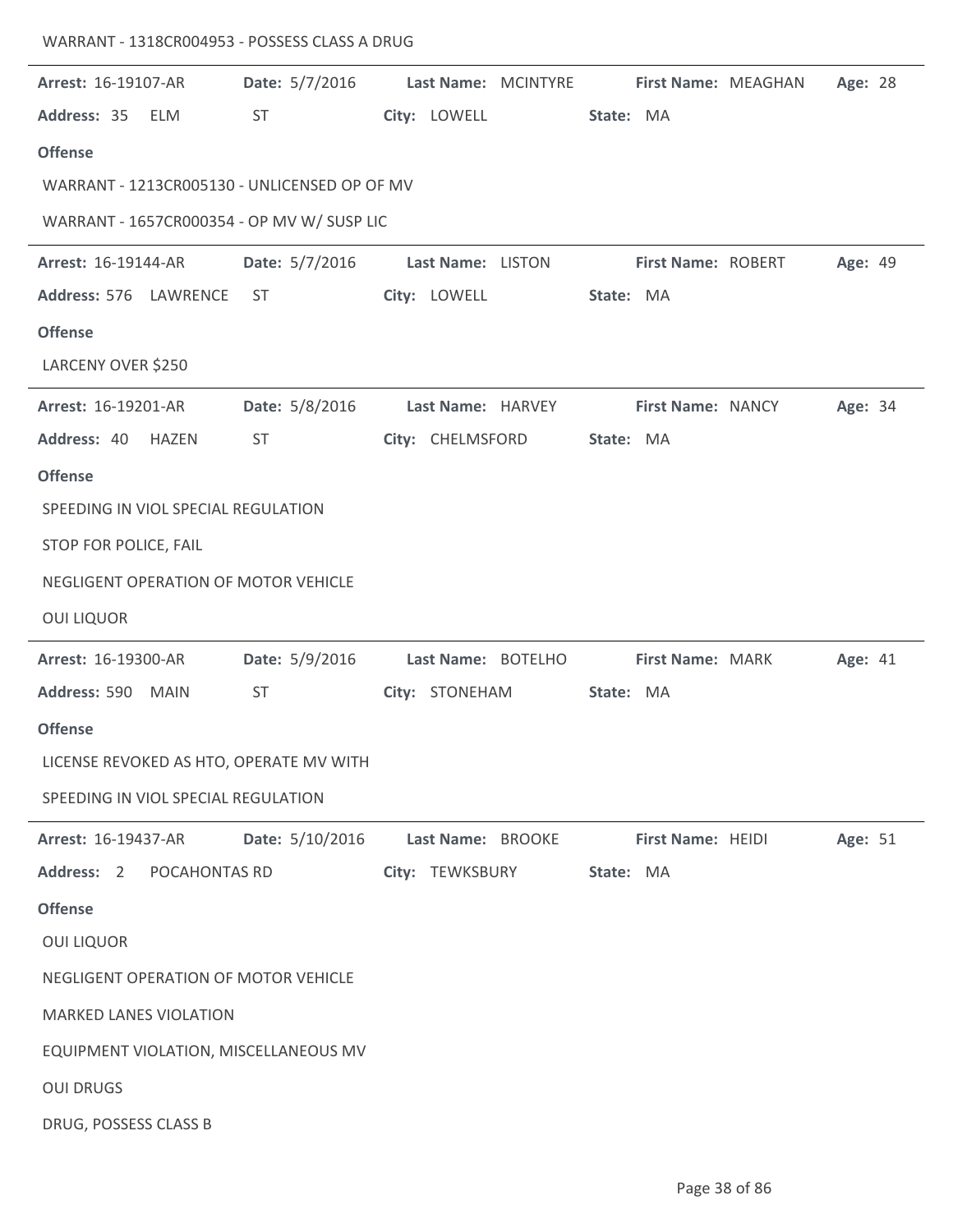| Arrest: 16-19556-AR                 |                          | Date: 5/10/2016                                              | Last Name: YANDLE     |           | First Name: JAMIE    | Age: 32 |  |
|-------------------------------------|--------------------------|--------------------------------------------------------------|-----------------------|-----------|----------------------|---------|--|
| Address: 49                         | <b>MOUNT</b><br>PLEASANT | <b>ST</b>                                                    | City: N BILLERICA     | State: MA |                      |         |  |
| <b>Offense</b>                      |                          |                                                              |                       |           |                      |         |  |
| SEAT BELT, FAIL WEAR                |                          |                                                              |                       |           |                      |         |  |
|                                     |                          | WARRANT - DEFAULT - 266/30A/D SHOPLIFTING BY CONCEALING      |                       |           |                      |         |  |
|                                     |                          | WARRANT - DEFAULT - 266/30A/A SHOPLIFTING BY ASPORTATION     |                       |           |                      |         |  |
| WARRANT - 90/23/D LICENSE SUSPENDED |                          |                                                              |                       |           |                      |         |  |
|                                     |                          | WARRANT - DEFAULT - 266/30A/A SHOPLIFTING BY ASPORTATION     |                       |           |                      |         |  |
|                                     |                          | WARRANT STRAIGHT - 266/30A/S SHOPLIFTING BT ASPORTATION      |                       |           |                      |         |  |
|                                     |                          | LICENSE REVOKED, OP MV WITH, SUBSQ.OFF                       |                       |           |                      |         |  |
| SPEEDING IN VIOL SPECIAL REGULATION |                          |                                                              |                       |           |                      |         |  |
|                                     |                          | WARRANT- DEFAULT 90/23/E LICENSE SUSPENDED/ 90/18/A SPEEDING |                       |           |                      |         |  |
| Arrest: 16-19824-AR                 |                          | Date: 5/12/2016                                              | Last Name: MCATEER    |           | First Name: RYAN     | Age: 23 |  |
| Address: 2                          | RYAN'S                   | WAY                                                          | City: TEWKSBURY       | State: MA |                      |         |  |
| <b>Offense</b>                      |                          |                                                              |                       |           |                      |         |  |
|                                     |                          | WARRANT (WITNESS INTIMIDATE) 1410CR002592                    |                       |           |                      |         |  |
| Arrest: 16-19978-AR                 |                          | Date: 5/14/2016                                              | Last Name: HOSPEDALES |           | First Name: MICHAEL  | Age: 61 |  |
| Address: 1                          | <b>BOXWOOD</b>           | <b>RD</b>                                                    | City: N READING       | State: MA |                      |         |  |
| <b>Offense</b>                      |                          |                                                              |                       |           |                      |         |  |
| <b>OUI LIQUOR</b>                   |                          |                                                              |                       |           |                      |         |  |
| UNINSURED MOTOR VEHICLE             |                          |                                                              |                       |           |                      |         |  |
| UNREGISTERED MOTOR VEHICLE          |                          |                                                              |                       |           |                      |         |  |
|                                     |                          | NEGLIGENT OPERATION OF MOTOR VEHICLE                         |                       |           |                      |         |  |
| <b>MARKED LANES VIOLATION</b>       |                          |                                                              |                       |           |                      |         |  |
| Arrest: 16-20179-AR                 |                          | Date: 5/16/2016                                              | Last Name: PALM       |           | First Name: ARISTIDE | Age: 23 |  |
| Address: 133 GLEN                   |                          | <b>RD</b>                                                    | City: WILMINGTON      | State: MA |                      |         |  |
| <b>Offense</b>                      |                          |                                                              |                       |           |                      |         |  |
| <b>OUI LIQUOR</b>                   |                          |                                                              |                       |           |                      |         |  |
|                                     |                          | NEGLIGENT OPERATION OF MOTOR VEHICLE                         |                       |           |                      |         |  |
| SPEEDING                            |                          |                                                              |                       |           |                      |         |  |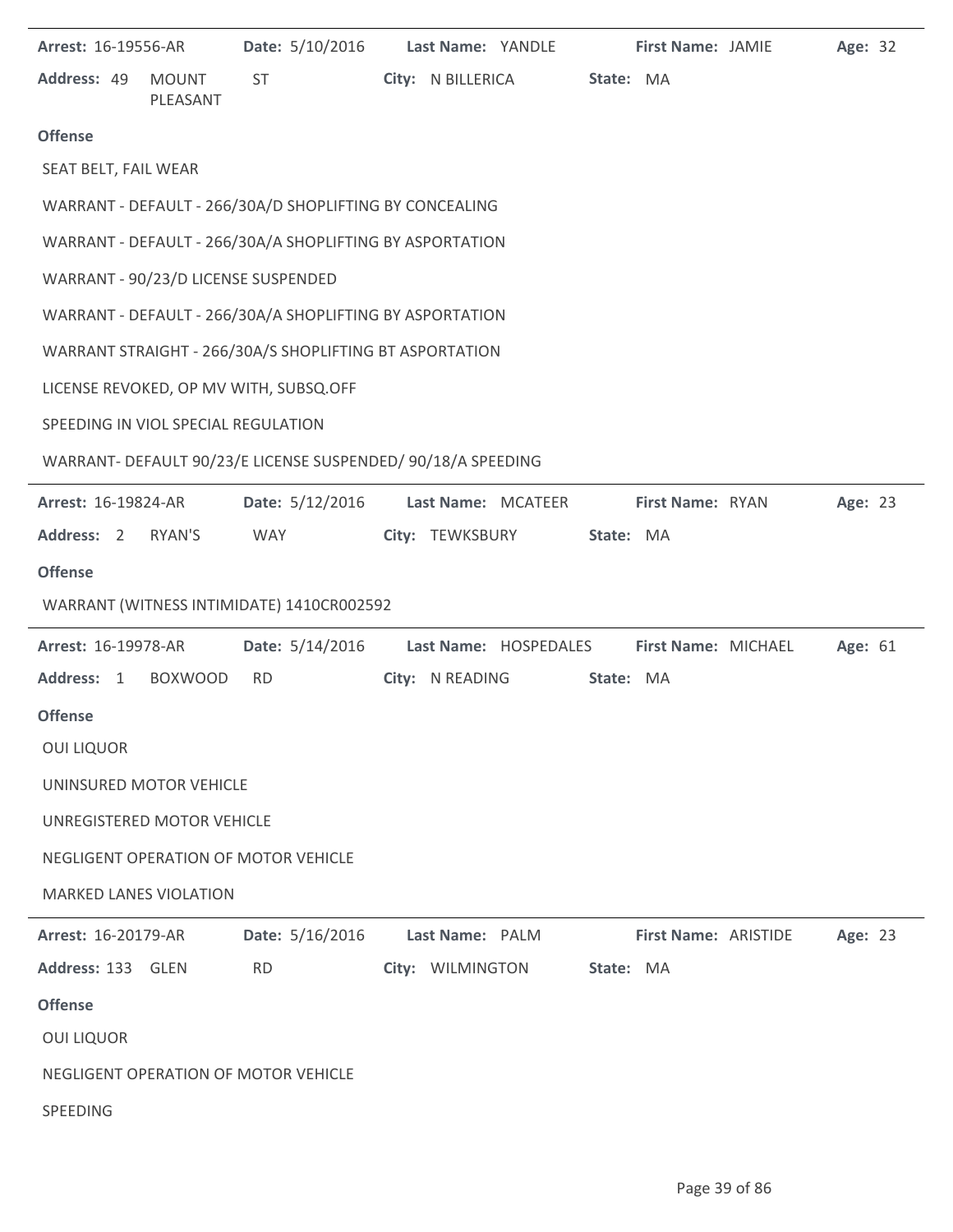| Arrest: 16-20299-AR                                       | Date: 5/16/2016 | Last Name: BOISVERT                              | <b>First Name: FRED</b>                                                          | Age: 35 |
|-----------------------------------------------------------|-----------------|--------------------------------------------------|----------------------------------------------------------------------------------|---------|
| Address: 226 APPLETON                                     | <b>ST</b>       | City: LOWELL                                     | State: MA                                                                        |         |
| <b>Offense</b>                                            |                 |                                                  |                                                                                  |         |
| DRUG, POSSESS TO DISTRIB CLASS B                          |                 |                                                  |                                                                                  |         |
| DRUG, POSSESS TO DISTRIB CLASS C                          |                 |                                                  |                                                                                  |         |
| DRUG, DISTRIBUTE CLASS B                                  |                 |                                                  |                                                                                  |         |
| Arrest: 16-20323-AR                                       | Date: 5/16/2016 | Last Name: VADALA                                | First Name: DEREK                                                                | Age: 24 |
| Address: 64 OLD ANDOVEI RD                                |                 | City: N READING                                  | State: MA                                                                        |         |
| <b>Offense</b>                                            |                 |                                                  |                                                                                  |         |
| OUI LIQUOR, 2ND OFFENSE                                   |                 |                                                  |                                                                                  |         |
| NEGLIGENT OPERATION OF MOTOR VEHICLE                      |                 |                                                  |                                                                                  |         |
| Arrest: 16-20411-AR                                       | Date: 5/17/2016 | Last Name: ROLDAN                                | First Name: JESUS                                                                | Age: 26 |
| Address: 12 JENNINGS                                      | PL              | City: LOWELL                                     | State: MA                                                                        |         |
| <b>Offense</b>                                            |                 |                                                  |                                                                                  |         |
| <b>DISORDERLY CONDUCT</b>                                 |                 |                                                  |                                                                                  |         |
| MOTOR VEH, RECEIVE STOLEN                                 |                 |                                                  |                                                                                  |         |
| ATTEMPT TO COMMIT CRIME TO WIT B/E VEHICLE FELONY DAYTIME |                 |                                                  |                                                                                  |         |
| <b>ATTACHING PLATES</b>                                   |                 |                                                  |                                                                                  |         |
| <b>RESIST ARREST</b>                                      |                 |                                                  |                                                                                  |         |
| Arrest: 16-20570-AR                                       |                 | Date: 5/18/2016    Last Name: GEORGE             | <b>First Name: JAMES</b>                                                         | Age: 35 |
|                                                           |                 | Address: 270 CANNAL ST City: LAWRENCE State: MA  |                                                                                  |         |
| <b>Offense</b>                                            |                 |                                                  |                                                                                  |         |
| SHOPLIFTING BY CONCEALING MDSE                            |                 |                                                  |                                                                                  |         |
|                                                           |                 |                                                  | Arrest: 16-20577-AR Date: 5/18/2016 Last Name: SALGADO First Name: KAREN Age: 48 |         |
|                                                           |                 | Address: 466 BRIDGE ST City: LOWELL State: MA    |                                                                                  |         |
| <b>Offense</b>                                            |                 |                                                  |                                                                                  |         |
| TRESPASS                                                  |                 |                                                  |                                                                                  |         |
| <b>Arrest: 16-20617-AR</b>                                |                 |                                                  | Date: 5/18/2016 Last Name: DIENER First Name: JOSE Age: 23                       |         |
|                                                           |                 | Address: 25 BUTLER ST City: CHELMSFORD State: MA |                                                                                  |         |
| <b>Offense</b>                                            |                 |                                                  |                                                                                  |         |
| WARRANT 1611CR002280 POSS CLASS A                         |                 |                                                  |                                                                                  |         |

J.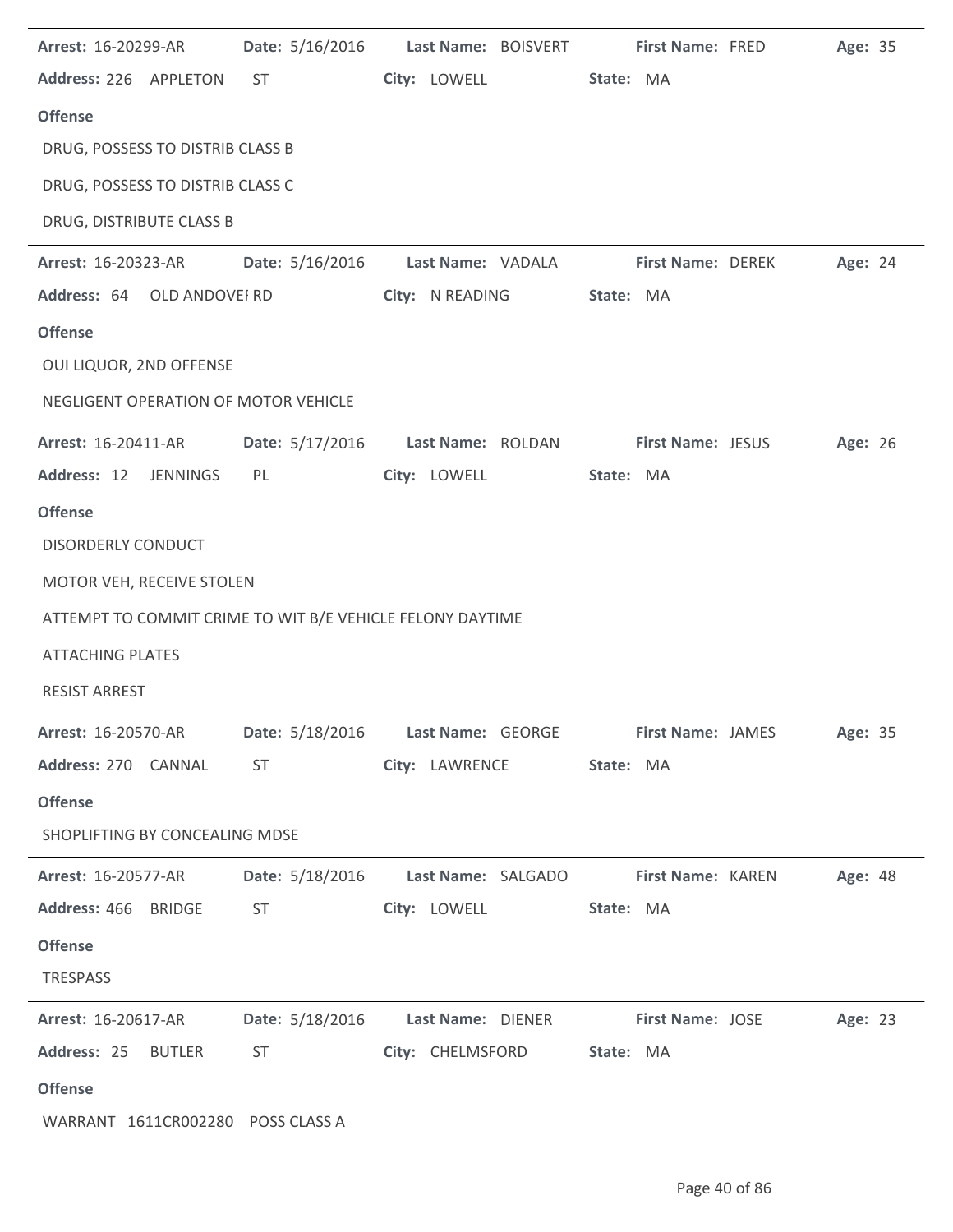| <b>Arrest: 16-20719-AR</b>                                         | Date: 5/19/2016    Last Name: ELLIOTT |                         |                                   |           |                    | First Name: STEPHEN        | Age: 29        |  |
|--------------------------------------------------------------------|---------------------------------------|-------------------------|-----------------------------------|-----------|--------------------|----------------------------|----------------|--|
| Address: 24 MONARCH                                                | ST                                    | City: LOWELL            |                                   | State: MA |                    |                            |                |  |
| <b>Offense</b>                                                     |                                       |                         |                                   |           |                    |                            |                |  |
| SHOPLIFTING BY ASPORTATION                                         |                                       |                         |                                   |           |                    |                            |                |  |
| Arrest: 16-20900-AR                                                | Date: 5/20/2016                       |                         | Last Name: MAHAR First Name: PAUL |           |                    |                            | Age: 31        |  |
| Address: 91<br><b>DONAHUE</b>                                      | <b>RD</b>                             | City: DRACUT            |                                   | State: MA |                    |                            |                |  |
| <b>Offense</b>                                                     |                                       |                         |                                   |           |                    |                            |                |  |
| SHOPLIFTING \$100+ BY ASPORTATION                                  |                                       |                         |                                   |           |                    |                            |                |  |
| <b>Arrest: 16-20916-AR</b>                                         | Date: 5/20/2016                       |                         | Last Name: MCINERNEY              |           | First Name: LAURA  |                            | Age: 33        |  |
| Address: 4<br>LINCOLN                                              | <b>RD</b>                             | City: BILLERICA         |                                   | State: MA |                    |                            |                |  |
| <b>Offense</b>                                                     |                                       |                         |                                   |           |                    |                            |                |  |
| LEAVE SCENE OF PERSONAL INJURY                                     |                                       |                         |                                   |           |                    |                            |                |  |
| <b>OUI LIQUOR &amp; SERIOUS INJURY</b>                             |                                       |                         |                                   |           |                    |                            |                |  |
| NEGLIGENT OPERATION OF MOTOR VEHICLE                               |                                       |                         |                                   |           |                    |                            |                |  |
|                                                                    |                                       |                         |                                   |           |                    |                            |                |  |
| Arrest: 16-21144-AR                                                | Date: 5/22/2016                       |                         | Last Name: BOTELHO                |           | First Name: NICOLE |                            | Age: 21        |  |
| Address: 1<br><b>HILLCREST</b>                                     | ST.                                   | City: WILMINGTON        |                                   | State: MA |                    |                            |                |  |
| <b>Offense</b>                                                     |                                       |                         |                                   |           |                    |                            |                |  |
| <b>OUI LIQUOR</b>                                                  |                                       |                         |                                   |           |                    |                            |                |  |
| NEGLIGENT OPERATION OF MOTOR VEHICLE                               |                                       |                         |                                   |           |                    |                            |                |  |
| Arrest: 16-21336-A-AR    Date: 5/24/2016    Last Name: GONZALEZ    |                                       |                         |                                   |           |                    | <b>First Name: CORALIE</b> | <b>Age: 24</b> |  |
| Address: 122 1/2 BRIDGE ST                                         |                                       | City: BEVERLY State: MA |                                   |           |                    |                            |                |  |
| <b>Offense</b>                                                     |                                       |                         |                                   |           |                    |                            |                |  |
| DRUG VIOLATION NEAR SCHOOL/PARK- DISTRIBUTE CLASS B DRUG: FENTANYL |                                       |                         |                                   |           |                    |                            |                |  |
| DRUG, DISTRIBUTE CLASS B                                           |                                       |                         |                                   |           |                    |                            |                |  |
| Arrest: 16-21336-AR Date: 5/24/2016                                |                                       | Last Name: REYES        |                                   |           | First Name: ANGEL  |                            | Age: 24        |  |
| Address: 11 CLONAKILTY LN                                          |                                       | City: LYNN              |                                   | State: MA |                    |                            |                |  |
| <b>Offense</b>                                                     |                                       |                         |                                   |           |                    |                            |                |  |
| DRUG, DISTRIBUTE CLASS A                                           |                                       |                         |                                   |           |                    |                            |                |  |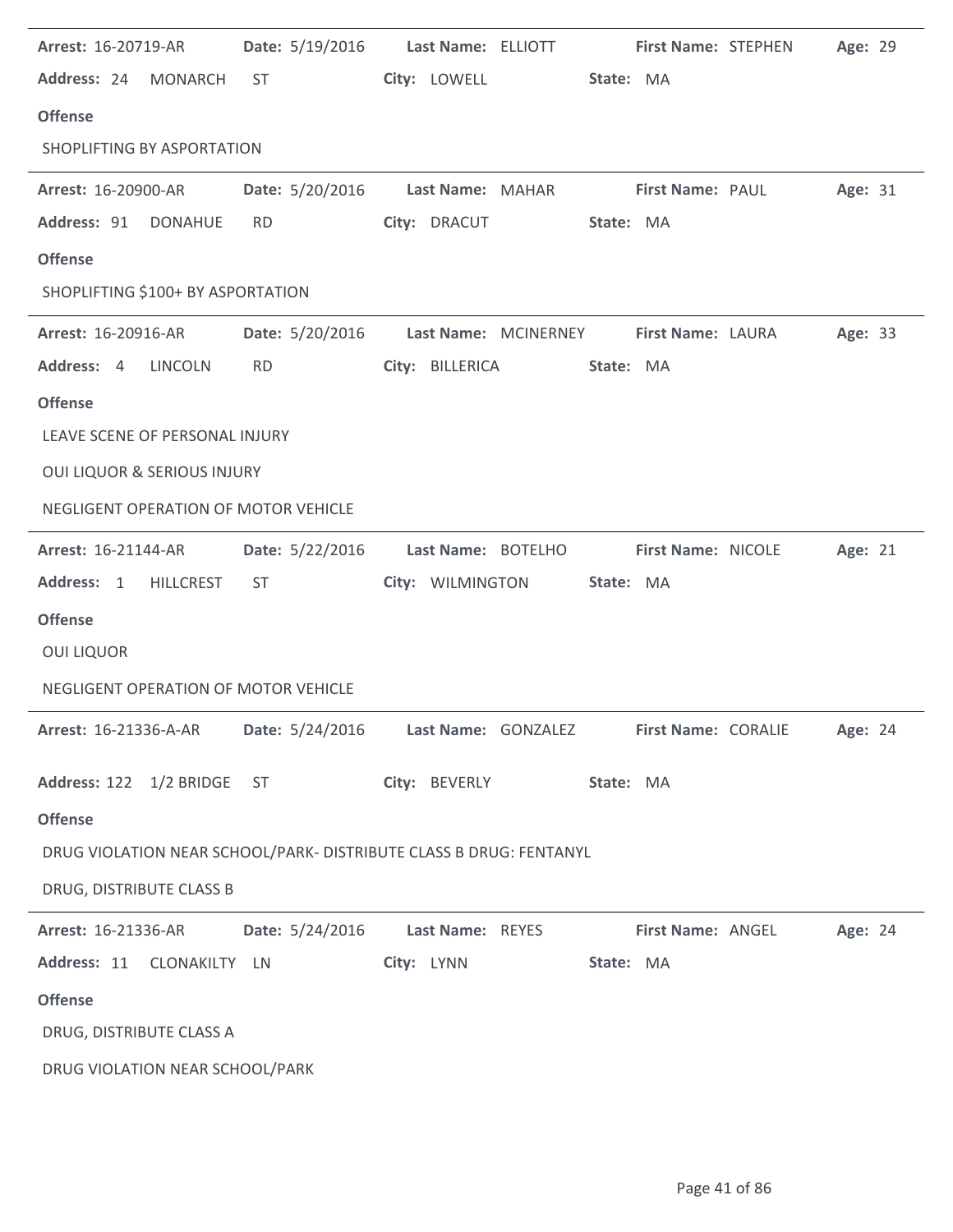| Arrest: 16-21410-A-AR                      |                | <b>Date:</b> 5/25/2016                              | Last Name: JACOBS |                    |           | First Name: TYLER    | Age: 19 |  |
|--------------------------------------------|----------------|-----------------------------------------------------|-------------------|--------------------|-----------|----------------------|---------|--|
| Address: 7                                 | ROLLINGHILL RD |                                                     | City: BILLERICA   |                    | State: MA |                      |         |  |
| <b>Offense</b>                             |                |                                                     |                   |                    |           |                      |         |  |
| <b>B&amp;E FOR MISDEMEANOR</b>             |                |                                                     |                   |                    |           |                      |         |  |
| <b>TRESPASS</b>                            |                |                                                     |                   |                    |           |                      |         |  |
| Arrest: 16-21410-AR                        |                | Date: 5/25/2016                                     |                   | Last Name: AYLWARD |           | First Name: DAVID    | Age: 19 |  |
| Address: 316 WESTFORD ST                   | <b>FLOOR</b>   |                                                     | City: LOWELL      |                    | State: MA |                      |         |  |
| <b>Offense</b>                             |                |                                                     |                   |                    |           |                      |         |  |
| LARCENY OVER \$250                         |                |                                                     |                   |                    |           |                      |         |  |
| <b>B&amp;E BUILDING DAYTIME FOR FELONY</b> |                |                                                     |                   |                    |           |                      |         |  |
| <b>TRESPASS</b>                            |                |                                                     |                   |                    |           |                      |         |  |
| DRUG, POSSESS CLASS C                      |                |                                                     |                   |                    |           |                      |         |  |
| DRUG, LARCENY OF                           |                |                                                     |                   |                    |           |                      |         |  |
| DRUG, POSSESS CLASS E                      |                |                                                     |                   |                    |           |                      |         |  |
| DRUG, LARCENY OF                           |                |                                                     |                   |                    |           |                      |         |  |
| Arrest: 16-21477-A-AR                      |                | Date: 5/25/2016                                     |                   | Last Name: AZEREDO |           | First Name: TOMMY    | Age: 35 |  |
| Address: 61                                | ROCKVALE       | <b>RD</b>                                           | City: TEWKSBURY   |                    | State: MA |                      |         |  |
| <b>Offense</b>                             |                |                                                     |                   |                    |           |                      |         |  |
|                                            |                | WARRANT 1653CR000028 SUSPENDED LICENSE              |                   |                    |           |                      |         |  |
|                                            |                | WARRANT 1638CR000303 RECKLESS ENDANGERMENT OF CHILD |                   |                    |           |                      |         |  |
| WARRANT 1310CR000825 POSS CLASS A          |                |                                                     |                   |                    |           |                      |         |  |
| Arrest: 16-21525-AR                        |                | <b>Date:</b> 5/26/2016                              |                   | Last Name: CAMERON |           | First Name: JONATHAN | Age: 24 |  |
| Address: 56 PUPKIS                         |                | <b>RD</b>                                           |                   | City: TEWKSBURY    | State: MA |                      |         |  |
| <b>Offense</b>                             |                |                                                     |                   |                    |           |                      |         |  |
|                                            |                | WARRANT-DOCKET#1548CR001429-SHOPLIFTING             |                   |                    |           |                      |         |  |
| <b>Arrest: 16-21610-AR</b>                 |                | Date: 5/27/2016                                     | Last Name: LOPEZ  |                    |           | First Name: MELISZA  | Age: 37 |  |
| Address: 96 GROVE                          |                | <b>ST</b>                                           | City: LOWELL      |                    | State: MA |                      |         |  |
| <b>Offense</b>                             |                |                                                     |                   |                    |           |                      |         |  |
|                                            |                | WARRANT-DOCKET#1511CR007266-OP MV W/ LIC SUSP       |                   |                    |           |                      |         |  |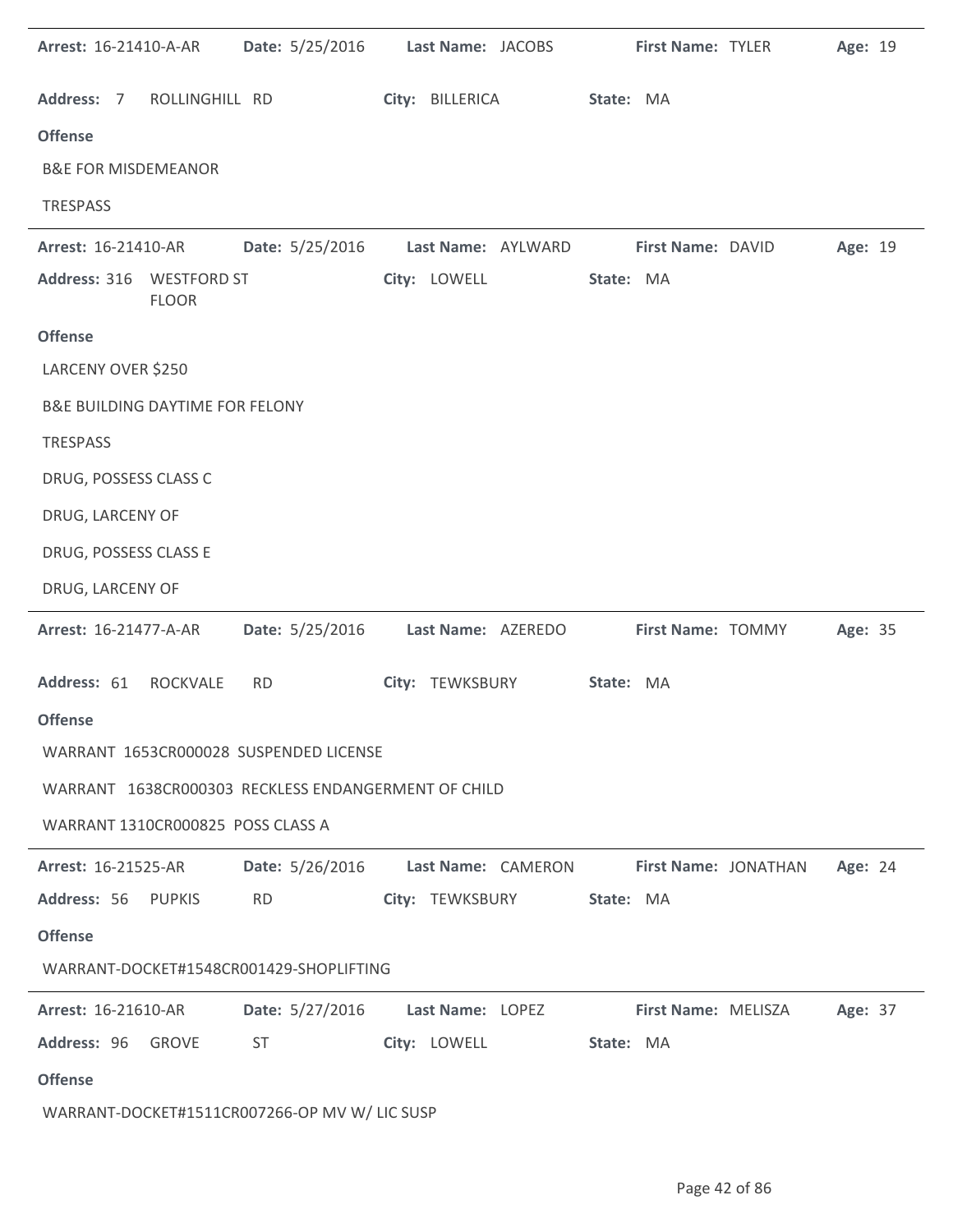| <b>Arrest: 16-21682-AR</b>                                                      |                 | Date: 5/27/2016    Last Name: PENNEY   | First Name: WILLIAM | Age: 48 |
|---------------------------------------------------------------------------------|-----------------|----------------------------------------|---------------------|---------|
| Address: 10 SYCAMORE                                                            | <b>ST</b>       | City: DANVERS                          | State: MA           |         |
| <b>Offense</b>                                                                  |                 |                                        |                     |         |
| WARRANT 1536CR002425 LARCENY OVER \$250.00                                      |                 |                                        |                     |         |
| WARRANT 1436CR002022 LARCENY BY CHECK OVER \$250.00                             |                 |                                        |                     |         |
| WARRANT 1436CR000835 LARCENY BY FALSE PRETENSE                                  |                 |                                        |                     |         |
| <b>Arrest: 16-21687-AR</b>                                                      |                 | Date: 5/28/2016    Last Name: ISABELLE | First Name: DAVID   | Age: 43 |
| Address: 10 LANGLEY                                                             | LN              | City: TEWKSBURY                        | State: MA           |         |
| <b>Offense</b>                                                                  |                 |                                        |                     |         |
| <b>OUI LIQUOR</b>                                                               |                 |                                        |                     |         |
| NEGLIGENT OPERATION OF MOTOR VEHICLE                                            |                 |                                        |                     |         |
| <b>MARKED LANES VIOLATION</b>                                                   |                 |                                        |                     |         |
| SIGNAL, FAIL TO                                                                 |                 |                                        |                     |         |
| Arrest: 16-21783-AR                                                             | Date: 5/28/2016 | Last Name: OLIVEIRA                    | First Name: DINIS   | Age: 73 |
| Address: 199 MARSTON                                                            | <b>ST</b>       | City: TEWKSBURY                        | State: MA           |         |
| <b>Offense</b>                                                                  |                 |                                        |                     |         |
| <b>RESIST ARREST</b>                                                            |                 |                                        |                     |         |
| <b>DISORDERLY CONDUCT</b>                                                       |                 |                                        |                     |         |
| A&B ON POLICE OFFICER                                                           |                 |                                        |                     |         |
| Arrest: 16-21784-AR Date: 5/28/2016 Last Name: BATALUS First Name: PAUL Age: 59 |                 |                                        |                     |         |
| Address: 176 LAKEVIEW ST                                                        |                 | City: TEWKSBURY State: MA              |                     |         |
| <b>Offense</b>                                                                  |                 |                                        |                     |         |
| <b>MARKED LANES VIOLATION</b>                                                   |                 |                                        |                     |         |
| NEGLIGENT OPERATION OF MOTOR VEHICLE                                            |                 |                                        |                     |         |
| <b>OUI LIQUOR</b>                                                               |                 |                                        |                     |         |
| LEAVING THE SCENE OF AN ACCIDENT                                                |                 |                                        |                     |         |
| Arrest: 16-21802-AR Date: 5/29/2016 Last Name: LITCHFIELD First Name: KARA      |                 |                                        |                     | Age: 28 |
| Address: 107 APACHE                                                             | <b>WAY WAY</b>  | City: N TEWKSBURY State: MA            |                     |         |
| <b>Offense</b>                                                                  |                 |                                        |                     |         |
| <b>OUI LIQUOR</b>                                                               |                 |                                        |                     |         |
| NEGLIGENT OPERATION OF MOTOR VEHICLE                                            |                 |                                        |                     |         |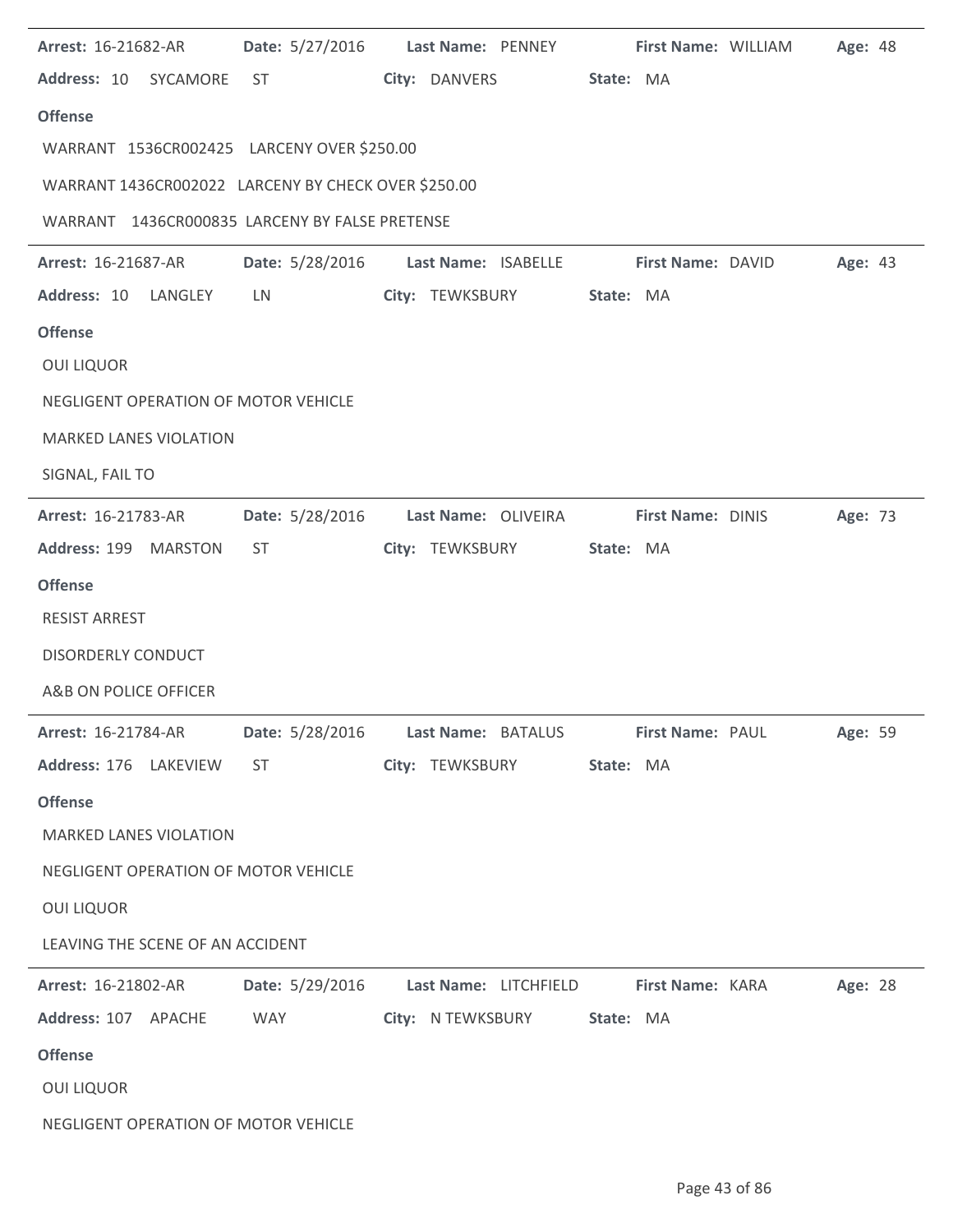| SIGNAL, FAIL TO               |                 |                                                  |                  |                     |           |                       |                                                      |         |  |
|-------------------------------|-----------------|--------------------------------------------------|------------------|---------------------|-----------|-----------------------|------------------------------------------------------|---------|--|
| <b>MARKED LANES VIOLATION</b> |                 |                                                  |                  |                     |           |                       |                                                      |         |  |
| Arrest: 16-22075-AR           |                 | Date: 5/31/2016                                  |                  |                     |           |                       | Last Name: LALIBERTE First Name: CHRISTOPHER Age: 38 |         |  |
| Address: 428 DONALD           |                 | <b>ST</b>                                        | City: BEDFORD    |                     | State: NH |                       |                                                      |         |  |
| <b>Offense</b>                |                 |                                                  |                  |                     |           |                       |                                                      |         |  |
|                               |                 | WARRANT 1618CR000655 SHOPLIFTING BY CONCEALING   |                  |                     |           |                       |                                                      |         |  |
| LARCENY OVER \$250            |                 |                                                  |                  |                     |           |                       |                                                      |         |  |
| Arrest: 16-22150-AR           |                 | Date: $6/1/2016$                                 |                  | Last Name: FARRELL  |           | First Name: THOMAS    |                                                      | Age: 30 |  |
| Address: 205 MIDDLESEX        |                 | ST                                               | City: LOWELL     |                     | State: MA |                       |                                                      |         |  |
| <b>Offense</b>                |                 |                                                  |                  |                     |           |                       |                                                      |         |  |
|                               |                 | WARRANT-DOCKET#1618CR002077-B&E INTO BUILD/NIGHT |                  |                     |           |                       |                                                      |         |  |
| Arrest: 16-22302-AR           |                 | Date: $6/2/2016$                                 | Last Name: COMEI |                     |           | First Name: ELISHA    |                                                      | Age: 28 |  |
| Address: 635 RIVER            |                 | ST                                               | City: HAVERHILL  |                     | State: MA |                       |                                                      |         |  |
| <b>Offense</b>                |                 |                                                  |                  |                     |           |                       |                                                      |         |  |
|                               |                 | WARRANT-DOCKET#1653CR000468-OP MV W/SUSP LICENSE |                  |                     |           |                       |                                                      |         |  |
| Arrest: 16-22383-AR           |                 | Date: 6/3/2016                                   |                  | Last Name: MINUTOLO |           | First Name: NICHOLAS  |                                                      | Age: 21 |  |
| Address: 19                   | KIBERD          | DR                                               | City: CHELMSFORD |                     | State: MA |                       |                                                      |         |  |
| <b>Offense</b>                |                 |                                                  |                  |                     |           |                       |                                                      |         |  |
| DRUG, POSSESS CLASS E         |                 |                                                  |                  |                     |           |                       |                                                      |         |  |
| Arrest: 16-22496-AR           |                 | <b>Date:</b> $6/3/2016$                          | Last Name: SACCO |                     |           | First Name: STEPHEN   |                                                      | Age: 32 |  |
| Address: 453 MAIN             |                 | <b>ST</b>                                        | City: TEWKSBURY  |                     | State: MA |                       |                                                      |         |  |
| <b>Offense</b>                |                 |                                                  |                  |                     |           |                       |                                                      |         |  |
| DRUG, LARCENY OF              |                 |                                                  |                  |                     |           |                       |                                                      |         |  |
| DRUG, LARCENY OF              |                 |                                                  |                  |                     |           |                       |                                                      |         |  |
| DRUG, POSSESS CLASS C         |                 |                                                  |                  |                     |           |                       |                                                      |         |  |
| Arrest: 16-22663-A-AR         |                 | Date: 6/5/2016                                   |                  | Last Name: SHEPERD  |           | First Name: SHAQUILLE |                                                      | Age: 23 |  |
| <b>Address:</b>               | <b>HOMELESS</b> |                                                  | City: OTHER      |                     | State: MA |                       |                                                      |         |  |
| <b>Offense</b>                |                 |                                                  |                  |                     |           |                       |                                                      |         |  |
| DISORDERLY CONDUCT            |                 |                                                  |                  |                     |           |                       |                                                      |         |  |
|                               |                 | COMMON LAW - INTERFERING WITH A POLICE OFFICER   |                  |                     |           |                       |                                                      |         |  |
| <b>RESIST ARREST</b>          |                 |                                                  |                  |                     |           |                       |                                                      |         |  |
|                               |                 |                                                  |                  |                     |           |                       |                                                      |         |  |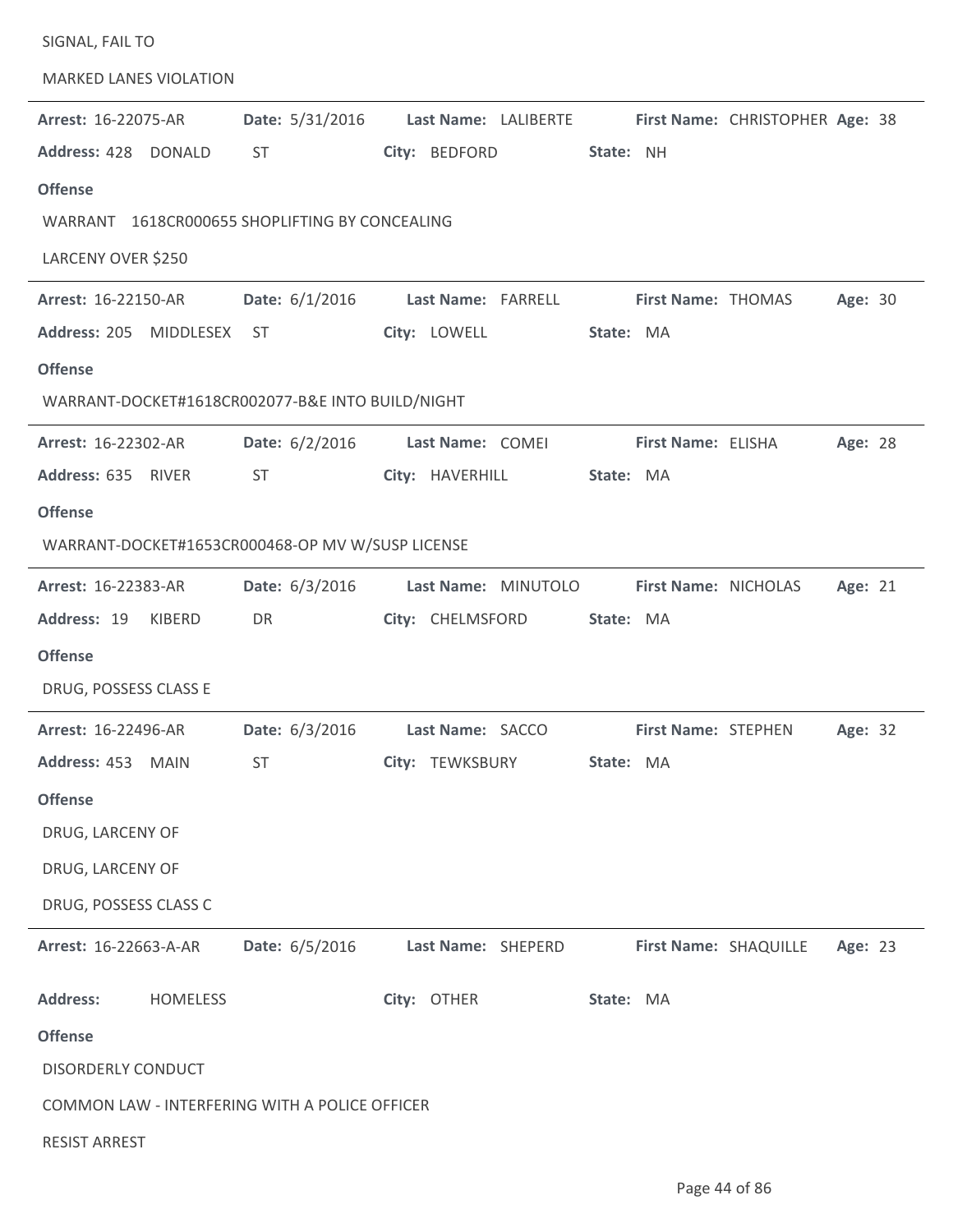| <b>Arrest: 16-22663-AR</b>               |                | Date: 6/5/2016 Last Name: PROULX First Name: JULISSA |                     |           |                   |                                 | Age: 42 |  |
|------------------------------------------|----------------|------------------------------------------------------|---------------------|-----------|-------------------|---------------------------------|---------|--|
| Address: 24 SECOND ST 2N                 |                |                                                      | City: LOWELL        | State: MA |                   |                                 |         |  |
| <b>Offense</b>                           |                |                                                      |                     |           |                   |                                 |         |  |
| A&B ON POLICE OFFICER                    |                |                                                      |                     |           |                   |                                 |         |  |
| <b>DISORDERLY CONDUCT</b>                |                |                                                      |                     |           |                   |                                 |         |  |
| <b>RESIST ARREST</b>                     |                |                                                      |                     |           |                   |                                 |         |  |
|                                          |                | COMMON LAW - INTERFERING WITH A POLICE OFFICER       |                     |           |                   |                                 |         |  |
| <b>Arrest: 16-22663-B-AR</b>             |                | <b>Date:</b> 6/5/2016                                | Last Name: FLORES   |           |                   | First Name: JONATHAN            | Age: 34 |  |
|                                          |                |                                                      |                     |           |                   |                                 |         |  |
| Address: 22 CORSON                       |                | ST                                                   | City: LOWELL        | State: MA |                   |                                 |         |  |
| <b>Offense</b><br>THREAT TO COMMIT CRIME |                |                                                      |                     |           |                   |                                 |         |  |
|                                          |                |                                                      |                     |           |                   |                                 |         |  |
| WITNESS, INTIMIDATE                      |                |                                                      |                     |           |                   |                                 |         |  |
| <b>ASSAULT</b>                           |                |                                                      |                     |           |                   |                                 |         |  |
| TRESPASS                                 |                |                                                      |                     |           |                   |                                 |         |  |
| <b>RESIST ARREST</b>                     |                |                                                      |                     |           |                   |                                 |         |  |
| <b>DISORDERLY CONDUCT</b>                |                |                                                      |                     |           |                   |                                 |         |  |
| Arrest: 16-22917-AR                      |                | Date: 6/7/2016                                       | Last Name: DESILETS |           | First Name: AIMEE |                                 | Age: 38 |  |
| Address: 27                              | <b>JACKSON</b> | <b>ST</b>                                            | City: LOWELL        | State: MA |                   |                                 |         |  |
| <b>Offense</b>                           |                |                                                      |                     |           |                   |                                 |         |  |
|                                          |                | WARRANT-DOCKET#1211CR008208-OP MV W/ SUSP LICENSE    |                     |           |                   |                                 |         |  |
| Arrest: 16-23123-A-AR                    |                | Date: 6/8/2016                                       | Last Name: YWOSKUS  |           | First Name: DAVID |                                 | Age: 25 |  |
| Address: 22                              | HANSOM         | DR                                                   | City: MERRIMACK     | State: NH |                   |                                 |         |  |
| <b>Offense</b>                           |                |                                                      |                     |           |                   |                                 |         |  |
| DRUG, POSSESS CLASS A                    |                |                                                      |                     |           |                   |                                 |         |  |
| DRUG, POSSESS CLASS B                    |                |                                                      |                     |           |                   |                                 |         |  |
| Arrest: 16-23123-AR                      |                | Date: 6/8/2016                                       | Last Name: YWOSKUS  |           |                   | First Name: CHRISTOPHER Age: 25 |         |  |
| Address: 22                              | <b>HANSOM</b>  | DR                                                   | City: MERRIMACK     | State: NH |                   |                                 |         |  |
| <b>Offense</b>                           |                |                                                      |                     |           |                   |                                 |         |  |
| DRUG, POSSESS CLASS A                    |                |                                                      |                     |           |                   |                                 |         |  |
| DRUG, POSSESS CLASS B                    |                |                                                      |                     |           |                   |                                 |         |  |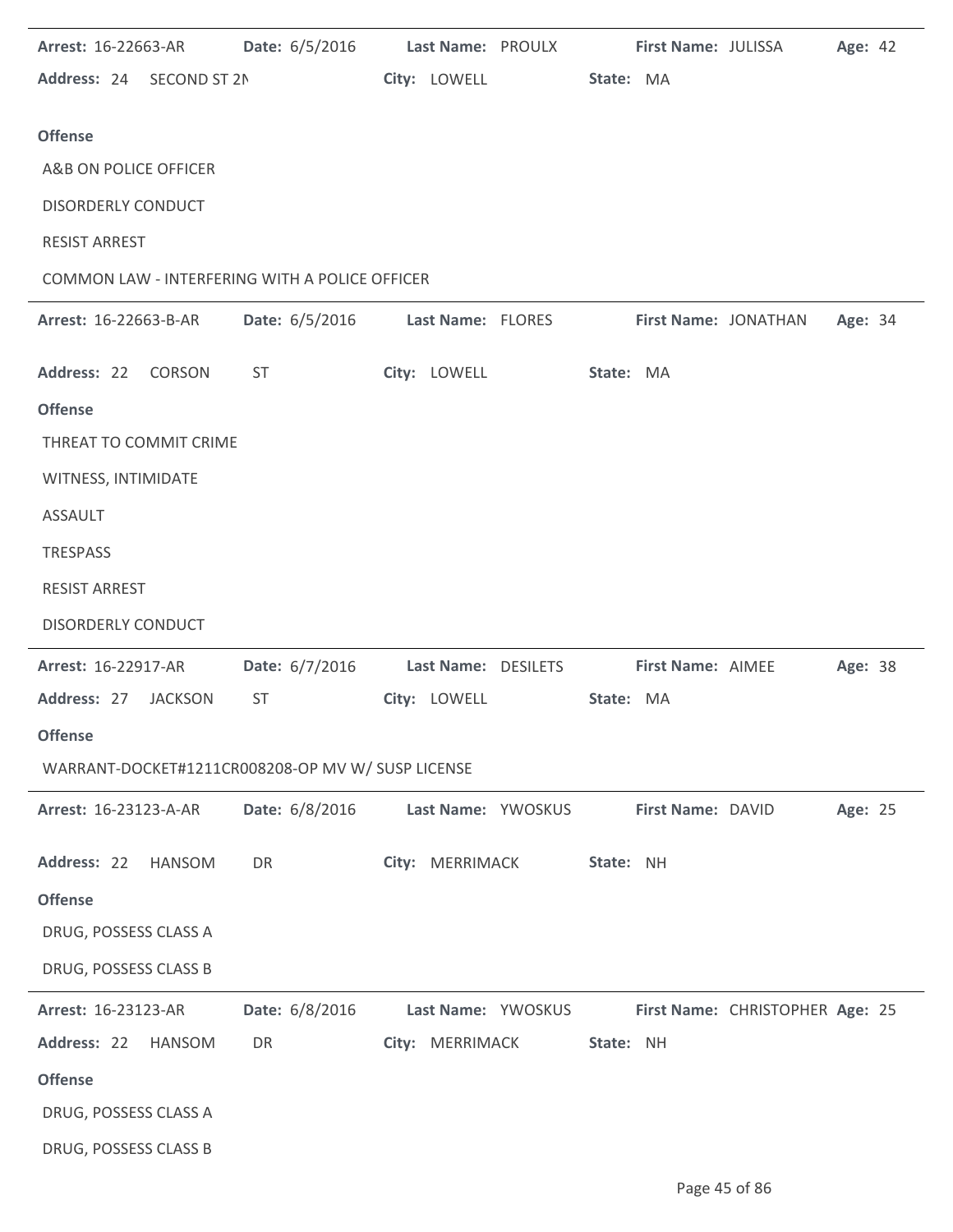| Arrest: 16-23257-AR                              |                 | Date: 6/10/2016 Last Name: DIAZ          |                         | <b>First Name: JEFFREY</b><br>Age: 40 |  |
|--------------------------------------------------|-----------------|------------------------------------------|-------------------------|---------------------------------------|--|
| Address: 213 CABOT                               | <b>RD</b>       | City: TEWKSBURY                          | State: MA               |                                       |  |
| <b>Offense</b>                                   |                 |                                          |                         |                                       |  |
| NEGLIGENT OPERATION OF MOTOR VEHICLE             |                 |                                          |                         |                                       |  |
| <b>MARKED LANES VIOLATION</b>                    |                 |                                          |                         |                                       |  |
| <b>OUI DRUGS</b>                                 |                 |                                          |                         |                                       |  |
| Arrest: 16-23412-AR                              |                 | Date: 6/11/2016 Last Name: CHURCH        | First Name: JENNY       | Age: 39                               |  |
| Address: 365 EAST                                | ST              | City: TEWKSBURY                          | State: MA               |                                       |  |
| <b>Offense</b>                                   |                 |                                          |                         |                                       |  |
| WARRANT                                          |                 |                                          |                         |                                       |  |
| <b>Arrest: 16-23429-AR</b>                       |                 | Date: 6/11/2016    Last Name: SILK       | First Name: DANIEL      | Age: 51                               |  |
| <b>Address:</b><br><b>HOMELESS</b>               |                 | City: BOSTON                             | State: MA               |                                       |  |
| <b>Offense</b>                                   |                 |                                          |                         |                                       |  |
| <b>TRESPASS</b>                                  |                 |                                          |                         |                                       |  |
| <b>Arrest: 16-23534-AR</b>                       | Date: 6/12/2016 | Last Name: MCAULIFFE                     | First Name: ROBERT      | Age: 33                               |  |
| Address: 145 DEPOT                               | <b>ST</b>       | City: DUNSTABLE                          | State: MA               |                                       |  |
| <b>Offense</b>                                   |                 |                                          |                         |                                       |  |
| <b>WARRANT- OUI- MARKED LANES</b>                |                 |                                          |                         |                                       |  |
| WARRANT LARCENY OVER \$250 FALMOUTH DISTRICT     |                 |                                          |                         |                                       |  |
| <b>Arrest: 16-23605-AR</b>                       |                 | Date: 6/13/2016    Last Name: STEFANCZAK |                         | First Name: SAMANTHA<br>Age: 19       |  |
| Address: 4 DERBY                                 |                 | CIR City: NASHUA                         | State: NH               |                                       |  |
| <b>Offense</b>                                   |                 |                                          |                         |                                       |  |
| WARRANT#1618CR001725 94C/34 DRUG, POSSES CLASS B |                 |                                          |                         |                                       |  |
| <b>Arrest: 16-23627-AR</b>                       |                 | Date: 6/13/2016    Last Name: TODISCO    | <b>First Name: JAKE</b> | Age: 23                               |  |
| Address: 11 DEPOT                                |                 | RD City: DENNISPORT State: MA            |                         |                                       |  |
| <b>Offense</b>                                   |                 |                                          |                         |                                       |  |
| WARRANT 1518CR003708 POSS CLASS B                |                 |                                          |                         |                                       |  |
| <b>Arrest: 16-23696-AR</b>                       |                 | Date: 6/14/2016 Last Name: GEWLAS        | First Name: ALEXIS      | <b>Age: 34</b>                        |  |
| Address: 109 COUNTY                              | <b>RD</b>       | City: TEWKSBURY                          | State: MA               |                                       |  |
| <b>Offense</b>                                   |                 |                                          |                         |                                       |  |
| WARRANT-DOCKET#1511CR003976-UNNATURAL ACT        |                 |                                          |                         |                                       |  |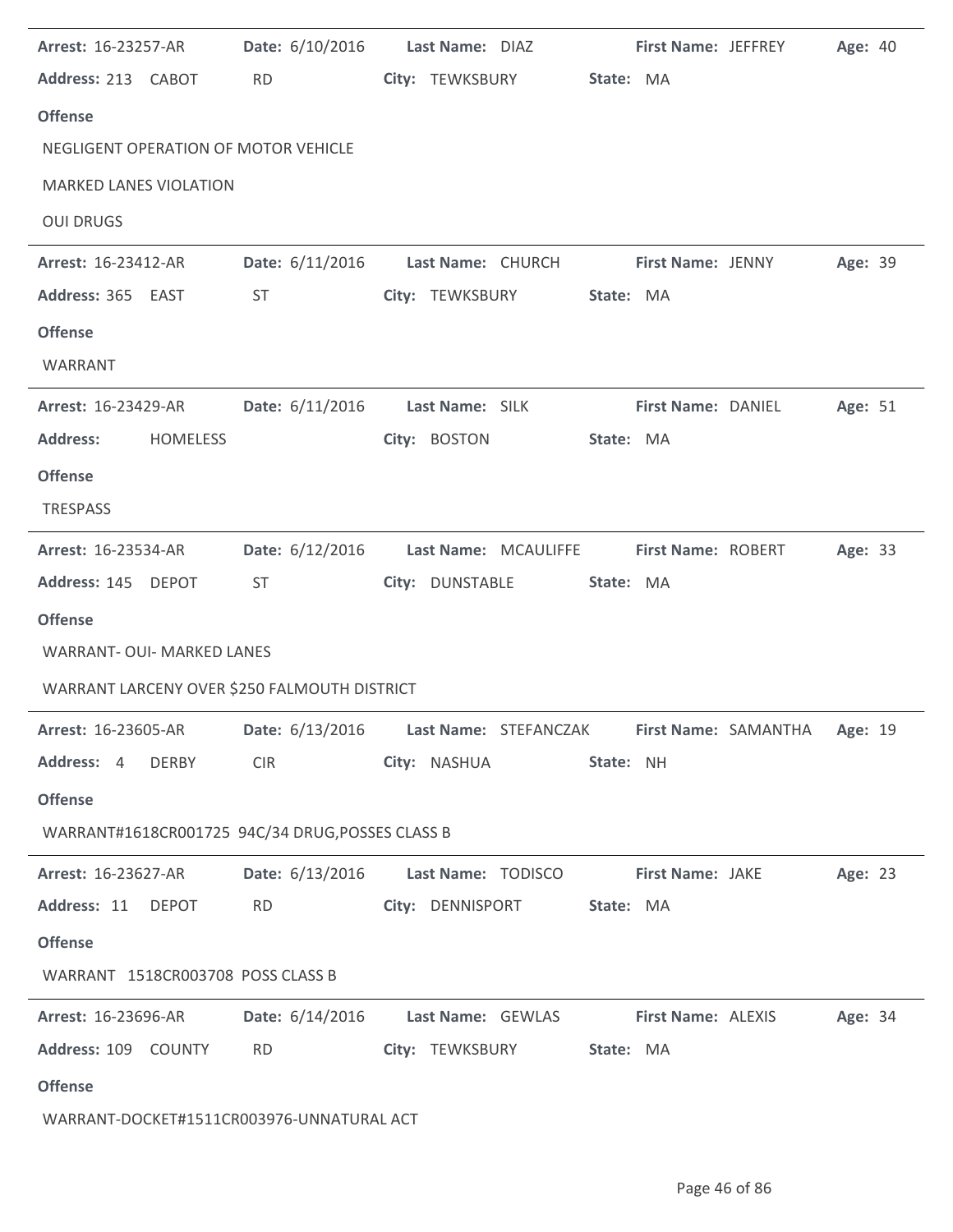| Arrest: 16-23913-AR                  |        | Date: 6/15/2016                                  | Last Name: AYALA |                      |           | First Name: ARBERTITO | Age: 25 |  |
|--------------------------------------|--------|--------------------------------------------------|------------------|----------------------|-----------|-----------------------|---------|--|
| Address: 23 SWHIPPLE                 |        | ST                                               | City: LOWELL     |                      | State: MA |                       |         |  |
| <b>Offense</b>                       |        |                                                  |                  |                      |           |                       |         |  |
| 1611CR000108 LICENSE SUSPENDED       |        |                                                  |                  |                      |           |                       |         |  |
| <b>Arrest: 16-23989-AR</b>           |        | Date: 6/16/2016                                  | Last Name: DIAZ  |                      |           | First Name: EMIL      | Age: 24 |  |
| Address: 113 GARDEN                  |        | <b>ST</b>                                        | City: LAWRENCE   |                      | State: MA |                       |         |  |
| <b>Offense</b>                       |        |                                                  |                  |                      |           |                       |         |  |
|                                      |        | WARRANT#1351CR001072 266/30/A LARCENY OVER \$250 |                  |                      |           |                       |         |  |
| UNLICENSED OPERATION OF MV           |        |                                                  |                  |                      |           |                       |         |  |
|                                      |        | FALSE NAME TO A POLICE OFFICER, MV OPERATOR      |                  |                      |           |                       |         |  |
| SEAT BELT, FAIL WEAR                 |        |                                                  |                  |                      |           |                       |         |  |
| SPEEDING IN VIOL SPECIAL REGULATION  |        |                                                  |                  |                      |           |                       |         |  |
|                                      |        | WARRANT#1418CR002419 272/53/F DISORDERLY CONDUCT |                  |                      |           |                       |         |  |
| Arrest: 16-24047-AR                  |        | Date: 6/17/2016                                  | Last Name: BLAIR |                      |           | First Name: TIMOTHY   | Age: 24 |  |
| Address: 184 MAIN                    |        | <b>ST</b>                                        | City: NASHUA     |                      | State: NH |                       |         |  |
|                                      |        |                                                  |                  |                      |           |                       |         |  |
| <b>Offense</b>                       |        |                                                  |                  |                      |           |                       |         |  |
|                                      |        | WARRANT - 1548CR000517 - OUI DRUGS 2ND OFFENSE   |                  |                      |           |                       |         |  |
| Arrest: 16-24224-AR                  |        | Date: 6/19/2016                                  |                  | Last Name: MACDONALD |           | First Name: KEITH     | Age: 20 |  |
| Address: 5                           | KELLEY | TER                                              | City: TEWKSBURY  |                      | State: MA |                       |         |  |
| <b>Offense</b>                       |        |                                                  |                  |                      |           |                       |         |  |
| <b>OUI LIQUOR</b>                    |        |                                                  |                  |                      |           |                       |         |  |
| NEGLIGENT OPERATION OF MOTOR VEHICLE |        |                                                  |                  |                      |           |                       |         |  |
| SPEEDING                             |        |                                                  |                  |                      |           |                       |         |  |
| PASSING VIOLATION                    |        |                                                  |                  |                      |           |                       |         |  |
| STOP FOR POLICE, FAIL                |        |                                                  |                  |                      |           |                       |         |  |
| <b>MARKED LANES VIOLATION</b>        |        |                                                  |                  |                      |           |                       |         |  |
| Arrest: 16-24271-AR                  |        | Date: 6/19/2016                                  |                  | Last Name: CAMPBELL  |           | First Name: MICHAEL   | Age: 65 |  |
| Address: 100 CORINNE                 |        | WAY                                              |                  | City: TEWKSBURY      | State: MA |                       |         |  |
| <b>Offense</b>                       |        |                                                  |                  |                      |           |                       |         |  |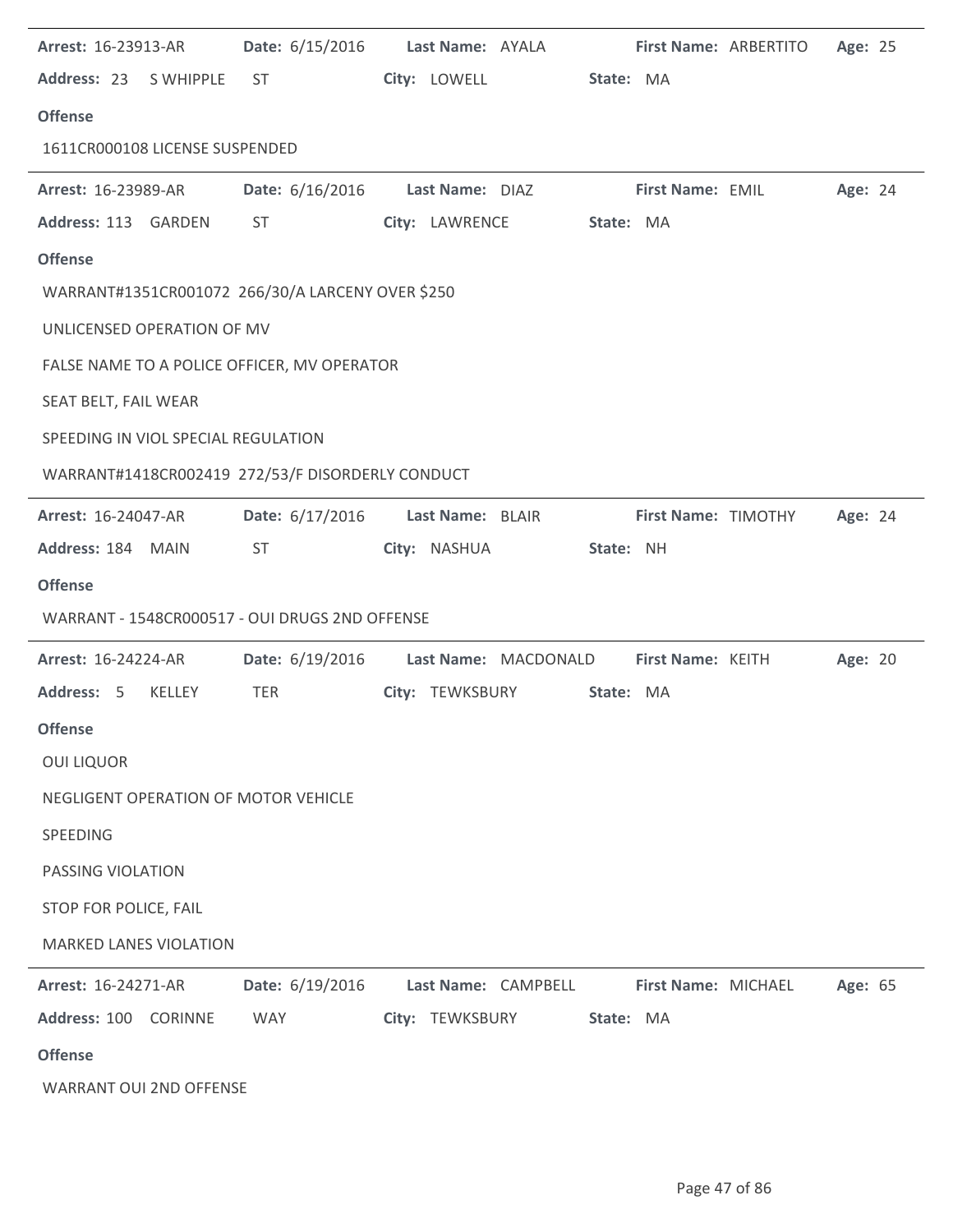| <b>Arrest: 16-24417-A-AR</b>                              |           | Date: 6/20/2016 | Last Name: GABLE   |                     |           | First Name: JEREMY   | Age: 28 |  |
|-----------------------------------------------------------|-----------|-----------------|--------------------|---------------------|-----------|----------------------|---------|--|
| Address: 258 MIDDLESEX                                    |           | ST              |                    | City: NORTH ANDOVER | State: MA |                      |         |  |
| <b>Offense</b>                                            |           |                 |                    |                     |           |                      |         |  |
| UNLICENSED OPERATION OF MV                                |           |                 |                    |                     |           |                      |         |  |
| STOP FOR POLICE, FAIL                                     |           |                 |                    |                     |           |                      |         |  |
| DRUG, POSSESS TO DISTRIB CLASS E                          |           |                 |                    |                     |           |                      |         |  |
| DRUG, DISTRIBUTE CLASS E                                  |           |                 |                    |                     |           |                      |         |  |
| Arrest: 16-24417-AR                                       |           | Date: 6/20/2016 |                    | Last Name: GALLANT  |           | First Name: JOSEPH   | Age: 28 |  |
| Address: 6                                                | DEMOCRACY |                 | City: AMESBURY     |                     | State: MA |                      |         |  |
| <b>Offense</b>                                            |           |                 |                    |                     |           |                      |         |  |
| DRUG, POSSESS CLASS B                                     |           |                 |                    |                     |           |                      |         |  |
| DRUG, POSSESS CLASS E                                     |           |                 |                    |                     |           |                      |         |  |
| Arrest: 16-24509-AR                                       |           | Date: 6/21/2016 | Last Name: REYES   |                     |           | First Name: GILBERTO | Age: 20 |  |
| Address: 1746 49TH                                        |           | <b>ST</b>       | City: PENNSAUKEN   |                     | State: NJ |                      |         |  |
| <b>Offense</b>                                            |           |                 |                    |                     |           |                      |         |  |
| WARRANT#1602CR000803 90/23 LICENSE SUSPENDED              |           |                 |                    |                     |           |                      |         |  |
| Arrest: 16-24558-AR                                       |           | Date: 6/21/2016 | Last Name: BIBEAU  |                     |           | First Name: GARY     | Age: 55 |  |
| Address: 10 SOUTH                                         |           | <b>ST</b>       |                    | City: WILMINGTON    | State: MA |                      |         |  |
| <b>Offense</b>                                            |           |                 |                    |                     |           |                      |         |  |
| SPEEDING                                                  |           |                 |                    |                     |           |                      |         |  |
| <b>MARKED LANES VIOLATION</b>                             |           |                 |                    |                     |           |                      |         |  |
| DRUG, POSSESS CLASS B                                     |           |                 |                    |                     |           |                      |         |  |
| Arrest: 16-24578-AR                                       |           | Date: 6/21/2016 |                    | Last Name: DACOSTA  |           | First Name: SERGIO   | Age: 26 |  |
| Address: 251 MOORE                                        |           | <b>ST</b>       | City: LOWELL       |                     | State: MA |                      |         |  |
| <b>Offense</b>                                            |           |                 |                    |                     |           |                      |         |  |
| DRUG, POSSESS TO DISTRIB CLASS B                          |           |                 |                    |                     |           |                      |         |  |
| Arrest: 16-24658-AR                                       |           | Date: 6/22/2016 | Last Name: HILLSON |                     |           | First Name: ROBERT   | Age: 62 |  |
| Address: 264 PINE                                         |           | <b>ST</b>       | City: TEWKSBURY    |                     | State: MA |                      |         |  |
| <b>Offense</b>                                            |           |                 |                    |                     |           |                      |         |  |
| WARRANT#1211CR007170 266/37/A LARCENY BY CHECK OVER \$250 |           |                 |                    |                     |           |                      |         |  |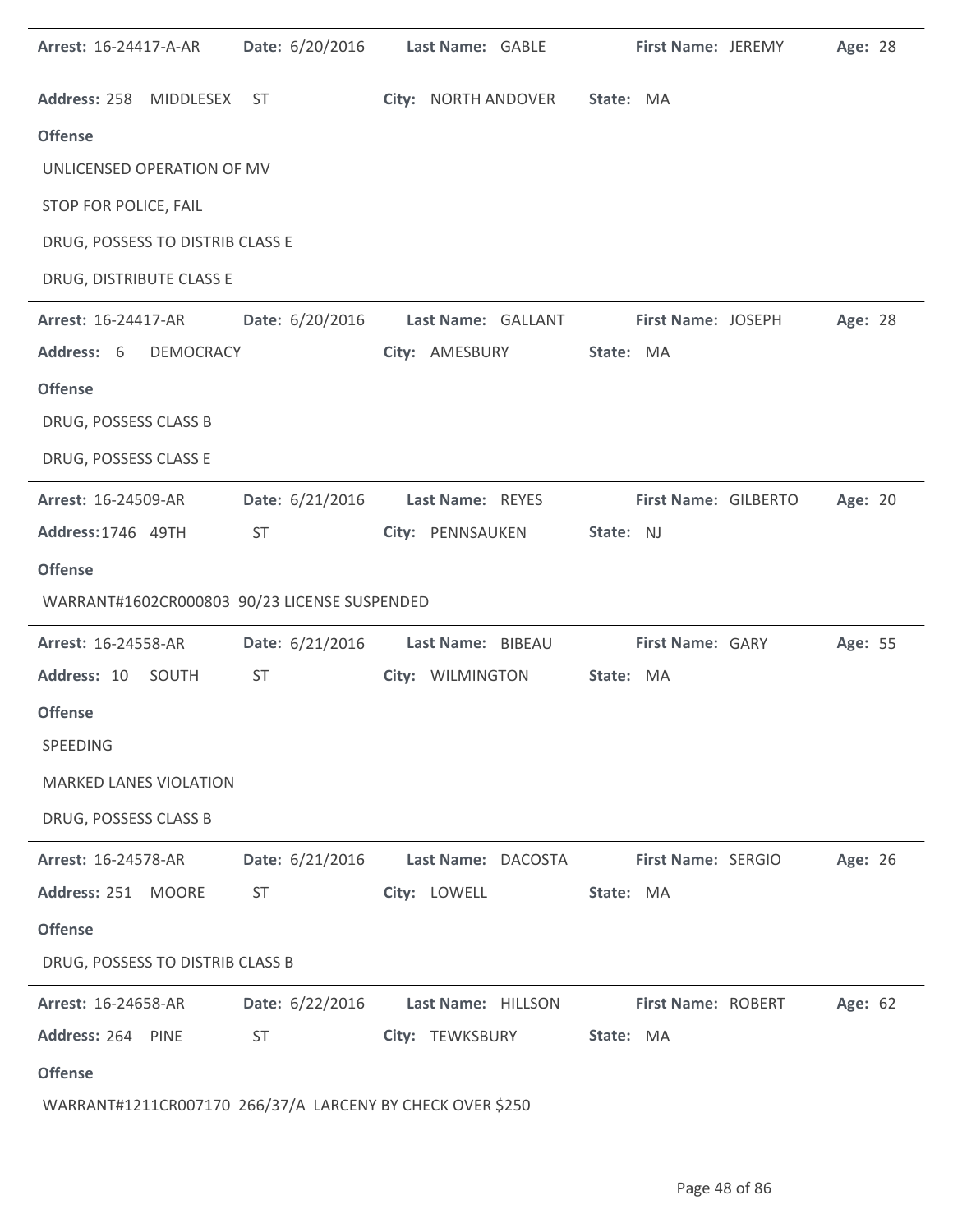| Arrest: 16-24707-A-AR                      | Date: 6/22/2016 | Last Name: HERNANDEZ                                               | First Name: MARK           | Age: 30 |
|--------------------------------------------|-----------------|--------------------------------------------------------------------|----------------------------|---------|
| Address: 855 BROADWAY G                    |                 | City: CHELSEA                                                      | State: MA                  |         |
| <b>Offense</b>                             |                 |                                                                    |                            |         |
| CONSPIRACY (CO-CONSPIRATOR DAVID TORRES)   |                 |                                                                    |                            |         |
|                                            |                 | ATTEMPT TO COMMIT CRIME TO WIT LARCENY OVER \$250 BY SINGLE SCHEME |                            |         |
| <b>UTTER FALSE CHECK</b>                   |                 |                                                                    |                            |         |
| Arrest: 16-24707-AR                        | Date: 6/22/2016 | Last Name: TORRES                                                  | First Name: DAVID          | Age: 45 |
| Address: 31<br>LEVANT                      | <b>ST</b>       | City: DORCHESTER                                                   | State: MA                  |         |
| <b>Offense</b>                             |                 |                                                                    |                            |         |
|                                            |                 | ATTEMPT TO COMMIT CRIME TO WIT LARCENY OVER \$250 BY SINGLE SCHEME |                            |         |
| CONSPIRACY (CO-CONSPIRATOR MARK HERNANDEZ) |                 |                                                                    |                            |         |
| <b>UTTER FALSE CHECK</b>                   |                 |                                                                    |                            |         |
| Arrest: 16-24878-AR                        | Date: 6/24/2016 | Last Name: POWERS                                                  | First Name: MARTHA         | Age: 46 |
| Address: 508 CHESTER                       | AVE             | City: MOORESTOWN                                                   | State: NJ                  |         |
| <b>Offense</b>                             |                 |                                                                    |                            |         |
| A&B ON +60/DISABLED NO INJURY              |                 |                                                                    |                            |         |
| Arrest: 16-24907-AR                        | Date: 6/24/2016 | Last Name: SULLIVAN                                                | First Name: PATRICK        | Age: 23 |
| Address: 172 MEADOW                        | <b>RD</b>       | City: LOWELL                                                       | State: MA                  |         |
| <b>Offense</b>                             |                 |                                                                    |                            |         |
| 1111CR007011 LICENSE SUSPENDED             |                 |                                                                    |                            |         |
| LICENSE SUSPENDED,                         |                 |                                                                    |                            |         |
| INSPECTION/STICKER, NO                     |                 |                                                                    |                            |         |
| Arrest: 16-25081-AR                        | Date: 6/26/2016 | Last Name: THOMAS                                                  | <b>First Name: JEFFREY</b> | Age: 40 |
| Address: 76<br>BOWDEN                      | <b>ST</b>       | City: LOWELL                                                       | State: MA                  |         |
| <b>Offense</b>                             |                 |                                                                    |                            |         |
| <b>DISORDERLY CONDUCT</b>                  |                 |                                                                    |                            |         |
| <b>Arrest: 16-25094-AR</b>                 | Date: 6/26/2016 | Last Name: RODAS                                                   | <b>First Name: FREDY</b>   | Age: 31 |
| Address: 14<br><b>CORTHELL</b>             | <b>ST</b>       | City: BILLERICA                                                    | State: MA                  |         |
| <b>Offense</b>                             |                 |                                                                    |                            |         |
| UNLICENSED OPERATION OF MV                 |                 |                                                                    |                            |         |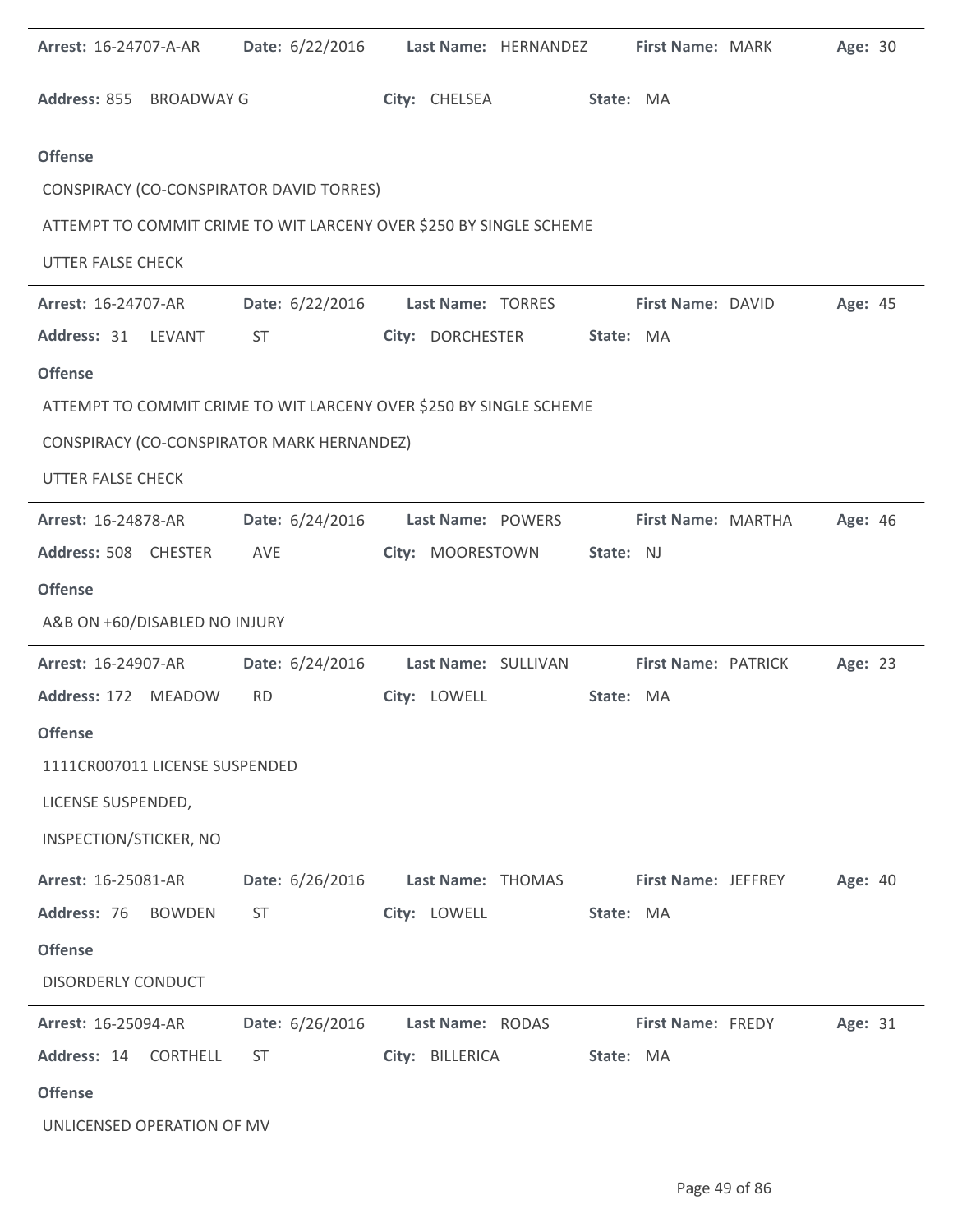| <b>Arrest: 16-25327-AR</b>                          |                        | Date: 6/28/2016    Last Name: TOWNSEND     | First Name: THOMAS        | Age: 20 |
|-----------------------------------------------------|------------------------|--------------------------------------------|---------------------------|---------|
| Address: 21 ALLENPARK                               | DR                     | City: WILMINGTON                           | State: MA                 |         |
| <b>Offense</b>                                      |                        |                                            |                           |         |
| DRUG, POSSESS TO DISTRIB CLASS D                    |                        |                                            |                           |         |
| Arrest: 16-25380-AR                                 | Date: 6/28/2016        | Last Name: WHITEHOUSE First Name: JENNIFER |                           | Age: 32 |
| Address: 95<br><b>MAIN</b>                          | <b>ST</b>              | City: TEWKSBURY                            | State: MA                 |         |
| <b>Offense</b>                                      |                        |                                            |                           |         |
| WARRANT#1518CR006213 94C/43 POSSESS CLASS A         |                        |                                            |                           |         |
| WARRANT#1618CR000339 94C/34/A DRUG, POSSESS CLASS A |                        |                                            |                           |         |
| Arrest: 16-25407-AR                                 |                        | Date: 6/28/2016 Last Name: WEBER           | <b>First Name: JUSTIN</b> | Age: 19 |
| Address: 2<br>KAREN                                 | <b>CIR</b>             | City: BILLERICA                            | State: MA                 |         |
| <b>Offense</b>                                      |                        |                                            |                           |         |
| LIQUOR, PERSON UNDER 21 POSSESS                     |                        |                                            |                           |         |
| <b>Arrest: 16-25635-AR</b>                          | Date: 6/30/2016        | Last Name: CHANDLER                        | <b>First Name: MARY</b>   | Age: 51 |
| Address: 437 CHANDLER                               | ST                     | City: TEWKSBURY                            | State: MA                 |         |
| <b>Offense</b>                                      |                        |                                            |                           |         |
| SHOPLIFTING \$100+ BY ASPORTATION                   |                        |                                            |                           |         |
| <b>Arrest: 16-25653-AR</b>                          | <b>Date:</b> 6/30/2016 | Last Name: LAVOIE                          | First Name: JOSHUA        | Age: 30 |
| Address: 17<br>MANAHAN                              | ST                     | City: CHELMSFORD                           | State: MA                 |         |
| <b>Offense</b>                                      |                        |                                            |                           |         |
| <b>OUI LIQUOR</b>                                   |                        |                                            |                           |         |
| NEGLIGENT OPERATION OF MOTOR VEHICLE                |                        |                                            |                           |         |
| STOP FOR POLICE, FAIL                               |                        |                                            |                           |         |
| SPEEDING IN VIOL SPECIAL REGULATION                 |                        |                                            |                           |         |
| <b>Arrest: 16-25819-AR</b>                          | Date: 7/2/2016         | Last Name: BERNIER                         | <b>First Name: TYLER</b>  | Age: 22 |
| Address: 73<br><b>MAIN</b>                          | <b>ST</b>              | City: E PEPPERELL                          | State: MA                 |         |
| <b>Offense</b>                                      |                        |                                            |                           |         |
| <b>MARKED LANES VIOLATION</b>                       |                        |                                            |                           |         |
| <b>OUI LIQUOR</b>                                   |                        |                                            |                           |         |
| NEGLIGENT OPERATION OF MOTOR VEHICLE                |                        |                                            |                           |         |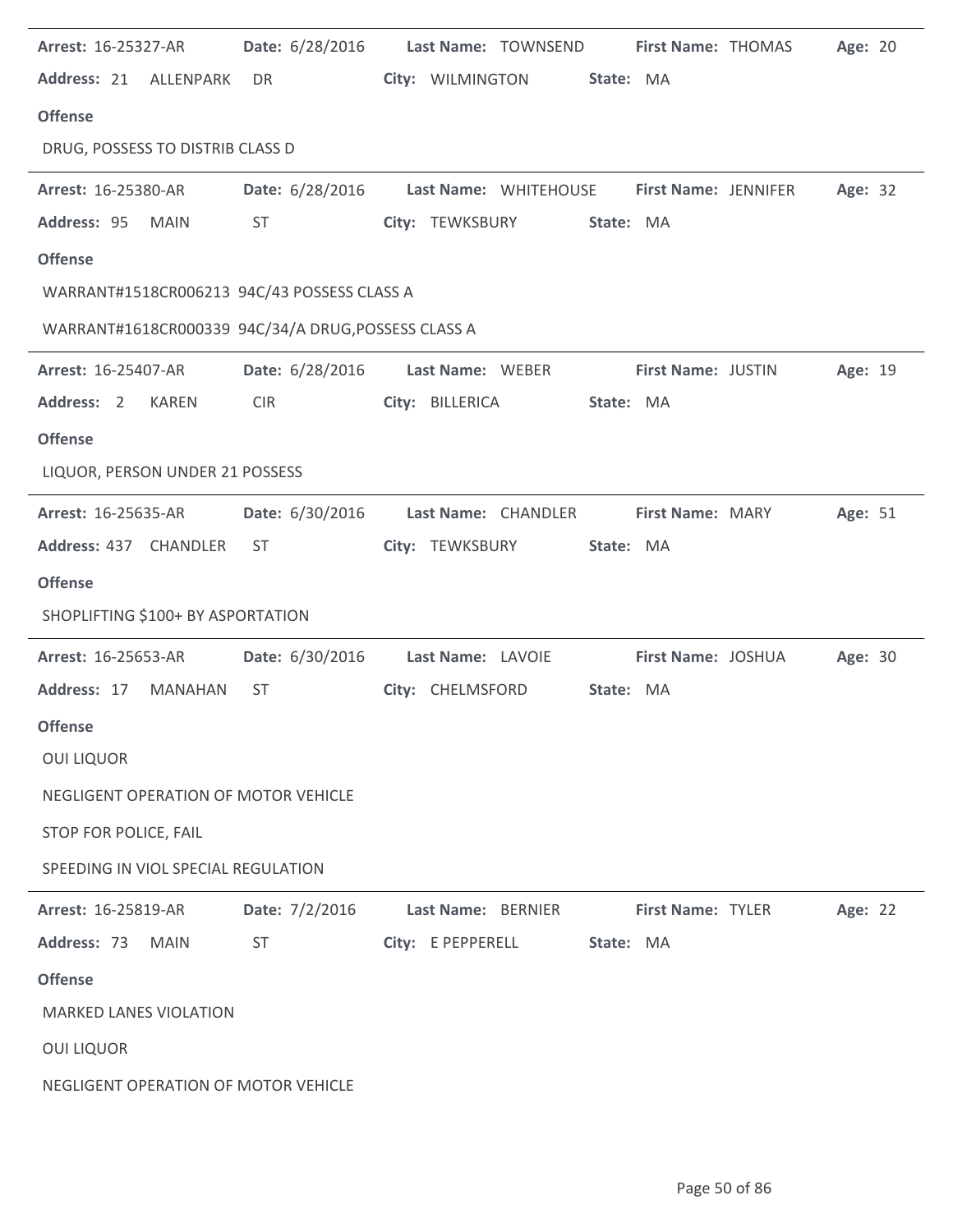| <b>Arrest: 16-25969-AR</b>                                  | <b>Date:</b> $7/3/2016$ | Last Name: NHOEUN  | First Name: SOPHANY        | Age: 23 |
|-------------------------------------------------------------|-------------------------|--------------------|----------------------------|---------|
| Address: 104 HIGHLAND                                       |                         | City: LOWELL       | State: MA                  |         |
| <b>Offense</b>                                              |                         |                    |                            |         |
| WARRANT - 1411CR006455 - LARCENY OVER \$250                 |                         |                    |                            |         |
| <b>Arrest: 16-25997-AR</b>                                  | Date: 7/3/2016          | Last Name: LOMBARD | <b>First Name: SCOTT</b>   | Age: 30 |
| Address: 1<br><b>BAHL</b>                                   |                         | City: NASHUA       | State: NH                  |         |
| <b>Offense</b>                                              |                         |                    |                            |         |
| WARRANT#1518CR004173 265/13L RECKLESS ENDANGERMENT OF CHILD |                         |                    |                            |         |
| WARRANT#1211CR003735 94C/34 DRUG, POSSESS CLASS A           |                         |                    |                            |         |
| WARRANT#1211CR003735 DRUG, POSSESS CLASS A                  |                         |                    |                            |         |
| WARRANT#1211CR003611 94C/32J DRUG, VIOLATION NEAR SCHOOL    |                         |                    |                            |         |
| DRUG, POSSESS CLASS A                                       |                         |                    |                            |         |
| <b>Arrest: 16-26085-AR</b>                                  | Date: 7/4/2016          | Last Name: DOKOS   | <b>First Name: BROC</b>    | Age: 18 |
| Address: 120 COLONIAL                                       | <b>RD</b>               | City: LAWRENCE     | State: MA                  |         |
| <b>Offense</b>                                              |                         |                    |                            |         |
| <b>ASSAULT</b>                                              |                         |                    |                            |         |
| A&B SERIOUS BODILY INJURY                                   |                         |                    |                            |         |
| Arrest: 16-26349-AR                                         | Date: 7/7/2016          | Last Name: HAFFEY  | <b>First Name: STEPHEN</b> | Age: 28 |
| Address: 41 VOSE                                            | <b>ST</b>               | City: FRAMINGHAM   | State: MA                  |         |
| <b>Offense</b>                                              |                         |                    |                            |         |
| INSPECTION/STICKER, NO                                      |                         |                    |                            |         |
| ALCOHOL IN MV, POSSESS OPEN CONTAINER OF                    |                         |                    |                            |         |
| DRUG, POSSESS CLASS B                                       |                         |                    |                            |         |
| LICENSE SUSPENDED, OP MV WITH                               |                         |                    |                            |         |
| Arrest: 16-26412-A-AR                                       | Date: 7/7/2016          | Last Name: CARRIER | First Name: ANITA          | Age: 54 |
| Address: 754 AIKEN                                          | <b>ST</b>               | City: LOWELL       | State: MA                  |         |
| <b>Offense</b>                                              |                         |                    |                            |         |
| MOTOR VEH, RECEIVE STOLEN                                   |                         |                    |                            |         |
| <b>Arrest: 16-26412-AR</b>                                  | Date: 7/7/2016          | Last Name: BELT    | First Name: GEORGE         | Age: 40 |
| Address: 754 AIKEN                                          | <b>ST</b>               | City: LOWELL       | State: MA                  |         |
|                                                             |                         |                    |                            |         |

÷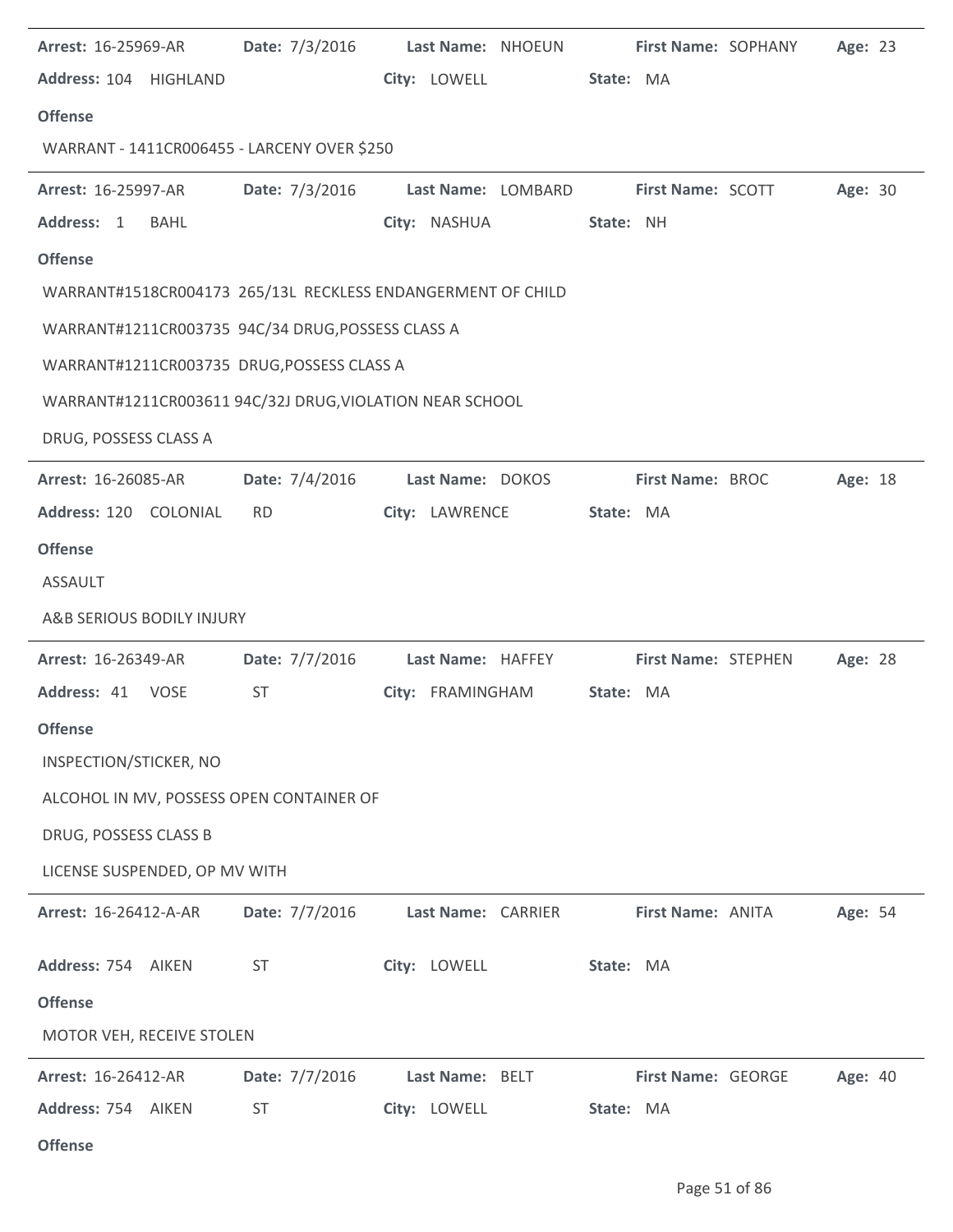| UNLICENSED OPERATION OF MV                                                                                                                                                 |                               |                                                             |                                   |                       |         |
|----------------------------------------------------------------------------------------------------------------------------------------------------------------------------|-------------------------------|-------------------------------------------------------------|-----------------------------------|-----------------------|---------|
| MOTOR VEH, RECEIVE STOLEN                                                                                                                                                  |                               |                                                             |                                   |                       |         |
| Arrest: 16-26507-AR<br>Address: 620 WOBURN                                                                                                                                 | Date: 7/8/2016<br><b>ST</b>   | Last Name: SANVILLE<br>City: WILMINGTON                     | First Name: KYLE<br>State: MA     |                       | Age: 22 |
| <b>Offense</b>                                                                                                                                                             |                               | WARRANT#1653CR001444 265/15D/A STRANGULATION OR SUFFOCATION |                                   |                       |         |
| Arrest: 16-26661-AR<br>Address: 10<br><b>MISSION</b><br><b>Offense</b><br>OUI LIQUOR, 2ND OFFENSE<br>NEGLIGENT OPERATION OF MOTOR VEHICLE<br><b>MARKED LANES VIOLATION</b> | Date: 7/10/2016<br>PL         | Last Name: LUONGO<br>City: LOWELL                           | First Name: PAUL<br>State: MA     |                       | Age: 52 |
| Arrest: 16-26823-AR<br>Address: 201 ALDRICH<br><b>Offense</b><br>WARRANT                                                                                                   | Date: 7/11/2016<br><b>RD</b>  | Last Name: FIELD<br>City: WILMINGTON                        | First Name: HEIDI<br>State: MA    |                       | Age: 47 |
| Arrest: 16-27315-AR<br>Address: 36<br><b>HARNDEN</b><br><b>Offense</b><br><b>OUI LIQUOR</b><br>NEGLIGENT OPERATION OF MOTOR VEHICLE<br><b>MARKED LANES VIOLATION</b>       | Date: 7/15/2016<br><b>WAY</b> | Last Name: MACEACHERN<br>City: TEWKSBURY                    | State: MA                         | First Name: KIMBERLEY | Age: 48 |
| <b>Arrest: 16-27402-AR</b><br>Address: 3332 EVERGREEN<br><b>Offense</b><br>1611CR000124 LICENSE SUSPENDED                                                                  | Date: 7/15/2016<br>DR.        | Last Name: SALIE<br>City: WILMINGTON                        | First Name: DANIELLE<br>State: MA |                       | Age: 27 |
| Arrest: 16-27412-AR<br>Address: 725 AMES HILL<br><b>Offense</b><br>LARCENY OVER \$250                                                                                      | Date: 7/15/2016<br><b>DR</b>  | Last Name: PULISCIANO<br>City: TEWKSBURY                    | First Name: MADELYN<br>State: MA  |                       | Age: 60 |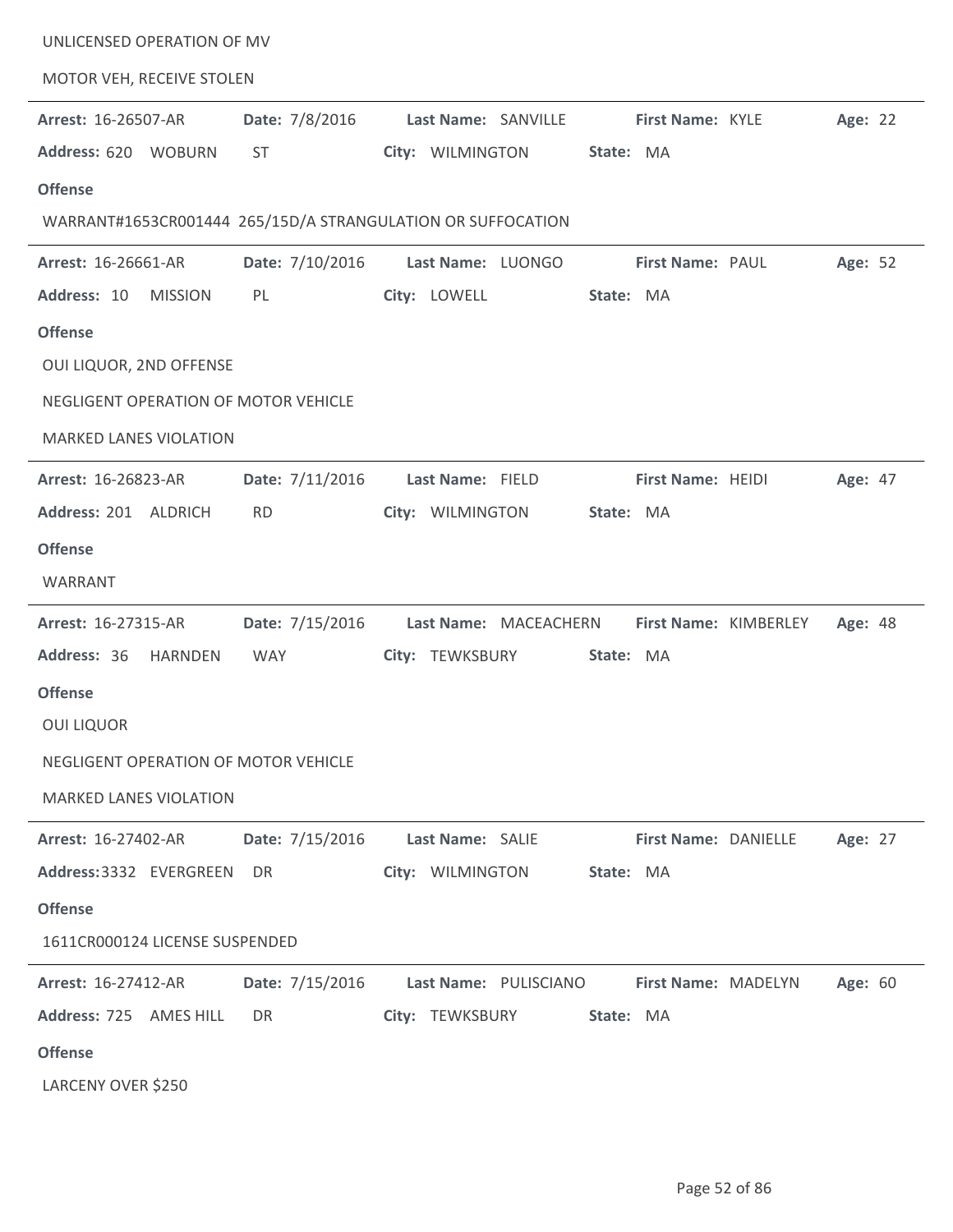| Arrest: 16-27425-AR                                          |                 | Date: 7/15/2016    Last Name: LAVIGNE                   | <b>First Name: NORMAN</b> | Age: 20                       |
|--------------------------------------------------------------|-----------------|---------------------------------------------------------|---------------------------|-------------------------------|
| Address: 23 ELEVENTH ST                                      |                 | City: LOWELL                                            | State: MA                 |                               |
| <b>Offense</b>                                               |                 |                                                         |                           |                               |
| 1611CR000489 UNLICENSED OPERATION                            |                 |                                                         |                           |                               |
| <b>Arrest: 16-27436-AR</b>                                   |                 | Date: 7/16/2016 Last Name: ZIELINSKI First Name: ANDREW |                           | Age: 23                       |
| Address: 187 OLD MARSH H RD                                  |                 | City: DRACUT                                            | State: MA                 |                               |
| <b>Offense</b>                                               |                 |                                                         |                           |                               |
| <b>OUI LIQUOR</b>                                            |                 |                                                         |                           |                               |
| NEGLIGENT OPERATION OF MOTOR VEHICLE                         |                 |                                                         |                           |                               |
| <b>Arrest: 16-27464-AR</b>                                   |                 | Date: 7/16/2016    Last Name: CASTRO                    | <b>First Name: LINDA</b>  | Age: 42                       |
| Address: 40 GREEN                                            | ST              | City: HAVERHILL                                         | State: MA                 |                               |
| <b>Offense</b>                                               |                 |                                                         |                           |                               |
| WARRANT DOCKET 1618CR001704 (266/16A B&E MISDEMEANOR         |                 |                                                         |                           |                               |
| WARRANT DOCKET #1336CR002578 90/23D OP W SUSP LIC            |                 |                                                         |                           |                               |
| <b>Arrest: 16-27568-AR</b>                                   | Date: 7/17/2016 | Last Name: DEMMONS                                      |                           | Age: 28<br>First Name: AMANDA |
| Address: 15 LOUDS                                            | AVE             | City: WEYMOUTH                                          | State: MA                 |                               |
| <b>Offense</b>                                               |                 |                                                         |                           |                               |
| WARRANT 1603CR000181 FALSE NAME FURNISHING                   |                 |                                                         |                           |                               |
| WARRANT 1603CR00018606                                       |                 |                                                         |                           |                               |
| WARRANT 1403CR001266 SHOPLIFTING                             |                 |                                                         |                           |                               |
| Arrest: 16-27722-AR                                          | Date: 7/19/2016 | Last Name: RYAN                                         | First Name: MICHAEL       | Age: 39                       |
| Address: 10 GREYLOCK                                         | <b>RD</b>       | City: TEWKSBURY                                         | State: MA                 |                               |
| <b>Offense</b>                                               |                 |                                                         |                           |                               |
| SPEEDING IN VIOL SPECIAL REGULATION                          |                 |                                                         |                           |                               |
| DOCKET #1650CR001212 - OUI DRUGS, POSSESSION A/B/C/E, NEG OP |                 |                                                         |                           |                               |
| LICENSE REVOKED, OPERATE MV WITH                             |                 |                                                         |                           |                               |
| Arrest: 16-27894-AR                                          | Date: 7/20/2016 | Last Name: GRIFFIN                                      | <b>First Name: ASHLEY</b> | Age: 26                       |
| Address: 81 OLD DOVER PI RD                                  |                 | City: DOVER                                             | State: NH                 |                               |
| <b>Offense</b>                                               |                 |                                                         |                           |                               |
| DRUG, POSSESS CLASS B                                        |                 |                                                         |                           |                               |
|                                                              |                 |                                                         |                           |                               |

WARRANT 1644CR000684 UNLICENSED OPERATION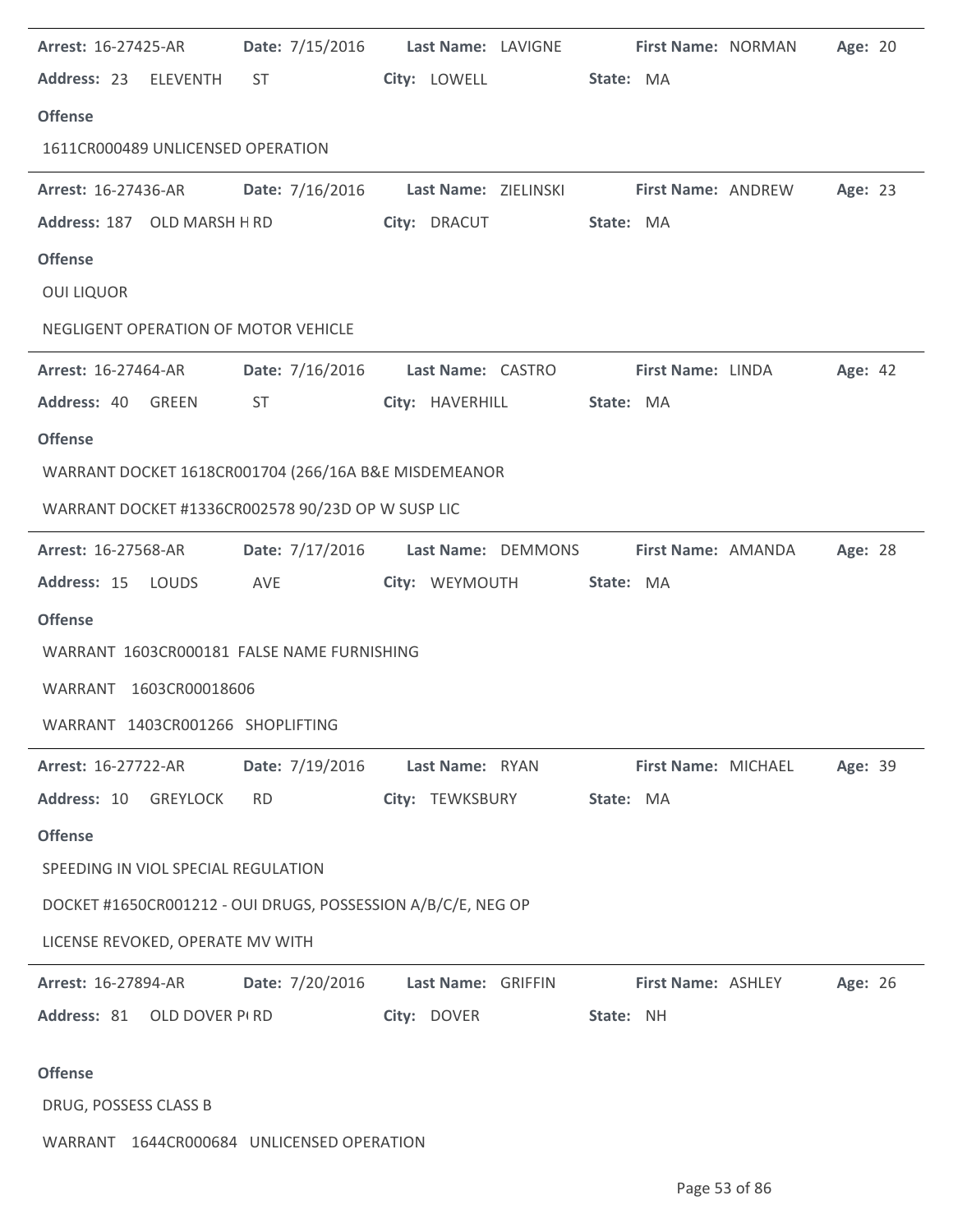| DRUG, POSSESS CLASS A                      |                    |                                 |
|--------------------------------------------|--------------------|---------------------------------|
| DRUG, POSSESS CLASS B                      |                    |                                 |
| Date: 7/21/2016<br>Arrest: 16-27971-AR     | Last Name: LOPEZ   | First Name: SILVIO<br>Age: 28   |
| Address: 111 MARGIN STRE FL<br>3RD         | City: LAWRENCE     | State: MA                       |
| <b>Offense</b>                             |                    |                                 |
| LICENSE SUSPENDED, OP MV WITH              |                    |                                 |
| UNREGISTERED MOTOR VEHICLE                 |                    |                                 |
| Arrest: 16-28029-AR<br>Date: 7/21/2016     | Last Name: CALHOUN | First Name: JONATHAN<br>Age: 28 |
| Address: 819<br>LAWRENCE<br><b>ST</b>      | City: LOWELL       | State: MA                       |
| <b>Offense</b>                             |                    |                                 |
| DRUG, POSSESS CLASS B                      |                    |                                 |
| Arrest: 16-28030-AR<br>Date: 7/21/2016     | Last Name: ZENGA   | First Name: DARIN<br>Age: 36    |
| Address: 880<br><b>BRIDGE</b><br><b>ST</b> | City: LOWELL       | State: MA                       |
| <b>Offense</b>                             |                    |                                 |
| 1411CR001424 LICENSE SUSPENDED             |                    |                                 |
| 1462CR007891 LICENSE SUSPENDED             |                    |                                 |
| LICENSE REVOKED, OP MV WITH, SUBSQ.OFF     |                    |                                 |
| <b>MARKED LANES VIOLATION</b>              |                    |                                 |
| 1511CR003637 LICENSE SUSPENDED             |                    |                                 |
| 1350CR001636 LICENSE SUSPENDED             |                    |                                 |
| 1511CR004039 LICENSE SUSPENDED             |                    |                                 |
| Date: 7/23/2016<br>Arrest: 16-28210-AR     | Last Name: ROLLINS | Age: 26<br>First Name: SAMANTHA |
| Address:136B SOUTH<br><b>ST</b>            | City: TEWKSBURY    | State: MA                       |
| <b>Offense</b>                             |                    |                                 |
| <b>OUI LIQUOR</b>                          |                    |                                 |
| NEGLIGENT OPERATION OF MOTOR VEHICLE       |                    |                                 |
| <b>MARKED LANES VIOLATION</b>              |                    |                                 |
| Date: 7/23/2016<br>Arrest: 16-28231-AR     | Last Name: BURDICK | First Name: MARK<br>Age: 26     |
| Address: 21<br><b>BIRDIE</b><br>LN         | City: EPPING       | State: NH                       |
| <b>Offense</b>                             |                    |                                 |
| WARRANT - DEFAULT, POSSESSION CLASS A      |                    |                                 |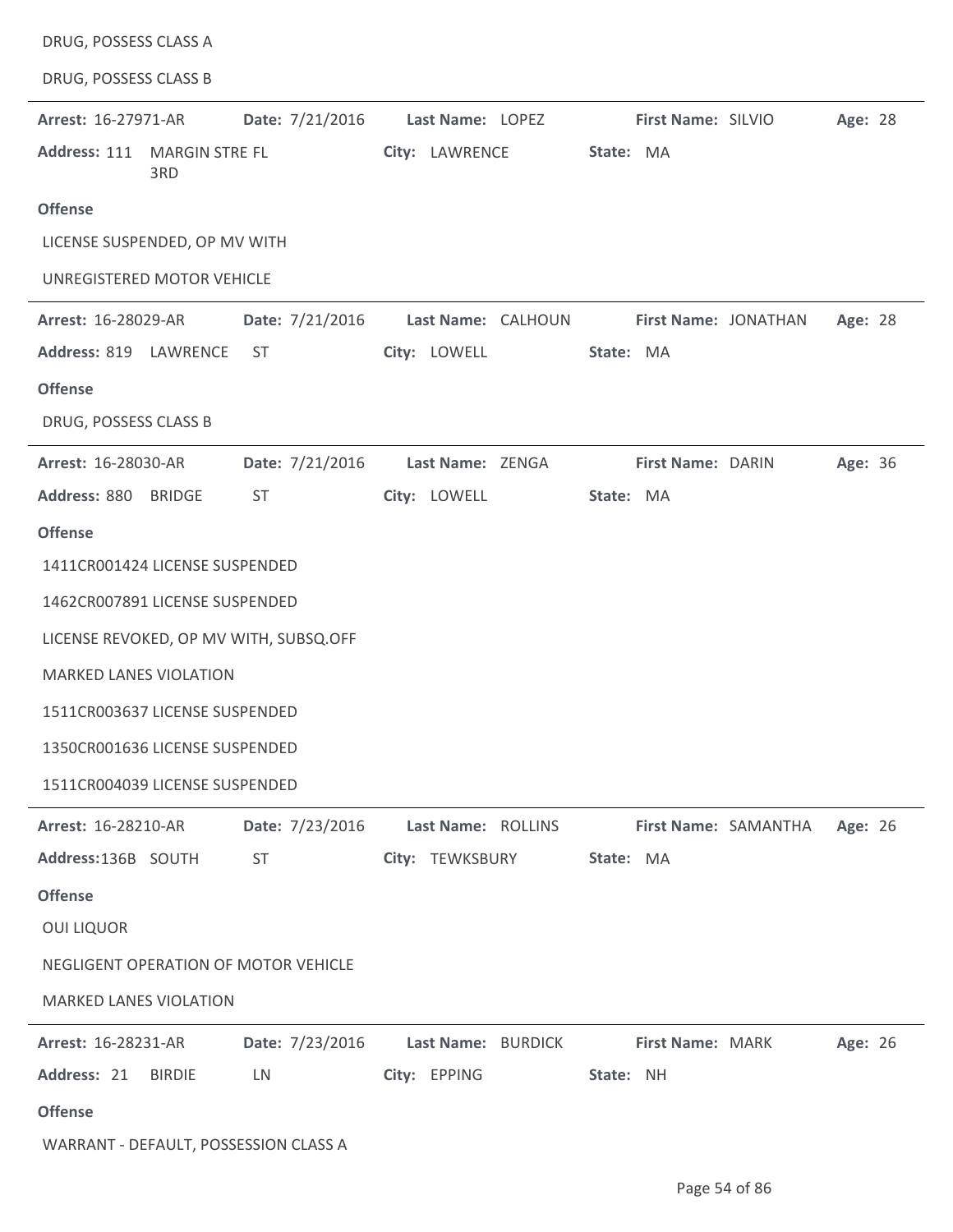| Arrest: 16-28308-AR                                                              |                                                                                                                                                                                                                                          |  |                 | Date: 7/24/2016 Last Name: BOISSEAU |           | First Name: STEPHEN                  |                                                                  | Age: 23 |  |
|----------------------------------------------------------------------------------|------------------------------------------------------------------------------------------------------------------------------------------------------------------------------------------------------------------------------------------|--|-----------------|-------------------------------------|-----------|--------------------------------------|------------------------------------------------------------------|---------|--|
| Address: 35 FARNUM                                                               | <b>ST</b>                                                                                                                                                                                                                                |  |                 | City: WORCESTER                     | State: MA |                                      |                                                                  |         |  |
| <b>Offense</b>                                                                   |                                                                                                                                                                                                                                          |  |                 |                                     |           |                                      |                                                                  |         |  |
| <b>OUI LIQUOR</b>                                                                |                                                                                                                                                                                                                                          |  |                 |                                     |           |                                      |                                                                  |         |  |
| NEGLIGENT OPERATION OF MOTOR VEHICLE                                             |                                                                                                                                                                                                                                          |  |                 |                                     |           |                                      |                                                                  |         |  |
| <b>MARKED LANES VIOLATION</b>                                                    |                                                                                                                                                                                                                                          |  |                 |                                     |           |                                      |                                                                  |         |  |
| Arrest: 16-28517-AR                                                              | Date: 7/25/2016                                                                                                                                                                                                                          |  |                 |                                     |           | Last Name: MONSALVE First Name: JOHN |                                                                  | Age: 26 |  |
| Address: 369 LAWRENCE                                                            | ST                                                                                                                                                                                                                                       |  | City: LOWELL    |                                     | State: MA |                                      |                                                                  |         |  |
| <b>Offense</b>                                                                   |                                                                                                                                                                                                                                          |  |                 |                                     |           |                                      |                                                                  |         |  |
| WARRANT A&B (C265S13A) 1511CR006560                                              |                                                                                                                                                                                                                                          |  |                 |                                     |           |                                      |                                                                  |         |  |
| Arrest: 16-28639-AR                                                              | Date: 7/26/2016                                                                                                                                                                                                                          |  |                 | Last Name: STURTEVANT               |           | First Name: LISA                     |                                                                  | Age: 40 |  |
| Address: 95 MAIN                                                                 | <b>ST</b>                                                                                                                                                                                                                                |  | City: TEWKSBURY |                                     | State: MA |                                      |                                                                  |         |  |
| <b>Offense</b>                                                                   |                                                                                                                                                                                                                                          |  |                 |                                     |           |                                      |                                                                  |         |  |
| B&E VEHICLE/BOAT DAYTIME FOR FELONY                                              |                                                                                                                                                                                                                                          |  |                 |                                     |           |                                      |                                                                  |         |  |
| Arrest: 16-28794-AR                                                              | Date: 7/28/2016                                                                                                                                                                                                                          |  |                 | Last Name: ROSADO                   |           | First Name: JENNIFER                 |                                                                  | Age: 28 |  |
| Address: 230 CROSS                                                               | <b>ST</b>                                                                                                                                                                                                                                |  | City: LOWELL    |                                     | State: MA |                                      |                                                                  |         |  |
| <b>Offense</b>                                                                   |                                                                                                                                                                                                                                          |  |                 |                                     |           |                                      |                                                                  |         |  |
| <b>MARKED LANES VIOLATION</b>                                                    |                                                                                                                                                                                                                                          |  |                 |                                     |           |                                      |                                                                  |         |  |
| LICENSE SUSPENDED, OP MV WITH                                                    |                                                                                                                                                                                                                                          |  |                 |                                     |           |                                      |                                                                  |         |  |
| Arrest: 16-28895-AR Date: 7/28/2016 Last Name: CASELLA First Name: DAVID Age: 22 |                                                                                                                                                                                                                                          |  |                 |                                     |           |                                      |                                                                  |         |  |
| Address: 128 TREBBLE COVI RD                                                     |                                                                                                                                                                                                                                          |  |                 | City: BILLERICA State: MA           |           |                                      |                                                                  |         |  |
| <b>Offense</b>                                                                   |                                                                                                                                                                                                                                          |  |                 |                                     |           |                                      |                                                                  |         |  |
| LICENSE SUSPENDED, OP MV WITH                                                    |                                                                                                                                                                                                                                          |  |                 |                                     |           |                                      |                                                                  |         |  |
| FAIL TO GRANT RIGHT OF WAY                                                       |                                                                                                                                                                                                                                          |  |                 |                                     |           |                                      |                                                                  |         |  |
| <b>Arrest: 16-28924-AR</b>                                                       |                                                                                                                                                                                                                                          |  |                 |                                     |           |                                      | Date: 7/29/2016 Last Name: BUEHLER First Name: ALEXANDER Age: 28 |         |  |
| Address: 12 HENRY J                                                              | DR <sub>2</sub> and the set of the set of the set of the set of the set of the set of the set of the set of the set of the set of the set of the set of the set of the set of the set of the set of the set of the set of the set of the |  |                 | City: TEWKSBURY State: MA           |           |                                      |                                                                  |         |  |
| <b>Offense</b>                                                                   |                                                                                                                                                                                                                                          |  |                 |                                     |           |                                      |                                                                  |         |  |
| <b>OUI LIQUOR</b>                                                                |                                                                                                                                                                                                                                          |  |                 |                                     |           |                                      |                                                                  |         |  |
| NEGLIGENT OPERATION OF MOTOR VEHICLE                                             |                                                                                                                                                                                                                                          |  |                 |                                     |           |                                      |                                                                  |         |  |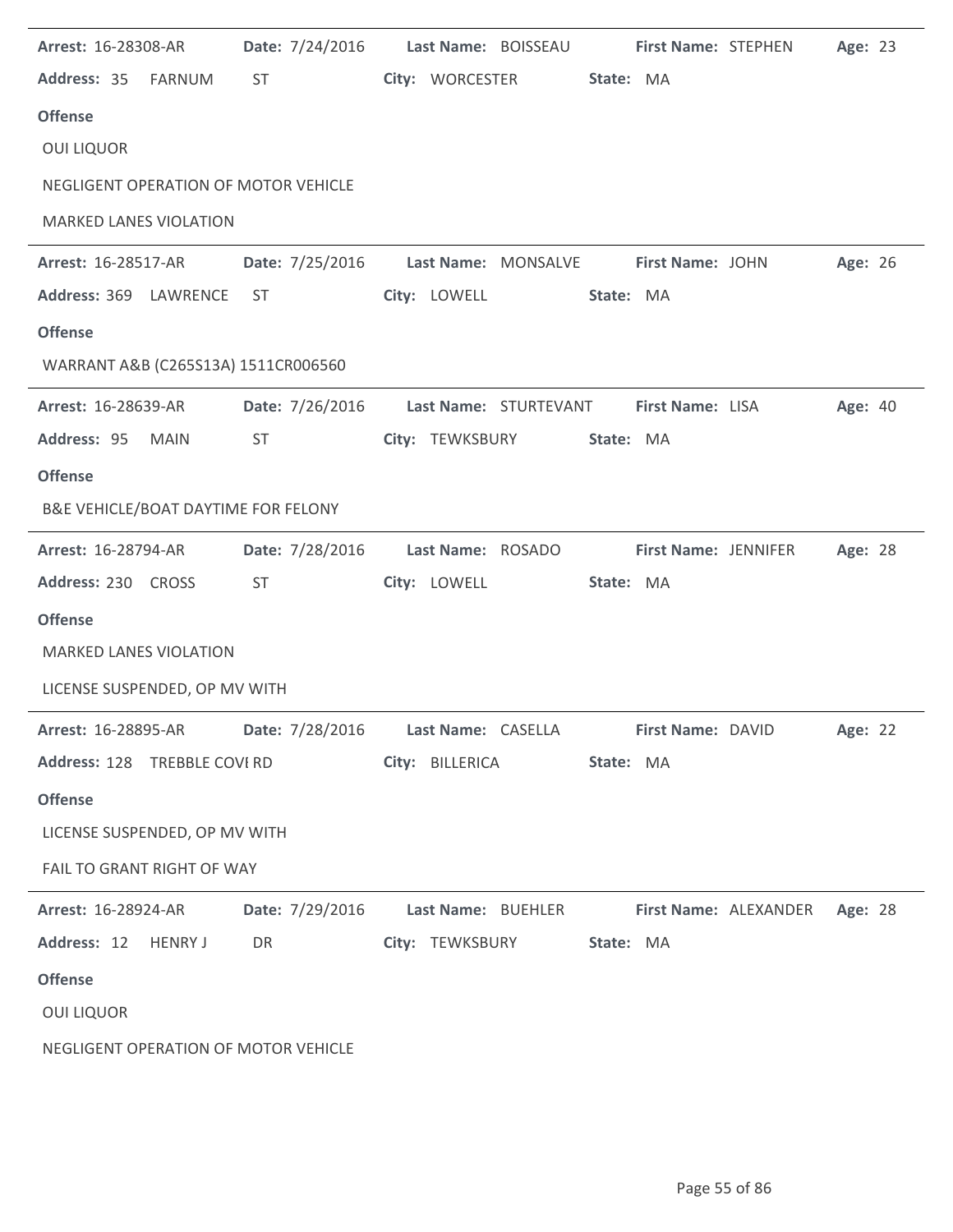| Arrest: 16-29004-AR                                      | Date: 7/29/2016  | Last Name: ROUX        |           | First Name: MATTHEW       | Age: 36 |  |
|----------------------------------------------------------|------------------|------------------------|-----------|---------------------------|---------|--|
| Address: 6<br><b>BOISVERT</b>                            | <b>RD</b>        | City: TEWKSBURY        | State: MA |                           |         |  |
| <b>Offense</b>                                           |                  |                        |           |                           |         |  |
| <b>RESIST ARREST</b>                                     |                  |                        |           |                           |         |  |
| Arrest: 16-29211-AR                                      | Date: 7/31/2016  | Last Name: BAIROS      |           | <b>First Name: TONY</b>   | Age: 37 |  |
| Address: 202 MAIN                                        | ST               | City: SANDOWN          | State: NH |                           |         |  |
| <b>Offense</b>                                           |                  |                        |           |                           |         |  |
| CHILD ENDANGERMENT WHILE OUI                             |                  |                        |           |                           |         |  |
| <b>OUI LIQUOR</b>                                        |                  |                        |           |                           |         |  |
| <b>Arrest: 16-29301-AR</b>                               | Date: 8/1/2016   | Last Name: MITCHELL    |           | <b>First Name: TODD</b>   | Age: 26 |  |
| Address: 118 LAFAYETTE                                   | ST.              | City: LOWELL           | State: MA |                           |         |  |
| <b>Offense</b>                                           |                  |                        |           |                           |         |  |
| 272/105: "SECRET SEXUAL SURVEILLANCE" (AKA "UPSKIRTING") |                  |                        |           |                           |         |  |
| Arrest: 16-29306-A-AR                                    | Date: 8/1/2016   | Last Name: CUMMINGS    |           | First Name: ERIC          | Age: 25 |  |
|                                                          |                  |                        |           |                           |         |  |
| Address: 17 ST FRANCIS                                   | PL               | City: HUDSON           | State: NH |                           |         |  |
| <b>Offense</b>                                           |                  |                        |           |                           |         |  |
| DRUG, POSSESS CLASS A                                    |                  |                        |           |                           |         |  |
| Arrest: 16-29306-AR                                      | Date: $8/1/2016$ | Last Name: WEBER       |           | <b>First Name: STEVEN</b> | Age: 24 |  |
| Address: 18<br>SAINT FRANCI PL                           |                  | City: HUDSON           | State: NH |                           |         |  |
| <b>Offense</b>                                           |                  |                        |           |                           |         |  |
| DRUG, POSSESS CLASS A                                    |                  |                        |           |                           |         |  |
| Arrest: 16-29383-AR                                      | Date: 8/2/2016   | Last Name: DALESSANDRO |           | First Name: KRISINDA      | Age: 42 |  |
| Address: 7<br><b>MICHAEL</b>                             | <b>RD</b>        | City: N BILLERICA      | State: MA |                           |         |  |
| <b>Offense</b>                                           |                  |                        |           |                           |         |  |
| LICENSE SUSPENDED, OP MV WITH                            |                  |                        |           |                           |         |  |
| STOP/YIELD, FAIL TO                                      |                  |                        |           |                           |         |  |
| SEAT BELT, FAIL WEAR                                     |                  |                        |           |                           |         |  |
| Arrest: 16-29522-AR                                      | Date: 8/3/2016   | Last Name: TAMBONE     |           | <b>First Name: JAMES</b>  | Age: 25 |  |
| Address: 167 PLEASANT                                    | <b>ST</b>        | City: TEWKSBURY        | State: MA |                           |         |  |
| <b>Offense</b>                                           |                  |                        |           |                           |         |  |
| B&E BUILDING DAYTIME FOR FELONY                          |                  |                        |           |                           |         |  |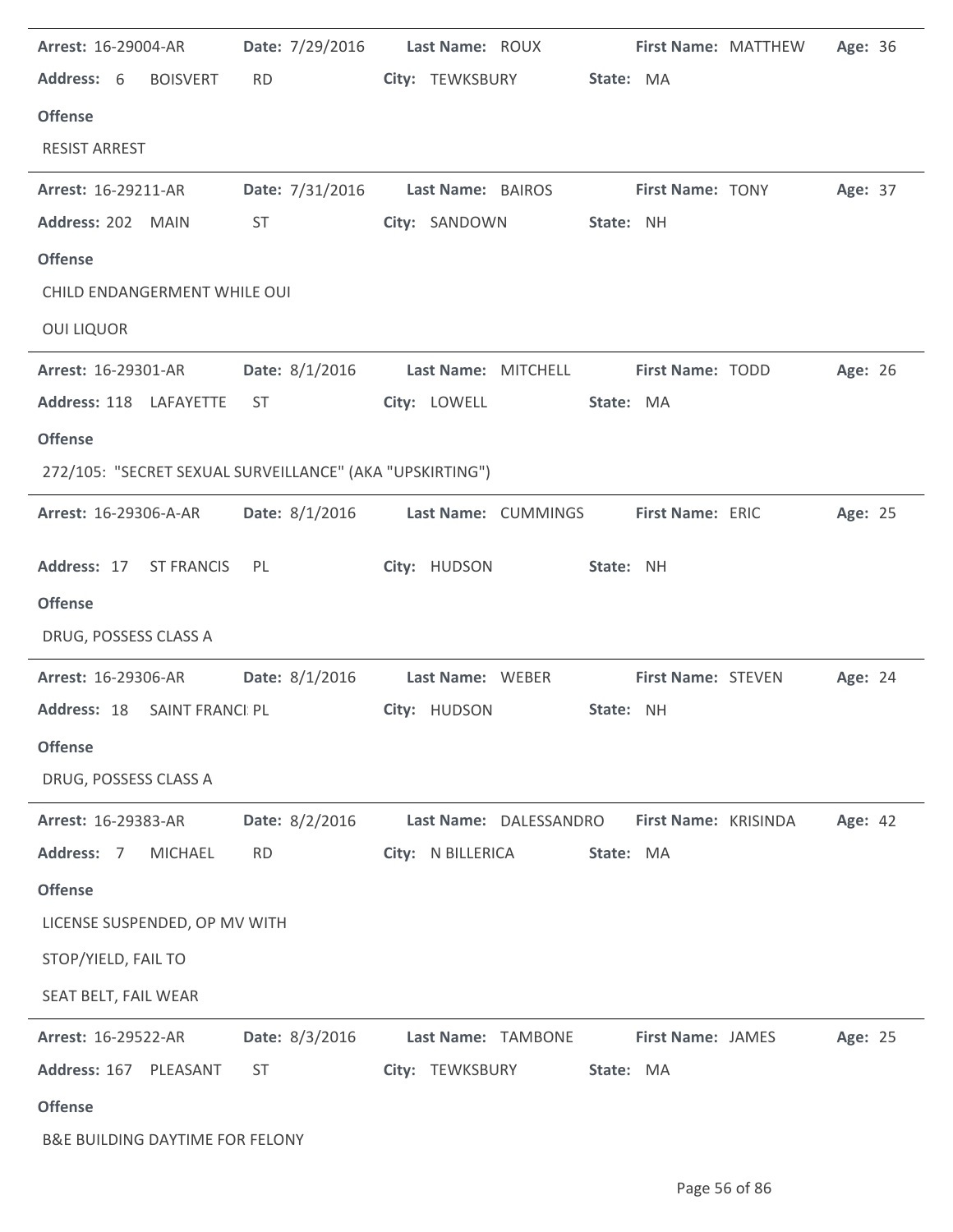| <b>Arrest: 16-29524-AR</b>       |                | Date: 8/3/2016 Last Name: FLAHERTY First Name: THOMAS |            |                                         |           |                          |                     | Age: 73 |  |
|----------------------------------|----------------|-------------------------------------------------------|------------|-----------------------------------------|-----------|--------------------------|---------------------|---------|--|
| Address: 189 APACHE              |                | <b>WAY</b>                                            |            | City: TEWKSBURY                         | State: MA |                          |                     |         |  |
| <b>Offense</b>                   |                |                                                       |            |                                         |           |                          |                     |         |  |
| OUI LIQUOR, 3RD OFFENSE          |                |                                                       |            |                                         |           |                          |                     |         |  |
| <b>Arrest: 16-29543-AR</b>       |                | Date: 8/4/2016                                        |            | Last Name: BURDICK First Name: JENNIFER |           |                          |                     | Age: 21 |  |
| Address: 137 FOREST              |                | <b>ST</b>                                             |            | City: LOWELL                            | State: MA |                          |                     |         |  |
| <b>Offense</b>                   |                |                                                       |            |                                         |           |                          |                     |         |  |
| <b>OUI LIQUOR</b>                |                |                                                       |            |                                         |           |                          |                     |         |  |
|                                  |                | THREAT TO COMMIT CRIME - TO WIT MURDER                |            |                                         |           |                          |                     |         |  |
|                                  |                | THREAT TO COMMIT CRIME - TO WIT RAPE                  |            |                                         |           |                          |                     |         |  |
| <b>Arrest: 16-29637-AR</b>       |                | <b>Date: 8/5/2016</b>                                 |            | Last Name: DAY                          |           |                          | First Name: MICHAEL | Age: 35 |  |
| Address: 70 ELM                  |                | <b>ST</b>                                             |            | City: TEWKSBURY                         | State: MA |                          |                     |         |  |
| <b>Offense</b>                   |                |                                                       |            |                                         |           |                          |                     |         |  |
| OUI LIQUOR, 2ND OFFENSE          |                |                                                       |            |                                         |           |                          |                     |         |  |
|                                  |                | NEGLIGENT OPERATION OF MOTOR VEHICLE                  |            |                                         |           |                          |                     |         |  |
| <b>MARKED LANES VIOLATION</b>    |                |                                                       |            |                                         |           |                          |                     |         |  |
| <b>Arrest: 16-29922-AR</b>       |                | Date: 8/8/2016                                        |            | Last Name: MEJIA                        |           | <b>First Name: JESUS</b> |                     | Age: 22 |  |
| Address: 345 ALEXANDER AVE       | <b>STATION</b> |                                                       |            | City: NORTH LAS VEGAS State: NV         |           |                          |                     |         |  |
| <b>Offense</b>                   |                |                                                       |            |                                         |           |                          |                     |         |  |
| LARCENY UNDER \$250              |                |                                                       |            |                                         |           |                          |                     |         |  |
| Arrest: 16-30012-AR              |                | Date: 8/8/2016                                        |            | Last Name: BERARDI                      |           | First Name: MARIA        |                     | Age: 57 |  |
| Address: 37 WOODLAWN ST          |                |                                                       | City: LYNN |                                         | State: MA |                          |                     |         |  |
| <b>Offense</b>                   |                |                                                       |            |                                         |           |                          |                     |         |  |
| SHOPLIFTING BY CONCEALING MDSE   |                |                                                       |            |                                         |           |                          |                     |         |  |
| Arrest: 16-30031-AR              |                | Date: 8/8/2016                                        |            | Last Name: COGAN                        |           | First Name: PAUL         |                     | Age: 22 |  |
| Address: 1233 WHIPPLE            |                | <b>RD</b>                                             |            | City: TEWKSBURY                         | State: MA |                          |                     |         |  |
| <b>Offense</b>                   |                |                                                       |            |                                         |           |                          |                     |         |  |
| DRUG, POSSESS TO DISTRIB CLASS B |                |                                                       |            |                                         |           |                          |                     |         |  |
| <b>MARKED LANES VIOLATION</b>    |                |                                                       |            |                                         |           |                          |                     |         |  |
| DRUG, POSSESS CLASS B            |                |                                                       |            |                                         |           |                          |                     |         |  |
| SIGNAL, FAIL TO                  |                |                                                       |            |                                         |           |                          |                     |         |  |

J.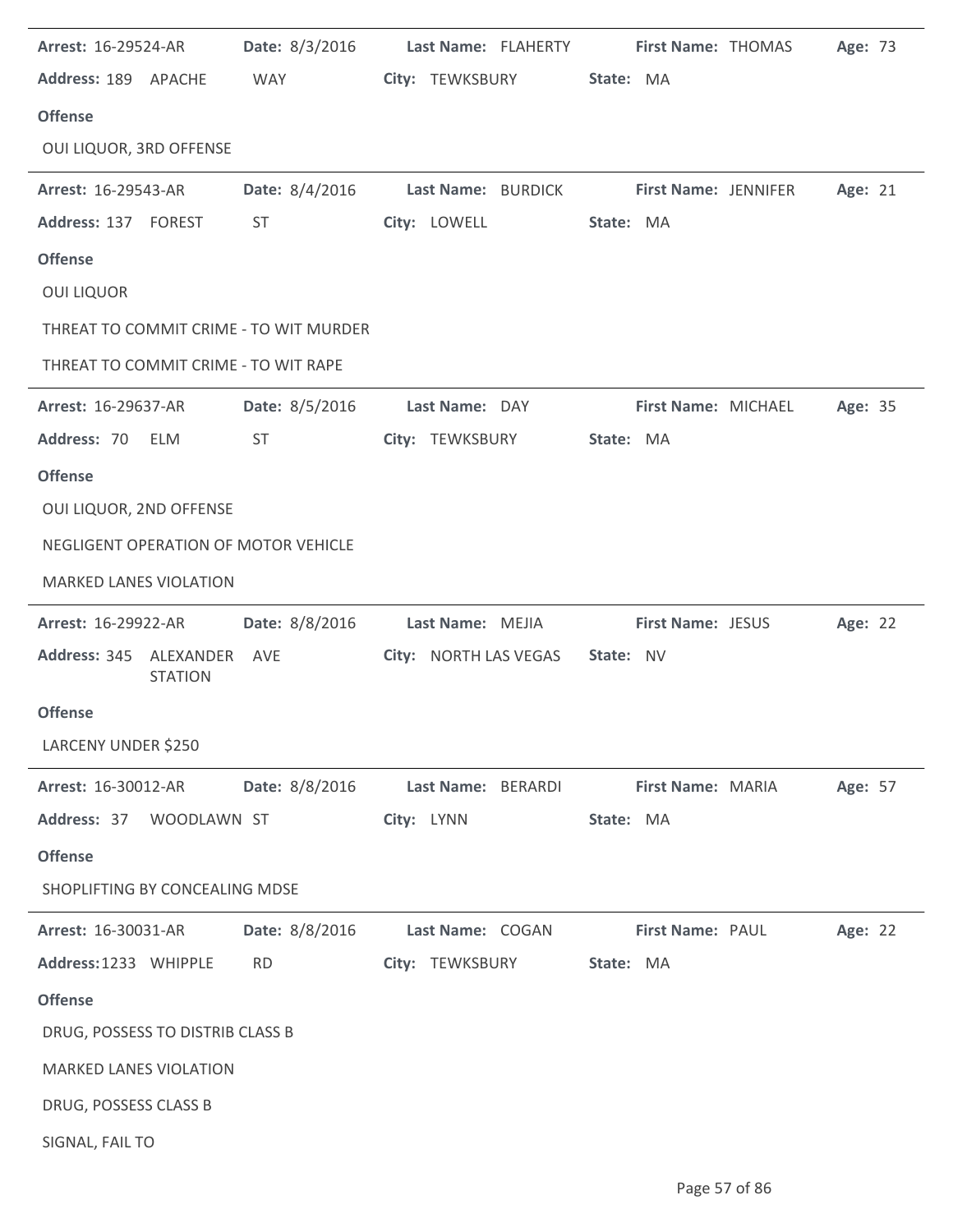| Arrest: 16-30036-AR                | Date: 8/9/2016                                                 | Last Name: RIPLEY-ONEIL                 | First Name: SHANE  |                                | Age: 19 |  |
|------------------------------------|----------------------------------------------------------------|-----------------------------------------|--------------------|--------------------------------|---------|--|
| Address: 12<br><b>TIDD</b>         | AVE                                                            | City: WOBURN                            | State: MA          |                                |         |  |
| <b>Offense</b>                     |                                                                |                                         |                    |                                |         |  |
| LIQUOR, PERSON UNDER 21 POSSESS    |                                                                |                                         |                    |                                |         |  |
|                                    | WARRANT - 1618CR002775 - CONSPIRACY TO VIOLATE DRUG LAW        |                                         |                    |                                |         |  |
| Arrest: 16-30289-AR                |                                                                | Date: 8/11/2016    Last Name: ARSENAULT | First Name: JOSEPH |                                | Age: 44 |  |
| Address: 410 PINNACLE              | <b>ST</b>                                                      | City: TEWKSBURY                         | State: MA          |                                |         |  |
| <b>Offense</b>                     |                                                                |                                         |                    |                                |         |  |
|                                    | LICENSE REVOKED, OP MV WITH, SUBSQ.OFF                         |                                         |                    |                                |         |  |
| STOP/YIELD, FAIL TO                |                                                                |                                         |                    |                                |         |  |
| Arrest: 16-30488-AR                | Date: 8/13/2016                                                | Last Name: OTTE                         | First Name: DAVID  |                                | Age: 54 |  |
| Address: 11 AMANDA                 | DR                                                             | City: HUDSON                            | State: NH          |                                |         |  |
| <b>Offense</b>                     |                                                                |                                         |                    |                                |         |  |
| <b>ATTACHING PLATES</b>            |                                                                |                                         |                    |                                |         |  |
| UNREGISTERED MOTOR VEHICLE         |                                                                |                                         |                    |                                |         |  |
| UNLICENSED OPERATION OF MV         |                                                                |                                         |                    |                                |         |  |
|                                    | ALCOHOL IN MV, POSSESS OPEN CONTAINER OF                       |                                         |                    |                                |         |  |
| <b>MARKED LANES VIOLATION</b>      |                                                                |                                         |                    |                                |         |  |
| STOP FOR POLICE, FAIL              |                                                                |                                         |                    |                                |         |  |
| OUI LIQUOR, 2ND OFFENSE            |                                                                |                                         |                    |                                |         |  |
| <b>EMERGENCY VEHICLE, OBSTRUCT</b> |                                                                |                                         |                    |                                |         |  |
| Arrest: 16-30495-AR                | Date: 8/13/2016                                                | Last Name: JOSEPH                       |                    | First Name: LEONARDSON Age: 19 |         |  |
| Address: 318 WATCHUNG AVE          |                                                                | City: ORANGE                            | State: NJ          |                                |         |  |
| <b>Offense</b>                     |                                                                |                                         |                    |                                |         |  |
|                                    | DEFAULT WARRANT 1618CR003611 - UNLICENSED, SPEEDING, SEAT BELT |                                         |                    |                                |         |  |
| UNLICENSED OPERATION OF MV         |                                                                |                                         |                    |                                |         |  |
| <b>NUMBER PLATE VIOLATION</b>      |                                                                |                                         |                    |                                |         |  |
| Arrest: 16-31214-A-AR              | Date: 8/18/2016                                                | Last Name: ROLDAN                       | First Name: HECTOR |                                | Age: 29 |  |
|                                    |                                                                |                                         |                    |                                |         |  |
| Address: 200 SALEM                 | <b>ST</b>                                                      | City: LOWELL                            | State: MA          |                                |         |  |
| <b>Offense</b>                     |                                                                |                                         |                    |                                |         |  |
|                                    | WARRANT#1311CR006152 94C/32C DRUG, POSSESS TO DISTR. CLASS D   |                                         |                    |                                |         |  |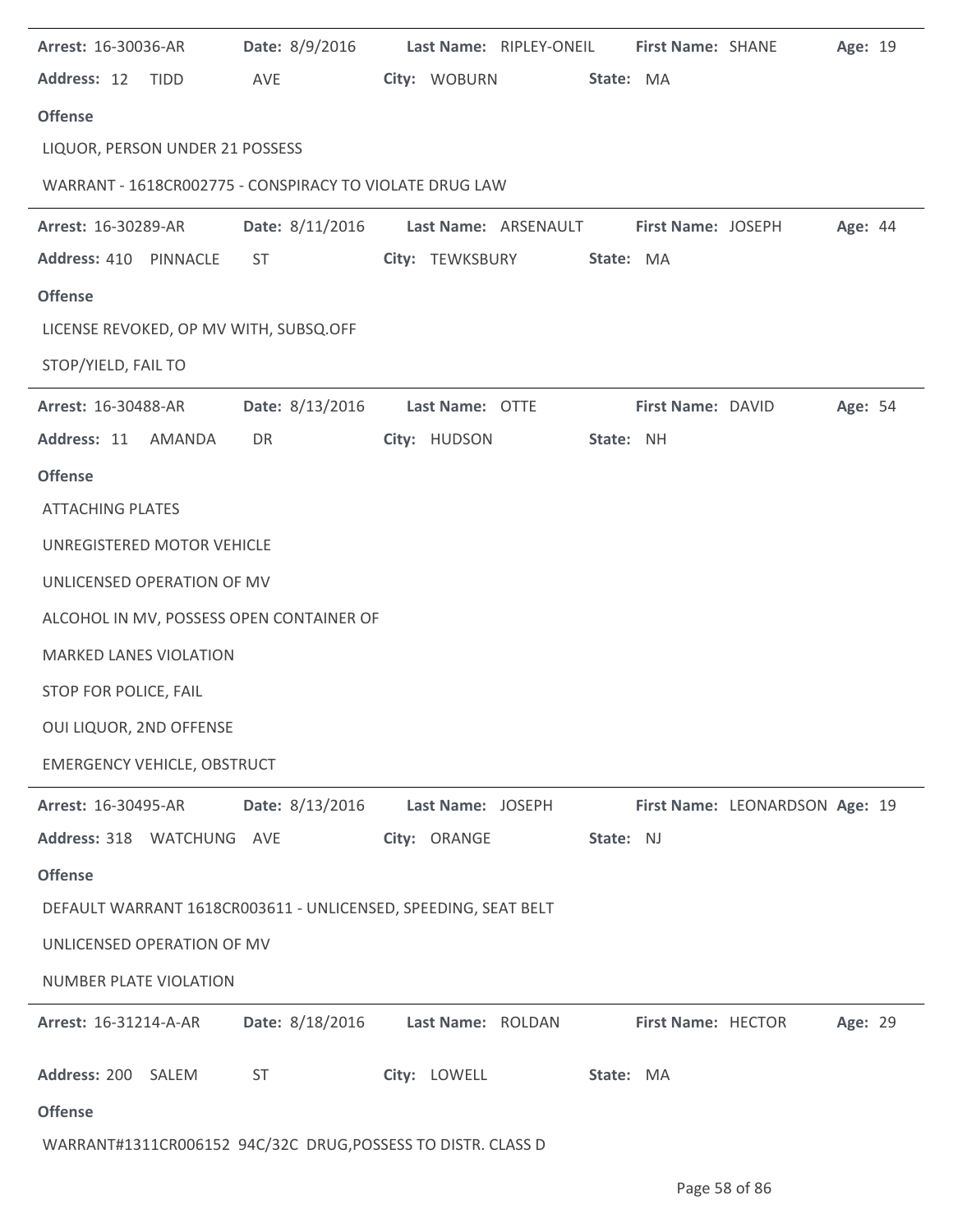| Arrest: 16-31214-AR                         | <b>Date:</b> 8/18/2016 |                     | Last Name: MENDONCA |           | First Name: KEIANA  | Age: 21 |  |
|---------------------------------------------|------------------------|---------------------|---------------------|-----------|---------------------|---------|--|
| Address: 47 WEST                            | <b>ST</b>              | City: BOSTON        |                     | State: MA |                     |         |  |
| <b>Offense</b>                              |                        |                     |                     |           |                     |         |  |
| WARRANT#1311CR005895 265/13A A&B (2 COUNTS) |                        |                     |                     |           |                     |         |  |
| Arrest: 16-31239-AR                         | Date: 8/18/2016        | Last Name: NOURSE   |                     |           | First Name: EDWARD  | Age: 30 |  |
| Address: 55<br><b>ROCK</b>                  | ST                     | City: LOWELL        |                     | State: MA |                     |         |  |
| <b>Offense</b>                              |                        |                     |                     |           |                     |         |  |
| WARRANT 1618CR001893 LARCENY OVER \$250.00  |                        |                     |                     |           |                     |         |  |
| WARRANT 1418CR007505 B&E NIGHTTIME          |                        |                     |                     |           |                     |         |  |
| WARRANT 1518CR003871 POSSESSION CLASS A     |                        |                     |                     |           |                     |         |  |
| Arrest: 16-31377-A-AR                       | Date: 8/19/2016        | Last Name: BIZIER   |                     |           | First Name: ANDREW  | Age: 40 |  |
| Address: 11<br>RIVER                        | <b>RD</b>              | City: HOLLIS        |                     | State: NH |                     |         |  |
| <b>Offense</b>                              |                        |                     |                     |           |                     |         |  |
| DRUG, POSSESS CLASS B                       |                        |                     |                     |           |                     |         |  |
| DRUG, POSSESS CLASS A                       |                        |                     |                     |           |                     |         |  |
| STOP FOR POLICE, FAIL                       |                        |                     |                     |           |                     |         |  |
| SIGNAL, FAIL TO                             |                        |                     |                     |           |                     |         |  |
| Arrest: 16-31377-AR                         | Date: 8/19/2016        | Last Name: HUDGINS  |                     |           | First Name: HOULDER | Age: 49 |  |
| Address: 65 SOUTH                           | <b>RD</b>              | City: LUNENBURG     |                     | State: MA |                     |         |  |
| <b>Offense</b>                              |                        |                     |                     |           |                     |         |  |
| DRUG, POSSESS CLASS B                       |                        |                     |                     |           |                     |         |  |
| DRUG, POSSESS CLASS A                       |                        |                     |                     |           |                     |         |  |
| Arrest: 16-31377-B-AR                       | Date: 8/19/2016        | Last Name: CHAMBERS |                     |           | First Name: STACEY  | Age: 46 |  |
| Address: 65<br>SOUTH ROW RD                 |                        | City: LUNENBURG     |                     | State: MA |                     |         |  |
| <b>Offense</b>                              |                        |                     |                     |           |                     |         |  |
| DRUG, POSSESS CLASS A                       |                        |                     |                     |           |                     |         |  |
| DRUG, POSSESS CLASS B                       |                        |                     |                     |           |                     |         |  |
| Arrest: 16-31488-AR                         | Date: 8/20/2016        | Last Name: BISHOP   |                     |           | First Name: EDWARD  | Age: 51 |  |
| Address: 1<br><b>JEFFREY</b>                | <b>ST</b>              | City: METHUEN       |                     | State: MA |                     |         |  |
| <b>Offense</b>                              |                        |                     |                     |           |                     |         |  |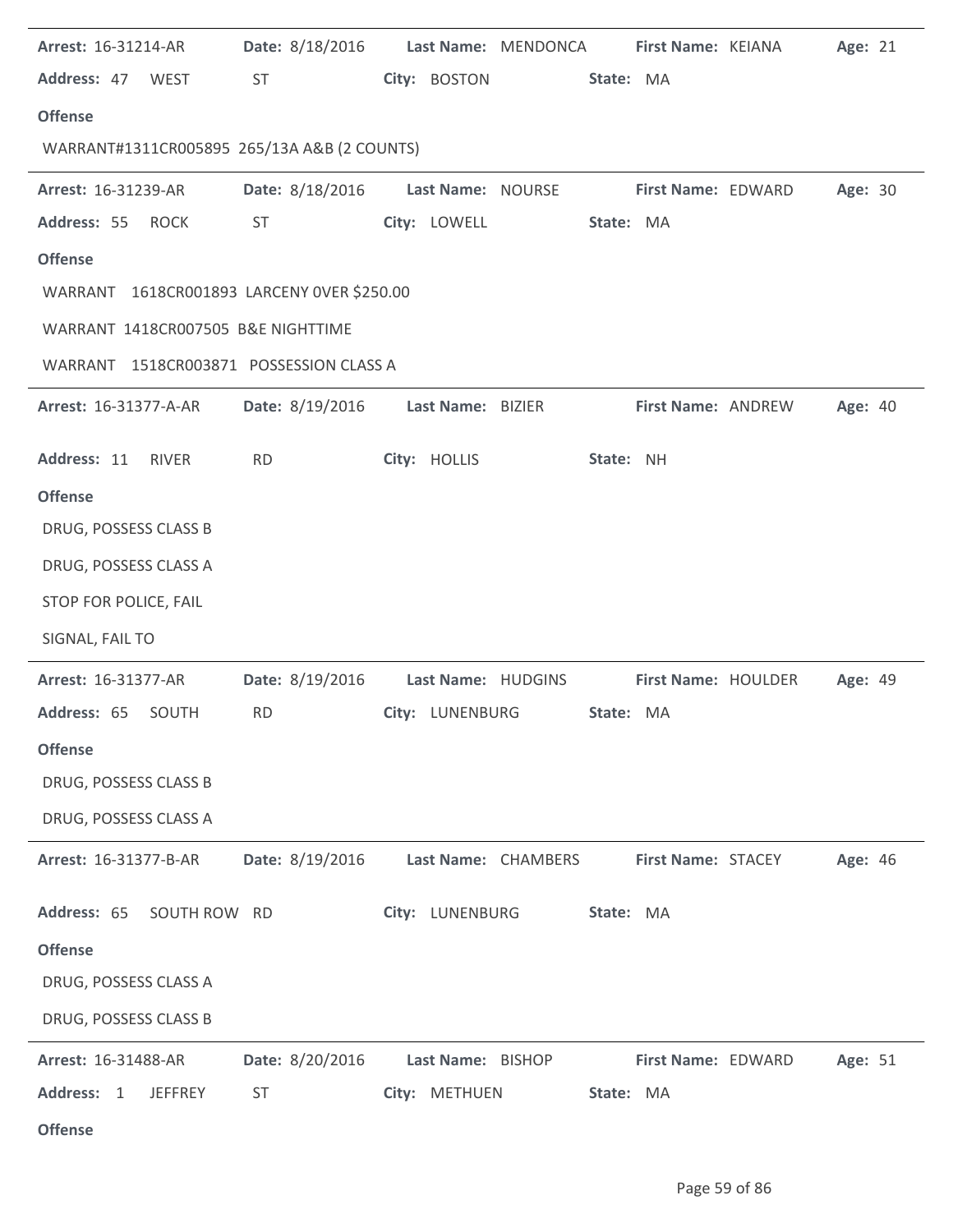| WARRANT#1318CR002115 90/23 LICENSE SUSP.          |                 |                          |                                                                           |         |
|---------------------------------------------------|-----------------|--------------------------|---------------------------------------------------------------------------|---------|
| WARRANT#1118CR005763 90/24 OUI-LIQUOR 3RD OFFENSE |                 |                          |                                                                           |         |
| Arrest: 16-31489-AR                               | Date: 8/20/2016 | Last Name: PAYNE         | First Name: RICHARD                                                       | Age: 29 |
| Address: 33<br>KENDALL                            | CT              | City: BEDFORD            | State: MA                                                                 |         |
| <b>Offense</b>                                    |                 |                          |                                                                           |         |
| WARRANT#1447CR001136 266/30A LARCENY OVER \$250   |                 |                          |                                                                           |         |
| WARRANT#1547CR001700 268/138/A WITNESS INTIMIDATE |                 |                          |                                                                           |         |
| WARRANT#1511CR007407 266/30A SHOPLIFT             |                 |                          |                                                                           |         |
| Arrest: 16-31509-AR                               | Date: 8/20/2016 | Last Name: PEL-CEL       | First Name: OSCAR                                                         | Age: 21 |
| Address: 1250 FRANKLIN                            | AVE             | City: BRONX              | State: NY                                                                 |         |
| <b>Offense</b>                                    |                 |                          |                                                                           |         |
| FALSE IMPERSONATION & IDENTITY FRAUD              |                 |                          |                                                                           |         |
| FALSE NAME/SSN, ARRESTEE FURNISH                  |                 |                          |                                                                           |         |
| RMV DOCUMENT, FORGE/MISUSE                        |                 |                          |                                                                           |         |
| Arrest: 16-31847-AR                               | Date: 8/23/2016 | Last Name: SANTIAGO      | First Name: JULIO                                                         | Age: 29 |
| Address: 1<br><b>CLINTON</b>                      | <b>CT</b>       | City: CHELSEA            | State: MA                                                                 |         |
| <b>Offense</b>                                    |                 |                          |                                                                           |         |
| <b>DISORDERLY CONDUCT</b>                         |                 |                          |                                                                           |         |
| <b>RESIST ARREST</b>                              |                 |                          |                                                                           |         |
|                                                   |                 |                          | Arrest: 16-31897-AR Date: 8/24/2016 Last Name: WORTHING First Name: GLENN | Age: 55 |
| Address: 15 VETERANS WAY                          |                 | City: LOWELL             | State: MA                                                                 |         |
| <b>Offense</b>                                    |                 |                          |                                                                           |         |
| LICENSE SUSPENDED, OP MV WITH                     |                 |                          |                                                                           |         |
| <b>Arrest: 16-31912-AR</b>                        | Date: 8/24/2016 |                          | Last Name: MEJIA First Name: XAVIER                                       | Age: 21 |
| <b>Address:</b><br>HOMELESS                       |                 | City: ROXBURY State: MA  |                                                                           |         |
| <b>Offense</b>                                    |                 |                          |                                                                           |         |
| <b>COURTESY BOOKING FOR WILMINGTON POLICE</b>     |                 |                          |                                                                           |         |
| <b>Arrest: 16-31958-AR</b>                        |                 |                          | Date: 8/24/2016 Last Name: CLIFFORD First Name: JAMES                     | Age: 61 |
| <b>Address:</b><br><b>HOMELESS</b>                |                 | City: HOMELESS State: MA |                                                                           |         |
| <b>Offense</b>                                    |                 |                          |                                                                           |         |
| TRESPASS                                          |                 |                          |                                                                           |         |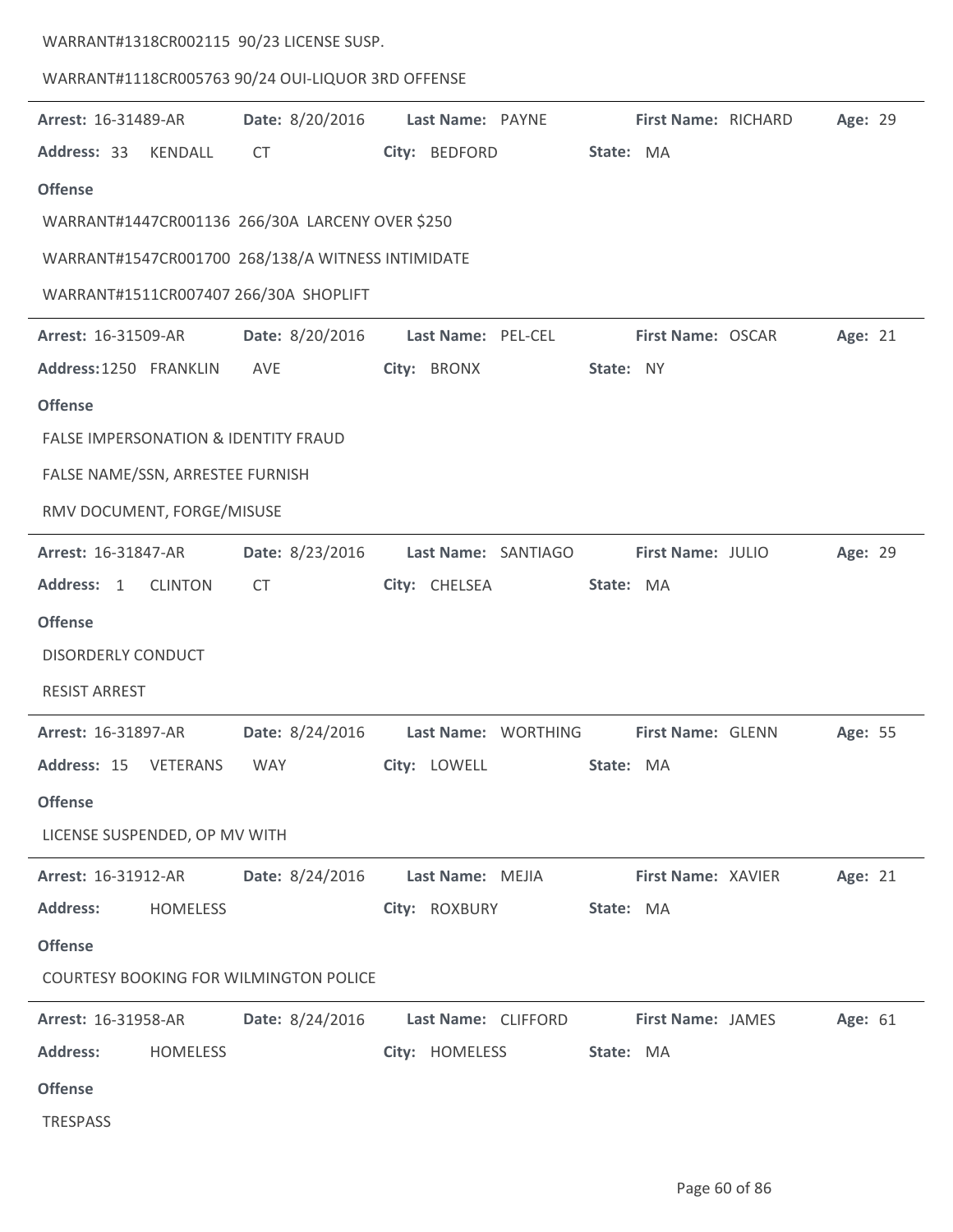| <b>Arrest: 16-32240-AR</b>                                                 | Date: 8/26/2016 Last Name: MORALL                                                                                                                                                                                              |                    |                        | <b>First Name: JASON</b>  |                           | Age: 32 |  |
|----------------------------------------------------------------------------|--------------------------------------------------------------------------------------------------------------------------------------------------------------------------------------------------------------------------------|--------------------|------------------------|---------------------------|---------------------------|---------|--|
| Address: 99 JEWETT                                                         | ST and the state of the state of the state of the state of the state of the state of the state of the state of the state of the state of the state of the state of the state of the state of the state of the state of the sta |                    | City: LOWELL State: MA |                           |                           |         |  |
| <b>Offense</b>                                                             |                                                                                                                                                                                                                                |                    |                        |                           |                           |         |  |
| SHOPLIFTING BY ASPORTATION                                                 |                                                                                                                                                                                                                                |                    |                        |                           |                           |         |  |
| Arrest: 16-32358-AR Date: 8/27/2016 Last Name: COWART First Name: CAROLINE |                                                                                                                                                                                                                                |                    |                        |                           |                           | Age: 30 |  |
| Address: 64                                                                | BUTTERFIELD ST                                                                                                                                                                                                                 | City: LOWELL       |                        | State: MA                 |                           |         |  |
| <b>Offense</b>                                                             |                                                                                                                                                                                                                                |                    |                        |                           |                           |         |  |
| WARRANT - 1511CR003607 - POSSESS CLASS B                                   |                                                                                                                                                                                                                                |                    |                        |                           |                           |         |  |
| WARRANT - 1433CR003021 - CONSPIRACY TO VIOLATE DRUG LAW                    |                                                                                                                                                                                                                                |                    |                        |                           |                           |         |  |
| <b>Arrest: 16-32480-AR</b>                                                 | Date: 8/28/2016    Last Name: ADORNO                                                                                                                                                                                           |                    |                        |                           | <b>First Name: DANIEL</b> | Age: 22 |  |
| Address: 10 GRAFTON                                                        | ST and the state of the state of the state of the state of the state of the state of the state of the state of the state of the state of the state of the state of the state of the state of the state of the state of the sta | City: LAWRENCE     |                        | State: MA                 |                           |         |  |
| <b>Offense</b>                                                             |                                                                                                                                                                                                                                |                    |                        |                           |                           |         |  |
| 1518CR007229 SHOPLIFTING                                                   |                                                                                                                                                                                                                                |                    |                        |                           |                           |         |  |
| Arrest: 16-32652-AR                                                        | Date: 8/29/2016    Last Name: BEAUCHESNE                                                                                                                                                                                       |                    |                        |                           | First Name: MELISSA       | Age: 35 |  |
| Address: 86 BALDWIN                                                        | ST.                                                                                                                                                                                                                            | City: LOWELL       |                        | State: MA                 |                           |         |  |
| <b>Offense</b>                                                             |                                                                                                                                                                                                                                |                    |                        |                           |                           |         |  |
| WARRANT 1611CR001446 SHIOPLIFTING                                          |                                                                                                                                                                                                                                |                    |                        |                           |                           |         |  |
| WARRANT 1553CR003054 SHOPLIFTING                                           |                                                                                                                                                                                                                                |                    |                        |                           |                           |         |  |
| Arrest: 16-32755-AR   Date: 8/30/2016   Last Name: REGO                    |                                                                                                                                                                                                                                |                    |                        | <b>First Name: ANDREA</b> |                           | Age: 32 |  |
| Address: 29 ELLINGTON                                                      | RD and the set of the set of the set of the set of the set of the set of the set of the set of the set of the set of the set of the set of the set of the set of the set of the set of the set of the set of the set of the se | City: TEWKSBURY    |                        | State: MA                 |                           |         |  |
| <b>Offense</b>                                                             |                                                                                                                                                                                                                                |                    |                        |                           |                           |         |  |
| WARRANT (DOCKET #1507CR004825 266/30/B LARCENY OVER \$250)                 |                                                                                                                                                                                                                                |                    |                        |                           |                           |         |  |
| WARRANT (DOCKET #1611CR002070 OUI 2ND OFFENSE)                             |                                                                                                                                                                                                                                |                    |                        |                           |                           |         |  |
| <b>Arrest: 16-32817-AR</b>                                                 | Date: 8/31/2016                                                                                                                                                                                                                | Last Name: DELGADO |                        | First Name: LUIS          |                           | Age: 30 |  |
| Address: 1905 COLUMBUS                                                     | <b>AVE</b>                                                                                                                                                                                                                     | City: ROXBURY      |                        | State: MA                 |                           |         |  |
| <b>Offense</b>                                                             |                                                                                                                                                                                                                                |                    |                        |                           |                           |         |  |
| <b>OUI LIQUOR</b>                                                          |                                                                                                                                                                                                                                |                    |                        |                           |                           |         |  |
| NEGLIGENT OPERATION OF MOTOR VEHICLE                                       |                                                                                                                                                                                                                                |                    |                        |                           |                           |         |  |
| UNSAFE OPERATION OF MV                                                     |                                                                                                                                                                                                                                |                    |                        |                           |                           |         |  |
| SPEEDING IN VIOL SPECIAL REGULATION                                        |                                                                                                                                                                                                                                |                    |                        |                           |                           |         |  |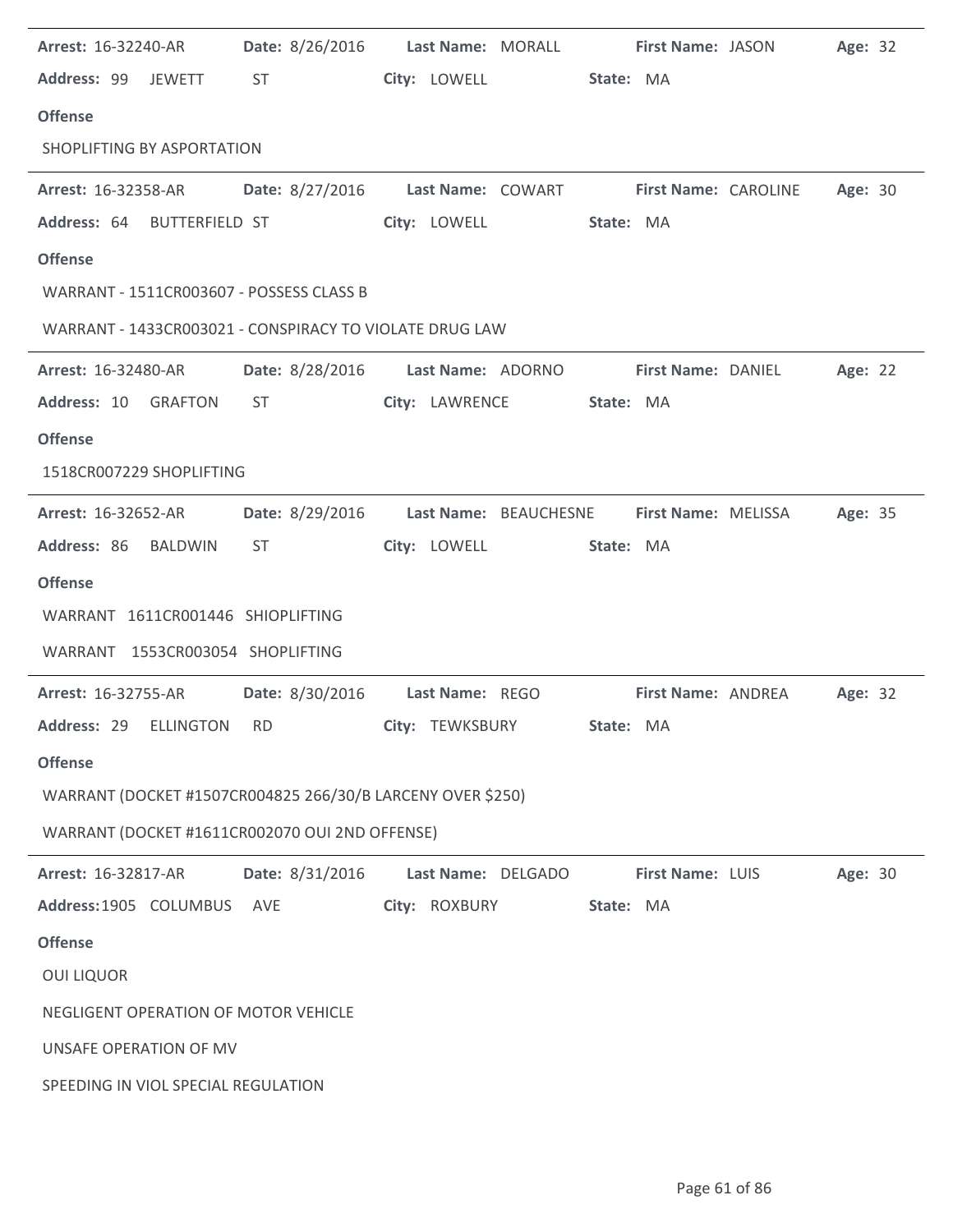| Arrest: 16-32859-A-AR         |                 | Date: 8/31/2016                                                             | Last Name: LAFOND |                      |           | First Name: ANDRE   | Age: 37 |  |
|-------------------------------|-----------------|-----------------------------------------------------------------------------|-------------------|----------------------|-----------|---------------------|---------|--|
| Address: 73 WYET              |                 |                                                                             | City: MALDEN      |                      | State: MA |                     |         |  |
| <b>Offense</b>                |                 |                                                                             |                   |                      |           |                     |         |  |
|                               |                 | WARRANT#1411CR004417 90/23 LICENSE SUSP.                                    |                   |                      |           |                     |         |  |
|                               |                 | WARRANT#1411CR004530 90/23 LICENSE SUSP.                                    |                   |                      |           |                     |         |  |
|                               |                 | WARRANT#1511CR001049 94C/34 DRUG, POSSESS CLASS A                           |                   |                      |           |                     |         |  |
|                               |                 | WARRANT#1311CR007783 90/23 LICENSE SUSP.                                    |                   |                      |           |                     |         |  |
|                               |                 | WARRANT#1511CR001186 90/23 LICENSE SUSP.                                    |                   |                      |           |                     |         |  |
|                               |                 | WARRANT#1511CR007346 94C/43 DRUG, POSSESS CLASS A                           |                   |                      |           |                     |         |  |
|                               |                 | WARRANT#1511CR001102 94C/34 DRUG, POSSESS CLASS A                           |                   |                      |           |                     |         |  |
|                               |                 | WARRANT#1553CR000141 90/23 LICENSE SUSP.                                    |                   |                      |           |                     |         |  |
|                               |                 | WARRANT#1511CR004929 267/5 UTTER FALSE CHECK                                |                   |                      |           |                     |         |  |
| <b>Arrest: 16-32892-AR</b>    |                 | Date: 8/31/2016                                                             |                   | Last Name: BERNSTEIN |           | First Name: ZACHARY | Age: 26 |  |
| Address: 6 WESTSIDE           |                 | DR                                                                          | City: ACTON       |                      | State: MA |                     |         |  |
| <b>Offense</b>                |                 |                                                                             |                   |                      |           |                     |         |  |
| DRUG, POSSESS CLASS A         |                 |                                                                             |                   |                      |           |                     |         |  |
| Arrest: 16-33061-AR           |                 | Date: 9/2/2016                                                              | Last Name: CONLEY |                      |           | First Name: SHAWN   | Age: 28 |  |
| Address: 116 TENTH            |                 | ST                                                                          |                   | City: TEWKSBURY      | State: MA |                     |         |  |
| <b>Offense</b>                |                 |                                                                             |                   |                      |           |                     |         |  |
|                               |                 | DEFAULT WARRANT, DOCKET #1511CR002101 - ABPO, DISORDERLY, RESISTING         |                   |                      |           |                     |         |  |
|                               |                 | DEFAULT WARRANT, DOCKET #1511CR004169 - POSS. CLASS A, CLASS B, EQUIP VIOL. |                   |                      |           |                     |         |  |
| DRUG, POSSESS CLASS E         |                 |                                                                             |                   |                      |           |                     |         |  |
| Arrest: 16-33173-AR           |                 | Date: 9/3/2016                                                              |                   | Last Name: WHITLEY   |           | First Name: MICHAEL | Age: 45 |  |
| Address: 3                    | <b>FENWICK</b>  |                                                                             | City: BOSTON      |                      | State: MA |                     |         |  |
| <b>Offense</b>                |                 |                                                                             |                   |                      |           |                     |         |  |
| <b>OUI LIQUOR</b>             |                 |                                                                             |                   |                      |           |                     |         |  |
| <b>MARKED LANES VIOLATION</b> |                 |                                                                             |                   |                      |           |                     |         |  |
| <b>Arrest: 16-33439-AR</b>    |                 | Date: 9/5/2016                                                              | Last Name: MORALL |                      |           | First Name: JASON   | Age: 32 |  |
| <b>Address:</b>               | <b>HOMELESS</b> |                                                                             | City: HOMELESS    |                      | State: MA |                     |         |  |
| <b>Offense</b>                |                 |                                                                             |                   |                      |           |                     |         |  |
| SHOPLIFTING BY ASPORTATION    |                 |                                                                             |                   |                      |           |                     |         |  |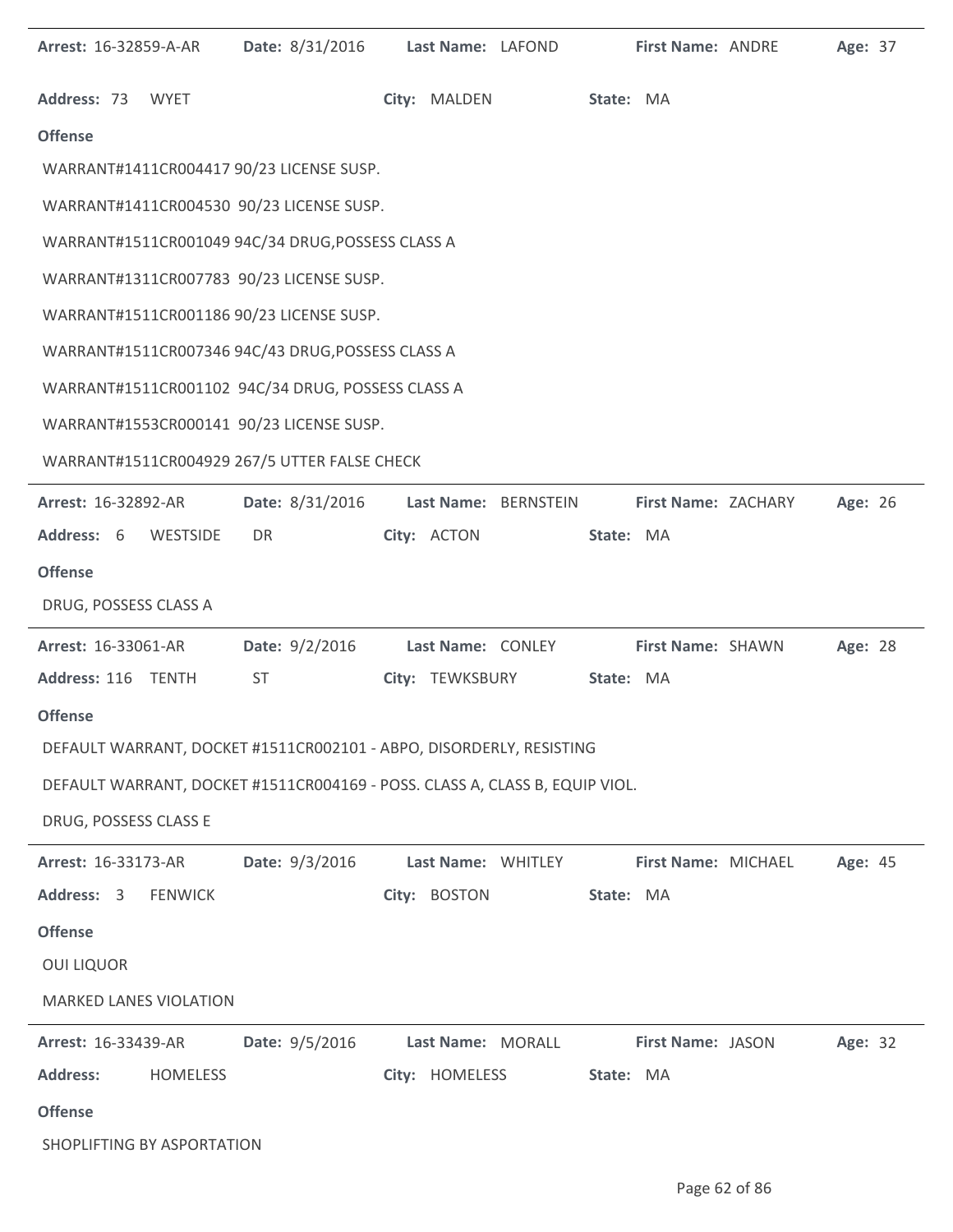| Arrest: 16-33557-AR                       | Date: 9/6/2016  | Last Name: DUNBAR | <b>First Name: MARY</b> | Age: 34 |
|-------------------------------------------|-----------------|-------------------|-------------------------|---------|
| Address: 365 EAST                         | ST              | City: TEWKSBURY   | State: MA               |         |
| <b>Offense</b>                            |                 |                   |                         |         |
| SHOPLIFTING BY ASPORTATION                |                 |                   |                         |         |
| Arrest: 16-33574-AR                       | Date: 9/6/2016  | Last Name: TRAN   | First Name: LOC         | Age: 27 |
| Address: 8<br><b>TIFFANY</b>              | <b>RD</b>       | City: SALEM       | State: NH               |         |
| <b>Offense</b>                            |                 |                   |                         |         |
| DRUG, POSSESS CLASS A                     |                 |                   |                         |         |
| Arrest: 16-33670-AR                       | Date: 9/7/2016  | Last Name: SENG   | First Name: SINOEUN     | Age: 29 |
| Address: 110 DELMONT                      | AVE             | City: LOWELL      | State: MA               |         |
| <b>Offense</b>                            |                 |                   |                         |         |
| WARRANT#1611CR002264 LICENSE SUSP., OP MV |                 |                   |                         |         |
| Arrest: 16-33736-AR                       | Date: 9/7/2016  | Last Name: THOMAS | First Name: JOREL       | Age: 22 |
| Address: 148 SIXTH                        | <b>ST</b>       | City: LOWELL      | State: MA               |         |
| <b>Offense</b>                            |                 |                   |                         |         |
| DRUG, POSSESS CLASS B                     |                 |                   |                         |         |
| DRUG, DISTRIBUTE CLASS D                  |                 |                   |                         |         |
| DRUG, POSSESS TO DISTRIB CLASS D          |                 |                   |                         |         |
| Arrest: 16-33861-AR                       | Date: 9/9/2016  | Last Name: FARMER | First Name: DENNIS      | Age: 65 |
| Address: 609 HIGHWAY 466                  |                 | City: LADY LAKE   | State: FL               |         |
| <b>Offense</b>                            |                 |                   |                         |         |
| UNLICENSED OPERATION OF MV                |                 |                   |                         |         |
| Arrest: 16-34045-AR                       | Date: 9/10/2016 | Last Name: BURKE  | First Name: BRIAN       | Age: 56 |
| Address: 94<br><b>ROCK</b>                | <b>ST</b>       | City: LOWELL      | State: MA               |         |
| <b>Offense</b>                            |                 |                   |                         |         |
| 1511CR002600 A&B                          |                 |                   |                         |         |
| Arrest: 16-34433-A-AR                     | Date: 9/13/2016 | Last Name: TAPPAN | First Name: JEREMY      | Age: 27 |
| Address: 124 HAYDEN                       | <b>RD</b>       | City: HOLLIS      | State: NH               |         |
| <b>Offense</b>                            |                 |                   |                         |         |
| LARCENY OVER \$250                        |                 |                   |                         |         |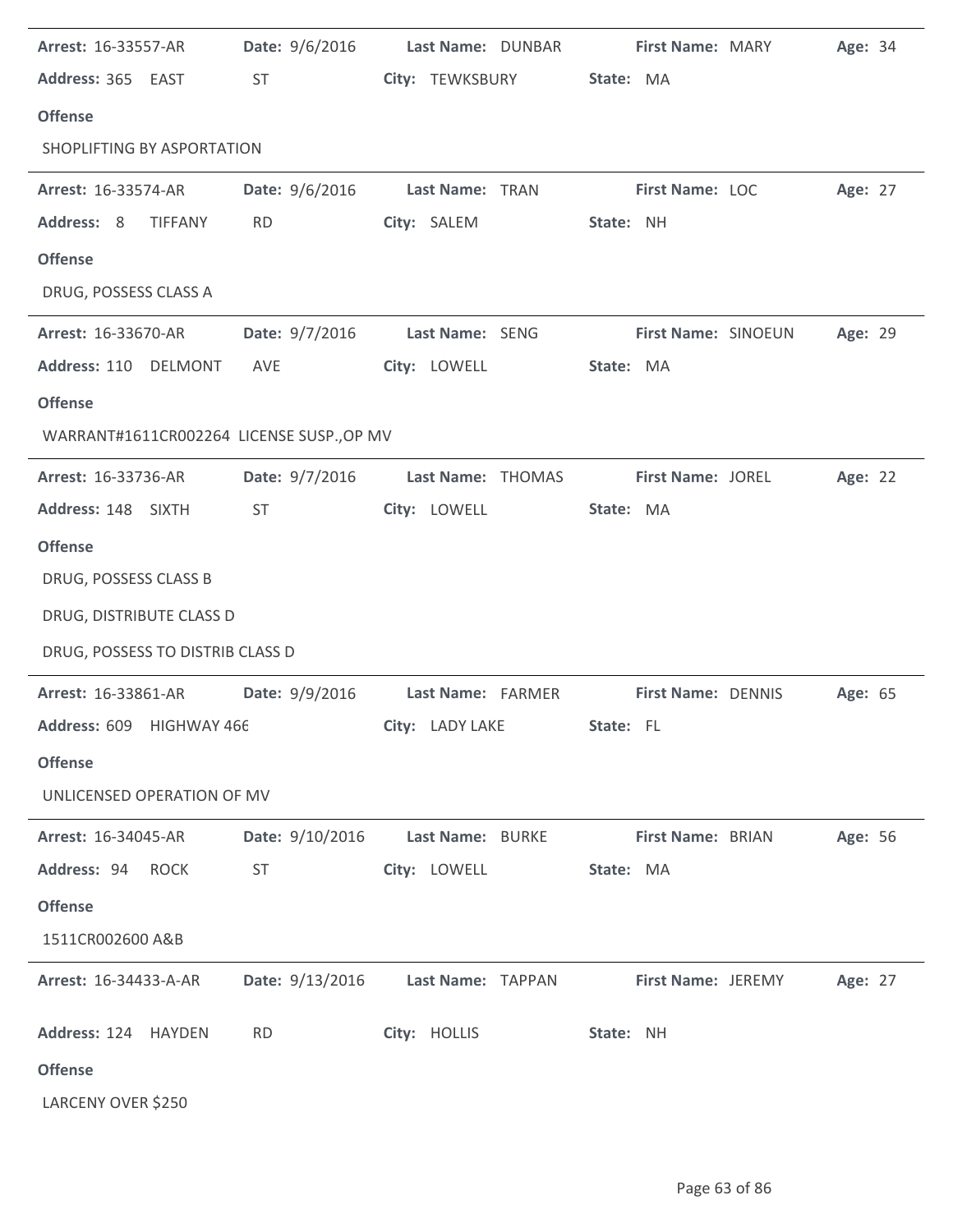| Arrest: 16-34433-AR           |                 | Date: 9/13/2016 Last Name: SANTOS                            |                 |                     |           | First Name: DAMIEN | Age: 30  |   |
|-------------------------------|-----------------|--------------------------------------------------------------|-----------------|---------------------|-----------|--------------------|----------|---|
| Address: 187 SEARLES          |                 | <b>RD</b>                                                    | City: NASHUA    |                     | State: NH |                    |          |   |
| <b>Offense</b>                |                 |                                                              |                 |                     |           |                    |          |   |
|                               |                 | WARRANT#1322CR000765 90/24/L OIU 3RD OFFENSE                 |                 |                     |           |                    |          |   |
|                               |                 | WARRANT#1549CR001596 90/23/D LICENSE SUSP.                   |                 |                     |           |                    |          |   |
| Arrest: 16-34486-AR           |                 | Date: 9/14/2016                                              | Last Name: RUIZ |                     |           | First Name: LUIS   | Age: 21  |   |
| Address: 27                   | PERRON          | LN                                                           | City: DRACUT    |                     | State: MA |                    |          |   |
| <b>Offense</b>                |                 |                                                              |                 |                     |           |                    |          |   |
| LICENSE SUSPENDED, OP MV WITH |                 |                                                              |                 |                     |           |                    |          |   |
| Arrest: 16-34738-AR           |                 | Date: 9/16/2016                                              |                 | Last Name: ROBERTS  |           | First Name: JOHN   | Age: 42  |   |
| Address: 24 MYSTIC            |                 | ST                                                           | City: METHUEN   |                     | State: MA |                    |          |   |
| <b>Offense</b>                |                 |                                                              |                 |                     |           |                    |          |   |
| <b>OUI LIQUOR</b>             |                 |                                                              |                 |                     |           |                    |          |   |
|                               |                 | NEGLIGENT OPERATION OF MOTOR VEHICLE                         |                 |                     |           |                    |          |   |
| <b>Arrest: 16-35287-A-AR</b>  |                 | Date: 9/19/2016                                              | Last Name: DOE  |                     |           | First Name: JOHN   | Age: 204 | 0 |
|                               |                 |                                                              |                 |                     |           |                    |          |   |
| <b>Address:</b>               | ***UNKNOWI      |                                                              | City: LAWRENCE  |                     | State: MA |                    |          |   |
| <b>Offense</b>                |                 |                                                              |                 |                     |           |                    |          |   |
|                               |                 | <b>FALSE IMPERSONATION &amp; IDENTITY FRAUD</b>              |                 |                     |           |                    |          |   |
| RMV DOCUMENT, FORGE/MISUSE    |                 |                                                              |                 |                     |           |                    |          |   |
| Arrest: 16-35412-AR           |                 | Date: 9/20/2016                                              |                 | Last Name: DRISCOLL |           | First Name: KEVIN  | Age: 44  |   |
| Address: 25                   | <b>MOUNTAIN</b> | <b>RD</b>                                                    | City: RINDGE    |                     | State: NH |                    |          |   |
| <b>Offense</b>                |                 |                                                              |                 |                     |           |                    |          |   |
|                               |                 | WARRANT#1661CR001226 94C/32C DRUG, POSSESS TO DISTR. CLASS D |                 |                     |           |                    |          |   |
|                               |                 | RMV DOCUMENT, POSSESS/USE FALSE/STOLEN                       |                 |                     |           |                    |          |   |
|                               |                 | RMV DOCUMENT, POSSESS/USE FALSE/STOLEN                       |                 |                     |           |                    |          |   |
| DRUG, POSSESS CLASS E         |                 |                                                              |                 |                     |           |                    |          |   |
| SIGNAL, FAIL TO               |                 |                                                              |                 |                     |           |                    |          |   |
| STOP/YIELD, FAIL TO           |                 |                                                              |                 |                     |           |                    |          |   |
| LICENSE SUSPENDED, OP MV WITH |                 |                                                              |                 |                     |           |                    |          |   |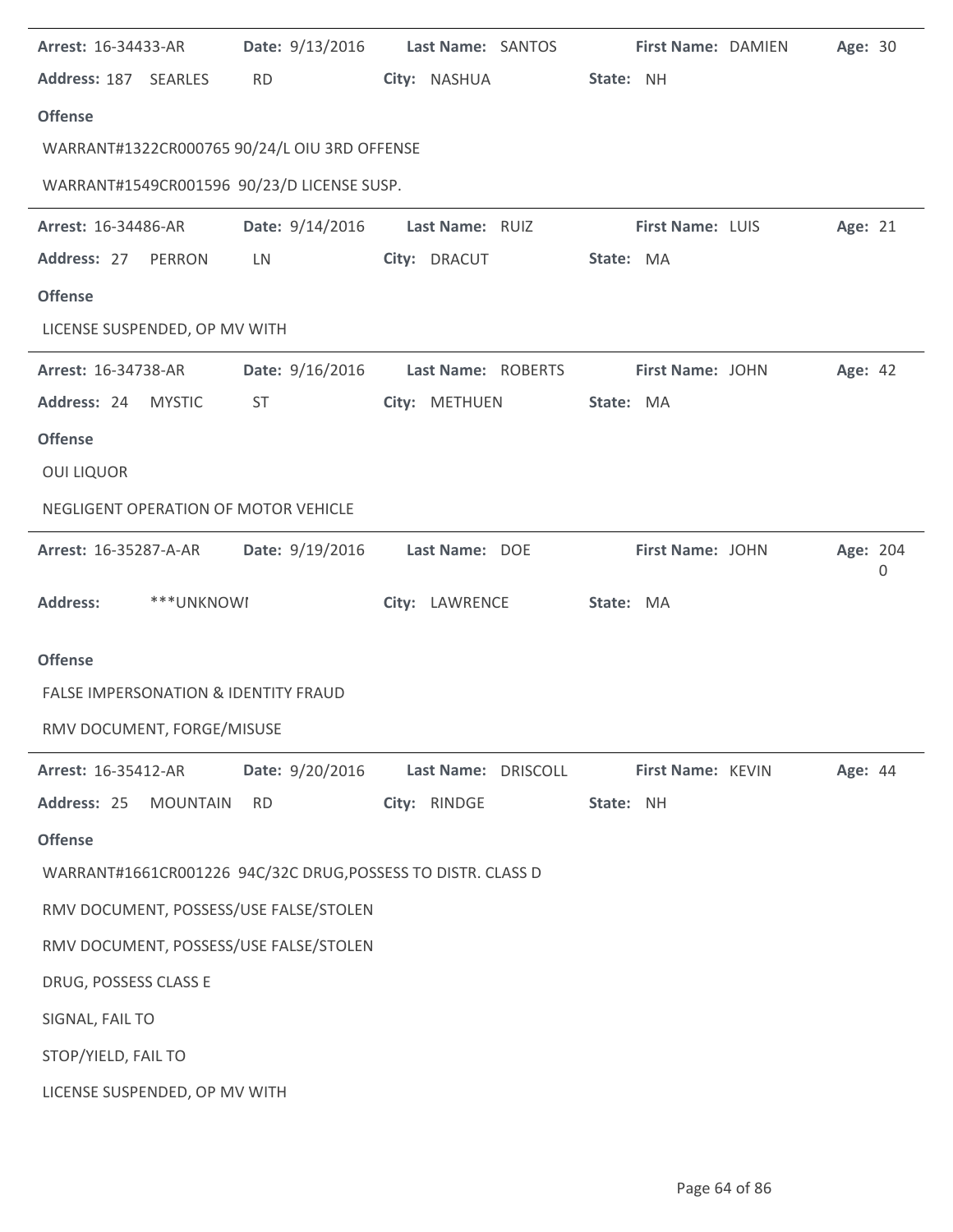| <b>Arrest: 16-35514-AR</b>                               |                                                                                                                                                                                                                                | Date: 9/21/2016 Last Name: CINTRON                    | <b>First Name: LUIS</b>  | Age: 21 |
|----------------------------------------------------------|--------------------------------------------------------------------------------------------------------------------------------------------------------------------------------------------------------------------------------|-------------------------------------------------------|--------------------------|---------|
| Address: 282 FAYETTE                                     | ST and the state of the state of the state of the state of the state of the state of the state of the state of the state of the state of the state of the state of the state of the state of the state of the state of the sta | City: LOWELL                                          | State: MA                |         |
| <b>Offense</b>                                           |                                                                                                                                                                                                                                |                                                       |                          |         |
| WARRANT                                                  |                                                                                                                                                                                                                                |                                                       |                          |         |
| <b>Arrest: 16-35631-AR</b>                               |                                                                                                                                                                                                                                | Date: 9/22/2016 Last Name: ASTUTI First Name: MATTHEW |                          | Age: 22 |
| Address: 71 TEMPLE                                       | ST                                                                                                                                                                                                                             | City: TEWKSBURY                                       | State: MA                |         |
| <b>Offense</b>                                           |                                                                                                                                                                                                                                |                                                       |                          |         |
| 1653CR001146 LICENSE SUSPENDED                           |                                                                                                                                                                                                                                |                                                       |                          |         |
| <b>Arrest: 16-35918-AR</b>                               | <b>Date:</b> 9/25/2016                                                                                                                                                                                                         | Last Name: MACLEOD                                    | <b>First Name: DYLAN</b> | Age: 25 |
| Address: 16 ROYAL CREST DR                               |                                                                                                                                                                                                                                | City: NASHUA                                          | State: NH                |         |
| <b>Offense</b>                                           |                                                                                                                                                                                                                                |                                                       |                          |         |
| <b>RESIST ARREST</b>                                     |                                                                                                                                                                                                                                |                                                       |                          |         |
| A&B ON POLICE OFFICER                                    |                                                                                                                                                                                                                                |                                                       |                          |         |
| <b>Arrest: 16-36123-AR</b>                               | Date: 9/26/2016                                                                                                                                                                                                                | Last Name: DELISLE                                    | First Name: ROBERT       | Age: 28 |
| Address: 110 ARKANSAS                                    | <b>RD</b>                                                                                                                                                                                                                      | City: TEWKSBURY                                       | State: MA                |         |
| <b>Offense</b>                                           |                                                                                                                                                                                                                                |                                                       |                          |         |
| NEGLIGENT OPERATION OF MOTOR VEHICLE                     |                                                                                                                                                                                                                                |                                                       |                          |         |
| <b>OUI LIQUOR</b>                                        |                                                                                                                                                                                                                                |                                                       |                          |         |
| Arrest: 16-36305-AR                                      |                                                                                                                                                                                                                                | Date: 9/28/2016 Last Name: LAFOND                     | <b>First Name: MARK</b>  | Age: 57 |
| Address: 970 MAIN                                        | <b>ST</b>                                                                                                                                                                                                                      | City: TEWKSBURY                                       | State: MA                |         |
| <b>Offense</b>                                           |                                                                                                                                                                                                                                |                                                       |                          |         |
| WARRANT#1511CR006662 90/23 REG.SUSP. 90/34J UNINSURED MV |                                                                                                                                                                                                                                |                                                       |                          |         |
| LICENSE SUSPENDED, OP MV WITH                            |                                                                                                                                                                                                                                |                                                       |                          |         |
| INSPECTION/STICKER, NO                                   |                                                                                                                                                                                                                                |                                                       |                          |         |
| Arrest: 16-36581-AR                                      | Date: 9/30/2016                                                                                                                                                                                                                | Last Name: ACOSTA                                     | First Name: JULISSA      | Age: 36 |
| Address: 5<br>E HAVERHILL ST                             |                                                                                                                                                                                                                                | City: LAWRENCE                                        | State: MA                |         |
| <b>Offense</b>                                           |                                                                                                                                                                                                                                |                                                       |                          |         |
| Trafficking in Cocaine over 18 grams but less than 36    |                                                                                                                                                                                                                                |                                                       |                          |         |
| DRUG, DISTRIBUTE CLASS B                                 |                                                                                                                                                                                                                                |                                                       |                          |         |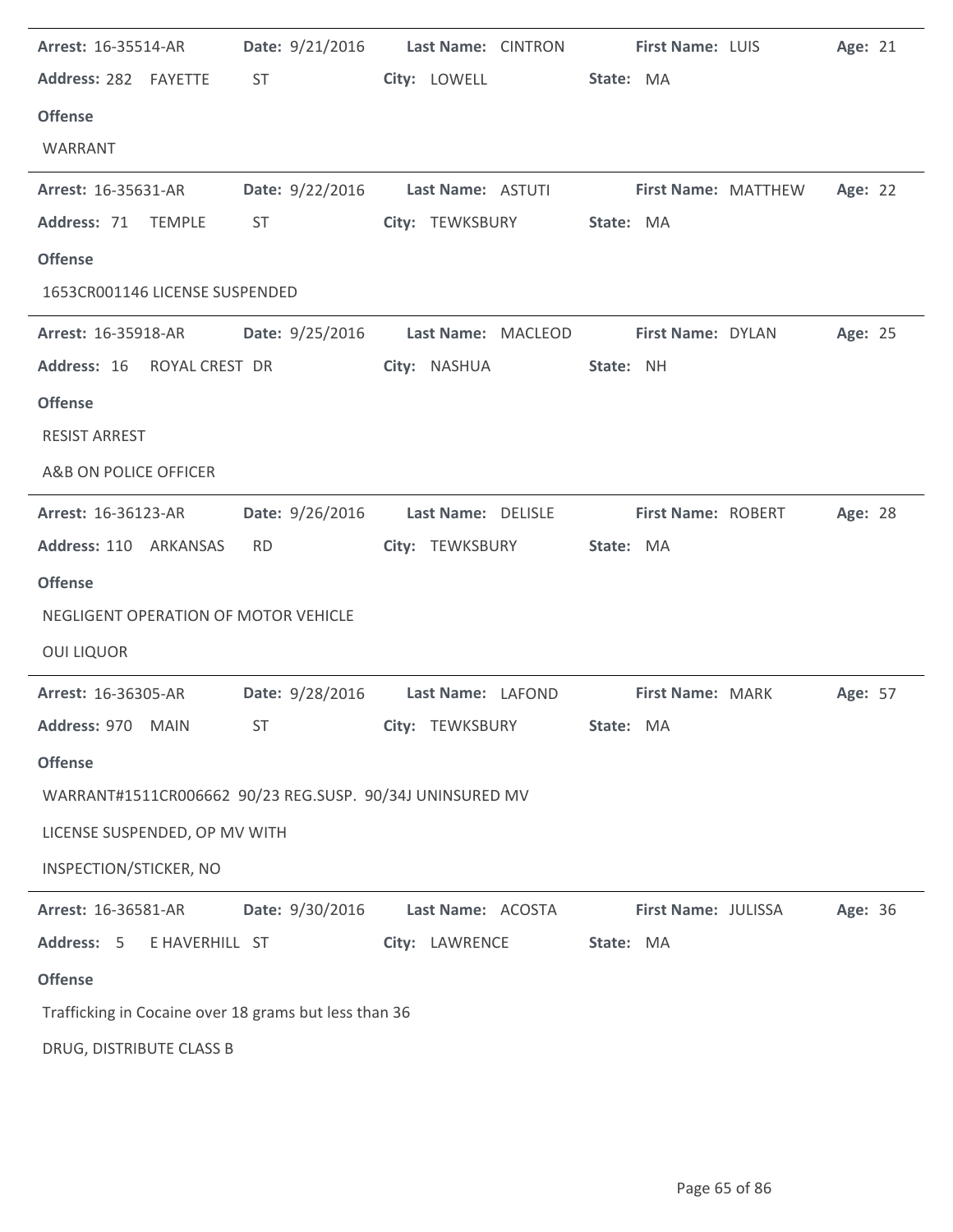| <b>Arrest: 16-36608-AR</b>                         | Date: 10/1/2016    Last Name: KIHURO                    |                        |                      |                          | <b>First Name: GEOFFREY</b> | Age: 30 |  |
|----------------------------------------------------|---------------------------------------------------------|------------------------|----------------------|--------------------------|-----------------------------|---------|--|
| Address: 793 MERRIMACK ST                          |                                                         | City: LOWELL           |                      | State: MA                |                             |         |  |
| <b>Offense</b>                                     |                                                         |                        |                      |                          |                             |         |  |
| LICENSE REVOKED, OPERATE MV WITH                   |                                                         |                        |                      |                          |                             |         |  |
| <b>Arrest: 16-36641-AR</b>                         | Date: 10/1/2016 Last Name: RICHARDSON First Name: DAVID |                        |                      |                          |                             | Age: 41 |  |
| Address: 35<br>KNIELLIAN                           | <b>WAY</b>                                              | City: BEDFORD          |                      | State: MA                |                             |         |  |
| <b>Offense</b>                                     |                                                         |                        |                      |                          |                             |         |  |
| DRUG, POSSESS CLASS E                              |                                                         |                        |                      |                          |                             |         |  |
| DRUG, POSSESS CLASS B, SUBSQ.OFF.                  |                                                         |                        |                      |                          |                             |         |  |
| <b>Arrest: 16-36845-AR</b>                         | Date: 10/3/2016                                         |                        | Last Name: MILINAZZO | <b>First Name: COREY</b> |                             | Age: 26 |  |
| Address: 31 BUTLER                                 | <b>ST</b>                                               | City: LOWELL           |                      | State: MA                |                             |         |  |
| <b>Offense</b>                                     |                                                         |                        |                      |                          |                             |         |  |
| 1311CR006421 A&B                                   |                                                         |                        |                      |                          |                             |         |  |
| 1411CR005562 DRUG, POSSESS CLASS B                 |                                                         |                        |                      |                          |                             |         |  |
| Arrest: 16-37024-AR                                | Date: 10/5/2016    Last Name: JALBERT                   |                        |                      | First Name: YOLANDA      |                             | Age: 37 |  |
| Address: 1825 LAKEVIEW AVE                         |                                                         | City: DRACUT           |                      | State: MA                |                             |         |  |
| <b>Offense</b>                                     |                                                         |                        |                      |                          |                             |         |  |
| WARRANT-DOCKET#1418CR001800-SUSPENDED REGISTRATION |                                                         |                        |                      |                          |                             |         |  |
| Arrest: 16-37076-AR                                | Date: 10/5/2016 Last Name: ROBINSON First Name: DOLLY   |                        |                      |                          |                             | Age: 44 |  |
| Address: 40 NAVILLUS RD                            |                                                         | <b>City: TEWKSBURY</b> |                      | State: MA                |                             |         |  |
| <b>Offense</b>                                     |                                                         |                        |                      |                          |                             |         |  |
| WARRANT#1011CR005533 266/120 TRESPASS              |                                                         |                        |                      |                          |                             |         |  |
| Arrest: 16-37189-AR                                | Date: 10/6/2016                                         | Last Name: LAKE        |                      | First Name: RONALD       |                             | Age: 50 |  |
| Address: 198 MIDDLESEX                             | <b>ST</b>                                               | City: LOWELL           |                      | State: MA                |                             |         |  |
| <b>Offense</b>                                     |                                                         |                        |                      |                          |                             |         |  |
| SEX OFFENDER FAIL TO REGISTER, SUBSQ.OFF.          |                                                         |                        |                      |                          |                             |         |  |
| Arrest: 16-37304-A-AR                              | Date: 10/7/2016                                         | Last Name: SURDAM      |                      | First Name: SEAN         |                             | Age: 24 |  |
| Address: 32<br><b>TALBOT</b>                       | AVE                                                     | City: N BILLERICA      |                      | State: MA                |                             |         |  |
| <b>Offense</b>                                     |                                                         |                        |                      |                          |                             |         |  |
| DRUG, POSSESS CLASS A                              |                                                         |                        |                      |                          |                             |         |  |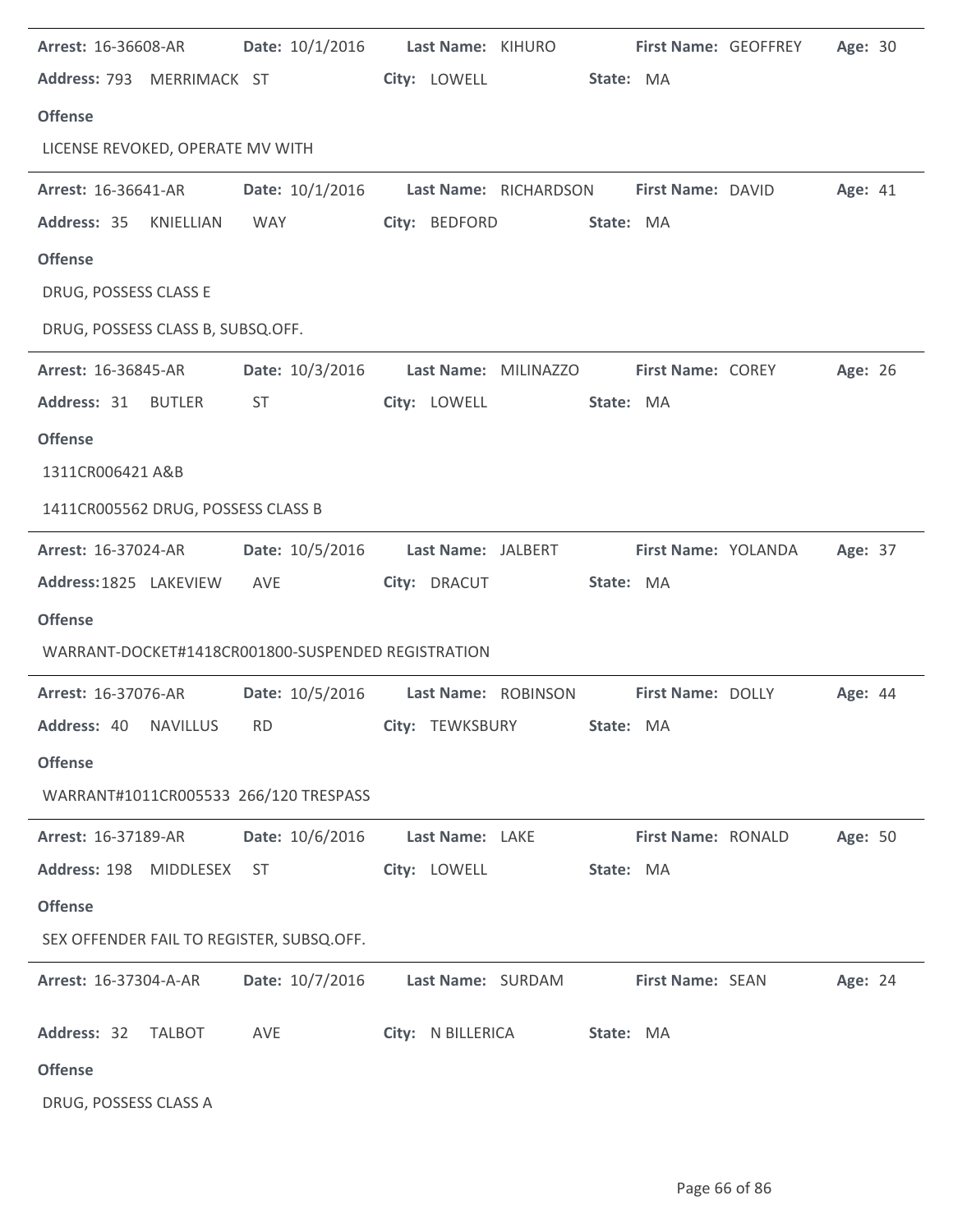| Arrest: 16-37304-AR                                |                 | Date: 10/7/2016    Last Name: DOHERTY                         | First Name: JASON       | Age: 24 |
|----------------------------------------------------|-----------------|---------------------------------------------------------------|-------------------------|---------|
| Address: 29 OAK                                    | <b>RD</b>       | City: WESTFORD                                                | State: MA               |         |
| <b>Offense</b>                                     |                 |                                                               |                         |         |
| DRUG, DISTRIBUTE CLASS A                           |                 |                                                               |                         |         |
| <b>Arrest: 16-37367-AR</b>                         | Date: 10/8/2016 | Last Name: POLISKEY First Name: STEVEN                        |                         | Age: 42 |
| Address: 49 LAKEVIEW                               | DR              | City: DRACUT                                                  | State: MA               |         |
| <b>Offense</b>                                     |                 |                                                               |                         |         |
| WARRANT (#1210CR002313 CHAPTER 90 VIOLATIONS)      |                 |                                                               |                         |         |
| <b>Arrest: 16-37393-AR</b>                         |                 | Date: 10/8/2016    Last Name: PRICE                           | First Name: PAULA       | Age: 46 |
| Address: 71 NOLAN                                  | CT              | City: TEWKSBURY                                               | State: MA               |         |
| <b>Offense</b>                                     |                 |                                                               |                         |         |
| <b>OUI LIQUOR</b>                                  |                 |                                                               |                         |         |
| NEGLIGENT OPERATION OF MOTOR VEHICLE               |                 |                                                               |                         |         |
| <b>Arrest: 16-37534-AR</b>                         |                 | Date: 10/10/2016    Last Name: VONG                           | First Name: KYNINARO    | Age: 28 |
| Address: 618 METHUEN                               | ST.             | City: DRACUT                                                  | State: MA               |         |
| <b>Offense</b>                                     |                 |                                                               |                         |         |
| WARRANT - DOCKET#1611CR001498, DOCKET#1511CR003233 |                 |                                                               |                         |         |
| DRUG, POSSESS CLASS B                              |                 |                                                               |                         |         |
|                                                    |                 |                                                               |                         |         |
| <b>Arrest: 16-37610-AR</b>                         |                 | Date: 10/11/2016    Last Name: DAVIS                          | <b>First Name: LISA</b> | Age: 23 |
| Address: 506 GORHAM RD City: LOWELL                |                 |                                                               | State: MA               |         |
| <b>Offense</b>                                     |                 |                                                               |                         |         |
| SPEEDING                                           |                 |                                                               |                         |         |
| UNLICENSED OPERATION OF MV                         |                 |                                                               |                         |         |
| <b>MARKED LANES VIOLATION</b>                      |                 |                                                               |                         |         |
| <b>Arrest: 16-37953-AR</b>                         |                 | Date: 10/14/2016    Last Name: MUNIZ-CARDONA First Name: LUIS |                         | Age: 26 |
| Address: 85 RICHARDSON ST                          |                 | City: LOWELL                                                  | State: MA               |         |
| <b>Offense</b>                                     |                 |                                                               |                         |         |
| WARRANT - 1548CR001348 - UNLIC OP OF MV            |                 |                                                               |                         |         |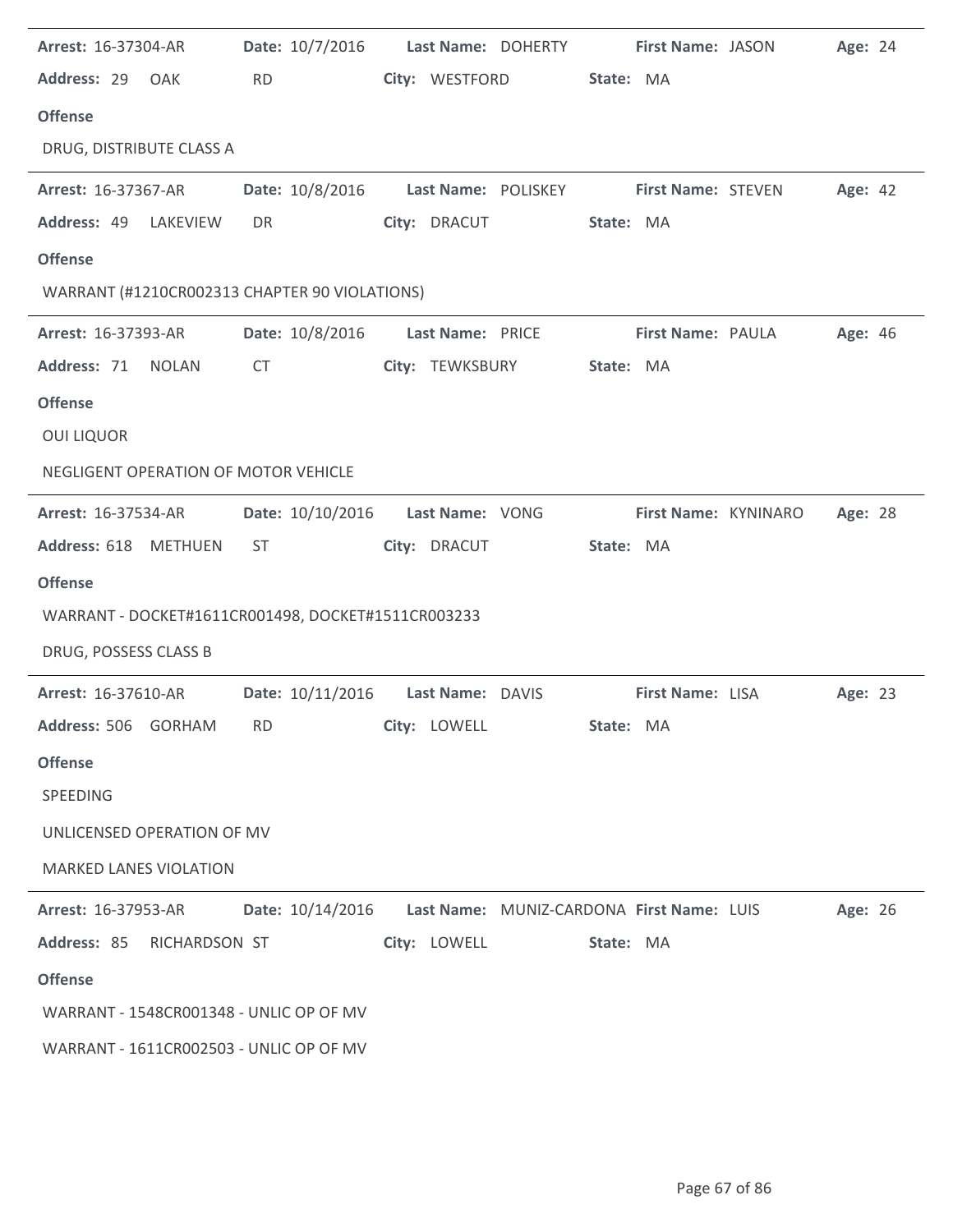| Arrest: 16-38008-AR                                 |                                                                                                                                                                                                                                | Date: 10/14/2016    Last Name: MCCARTHY |                 |                     |           | First Name: MICHAEL                           |                                 | Age: 22 |  |
|-----------------------------------------------------|--------------------------------------------------------------------------------------------------------------------------------------------------------------------------------------------------------------------------------|-----------------------------------------|-----------------|---------------------|-----------|-----------------------------------------------|---------------------------------|---------|--|
| Address: 219 MAIN                                   | ST and the set of the set of the set of the set of the set of the set of the set of the set of the set of the set of the set of the set of the set of the set of the set of the set of the set of the set of the set of the se |                                         |                 | City: TEWKSBURY     | State: MA |                                               |                                 |         |  |
| <b>Offense</b>                                      |                                                                                                                                                                                                                                |                                         |                 |                     |           |                                               |                                 |         |  |
| WARRANT#1647CR001439 265/43A CRIMINAL HARASSING     |                                                                                                                                                                                                                                |                                         |                 |                     |           |                                               |                                 |         |  |
| <b>Arrest: 16-38028-AR</b>                          | Date: 10/14/2016                                                                                                                                                                                                               |                                         |                 | Last Name: ADORNO   |           | First Name: DANIEL                            |                                 | Age: 22 |  |
| Address: 10<br><b>GRAFTON</b>                       | ST                                                                                                                                                                                                                             |                                         |                 | City: LAWRENCE      | State: MA |                                               |                                 |         |  |
| <b>Offense</b>                                      |                                                                                                                                                                                                                                |                                         |                 |                     |           |                                               |                                 |         |  |
| A&B ON POLICE OFFICER                               |                                                                                                                                                                                                                                |                                         |                 |                     |           |                                               |                                 |         |  |
| <b>DISORDERLY CONDUCT</b>                           |                                                                                                                                                                                                                                |                                         |                 |                     |           |                                               |                                 |         |  |
| <b>RESIST ARREST</b>                                |                                                                                                                                                                                                                                |                                         |                 |                     |           |                                               |                                 |         |  |
| DRUG, POSSESS TO DISTRIB CLASS B                    |                                                                                                                                                                                                                                |                                         |                 |                     |           |                                               |                                 |         |  |
| <b>Arrest: 16-38078-AR</b>                          |                                                                                                                                                                                                                                | Date: 10/15/2016    Last Name: PAYNE    |                 |                     |           | <b>First Name: BIANCA</b>                     |                                 | Age: 27 |  |
| Address: 33<br>KENDALL                              | <b>CT</b>                                                                                                                                                                                                                      |                                         | City: BEDFORD   |                     | State: MA |                                               |                                 |         |  |
| <b>Offense</b>                                      |                                                                                                                                                                                                                                |                                         |                 |                     |           |                                               |                                 |         |  |
| SHOPLIFTING BY ASPORTATION                          |                                                                                                                                                                                                                                |                                         |                 |                     |           |                                               |                                 |         |  |
| Arrest: 16-38318-AR                                 | Date: 10/17/2016                                                                                                                                                                                                               |                                         |                 | Last Name: CONLEY   |           |                                               | First Name: CHRISTOPHER Age: 26 |         |  |
| Address: 6<br><b>ERIC</b>                           | DR                                                                                                                                                                                                                             |                                         | City: BILLERICA |                     | State: MA |                                               |                                 |         |  |
| <b>Offense</b>                                      |                                                                                                                                                                                                                                |                                         |                 |                     |           |                                               |                                 |         |  |
| SPEEDING IN VIOL SPECIAL REGULATION                 |                                                                                                                                                                                                                                |                                         |                 |                     |           |                                               |                                 |         |  |
| NEGLIGENT OPERATION OF MOTOR VEHICLE                |                                                                                                                                                                                                                                |                                         |                 |                     |           |                                               |                                 |         |  |
| <b>OUI LIQUOR</b>                                   |                                                                                                                                                                                                                                |                                         |                 |                     |           |                                               |                                 |         |  |
| <b>MARKED LANES VIOLATION</b>                       |                                                                                                                                                                                                                                |                                         |                 |                     |           |                                               |                                 |         |  |
| Arrest: 16-38402-AR                                 | Date: 10/18/2016                                                                                                                                                                                                               |                                         |                 | Last Name: MCCARTHY |           | First Name: THOMAS                            |                                 | Age: 38 |  |
| Address: 69<br><b>BOUCHARD</b>                      | AVE                                                                                                                                                                                                                            |                                         | City: DRACUT    |                     | State: MA |                                               |                                 |         |  |
| <b>Offense</b>                                      |                                                                                                                                                                                                                                |                                         |                 |                     |           |                                               |                                 |         |  |
| LARCENY OVER \$250                                  |                                                                                                                                                                                                                                |                                         |                 |                     |           |                                               |                                 |         |  |
| WARRANT#1511CR002558 94C/34/C DRUG, POSSESS CLASS B |                                                                                                                                                                                                                                |                                         |                 |                     |           |                                               |                                 |         |  |
| WARRANT#1411CR001780 94C/34/C DRUG, POSSESS CLASS B |                                                                                                                                                                                                                                |                                         |                 |                     |           |                                               |                                 |         |  |
| Arrest: 16-38550-AR                                 | Date: 10/19/2016                                                                                                                                                                                                               |                                         |                 |                     |           | Last Name: CONSTANTINEAU First Name: NICHOLAS |                                 | Age: 20 |  |
| Address: 90B GREELEY                                | <b>ST</b>                                                                                                                                                                                                                      |                                         | City: HUDSON    |                     | State: NH |                                               |                                 |         |  |
| <b>Offense</b>                                      |                                                                                                                                                                                                                                |                                         |                 |                     |           |                                               |                                 |         |  |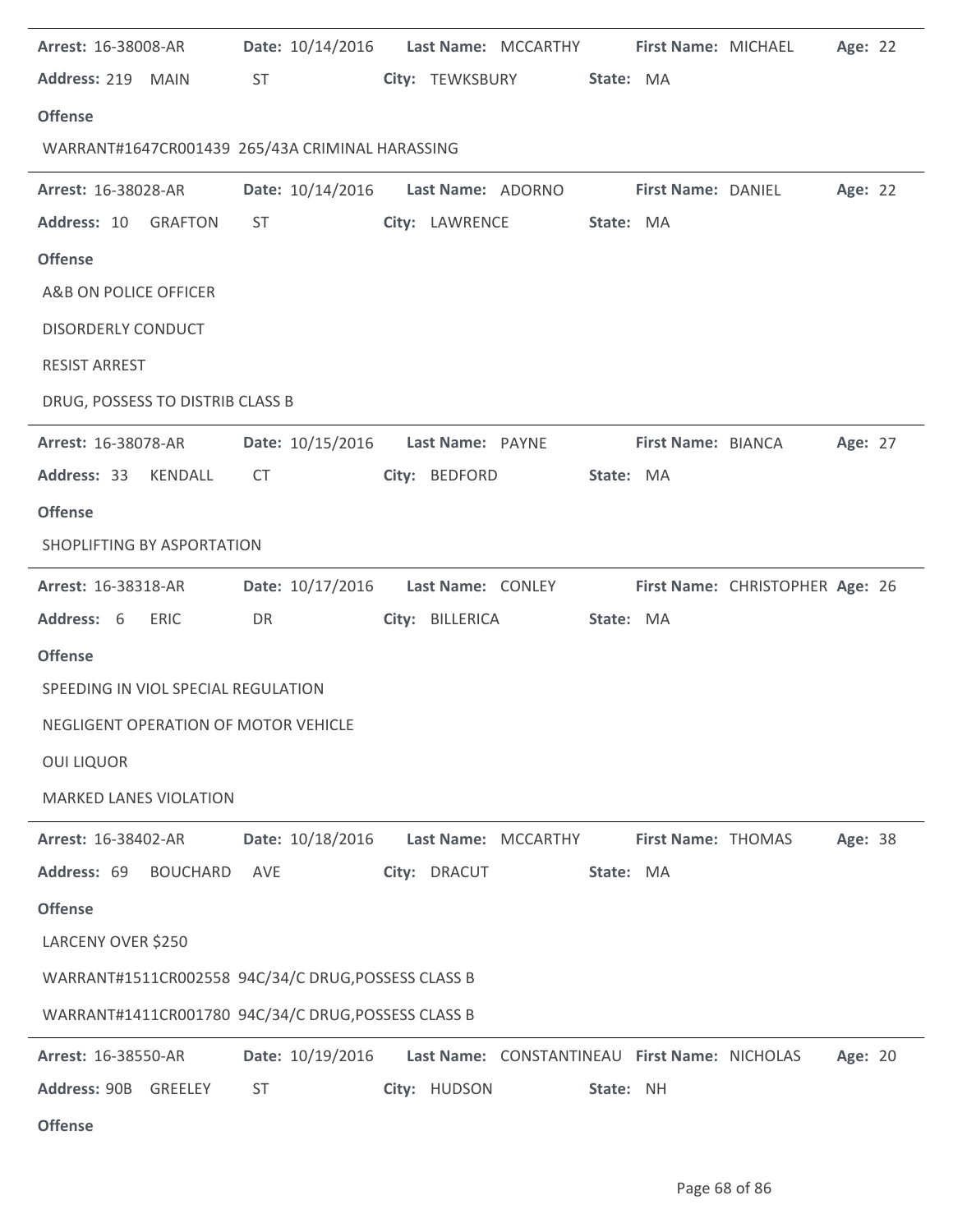|                                                | UNLICENSED OPERATION OF MV |                     |                     |                                  |
|------------------------------------------------|----------------------------|---------------------|---------------------|----------------------------------|
| DRUG, POSSESS CLASS B                          |                            |                     |                     |                                  |
| Arrest: 16-38592-AR                            | Date: 10/20/2016           | Last Name: KIM      | First Name: DAVID   | Age: 23                          |
| Address: 75 ANDREWS                            | <b>ST</b>                  | City: LOWELL        | State: MA           |                                  |
| <b>Offense</b>                                 |                            |                     |                     |                                  |
| <b>CRACKED WINDSHIELD</b>                      |                            |                     |                     |                                  |
| INSPECTION/STICKER, NO                         |                            |                     |                     |                                  |
| UNINSURED MOTOR VEHICLE                        |                            |                     |                     |                                  |
| REGISTRATION REVOKED, OP MV WITH               |                            |                     |                     |                                  |
| LICENSE SUSPENDED, OP MV WITH                  |                            |                     |                     |                                  |
| WARRANT - 1411CR006854 - UNINSURED MV          |                            |                     |                     |                                  |
| WARRANT - 1611CR006073 - OP MV W/ SUSP LIC     |                            |                     |                     |                                  |
| Arrest: 16-38614-AR                            | Date: 10/20/2016           | Last Name: MITCHELL |                     | Age: 25<br>First Name: ALEXANDER |
| Address: 7<br><b>BALD HILL</b>                 | LN                         | City: PEABODY       | State: MA           |                                  |
| <b>Offense</b>                                 |                            |                     |                     |                                  |
| LICENSE REVOKED, OPERATE MV WITH               |                            |                     |                     |                                  |
| WARRANT#1410CR002260 90/23/D LICENSE SUSPENDED |                            |                     |                     |                                  |
| WARRANT#1511CR004229 90/23/D LICENSE SUSPENDED |                            |                     |                     |                                  |
| WARRANT#1438CR002811 90/23/D LICENSE SUSPENDED |                            |                     |                     |                                  |
| STOP/YIELD, FAIL TO;RED LIGHT                  |                            |                     |                     |                                  |
|                                                |                            |                     |                     |                                  |
| Arrest: 16-38682-AR                            | Date: 10/21/2016           | Last Name: SYLVIA   | First Name: ANTHONY | Age: 32                          |
| Address: 20<br><b>BEECH</b>                    | ST                         | City: WILMINGTON    | State: MA           |                                  |
| <b>Offense</b>                                 |                            |                     |                     |                                  |
| <b>OUI LIQUOR</b>                              |                            |                     |                     |                                  |
| NEGLIGENT OPERATION OF MOTOR VEHICLE           |                            |                     |                     |                                  |
| SPEEDING                                       |                            |                     |                     |                                  |
| <b>MARKED LANES VIOLATION</b>                  |                            |                     |                     |                                  |
| Arrest: 16-38779-AR                            | Date: 10/22/2016           | Last Name: BUTLER   | First Name: WALTER  | Age: 42                          |
| Address: 113 RADDIN                            | <b>RD</b>                  | City: GROTON        | State: MA           |                                  |
| <b>Offense</b>                                 |                            |                     |                     |                                  |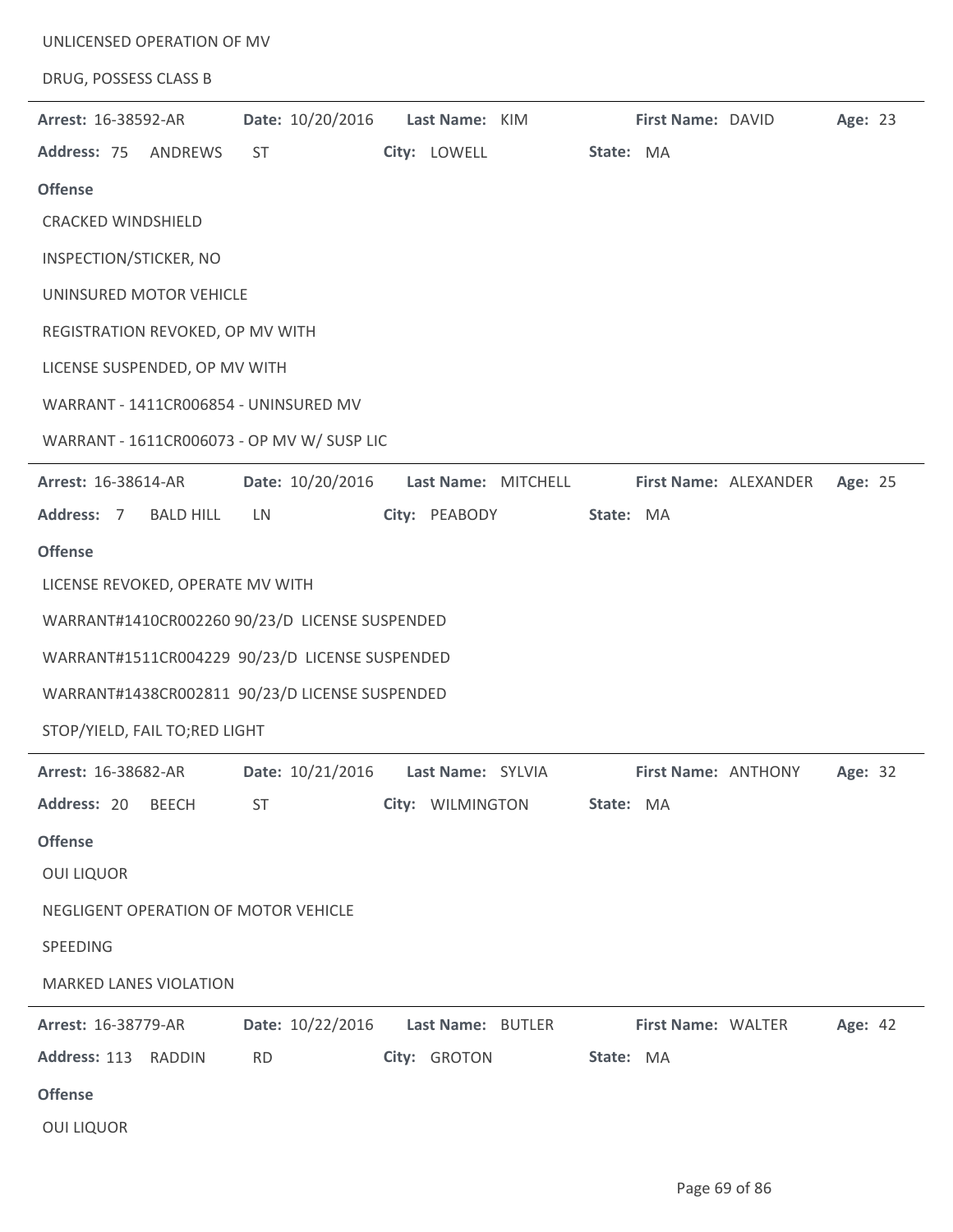| ALCOHOL IN MV, POSSESS OPEN CONTAINER OF              |                                        |                                        |  |
|-------------------------------------------------------|----------------------------------------|----------------------------------------|--|
| NEGLIGENT OPERATION OF MOTOR VEHICLE                  |                                        |                                        |  |
| <b>MARKED LANES VIOLATION</b>                         |                                        |                                        |  |
| Date: 10/22/2016<br><b>Arrest: 16-38815-AR</b>        | Last Name: CORDERO                     | First Name: ELIDO<br>Age: 38           |  |
| Address: 58<br>DARTMOUTH ST                           | City: LAWRENCE                         | State: MA                              |  |
| <b>Offense</b>                                        |                                        |                                        |  |
| WARRANT - 1311CR006184 - UNLIC OP OF MV               |                                        |                                        |  |
| Date: 10/23/2016<br>Arrest: 16-38884-AR               | Last Name: MAGRUDER                    | Age: 35<br>First Name: TIMOTHY         |  |
| Address: 1431 PAWTUCKET BLVD                          | City: LOWELL                           | State: MA                              |  |
| <b>Offense</b>                                        |                                        |                                        |  |
| OUI LIQUOR, 2ND OFFENSE                               |                                        |                                        |  |
| NEGLIGENT OPERATION OF MOTOR VEHICLE                  |                                        |                                        |  |
| SPEEDING                                              |                                        |                                        |  |
| <b>MARKED LANES VIOLATION</b>                         |                                        |                                        |  |
| <b>Arrest: 16-38898-AR</b>                            | Date: 10/23/2016    Last Name: LYTLE   | First Name: AARON<br>Age: 43           |  |
| Address: 57 CALVIN<br><b>ST</b>                       | City: LOWELL                           | State: MA                              |  |
| <b>Offense</b>                                        |                                        |                                        |  |
| WARRANT-DOCKET# 1611CR000792-LICENSE SUSP, OP A MV W/ |                                        |                                        |  |
| Arrest: 16-38924-AR                                   | Date: 10/23/2016    Last Name: CZAYA   | First Name: RICHARD<br>Age: 45         |  |
| Address: 11 TOWANDA                                   | RD <b>City: TEWKSBURY</b>              | State: MA                              |  |
| <b>Offense</b>                                        |                                        |                                        |  |
| OUI LIQUOR, 2ND OFFENSE                               |                                        |                                        |  |
| ALCOHOL IN MV, POSSESS OPEN CONTAINER OF              |                                        |                                        |  |
| Date: 10/24/2016<br>Arrest: 16-39041-AR               | Last Name: GUZMAN                      | First Name: AMAURY<br>Age: 24          |  |
| Address: 105 BROOKWAY<br>RD                           | City: BOSTON                           | State: MA                              |  |
| <b>Offense</b>                                        |                                        |                                        |  |
| DRUG, POSSESS CLASS A                                 |                                        |                                        |  |
| Arrest: 16-39158-AR                                   | Date: 10/25/2016    Last Name: PLOURDE | <b>First Name: JONATHAN</b><br>Age: 27 |  |
| Address: 12<br>WACHUSETT ST                           | City: LOWELL                           | State: MA                              |  |
| <b>Offense</b>                                        |                                        |                                        |  |
| DRUG, POSSESS CLASS A                                 |                                        |                                        |  |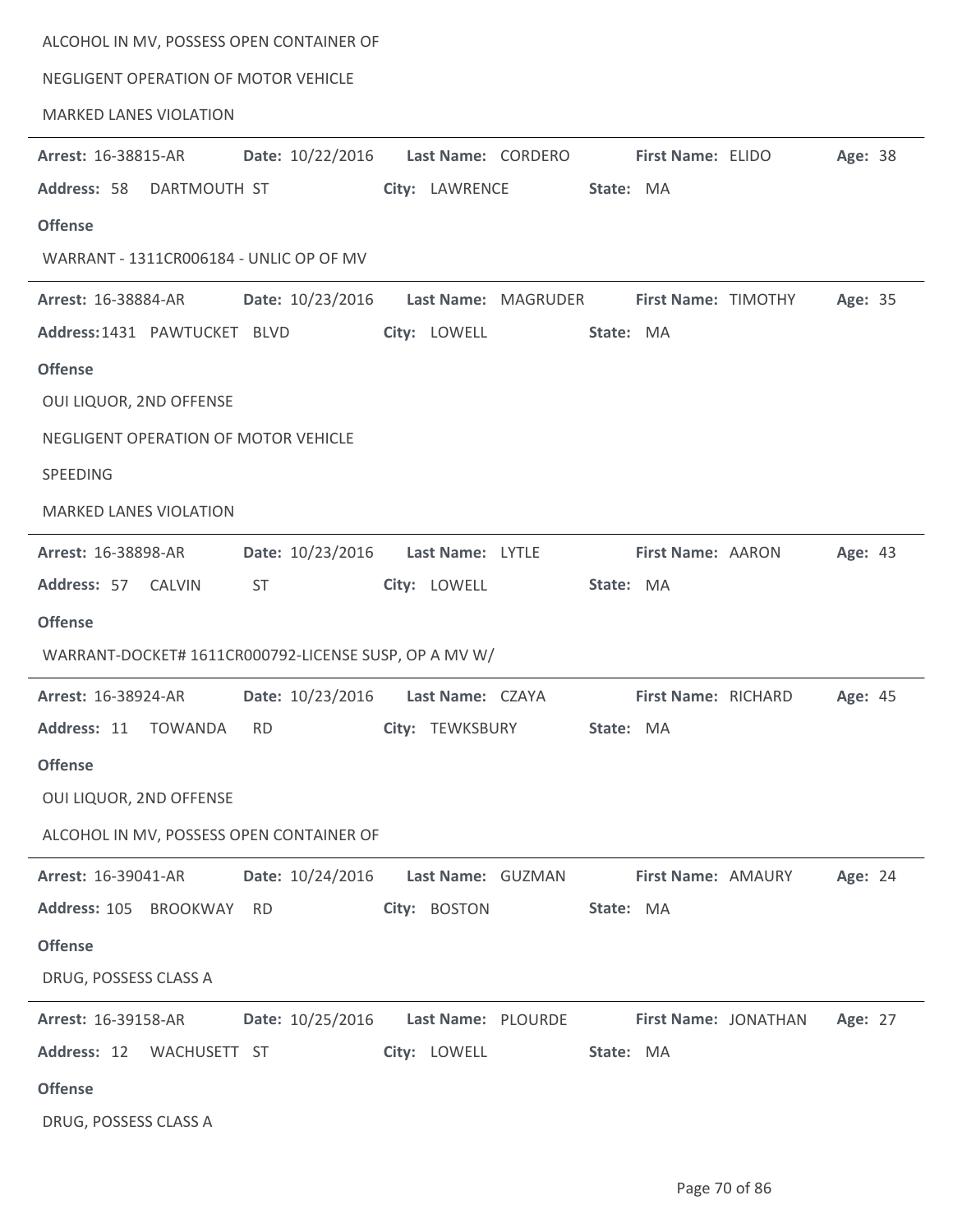| WARRANT-DOCKET#1411CR005085, STRAIGHT, 90/13A, 90/23/D,90/18/A |                  |                     |                      |         |
|----------------------------------------------------------------|------------------|---------------------|----------------------|---------|
| WARRANT-DOCKET#1411CR005509,DEFAULT, 89/9,90/23/D,90/23/H      |                  |                     |                      |         |
| Arrest: 16-39283-A-AR                                          | Date: 10/26/2016 | Last Name: MAGA     | First Name: MICHAEL  | Age: 23 |
| Address: 41<br><b>OAKDALE</b>                                  | <b>RD</b>        | City: WILMINGTON    | State: MA            |         |
| <b>Offense</b>                                                 |                  |                     |                      |         |
| 1553CR002010 B&E BUILDING                                      |                  |                     |                      |         |
| <b>B&amp;E BUILDING DAYTIME FOR FELONY</b>                     |                  |                     |                      |         |
| Arrest: 16-39283-AR                                            | Date: 10/26/2016 | Last Name: MAGA     | First Name: SCOTT    | Age: 27 |
| Address: 41<br><b>OAKDALE</b>                                  | <b>RD</b>        | City: WILMINGTON    | State: MA            |         |
| <b>Offense</b>                                                 |                  |                     |                      |         |
| 1353CR001382 NEG OPERATION                                     |                  |                     |                      |         |
| 1453CR001567 LARCENY OVER                                      |                  |                     |                      |         |
| 1411CR002536 LARCENY BY CHECK                                  |                  |                     |                      |         |
| <b>B&amp;E BUILDING DAYTIME FOR FELONY</b>                     |                  |                     |                      |         |
| Arrest: 16-39397-AR                                            | Date: 10/27/2016 | Last Name: POOR     | First Name: LAWRENCE | Age: 35 |
| Address: 10<br><b>CYRUS</b>                                    | <b>ST</b>        | City: WAKEFIELD     | State: MA            |         |
| <b>Offense</b>                                                 |                  |                     |                      |         |
| WARRANT - 1636CR000919 - SHOPLIFITNG                           |                  |                     |                      |         |
| <b>Arrest: 16-39549-AR</b>                                     | Date: 10/29/2016 | Last Name: PARISEAU | First Name: MICHAEL  | Age: 21 |
| Address: 195 HILL ST                                           | EXT              | City: TEWKSBURY     | State: MA            |         |
| <b>Offense</b>                                                 |                  |                     |                      |         |
| <b>OUI LIQUOR</b>                                              |                  |                     |                      |         |
| NEGLIGENT OPERATION OF MOTOR VEHICLE                           |                  |                     |                      |         |
| <b>MARKED LANES VIOLATION</b>                                  |                  |                     |                      |         |
| <b>Arrest: 16-39570-AR</b>                                     | Date: 10/29/2016 | Last Name: COATES   | First Name: JOHN     | Age: 29 |
| Address: 33 HILL                                               | <b>ST</b>        | City: TEWKSBURY     | State: MA            |         |
| <b>Offense</b>                                                 |                  |                     |                      |         |
| NEGLIGENT OPERATION OF MOTOR VEHICLE                           |                  |                     |                      |         |
| ALCOHOL IN MV, POSSESS OPEN CONTAINER OF                       |                  |                     |                      |         |
| <b>MARKED LANES VIOLATION</b>                                  |                  |                     |                      |         |
| OUI LIQUOR, 2ND OFFENSE                                        |                  |                     |                      |         |

l.

ŀ,

÷,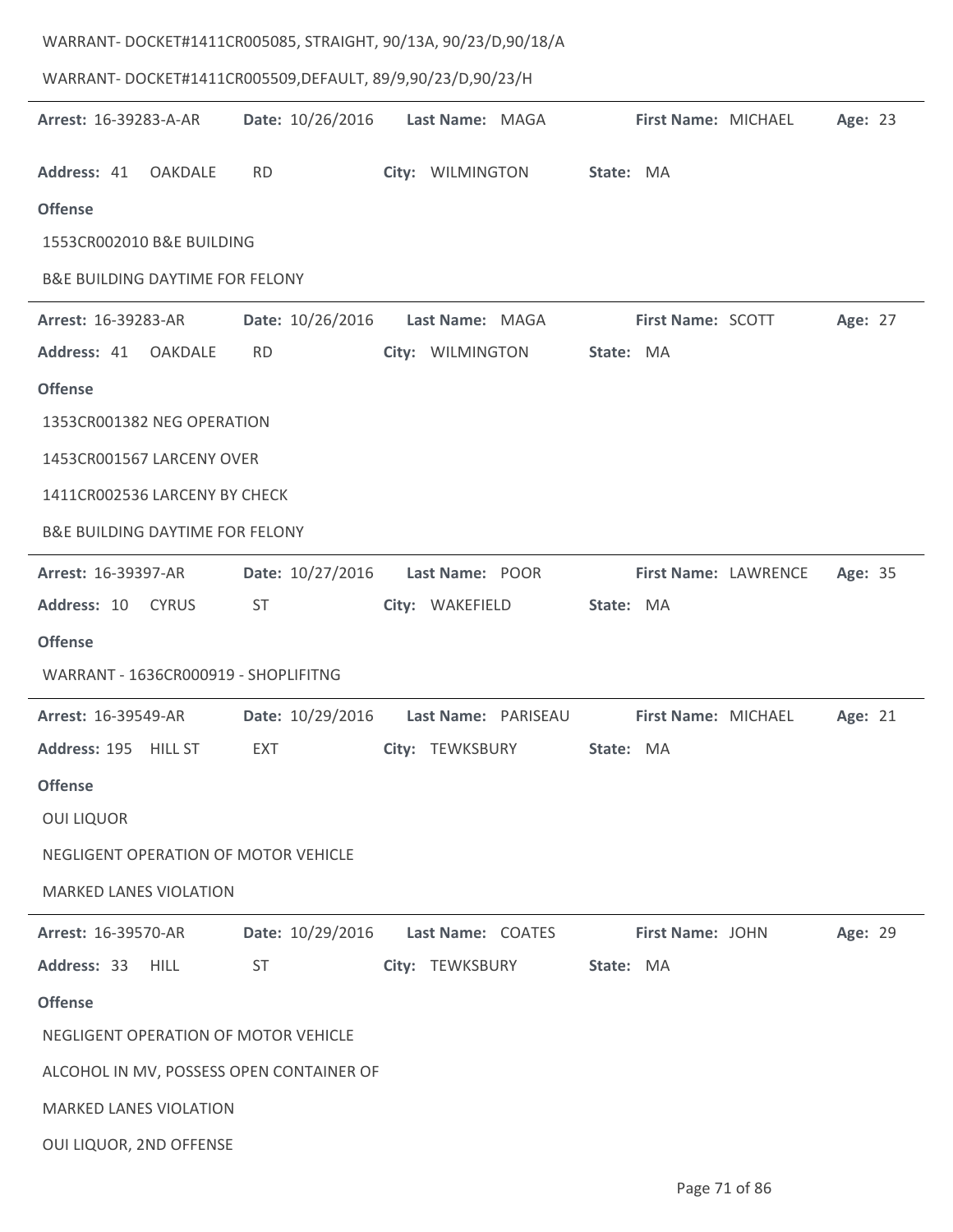| Arrest: 16-39899-AR                                        |              | Date: 11/1/2016    Last Name: HALL |  |                 |                      |           | <b>First Name: TAYLOR</b> |  | Age: 26 |  |
|------------------------------------------------------------|--------------|------------------------------------|--|-----------------|----------------------|-----------|---------------------------|--|---------|--|
| Address: 51 FOUR WINDS DR                                  |              |                                    |  | City: PEMBROKE  |                      | State: MA |                           |  |         |  |
| <b>Offense</b>                                             |              |                                    |  |                 |                      |           |                           |  |         |  |
| LICENSE SUSPENDED, OP MV WITH                              |              |                                    |  |                 |                      |           |                           |  |         |  |
| STOP/YIELD, FAIL TO                                        |              |                                    |  |                 |                      |           |                           |  |         |  |
| WARRANT#1615CR003089 90/23/D LICENSE SUSPENDED, OP MV WITH |              |                                    |  |                 |                      |           |                           |  |         |  |
| Arrest: 16-39923-AR                                        |              | Date: 11/1/2016                    |  |                 | Last Name: FONDACARO |           | First Name: DAVID         |  | Age: 25 |  |
| Address: 206 SALEM                                         |              | <b>RD</b>                          |  |                 | City: TEWKSBURY      | State: MA |                           |  |         |  |
| <b>Offense</b>                                             |              |                                    |  |                 |                      |           |                           |  |         |  |
| WILFUL AND MALICIOUS DESTRUCTION                           |              |                                    |  |                 |                      |           |                           |  |         |  |
| ATTEMPT TO COMMIT CRIME TO WIT B&E DAYTIME MISDEMEANOR     |              |                                    |  |                 |                      |           |                           |  |         |  |
| Arrest: 16-40125-AR                                        |              | Date: 11/3/2016 Last Name: WHEALAN |  |                 |                      |           | First Name: SEAN          |  | Age: 51 |  |
| Address: 940 MAIN                                          |              | ST                                 |  |                 | City: TEWKSBURY      | State: MA |                           |  |         |  |
| <b>Offense</b>                                             |              |                                    |  |                 |                      |           |                           |  |         |  |
| <b>ATTACHING PLATES</b>                                    |              |                                    |  |                 |                      |           |                           |  |         |  |
| UNREGISTERED MOTOR VEHICLE                                 |              |                                    |  |                 |                      |           |                           |  |         |  |
| LICENSE SUSPENDED, OP MV WITH, SUBSQ.OFF                   |              |                                    |  |                 |                      |           |                           |  |         |  |
| Arrest: 16-40187-AR                                        |              | Date: 11/3/2016                    |  |                 | Last Name: MCCARTHY  |           | First Name: MICHAEL       |  | Age: 22 |  |
| Address: 219 OLD MAIN                                      |              | <b>ST</b>                          |  | City: TEWKSBURY |                      | State: MA |                           |  |         |  |
| <b>Offense</b>                                             |              |                                    |  |                 |                      |           |                           |  |         |  |
| <b>COURTESY BOOKING</b>                                    |              |                                    |  |                 |                      |           |                           |  |         |  |
| Arrest: 16-40210-AR                                        |              | Date: 11/3/2016                    |  |                 | Last Name: SANFORD   |           | <b>First Name: MILES</b>  |  | Age: 60 |  |
| Address: 7                                                 | PONDEROSA DR |                                    |  | City: TOWNSEND  |                      | State: MA |                           |  |         |  |
| <b>Offense</b>                                             |              |                                    |  |                 |                      |           |                           |  |         |  |
| WARRANT 1611CR003987 POSS CLASS A                          |              |                                    |  |                 |                      |           |                           |  |         |  |
| WARRANT 0248CR001564 FURNISHING ALCOHOL/UNDER21            |              |                                    |  |                 |                      |           |                           |  |         |  |
| Arrest: 16-40233-AR                                        |              | Date: 11/4/2016                    |  |                 | Last Name: GIORDANO  |           | First Name: MATTHEW       |  | Age: 32 |  |
| Address: 6                                                 | LILAC        | <b>RD</b>                          |  | City: BILLERICA |                      | State: MA |                           |  |         |  |
| <b>Offense</b>                                             |              |                                    |  |                 |                      |           |                           |  |         |  |
| LICENSE REVOKED, OP MV WITH, SUBSQ.OFF                     |              |                                    |  |                 |                      |           |                           |  |         |  |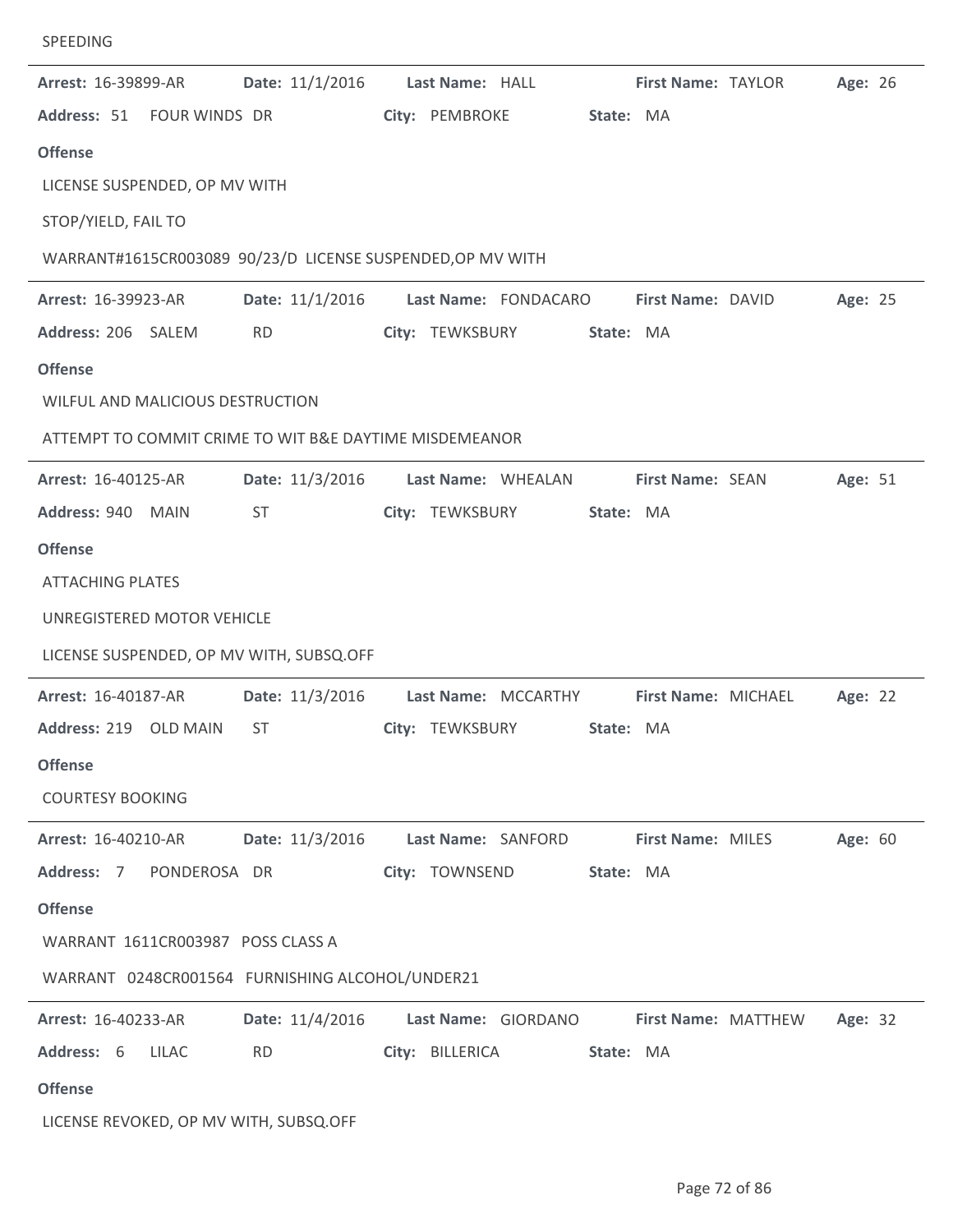| NEGLIGENT OPERATION OF MOTOR VEHICLE                   |                 |                    |                     |         |  |  |  |  |
|--------------------------------------------------------|-----------------|--------------------|---------------------|---------|--|--|--|--|
| LICENSE SUSPENDED FOR OUI, OPER MV WITH                |                 |                    |                     |         |  |  |  |  |
| Arrest: 16-40266-AR                                    | Date: 11/4/2016 | Last Name: VEGA    | First Name: JESUS   | Age: 35 |  |  |  |  |
| Address: 273 SALEM                                     | <b>ST</b>       | City: LAWRENCE     | State: MA           |         |  |  |  |  |
| <b>Offense</b>                                         |                 |                    |                     |         |  |  |  |  |
| LICENSE SUSPENDED, OP MV WITH, SUBSQ.OFF               |                 |                    |                     |         |  |  |  |  |
| SEAT BELT, FAIL WEAR                                   |                 |                    |                     |         |  |  |  |  |
| NAME/ADDRESS CHANGE, FL NOTIFY RMV OF                  |                 |                    |                     |         |  |  |  |  |
| <b>ATTACHING PLATES</b>                                |                 |                    |                     |         |  |  |  |  |
| UNREGISTERED MOTOR VEHICLE                             |                 |                    |                     |         |  |  |  |  |
| UNINSURED MOTOR VEHICLE                                |                 |                    |                     |         |  |  |  |  |
| Arrest: 16-40368-AR                                    | Date: 11/5/2016 | Last Name: BERRIOS | First Name: ELYENIS | Age: 20 |  |  |  |  |
| Address: 130 JOHN                                      | <b>ST</b>       | City: LOWELL       | State: MA           |         |  |  |  |  |
| <b>Offense</b>                                         |                 |                    |                     |         |  |  |  |  |
| EQUIPMENT VIOLATION, MISCELLANEOUS MV                  |                 |                    |                     |         |  |  |  |  |
| DRUG, POSSESS CLASS B                                  |                 |                    |                     |         |  |  |  |  |
| Arrest: 16-40412-AR                                    | Date: 11/5/2016 | Last Name: AGUILAR | First Name: EFRAIN  | Age: 38 |  |  |  |  |
| Address: 483 LAWRENCE                                  | <b>ST</b>       | City: LOWELL       | State: MA           |         |  |  |  |  |
| <b>Offense</b>                                         |                 |                    |                     |         |  |  |  |  |
| SHOPLIFTING BY CONCEALING MDSE                         |                 |                    |                     |         |  |  |  |  |
| WARRANT#1511CR003828 90/23/D LICENSE SUSP., OP MV WITH |                 |                    |                     |         |  |  |  |  |
| Arrest: 16-40423-AR                                    | Date: 11/5/2016 | Last Name: NIES    | First Name: PAMELA  | Age: 48 |  |  |  |  |
| Address: 1095 CHANDLER                                 | <b>ST</b>       | City: TEWKSBURY    | State: MA           |         |  |  |  |  |
| <b>Offense</b>                                         |                 |                    |                     |         |  |  |  |  |
| STRANGULATION OR SUFFOCATION                           |                 |                    |                     |         |  |  |  |  |
| THREAT TO COMMIT CRIME: TO WIT/ MURDER                 |                 |                    |                     |         |  |  |  |  |
| RECOGNIZANCE, FAIL APPEAR UPON #1518CR000100           |                 |                    |                     |         |  |  |  |  |
| RECOGNIZANCE, FAIL APPEAR UPON #1511CR003896           |                 |                    |                     |         |  |  |  |  |
| RECOGNIZANCE, FAIL APPEAR UPON #1511CR005901           |                 |                    |                     |         |  |  |  |  |
|                                                        |                 |                    |                     |         |  |  |  |  |
| RECOGNIZANCE, FAIL APPEAR UPON #1511CR004074           |                 |                    |                     |         |  |  |  |  |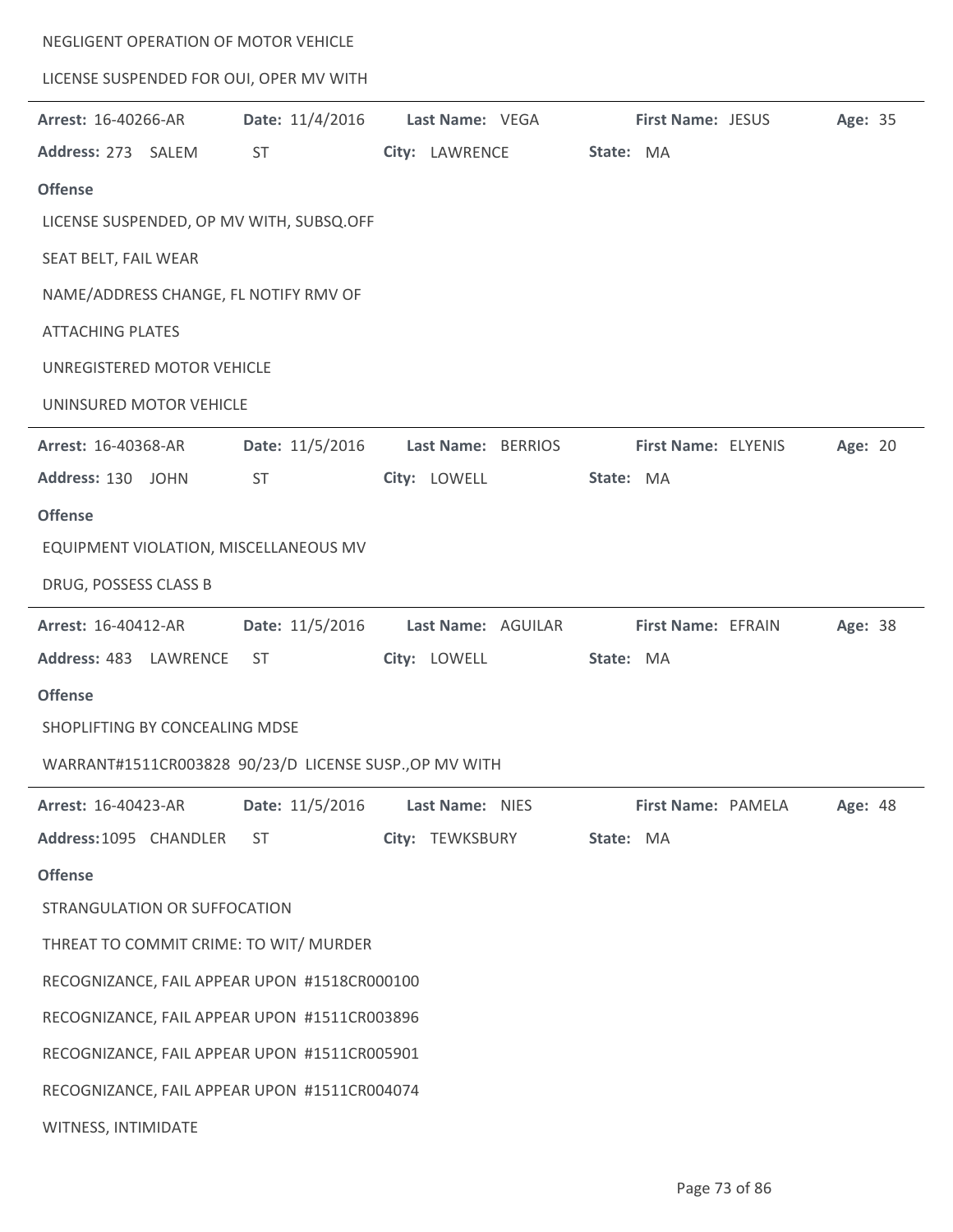## WARRANT#1470CR000506 268/32B,90/23,90/24 LICENSE SUSP.,NEGLIGENT OP

| Arrest: 16-40621-AR                           | Date: 11/7/2016 | Last Name: LEAL                                           | First Name: KENNY        | Age: 39 |
|-----------------------------------------------|-----------------|-----------------------------------------------------------|--------------------------|---------|
| Address: 10B MEMORIAL                         | <b>DR</b>       | City: SOMMERVILLE                                         | State: MA                |         |
| <b>Offense</b>                                |                 |                                                           |                          |         |
| FALSE NAME TO A POLICE OFFICER, MV OPERATOR   |                 |                                                           |                          |         |
| LICENSE REVOKED, OPERATE MV WITH              |                 |                                                           |                          |         |
| FALSE NAME/SSN, ARRESTEE FURNISH              |                 |                                                           |                          |         |
| <b>MARKED LANES VIOLATION</b>                 |                 |                                                           |                          |         |
| SPEEDING                                      |                 |                                                           |                          |         |
| Arrest: 16-40818-AR                           | Date: 11/9/2016 | Last Name: LUNDIN                                         | <b>First Name: PETER</b> | Age: 51 |
| Address: 11<br>JAY                            | <b>ST</b>       | City: TEWKSBURY                                           | State: MA                |         |
| <b>Offense</b>                                |                 |                                                           |                          |         |
| LICENSE REVOKED, OPERATE MV WITH              |                 |                                                           |                          |         |
| INSPECTION/STICKER, NO                        |                 |                                                           |                          |         |
| <b>Arrest: 16-40834-AR</b>                    | Date: 11/9/2016 | Last Name: LAO-FIGUEROA First Name: AGAPITO               |                          | Age: 35 |
| Address: 94 GRAND                             | <b>ST</b>       | City: LOWELL                                              | State: MA                |         |
| <b>Offense</b>                                |                 |                                                           |                          |         |
| WARRANT - 0913CR005959 - OP MV W/ SUSP LIC    |                 |                                                           |                          |         |
| <b>Arrest: 16-40836-AR</b>                    | Date: 11/9/2016 | Last Name: GOVEO-FIGUEROA First Name: CHRISTOPHER Age: 23 |                          |         |
| Address: 1 LINCOLN                            | ST              | City: HAVERHILL                                           | State: MA                |         |
| <b>Offense</b>                                |                 |                                                           |                          |         |
| WARRANT - 1611CR002266 - OP MV W/ SUSP LIC    |                 |                                                           |                          |         |
| Arrest: 16-40908-AR                           | Date: 11/9/2016 | Last Name: ANDERSON                                       | First Name: PAUL         | Age: 52 |
| Address: 784 REAR MASS                        | AVE             | City: BOSTON                                              | State: MA                |         |
| <b>Offense</b>                                |                 |                                                           |                          |         |
| WARRANT 1410CR001146 LICENSE SUSPENDED, OP MV |                 |                                                           |                          |         |
| Arrest: 16-40909-AR                           | Date: 11/9/2016 | Last Name: RODRIGUEZ                                      | First Name: JASMINE      | Age: 25 |
| Address205/20 MIDDLESEX                       | <b>ST</b>       | City: LOWELL                                              | State: MA                |         |
| <b>Offense</b>                                |                 |                                                           |                          |         |
| WARRANT 1618CR004119 UNLICENSED OPERATION M/V |                 |                                                           |                          |         |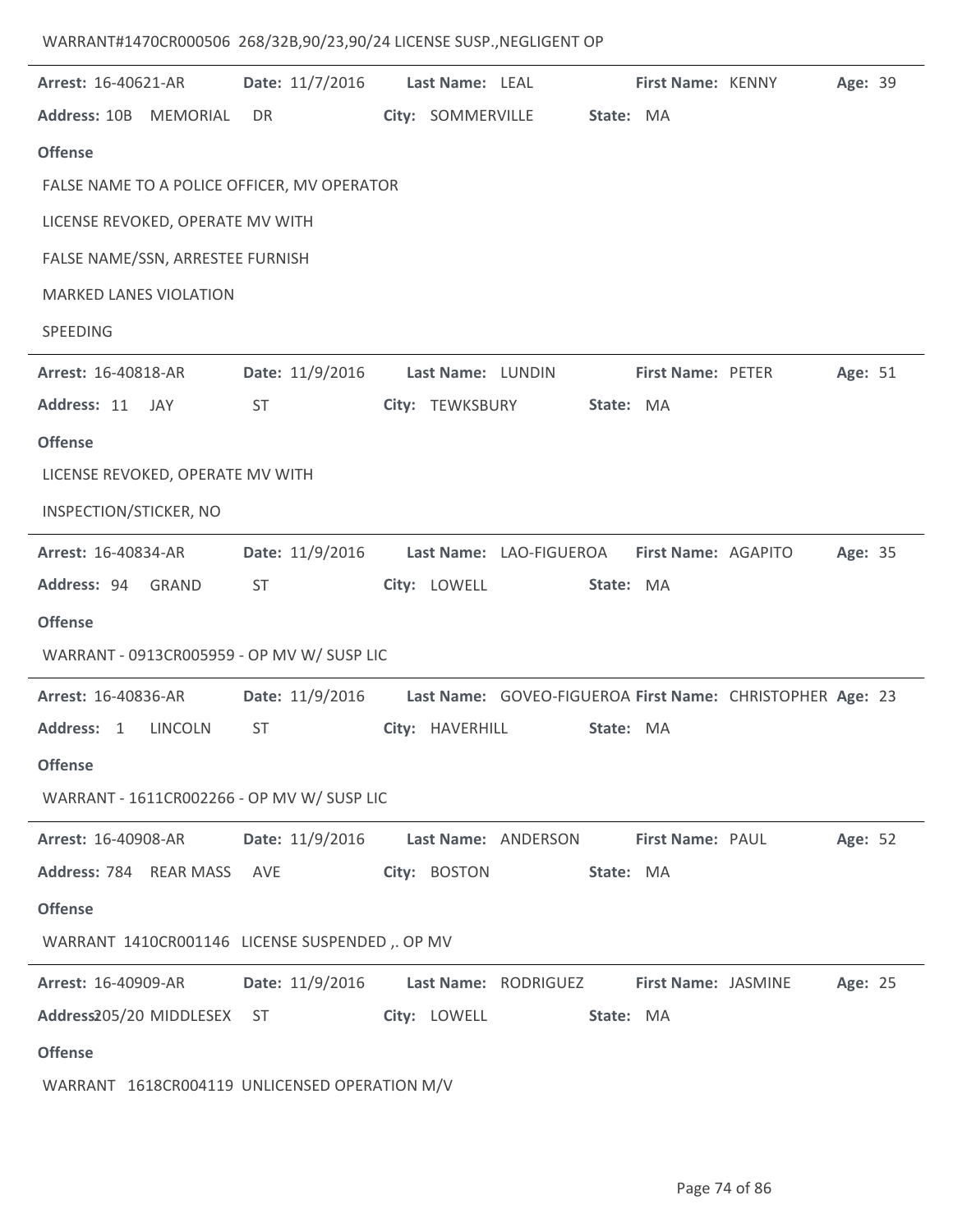| Arrest: 16-40975-AR                      |           | Date: 11/10/2016 | Last Name: CONLEY |                       |           | First Name: RICHARD | Age: 31 |  |
|------------------------------------------|-----------|------------------|-------------------|-----------------------|-----------|---------------------|---------|--|
| Address: 32 HIGH PLAIN                   | <b>RD</b> |                  | City: ANDOVER     |                       | State: MA |                     |         |  |
| <b>Offense</b>                           |           |                  |                   |                       |           |                     |         |  |
| STOP/YIELD, FAIL TO                      |           |                  |                   |                       |           |                     |         |  |
| LICENSE SUSPENDED, OP MV WITH            |           |                  |                   |                       |           |                     |         |  |
| Arrest: 16-41006-AR                      |           | Date: 11/10/2016 |                   | Last Name: VARGAS     |           | First Name: ANGEL   | Age: 34 |  |
| Address: 35<br>DAY                       | <b>ST</b> |                  | City: FITCHBURG   |                       | State: MA |                     |         |  |
| <b>Offense</b>                           |           |                  |                   |                       |           |                     |         |  |
| <b>FORGERY OF DOCUMENT</b>               |           |                  |                   |                       |           |                     |         |  |
| <b>UTTER FALSE CHECK</b>                 |           |                  |                   |                       |           |                     |         |  |
| <b>FORGERY OF CHECK</b>                  |           |                  |                   |                       |           |                     |         |  |
| ATTEMPT TO COMMIT CRIME (TO WIT LARCENY) |           |                  |                   |                       |           |                     |         |  |
| LARCENY OVER \$250                       |           |                  |                   |                       |           |                     |         |  |
| Arrest: 16-41112-A-AR                    |           | Date: 11/11/2016 |                   | Last Name: WHEELER    |           | First Name: MICHAEL | Age: 20 |  |
| Address: 110<br><b>MERRIL</b>            | LN        |                  | City: DRACUT      |                       | State: MA |                     |         |  |
| <b>Offense</b>                           |           |                  |                   |                       |           |                     |         |  |
| DRUG, POSSESS CLASS A                    |           |                  |                   |                       |           |                     |         |  |
| Arrest: 16-41112-AR                      |           | Date: 11/11/2016 |                   | Last Name: GEORGOULIS |           | First Name: MICHAEL | Age: 23 |  |
| Address: 3<br><b>THEODORE</b>            | AVE       |                  | City: PELHAM      |                       | State: NH |                     |         |  |
| <b>Offense</b>                           |           |                  |                   |                       |           |                     |         |  |
| DRUG, POSSESS CLASS A                    |           |                  |                   |                       |           |                     |         |  |
| Arrest: 16-41150-AR                      |           | Date: 11/11/2016 |                   | Last Name: SAMBATARO  |           | First Name: DAVID   | Age: 28 |  |
| Address: 26 GOLDEN OAKS DR               |           |                  | City: SALEM       |                       | State: NH |                     |         |  |
| <b>Offense</b>                           |           |                  |                   |                       |           |                     |         |  |
| WARRANT                                  |           |                  |                   |                       |           |                     |         |  |
| Arrest: 16-41214-A-AR                    |           | Date: 11/12/2016 |                   | Last Name: CONSOLETTI |           | First Name: MICHAEL | Age: 38 |  |
| Address: 50<br>EDENFIELD                 | AVE       |                  | City: WATERTOWN   |                       | State: MA |                     |         |  |
| <b>Offense</b>                           |           |                  |                   |                       |           |                     |         |  |
| DRUG, POSSESS CLASS B, SUBSQ.OFF.        |           |                  |                   |                       |           |                     |         |  |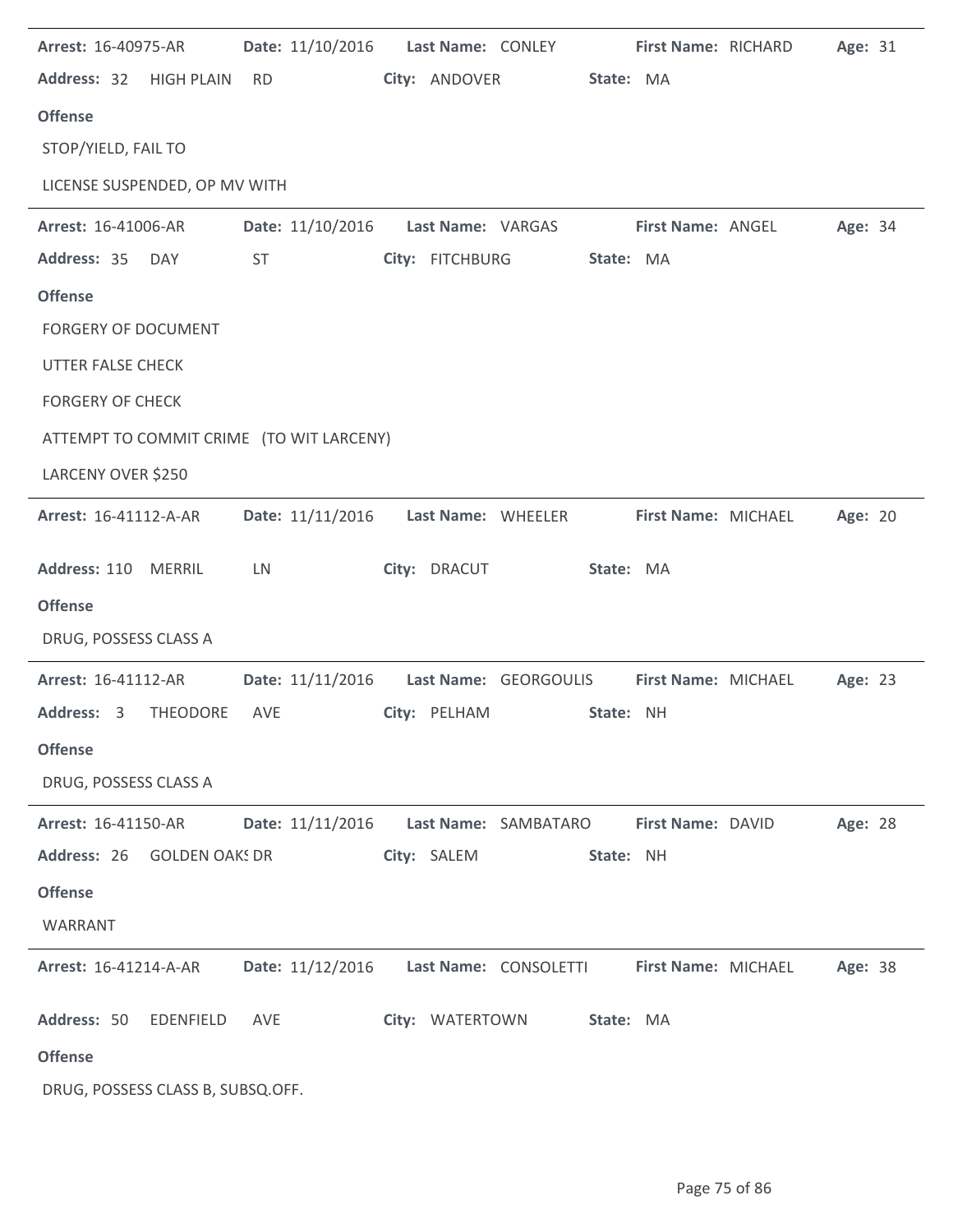| Arrest: 16-41214-AR                           |           |                  |                   | Date: 11/12/2016    Last Name: BOURQUE                      |                  | First Name: DANA     |                                                         | Age: 43        |  |
|-----------------------------------------------|-----------|------------------|-------------------|-------------------------------------------------------------|------------------|----------------------|---------------------------------------------------------|----------------|--|
| Address: 132 LAKE                             | <b>ST</b> |                  |                   | City: WALTHAM                                               | State: MA        |                      |                                                         |                |  |
| <b>Offense</b>                                |           |                  |                   |                                                             |                  |                      |                                                         |                |  |
| DRUG, POSSESS CLASS B                         |           |                  |                   |                                                             |                  |                      |                                                         |                |  |
| <b>Arrest: 16-41255-AR</b>                    |           |                  |                   | Date: 11/13/2016    Last Name: DESHLER    First Name: TYLER |                  |                      |                                                         | Age: 27        |  |
| Address: 242 EAST                             | ST        |                  |                   | City: TEWKSBURY                                             | State: MA        |                      |                                                         |                |  |
| <b>Offense</b>                                |           |                  |                   |                                                             |                  |                      |                                                         |                |  |
| UNREGISTERED MOTOR VEHICLE                    |           |                  |                   |                                                             |                  |                      |                                                         |                |  |
| DRUG, POSSESS CLASS E                         |           |                  |                   |                                                             |                  |                      |                                                         |                |  |
| <b>MARKED LANES VIOLATION</b>                 |           |                  |                   |                                                             |                  |                      |                                                         |                |  |
| <b>Arrest: 16-41287-AR</b>                    |           |                  |                   | Date: 11/13/2016    Last Name: BORDELEAU                    |                  | First Name: DEBORAH  |                                                         | <b>Age: 34</b> |  |
| Address: 149 COBURN                           | <b>RD</b> |                  |                   | City: TYNGSBORO                                             | State: MA        |                      |                                                         |                |  |
| <b>Offense</b>                                |           |                  |                   |                                                             |                  |                      |                                                         |                |  |
| SHOPLIFTING BY ASPORTATION                    |           |                  |                   |                                                             |                  |                      |                                                         |                |  |
| <b>Arrest: 16-41306-AR</b>                    |           | Date: 11/13/2016 |                   | Last Name: MERRILL                                          |                  | First Name: ROBERT   |                                                         | Age: 26        |  |
| Address: 3 SUMMIT                             | AVE       |                  |                   | City: SOMERVILLE                                            | State: MA        |                      |                                                         |                |  |
|                                               |           |                  |                   |                                                             |                  |                      |                                                         |                |  |
| <b>Offense</b>                                |           |                  |                   |                                                             |                  |                      |                                                         |                |  |
| SHOPLIFTING BY CONCEALING MDSE                |           |                  |                   |                                                             |                  |                      |                                                         |                |  |
| <b>Arrest: 16-41417-AR</b>                    |           |                  |                   |                                                             |                  |                      | Date: 11/14/2016  Last Name: AUSTIN  First Name: HAYLEY | Age: 23        |  |
| Address: 11 ROYAL CREST<br><b>UN</b>          |           |                  | City: N ANDOVER   |                                                             | <b>State: MA</b> |                      |                                                         |                |  |
| <b>Offense</b>                                |           |                  |                   |                                                             |                  |                      |                                                         |                |  |
| WARRANT (90 / 34J UNINSURED M.V 1653CR001841) |           |                  |                   |                                                             |                  |                      |                                                         |                |  |
| Arrest: 16-41427-AR                           |           | Date: 11/14/2016 | Last Name: JESSON |                                                             |                  | First Name: CASEY    |                                                         | Age: 38        |  |
| Address: 12<br>PROSPECT                       | <b>ST</b> |                  | City: MANCHESTER  |                                                             | State: NH        |                      |                                                         |                |  |
| <b>Offense</b>                                |           |                  |                   |                                                             |                  |                      |                                                         |                |  |
| WARRANT INTIMIDATE/WITNESS                    |           |                  |                   |                                                             |                  |                      |                                                         |                |  |
| Arrest: 16-41476-AR                           |           | Date: 11/15/2016 |                   | Last Name: MWANGI                                           |                  | First Name: CAROLINE |                                                         | Age: 47        |  |
| Address: 341 PAWTUCKET BLVD                   |           |                  | City: LOWELL      |                                                             | State: MA        |                      |                                                         |                |  |
| <b>Offense</b>                                |           |                  |                   |                                                             |                  |                      |                                                         |                |  |
| WARRANT - 1511CR003685 - UNLICENSED OP OF MV  |           |                  |                   |                                                             |                  |                      |                                                         |                |  |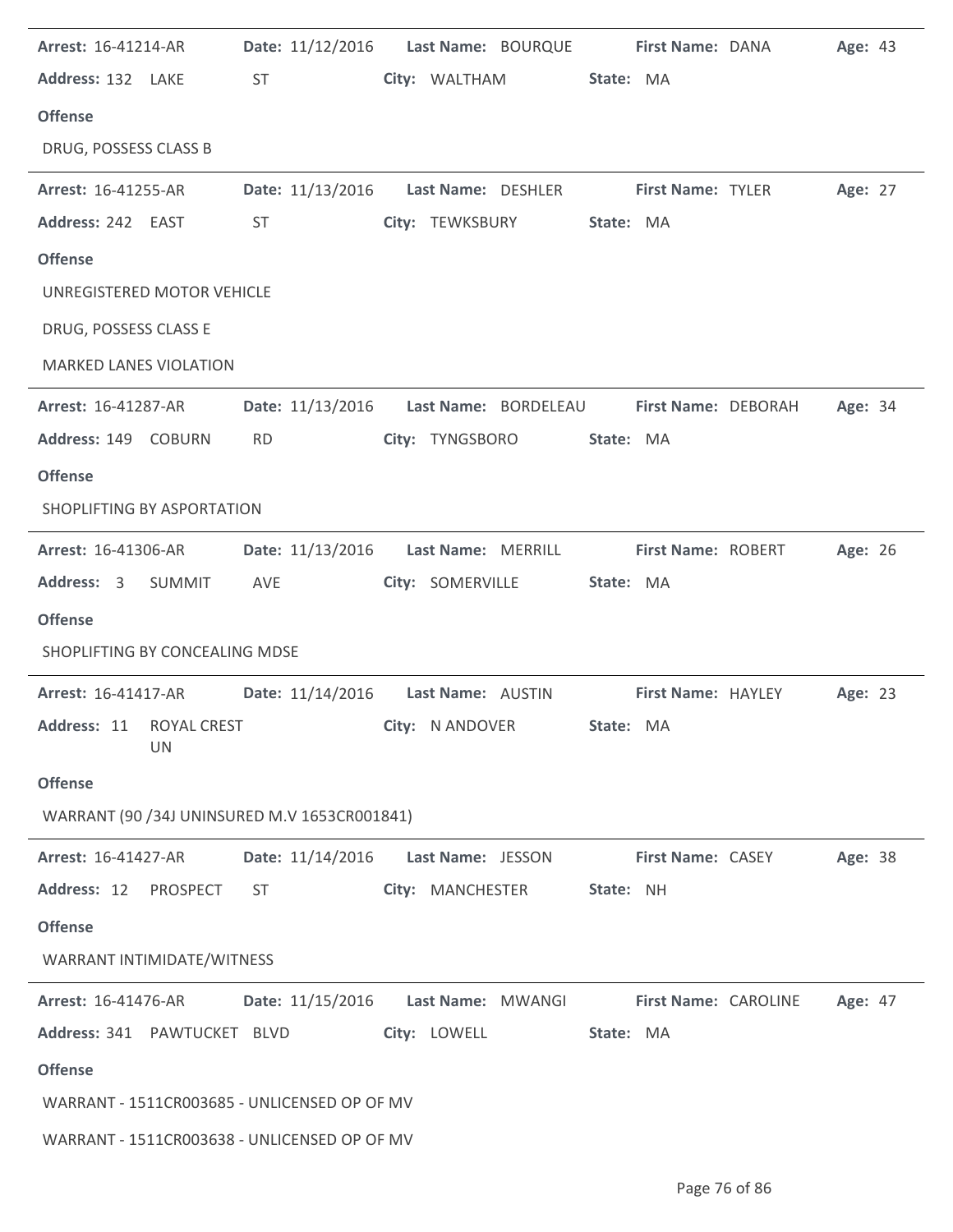| UNLICENSED OPERATION OF MV                  |                  |                                        |                             |         |
|---------------------------------------------|------------------|----------------------------------------|-----------------------------|---------|
| Arrest: 16-41567-AR                         | Date: 11/15/2016 | Last Name: MURPHY                      | First Name: MEGAN           | Age: 27 |
| Address: 8<br><b>BELMONT</b>                | <b>RD</b>        | City: BILLERICA                        | State: MA                   |         |
| <b>Offense</b>                              |                  |                                        |                             |         |
| 1611CR004165 LICENSE SUSPENDED OP MV        |                  |                                        |                             |         |
| Arrest: 16-41655-A-AR                       | Date: 11/16/2016 | Last Name: SUSSENBERGER                | First Name: JACOB           | Age: 39 |
| Address: 410 PINNACLE                       | <b>ST</b>        | City: TEWKSBURY                        | State: MA                   |         |
| <b>Offense</b>                              |                  |                                        |                             |         |
| SHOPLIFTING BY CONCEALING MDSE              |                  |                                        |                             |         |
| DRUG, POSSESS CLASS B                       |                  |                                        |                             |         |
| Arrest: 16-41655-AR                         | Date: 11/16/2016 | Last Name: DIAZ                        | First Name: GEOFFREY        | Age: 39 |
| Address: 1118 WHIPPLE                       | <b>RD</b>        | City: TEWKSBURY                        | State: MA                   |         |
| <b>Offense</b>                              |                  |                                        |                             |         |
| SHOPLIFTING BY CONCEALING MDSE              |                  |                                        |                             |         |
| WARRANT (DRUG DIST CLASS A)1511CR003429     |                  |                                        |                             |         |
| Arrest: 16-41814-AR                         | Date: 11/17/2016 | Last Name: HARTWELL                    | <b>First Name: COURTNEY</b> | Age: 28 |
| Address: 49 HARTWELL                        | AVE              | City: LITTLETON                        | State: MA                   |         |
| <b>Offense</b>                              |                  |                                        |                             |         |
| WARRANT 1649CR002043 OUI LIQOUR             |                  |                                        |                             |         |
| WARRANT 1648CR000284 AYER DIST              |                  |                                        |                             |         |
| <b>Arrest: 16-41844-AR</b>                  |                  | Date: 11/18/2016    Last Name: PETERS  | First Name: SCOTT           | Age: 28 |
| Address: 112 VALE                           | ST               | City: TEWKSBURY                        | State: MA                   |         |
| <b>Offense</b>                              |                  |                                        |                             |         |
| WARRANT - 1522CR001075 - OUI LIQUOR 2ND OFF |                  |                                        |                             |         |
| <b>Arrest: 16-41969-AR</b>                  | Date: 11/19/2016 | Last Name: MINGHELLA                   | <b>First Name: PATRICIA</b> | Age: 60 |
| Address: 3 GRANDVIEW AVE                    |                  | City: BURLINGTON                       | State: MA                   |         |
| <b>Offense</b>                              |                  |                                        |                             |         |
| WARRANT - 1653CR002252 - OP MV W/ SUSP LIC  |                  |                                        |                             |         |
| Arrest: 16-42169-AR                         |                  | Date: 11/20/2016    Last Name: CARROLL | <b>First Name: MICHAEL</b>  | Age: 41 |
| Address: 17 AVERY                           | ST               | City: LOWELL                           | State: MA                   |         |
| <b>Offense</b>                              |                  |                                        |                             |         |

J.

 $\overline{a}$ 

 $\overline{a}$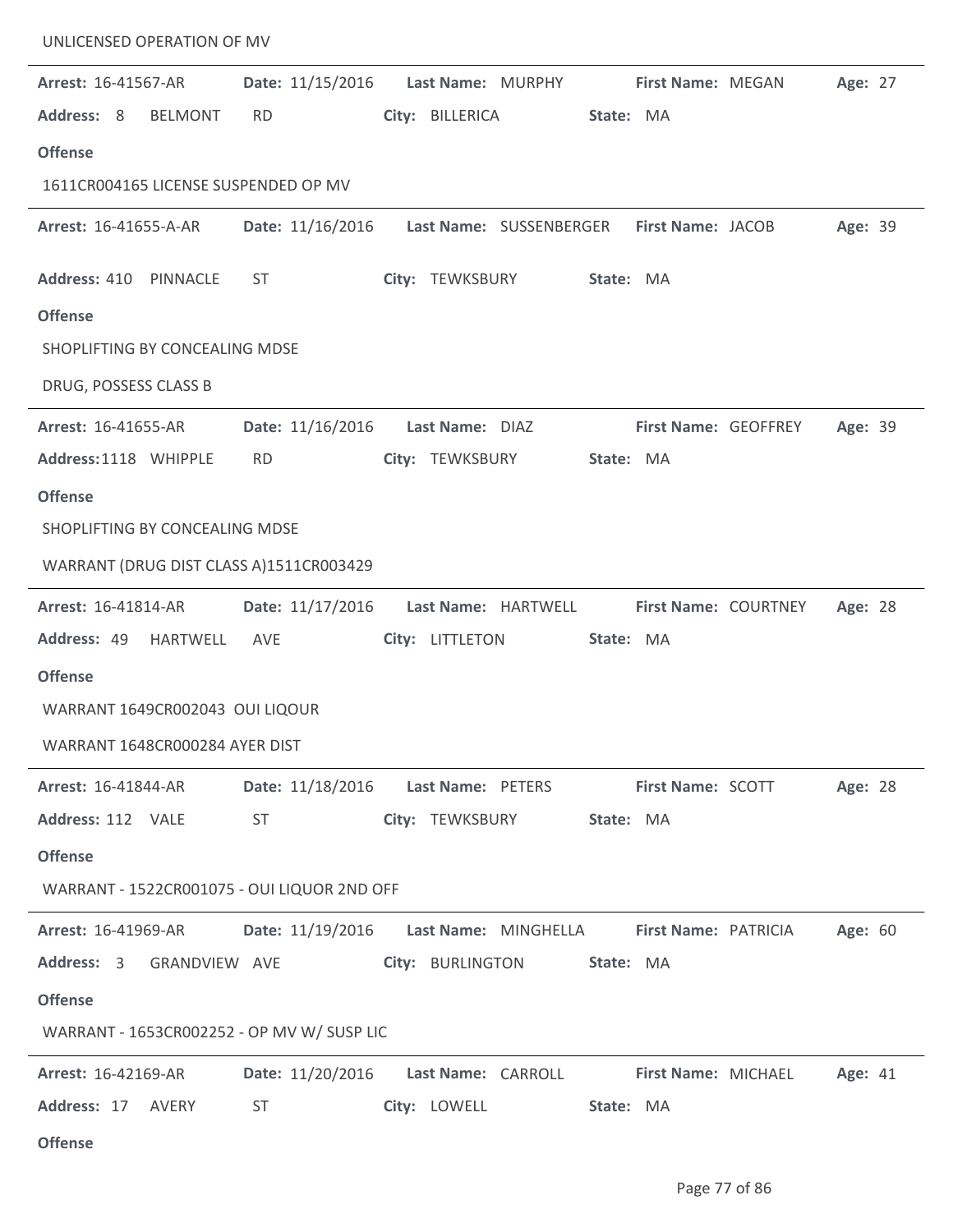| SHOPLIFTING BY ASPORTATION    |                  |                                      |                                                               |         |
|-------------------------------|------------------|--------------------------------------|---------------------------------------------------------------|---------|
| Arrest: 16-42185-AR           | Date: 11/20/2016 | Last Name: AARON                     | First Name: PAUL                                              | Age: 29 |
| Address: 79 LOCK              | <b>ST</b>        | City: NASHUA                         | State: NH                                                     |         |
| <b>Offense</b>                |                  |                                      |                                                               |         |
| SHOPLIFTING BY ASPORTATION    |                  |                                      |                                                               |         |
| Arrest: 16-42274-AR           | Date: 11/21/2016 | Last Name: JAMES                     | <b>First Name: JERRY</b>                                      | Age: 34 |
| Address: 56<br>MARGIN         | <b>ST</b>        | City: SALEM                          | State: MA                                                     |         |
| <b>Offense</b>                |                  |                                      |                                                               |         |
| <b>COURTESY BOOKING</b>       |                  |                                      |                                                               |         |
| Arrest: 16-42542-AR           | Date: 11/24/2016 | Last Name: DEROSA                    | First Name: DEREK                                             | Age: 27 |
| Address:124A POND             | <b>ST</b>        | City: BILLERICA                      | State: MA                                                     |         |
| <b>Offense</b>                |                  |                                      |                                                               |         |
| OUI LIQUOR, 2ND OFFENSE       |                  |                                      |                                                               |         |
| UNLICENSED OPERATION OF MV    |                  |                                      |                                                               |         |
| Arrest: 16-42726-AR           | Date: 11/26/2016 | Last Name: BURNEY                    | First Name: JOSHUA                                            | Age: 38 |
| Address: 77 VILLAGE           | <b>ST</b>        | City: PENACOOK                       | State: NH                                                     |         |
| <b>Offense</b>                |                  |                                      |                                                               |         |
| DRUG, POSSESS CLASS A         |                  |                                      |                                                               |         |
| DRUG, POSSESS CLASS E         |                  |                                      |                                                               |         |
| <b>Arrest: 16-42765-AR</b>    |                  |                                      | Date: 11/26/2016    Last Name: RAVALESE    First Name: NICOLE | Age: 30 |
| Address: 27 JACKSON ST U      |                  | City: LOWELL                         | State: MA                                                     |         |
| <b>Offense</b>                |                  |                                      |                                                               |         |
| A&B ON +60/DISABLED NO INJURY |                  |                                      |                                                               |         |
| <b>Arrest: 16-42846-AR</b>    |                  | Date: 11/27/2016    Last Name: WOOD  | <b>First Name: KELSEY</b>                                     | Age: 31 |
| Address205/20 MIDDLESEX ST    |                  | City: LOWELL                         | State: MA                                                     |         |
| <b>Offense</b>                |                  |                                      |                                                               |         |
| SHOPLIFTING BY ASPORTATION    |                  |                                      |                                                               |         |
| Arrest: 16-42952-AR           |                  | Date: 11/28/2016    Last Name: ROWAN | <b>First Name: JASON</b>                                      | Age: 39 |
| Address: 12 PAWNTUCKET BLVD   |                  | City: TYNGSBOROUGH                   | State: MA                                                     |         |
| <b>Offense</b>                |                  |                                      |                                                               |         |

TRESPASS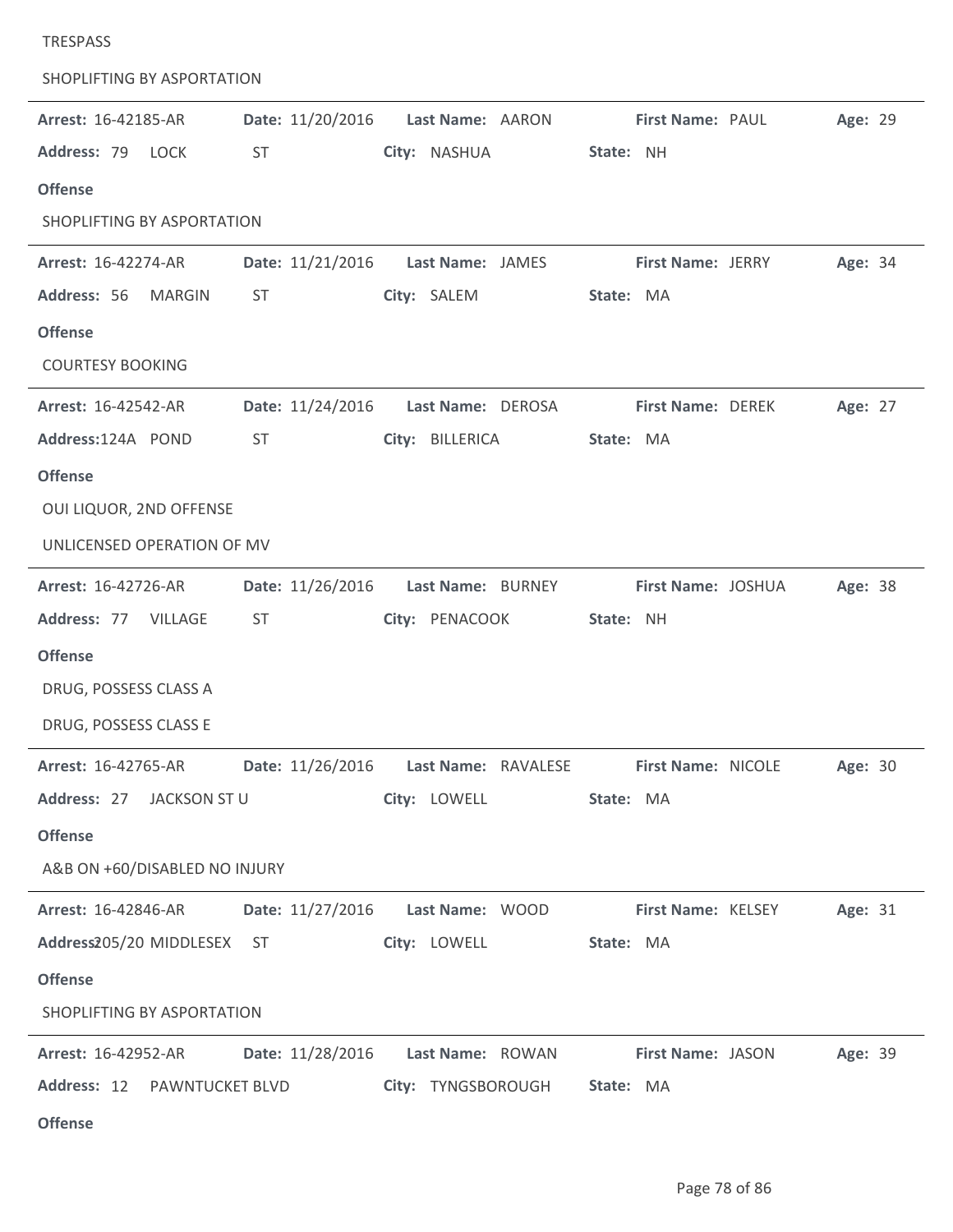| Arrest: 16-43033-AR              | Date: 11/29/2016                                 | Last Name: PICANO     |           | First Name: LINDSAY     | Age: 26 |  |
|----------------------------------|--------------------------------------------------|-----------------------|-----------|-------------------------|---------|--|
| Address: 89<br><b>KENNEDY</b>    | <b>RD</b>                                        | City: TEWKSBURY       | State: MA |                         |         |  |
| <b>Offense</b>                   |                                                  |                       |           |                         |         |  |
| DRUG, POSSESS CLASS B            |                                                  |                       |           |                         |         |  |
| DRUG, POSSESS CLASS B            |                                                  |                       |           |                         |         |  |
| Arrest: 16-43064-AR              | Date: 11/29/2016                                 | Last Name: PICANO     |           | First Name: LINDSAY     | Age: 26 |  |
| Address: 89<br>KENNEDY           | <b>RD</b>                                        | City: TEWKSBURY       | State: MA |                         |         |  |
| <b>Offense</b>                   |                                                  |                       |           |                         |         |  |
| DRUG, POSSESS CLASS B            |                                                  |                       |           |                         |         |  |
| DRUG, POSSESS CLASS B            |                                                  |                       |           |                         |         |  |
| Arrest: 16-43107-AR              | Date: 11/30/2016                                 | Last Name: MCCANN     |           | First Name: JARETT      | Age: 39 |  |
| Address: 11<br><b>DECAROLIS</b>  | DR                                               | City: TEWKSBURY       | State: MA |                         |         |  |
| <b>Offense</b>                   |                                                  |                       |           |                         |         |  |
|                                  | WARRANT (DOCKET #1548CR000035 / OUI 3RD OFFENSE) |                       |           |                         |         |  |
| Arrest: 16-43204-AR              | Date: 12/1/2016                                  | Last Name: PIERCE     |           | First Name: ADAM        | Age: 25 |  |
| Address: 7<br><b>GALE</b>        | <b>ST</b>                                        | City: FITCHBURG       | State: MA |                         |         |  |
| <b>Offense</b>                   |                                                  |                       |           |                         |         |  |
|                                  | WARRANT #1668CR000812 OUI DRUGS, POSS CLASS E    |                       |           |                         |         |  |
| Arrest: 16-43315-A-AR            | Date: 12/2/2016                                  | Last Name: CHABVONGA  |           | First Name: TINASHE     | Age: 23 |  |
| Address: 3                       | <b>NATHAN HALE LN</b>                            | City: MERRIMACK       | State: NH |                         |         |  |
| <b>Offense</b>                   |                                                  |                       |           |                         |         |  |
| 1518CR006913 NEGLIGENT OPERATION |                                                  |                       |           |                         |         |  |
| 1518CR003764 TRESPASS            |                                                  |                       |           |                         |         |  |
| Arrest: 16-43315-B-AR            | Date: 12/2/2016                                  | Last Name: BEAUCHESNE |           | <b>First Name: TONI</b> | Age: 25 |  |
|                                  |                                                  |                       |           |                         |         |  |
| Address: 19<br><b>CROSS</b>      | <b>ST</b>                                        | City: NASHUA          | State: NH |                         |         |  |
| <b>Offense</b>                   |                                                  |                       |           |                         |         |  |
| 1518CR003969 LICENSE SUSPENDED   |                                                  |                       |           |                         |         |  |
| 1518CR003766 LICENSE SUSPENDED   |                                                  |                       |           |                         |         |  |
| DRUG, POSSESS CLASS B            |                                                  |                       |           |                         |         |  |

SHOPLIFTING BY ASPORTATION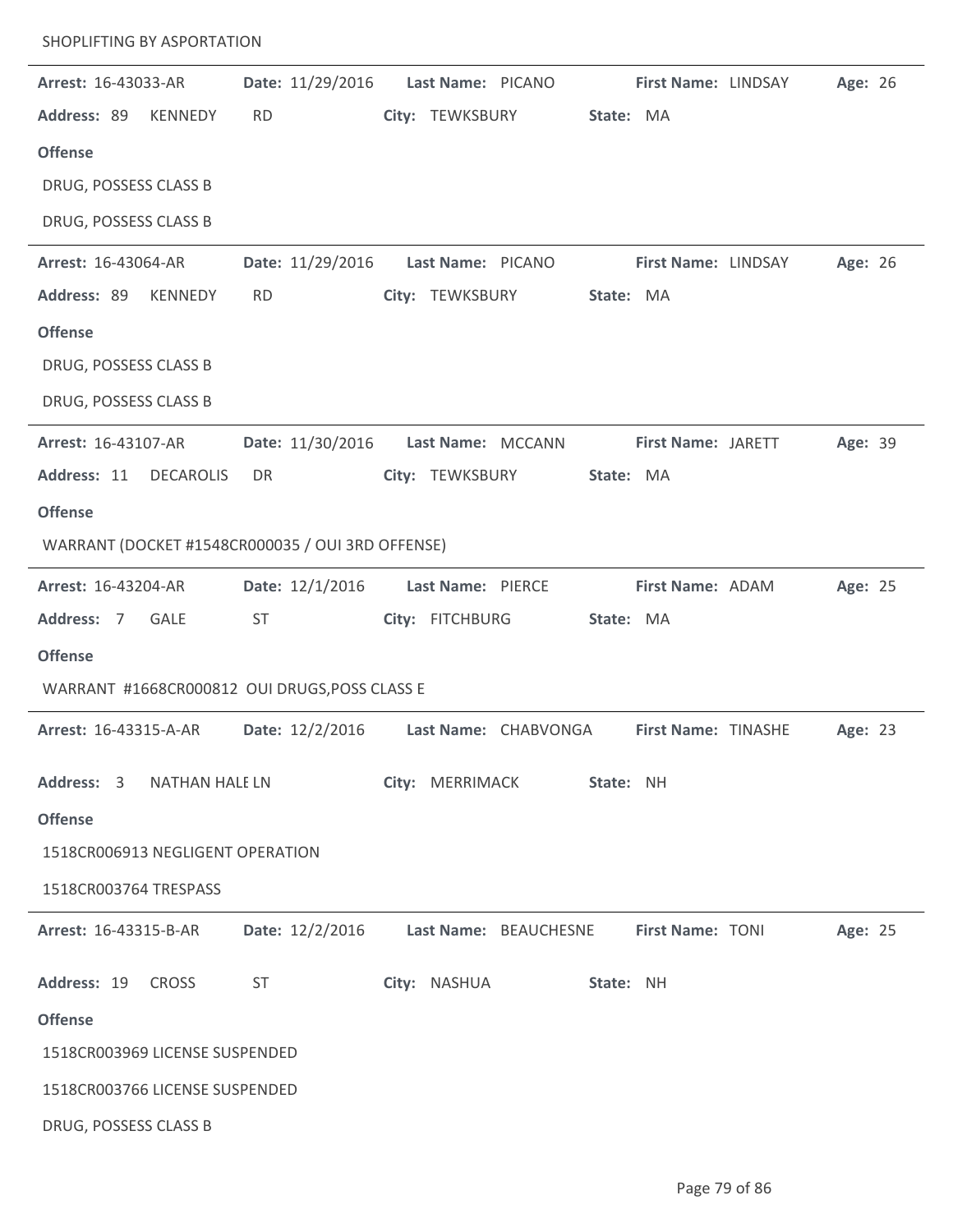| <b>Arrest: 16-43339-AR</b>                        | Date: 12/2/2016    Last Name: BERRY                                                                                                                                                                                            |                     |                        |                     | First Name: WILLIAM        | Age: 35 |  |
|---------------------------------------------------|--------------------------------------------------------------------------------------------------------------------------------------------------------------------------------------------------------------------------------|---------------------|------------------------|---------------------|----------------------------|---------|--|
| Address: 430 SCHOOL                               | ST and the state of the state of the state of the state of the state of the state of the state of the state of the state of the state of the state of the state of the state of the state of the state of the state of the sta |                     | City: LOWELL State: MA |                     |                            |         |  |
| <b>Offense</b>                                    |                                                                                                                                                                                                                                |                     |                        |                     |                            |         |  |
| WARRANT 1318CR0000807 HARRASMENT ORDER VIOLATE    |                                                                                                                                                                                                                                |                     |                        |                     |                            |         |  |
| WARRANT 1618CR004241 LICENSE SUSPENDED            |                                                                                                                                                                                                                                |                     |                        |                     |                            |         |  |
| WARRANT 1218CR006445 HARRASMENT PRVENTION VIOLATE |                                                                                                                                                                                                                                |                     |                        |                     |                            |         |  |
| Arrest: 16-43358-AR                               | Date: 12/3/2016 Last Name: GOMEZ First Name: CHRISTOPHER Age: 22                                                                                                                                                               |                     |                        |                     |                            |         |  |
| Address: 12 RIVER                                 | <b>RD</b>                                                                                                                                                                                                                      | City: ANDOVER       |                        | State: MA           |                            |         |  |
| <b>Offense</b>                                    |                                                                                                                                                                                                                                |                     |                        |                     |                            |         |  |
| WARRANT - 1618CR005595 - OP MV W/ SUSP LIC        |                                                                                                                                                                                                                                |                     |                        |                     |                            |         |  |
| <b>Arrest: 16-43471-AR</b>                        | Date: 12/4/2016 Last Name: KING                                                                                                                                                                                                |                     |                        |                     | <b>First Name: BRIANNE</b> | Age: 27 |  |
| Address: 36 WOODLAND RD                           |                                                                                                                                                                                                                                | City: BILLERICA     |                        | State: MA           |                            |         |  |
| <b>Offense</b>                                    |                                                                                                                                                                                                                                |                     |                        |                     |                            |         |  |
| WARRANT-DOCKET# 1611CR004854- OP MV W/ SUSP LIC   |                                                                                                                                                                                                                                |                     |                        |                     |                            |         |  |
| DRUG, POSSESS CLASS B                             |                                                                                                                                                                                                                                |                     |                        |                     |                            |         |  |
| <b>Arrest: 16-43476-AR</b>                        | Date: 12/4/2016 Last Name: VENTURA First Name: PETER                                                                                                                                                                           |                     |                        |                     |                            | Age: 50 |  |
| Address: 409 DOUGLAS                              | <b>RD</b>                                                                                                                                                                                                                      | City: LOWELL        |                        | State: MA           |                            |         |  |
| <b>Offense</b>                                    |                                                                                                                                                                                                                                |                     |                        |                     |                            |         |  |
| <b>OUI LIQUOR</b>                                 |                                                                                                                                                                                                                                |                     |                        |                     |                            |         |  |
| <b>EMERGENCY VEHICLE, OBSTRUCT</b>                |                                                                                                                                                                                                                                |                     |                        |                     |                            |         |  |
| NEGLIGENT OPERATION OF MOTOR VEHICLE              |                                                                                                                                                                                                                                |                     |                        |                     |                            |         |  |
| <b>MARKED LANES VIOLATION</b>                     |                                                                                                                                                                                                                                |                     |                        |                     |                            |         |  |
| <b>Arrest: 16-43647-AR</b>                        | Date: 12/5/2016                                                                                                                                                                                                                | Last Name: SANTIAGO |                        | First Name: KENNETH |                            | Age: 18 |  |
| Address: 173 ENNELL STREE                         |                                                                                                                                                                                                                                | City: LOWELL        |                        | State: MA           |                            |         |  |
| <b>Offense</b>                                    |                                                                                                                                                                                                                                |                     |                        |                     |                            |         |  |
| UNLICENSED OPERATION OF MV                        |                                                                                                                                                                                                                                |                     |                        |                     |                            |         |  |
| <b>Arrest: 16-43778-AR</b>                        | Date: 12/6/2016                                                                                                                                                                                                                | Last Name: KALLOCH  |                        | First Name: KENNETH |                            | Age: 22 |  |
| Address: 41<br><b>CENTRAL</b>                     | <b>ST</b>                                                                                                                                                                                                                      | City: RANDOLPH      |                        | State: ME           |                            |         |  |
| <b>Offense</b>                                    |                                                                                                                                                                                                                                |                     |                        |                     |                            |         |  |
| STOP FOR POLICE, FAIL                             |                                                                                                                                                                                                                                |                     |                        |                     |                            |         |  |
| STOP/YIELD, FAIL TO                               |                                                                                                                                                                                                                                |                     |                        |                     |                            |         |  |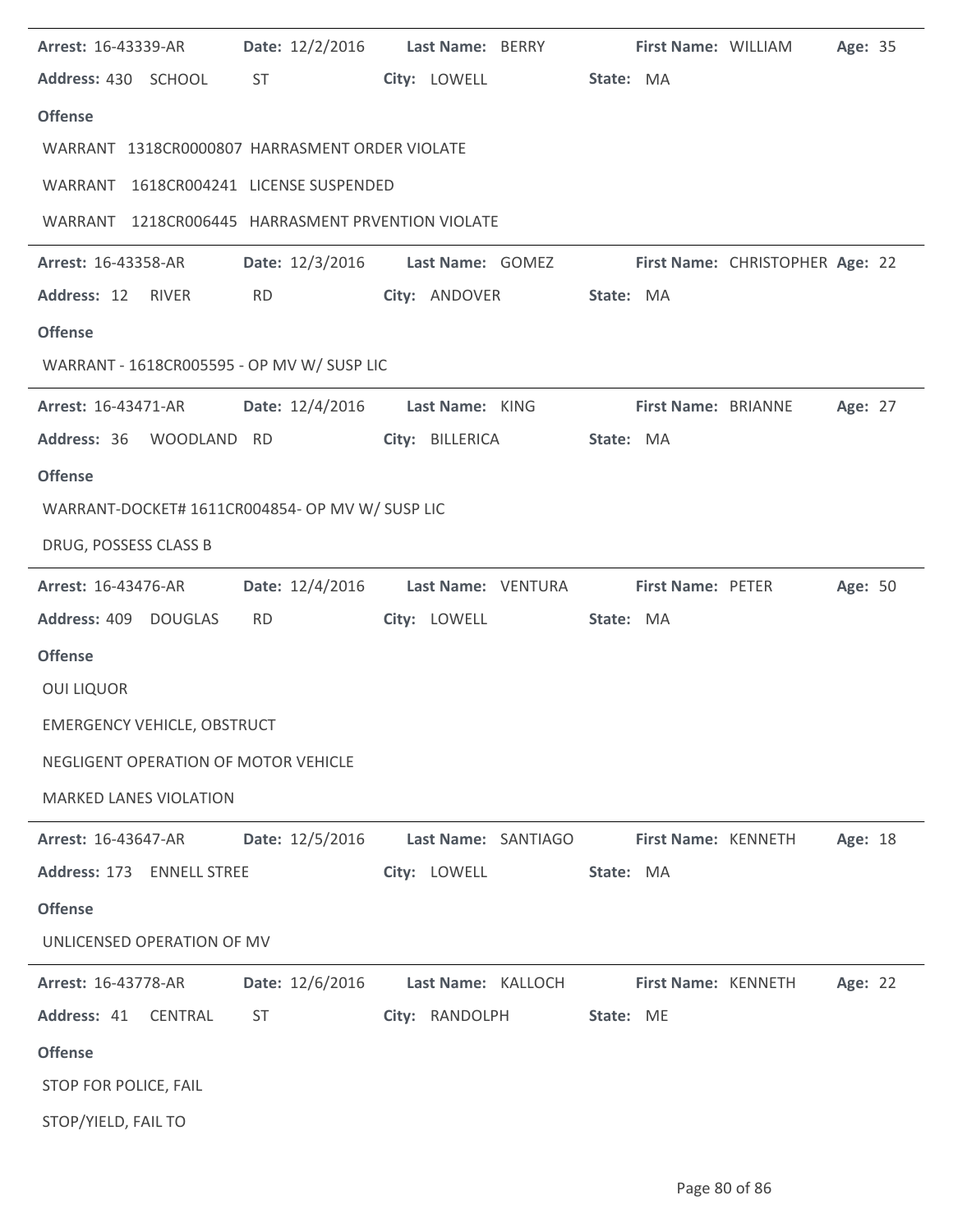| NEGLIGENT OPERATION OF MOTOR VEHICLE                |                                                                                                                                                                                                                                |                                           |                                |
|-----------------------------------------------------|--------------------------------------------------------------------------------------------------------------------------------------------------------------------------------------------------------------------------------|-------------------------------------------|--------------------------------|
| SPEEDING IN VIOL SPECIAL REGULATION                 |                                                                                                                                                                                                                                |                                           |                                |
| OUI LIQUOR, 2ND OFFENSE                             |                                                                                                                                                                                                                                |                                           |                                |
| SIGNAL, FAIL TO                                     |                                                                                                                                                                                                                                |                                           |                                |
| Arrest: 16-43886-AR                                 | Date: 12/7/2016                                                                                                                                                                                                                | Last Name: DOCOS                          | Age: 59<br>First Name: MICHAEL |
| Address: 6<br><b>STARK</b>                          | <b>ST</b>                                                                                                                                                                                                                      | City: NASHUA                              | State: NH                      |
| <b>Offense</b>                                      |                                                                                                                                                                                                                                |                                           |                                |
| WARRANT#1611CR003391 94C/34/A DRUG, POSSESS CLASS A |                                                                                                                                                                                                                                |                                           |                                |
| LARCENY OVER \$250                                  |                                                                                                                                                                                                                                |                                           |                                |
| LARCENY OVER \$250                                  |                                                                                                                                                                                                                                |                                           |                                |
| Arrest: 16-43939-AR                                 | Date: 12/7/2016                                                                                                                                                                                                                | Last Name: ZANOLI                         | First Name: WILLIAM<br>Age: 40 |
| Address: 12 TRULL                                   | <b>RD</b>                                                                                                                                                                                                                      | City: TEWKSBURY                           | State: MA                      |
| <b>Offense</b>                                      |                                                                                                                                                                                                                                |                                           |                                |
| 1611CR001785 REGISTRATION SUSPENDED                 |                                                                                                                                                                                                                                |                                           |                                |
| Arrest: 16-43953-AR                                 | Date: 12/7/2016                                                                                                                                                                                                                | Last Name: TSOUMBANIKAS First Name: JAMES | Age: 31                        |
| Address: 38 WEST                                    | <b>ST</b>                                                                                                                                                                                                                      | City: LOWELL                              | State: MA                      |
| <b>Offense</b>                                      |                                                                                                                                                                                                                                |                                           |                                |
| 1611CR005774 LICENSE SUSPENDED                      |                                                                                                                                                                                                                                |                                           |                                |
| Arrest: 16-44045-AR                                 | Date: 12/8/2016                                                                                                                                                                                                                | Last Name: MARTINEZ                       | First Name: WILSON<br>Age: 38  |
| Address: 18 AGAWAM                                  | ST and the state of the state of the state of the state of the state of the state of the state of the state of the state of the state of the state of the state of the state of the state of the state of the state of the sta | City: LOWELL                              | State: MA                      |
| <b>Offense</b>                                      |                                                                                                                                                                                                                                |                                           |                                |
| LICENSE SUSPENDED, OP MV WITH, SUBSQ.OFF            |                                                                                                                                                                                                                                |                                           |                                |
| Arrest: 16-44230-AR                                 | Date: 12/9/2016                                                                                                                                                                                                                | Last Name: PETERS                         | Age: 59<br>First Name: DAVID   |
| Address: 928 EAST                                   | <b>ST</b>                                                                                                                                                                                                                      | City: TEWKSBURY                           | State: MA                      |
| <b>Offense</b>                                      |                                                                                                                                                                                                                                |                                           |                                |
| STOP FOR POLICE, FAIL                               |                                                                                                                                                                                                                                |                                           |                                |
| <b>MARKED LANES VIOLATION</b>                       |                                                                                                                                                                                                                                |                                           |                                |
| OUI LIQUOR, 3RD OFFENSE                             |                                                                                                                                                                                                                                |                                           |                                |
| NEGLIGENT OPERATION OF MOTOR VEHICLE                |                                                                                                                                                                                                                                |                                           |                                |
|                                                     | ALCOHOL IN MV, POSSESS OPEN CONTAINER OF                                                                                                                                                                                       |                                           |                                |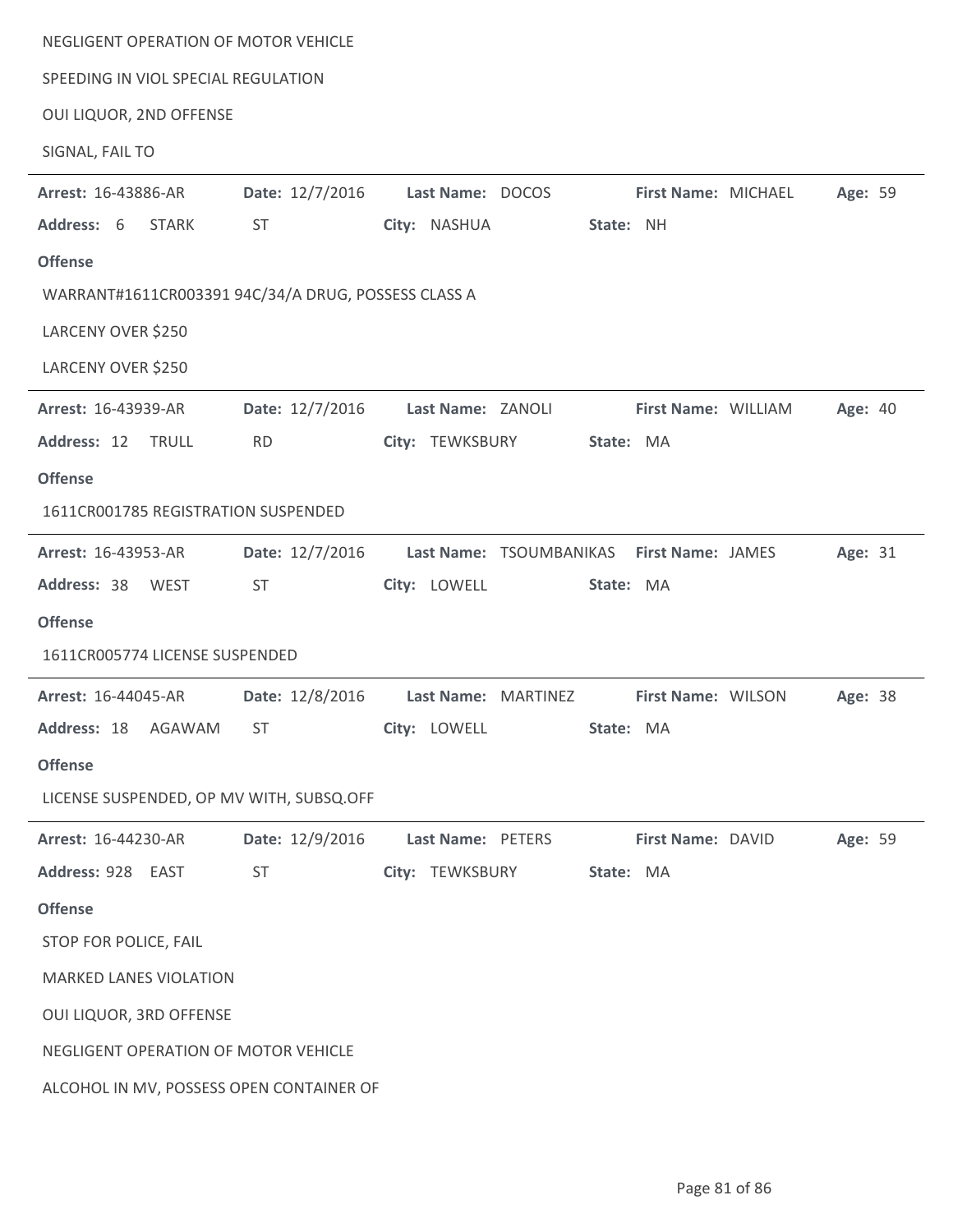| Arrest: 16-44270-AR Date: 12/10/2016 Last Name: CLERJUSTE First Name: MARVENS         |            |                                                                                                                                                                                                                                |  |                          |           |                                                                   | Age: 26 |  |
|---------------------------------------------------------------------------------------|------------|--------------------------------------------------------------------------------------------------------------------------------------------------------------------------------------------------------------------------------|--|--------------------------|-----------|-------------------------------------------------------------------|---------|--|
| Address: 44 THORNDIKE ST                                                              |            |                                                                                                                                                                                                                                |  | City: LAWRENCE State: MA |           |                                                                   |         |  |
| <b>Offense</b>                                                                        |            |                                                                                                                                                                                                                                |  |                          |           |                                                                   |         |  |
| UNLICENSED OPERATION OF MV                                                            |            |                                                                                                                                                                                                                                |  |                          |           |                                                                   |         |  |
| <b>Arrest: 16-44316-AR</b>                                                            |            |                                                                                                                                                                                                                                |  |                          |           | Date: 12/10/2016  Last Name: STEWART  First Name: ULYSSES         | Age: 40 |  |
| Address: 67 JUNE                                                                      |            | ST and the state of the state of the state of the state of the state of the state of the state of the state of the state of the state of the state of the state of the state of the state of the state of the state of the sta |  | City: WORCESTER          | State: MA |                                                                   |         |  |
| <b>Offense</b>                                                                        |            |                                                                                                                                                                                                                                |  |                          |           |                                                                   |         |  |
| UTTER FALSE CHECK                                                                     |            |                                                                                                                                                                                                                                |  |                          |           |                                                                   |         |  |
| <b>FORGERY OF CHECK</b>                                                               |            |                                                                                                                                                                                                                                |  |                          |           |                                                                   |         |  |
| Arrest: 16-44326-AR                                                                   |            |                                                                                                                                                                                                                                |  |                          |           | Date: 12/10/2016  Last Name: SOUZA  First Name: JENNETTE  Age: 30 |         |  |
| Address: 24 MERRIMACK ST                                                              |            |                                                                                                                                                                                                                                |  | City: LOWELL             | State: MA |                                                                   |         |  |
| <b>Offense</b>                                                                        |            |                                                                                                                                                                                                                                |  |                          |           |                                                                   |         |  |
| SHOPLIFTING BY CONCEALING MDSE                                                        |            |                                                                                                                                                                                                                                |  |                          |           |                                                                   |         |  |
| <b>Arrest: 16-44395-AR</b>                                                            |            | Date: 12/11/2016    Last Name: PETERS    First Name: JAMES                                                                                                                                                                     |  |                          |           |                                                                   | Age: 22 |  |
| Address: 9 ROBERT                                                                     | <b>CIR</b> |                                                                                                                                                                                                                                |  | City: TEWKSBURY          | State: MA |                                                                   |         |  |
| <b>Offense</b>                                                                        |            |                                                                                                                                                                                                                                |  |                          |           |                                                                   |         |  |
| <b>MARKED LANES VIOLATION</b>                                                         |            |                                                                                                                                                                                                                                |  |                          |           |                                                                   |         |  |
| <b>OUI LIQUOR</b>                                                                     |            |                                                                                                                                                                                                                                |  |                          |           |                                                                   |         |  |
| NEGLIGENT OPERATION OF MOTOR VEHICLE                                                  |            |                                                                                                                                                                                                                                |  |                          |           |                                                                   |         |  |
| Arrest: 16-44537-AR Date: 12/12/2016 Last Name: SANTOS First Name: WENDER             |            |                                                                                                                                                                                                                                |  |                          |           |                                                                   | Age: 22 |  |
| Address: 4 HIGHLAWN AVE City: LAWRENCE State: MA                                      |            |                                                                                                                                                                                                                                |  |                          |           |                                                                   |         |  |
| <b>Offense</b>                                                                        |            |                                                                                                                                                                                                                                |  |                          |           |                                                                   |         |  |
| <b>COURTESY BOOKING FOR MAINE STATE POLICE</b>                                        |            |                                                                                                                                                                                                                                |  |                          |           |                                                                   |         |  |
| Arrest: 16-44591-AR Date: 12/12/2016 Last Name: POOLE First Name: RONALD Age: 45      |            |                                                                                                                                                                                                                                |  |                          |           |                                                                   |         |  |
| Address: 171 OLD CAMBRIC RD                                                           |            |                                                                                                                                                                                                                                |  | City: WOBURN State: MA   |           |                                                                   |         |  |
|                                                                                       |            |                                                                                                                                                                                                                                |  |                          |           |                                                                   |         |  |
| <b>Offense</b>                                                                        |            |                                                                                                                                                                                                                                |  |                          |           |                                                                   |         |  |
| 1410CR002534 SHOPLIFTING                                                              |            |                                                                                                                                                                                                                                |  |                          |           |                                                                   |         |  |
| Arrest: 16-44594-AR Date: 12/12/2016 Last Name: OVERHULSER First Name: JOSHUA Age: 29 |            |                                                                                                                                                                                                                                |  |                          |           |                                                                   |         |  |
| Address: 11A FLETCHER ST                                                              |            |                                                                                                                                                                                                                                |  | City: NASHUA 5tate: NH   |           |                                                                   |         |  |
| <b>Offense</b>                                                                        |            |                                                                                                                                                                                                                                |  |                          |           |                                                                   |         |  |
| ALCOHOL IN MV, POSSESS OPEN CONTAINER OF                                              |            |                                                                                                                                                                                                                                |  |                          |           |                                                                   |         |  |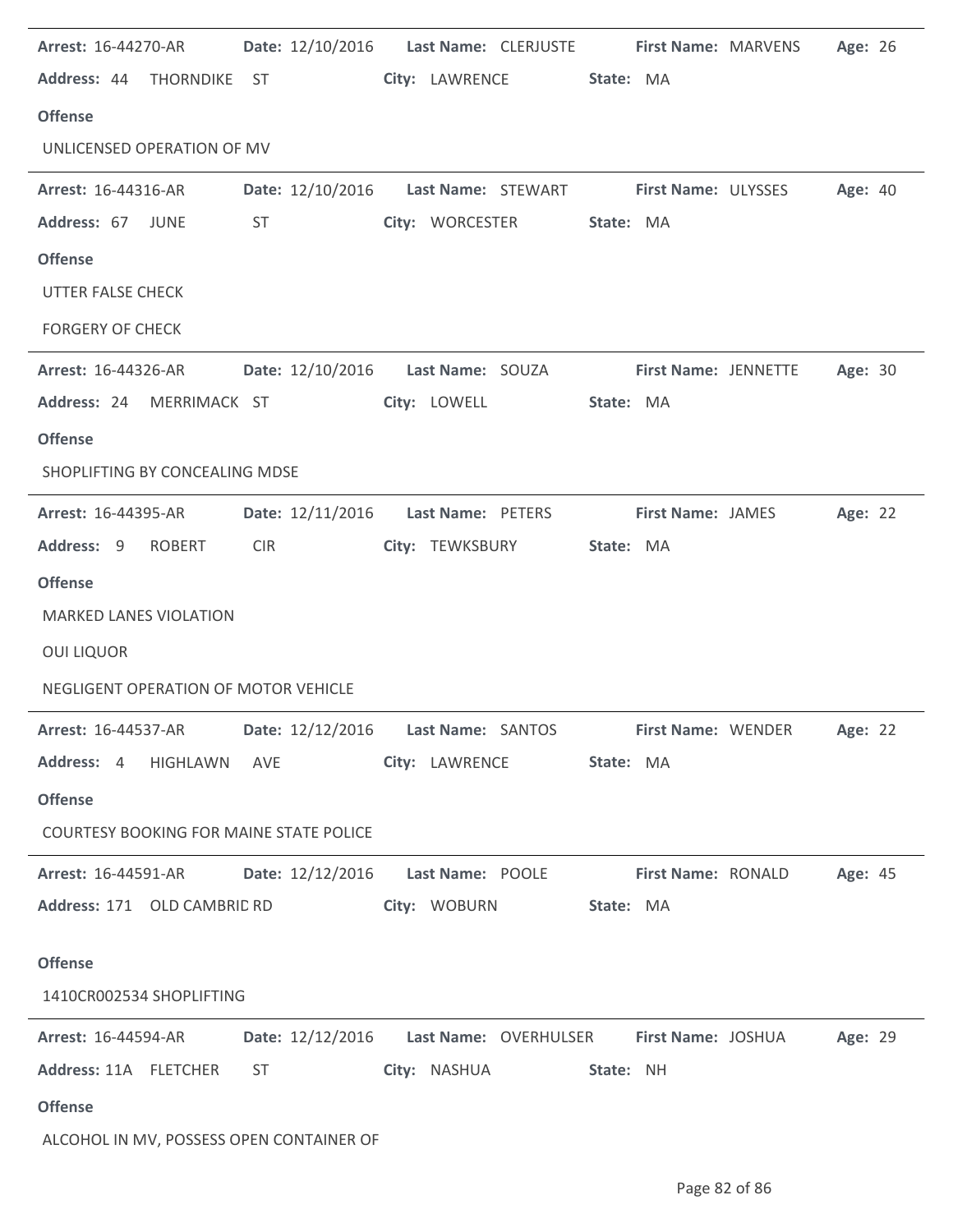| UNLICENSED OPERATION OF MV           |                                                               |                 |                    |                     |                       |         |
|--------------------------------------|---------------------------------------------------------------|-----------------|--------------------|---------------------|-----------------------|---------|
| <b>OUI LIQUOR</b>                    |                                                               |                 |                    |                     |                       |         |
| Arrest: 16-44905-AR                  | Date: 12/15/2016                                              |                 | Last Name: OKONKWO |                     | First Name: QUEENELIA | Age: 34 |
| Address: 23 BELAIR AVE 21            |                                                               | City: DRACUT    |                    | State: MA           |                       |         |
| <b>Offense</b>                       |                                                               |                 |                    |                     |                       |         |
| SHOPLIFTING BY ASPORTATION           |                                                               |                 |                    |                     |                       |         |
| Arrest: 16-45031-AR                  | Date: 12/16/2016    Last Name: SALVAGGIO    First Name: KAREN |                 |                    |                     |                       | Age: 37 |
| Address: 41<br><b>MAUREEN</b>        | DR                                                            | City: TEWKSBURY |                    | State: MA           |                       |         |
| <b>Offense</b>                       |                                                               |                 |                    |                     |                       |         |
| TRESPASS                             |                                                               |                 |                    |                     |                       |         |
| SHOPLIFTING BY ASPORTATION           |                                                               |                 |                    |                     |                       |         |
| <b>Arrest: 16-45131-AR</b>           | Date: 12/17/2016    Last Name: WALSH                          |                 |                    | First Name: PATRICK |                       | Age: 23 |
| Address: 412 FLETCHER                | <b>ST</b>                                                     | City: LOWELL    |                    | State: MA           |                       |         |
| <b>Offense</b>                       |                                                               |                 |                    |                     |                       |         |
| NEGLIGENT OPERATION OF MOTOR VEHICLE |                                                               |                 |                    |                     |                       |         |
| <b>OUI LIQUOR</b>                    |                                                               |                 |                    |                     |                       |         |
| Arrest: 16-45143-AR                  | Date: 12/17/2016  Last Name: POMAVILLA-CELA First Name: LUIS  |                 |                    |                     |                       | Age: 26 |
| Address: 213 MOORE                   | <b>ST</b>                                                     | City: LOWELL    |                    | State: MA           |                       |         |
| <b>Offense</b>                       |                                                               |                 |                    |                     |                       |         |
| UNLICENSED OPERATION OF MV           |                                                               |                 |                    |                     |                       |         |
| AFTERMARKET LIGHTING, NONCOMPLIANT   |                                                               |                 |                    |                     |                       |         |
| Arrest: 16-45253-A-AR                | Date: 12/18/2016                                              | Last Name: NOEL |                    | First Name: JAMES   |                       | Age: 47 |
| Address: 15<br><b>CHAPEL</b>         | <b>ST</b>                                                     | City: LOWELL    |                    | State: MA           |                       |         |
| <b>Offense</b>                       |                                                               |                 |                    |                     |                       |         |
| <b>DISORDERLY CONDUCT</b>            |                                                               |                 |                    |                     |                       |         |
| Arrest: 16-45253-AR                  | Date: 12/18/2016                                              | Last Name: NOEL |                    | First Name: ANTHONY |                       | Age: 50 |
| Address: 28<br><b>ELM</b>            | <b>ST</b>                                                     | City: HAVERHILL |                    | State: MA           |                       |         |
| <b>Offense</b>                       |                                                               |                 |                    |                     |                       |         |
| 1211CR000243 HARASSMENT              |                                                               |                 |                    |                     |                       |         |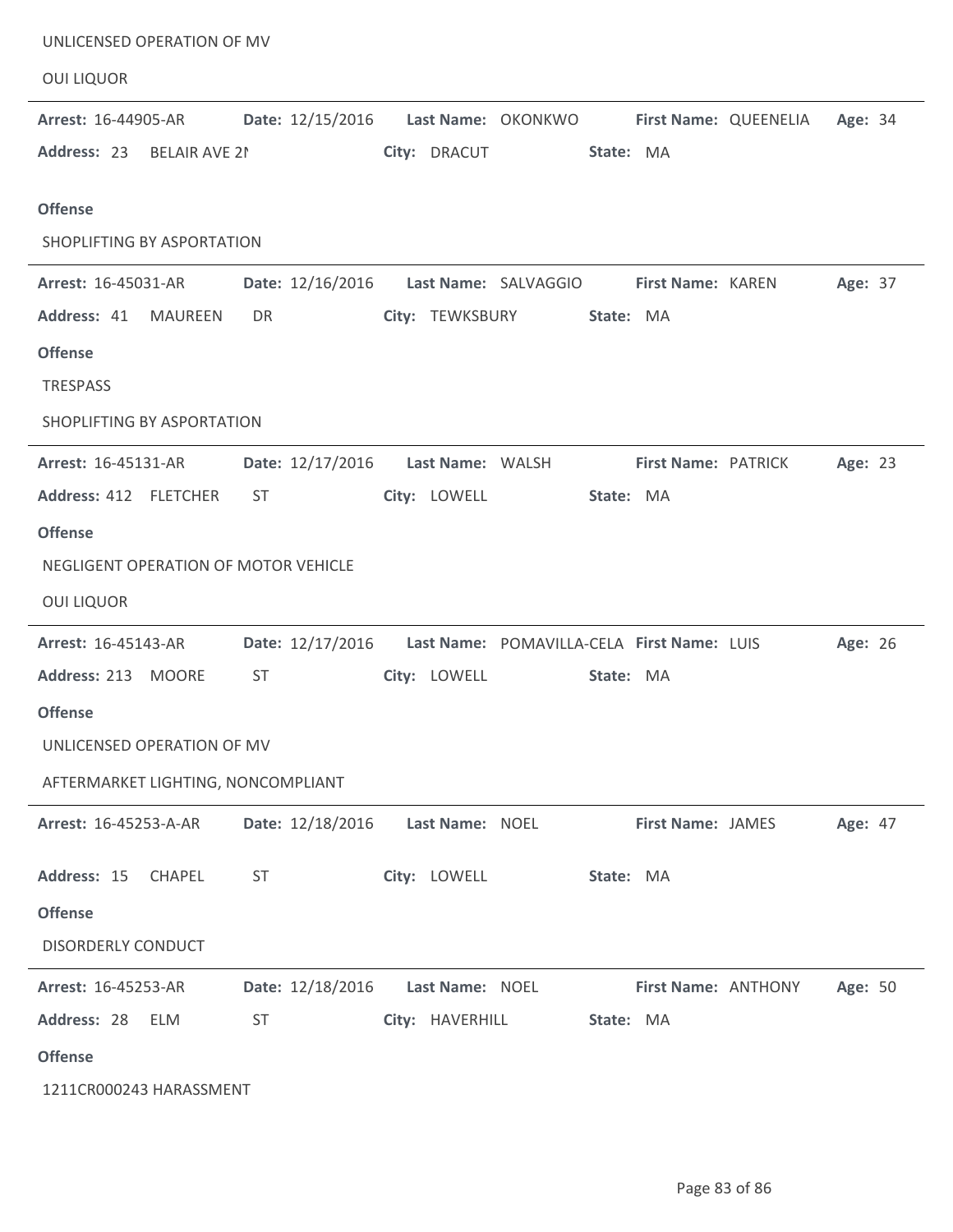| Arrest: 16-45271-AR                                                                 | Date: 12/18/2016    Last Name: WIITALA  |              | First Name: RYAN     | Age: 21 |  |
|-------------------------------------------------------------------------------------|-----------------------------------------|--------------|----------------------|---------|--|
| Address: 61 ALFRED                                                                  | DR                                      | City: DRACUT | State: MA            |         |  |
| <b>Offense</b>                                                                      |                                         |              |                      |         |  |
| UNLICENSED OPERATION OF MV                                                          |                                         |              |                      |         |  |
| ALCOHOL IN MV, POSSESS OPEN CONTAINER OF                                            |                                         |              |                      |         |  |
| <b>OUI LIQUOR</b>                                                                   |                                         |              |                      |         |  |
| NEGLIGENT OPERATION OF MOTOR VEHICLE                                                |                                         |              |                      |         |  |
| <b>MARKED LANES VIOLATION</b>                                                       |                                         |              |                      |         |  |
| Arrest: 16-45375-AR                                                                 | Date: 12/19/2016    Last Name: SCHOULER |              | First Name: MATTHEW  | Age: 23 |  |
| Address: 158 PLEASANT                                                               | ST                                      | City: LOWELL | State: MA            |         |  |
| <b>Offense</b>                                                                      |                                         |              |                      |         |  |
| SHOPLIFTING BY ASPORTATION                                                          |                                         |              |                      |         |  |
| <b>Arrest: 16-45461-AR</b>                                                          | Date: 12/20/2016    Last Name: FOLEY    |              | First Name: JENNIFER | Age: 40 |  |
| Address: 294 WESTBOROUCRD                                                           |                                         | City: UPTON  | State: MA            |         |  |
| <b>Offense</b>                                                                      |                                         |              |                      |         |  |
| USE MV WITHOUT AUTHORITY                                                            |                                         |              |                      |         |  |
| NEGLIGENT OPERATION OF MOTOR VEHICLE                                                |                                         |              |                      |         |  |
| <b>Arrest: 16-45476-A-AR</b>                                                        | Date: 12/20/2016    Last Name: MALLAHAN |              | First Name: JOSEPH   | Age: 25 |  |
|                                                                                     |                                         |              |                      |         |  |
| Address: 177 SALEM RD City: TEWKSBURY State: MA                                     |                                         |              |                      |         |  |
| <b>Offense</b>                                                                      |                                         |              |                      |         |  |
| WARRANT 1586CR000988 POSS CLASS A                                                   |                                         |              |                      |         |  |
| Arrest: 16-45476-AR Date: 12/20/2016 Last Name: COSTELLO First Name: ROBERT Age: 26 |                                         |              |                      |         |  |
| Address: 215 THORNTON ST City: MANCHESTER State: NH                                 |                                         |              |                      |         |  |
| <b>Offense</b>                                                                      |                                         |              |                      |         |  |
| WARRANT 1618CR004347 POSSESSION CLASS B                                             |                                         |              |                      |         |  |
| WARRANT 1618CR004381 CONSPIRACY TO VIOLATE DRUG LAW                                 |                                         |              |                      |         |  |
| Arrest: 16-45577-AR Date: 12/21/2016 Last Name: OBRIEN First Name: ROBERT Age: 34   |                                         |              |                      |         |  |
| Address:6201 ARCHSTONE AVE City: NTEWKSBURY State: MA                               |                                         |              |                      |         |  |
| <b>Offense</b>                                                                      |                                         |              |                      |         |  |
| WARRANT 1611CR003973 ASSAULT & BATTERY                                              |                                         |              |                      |         |  |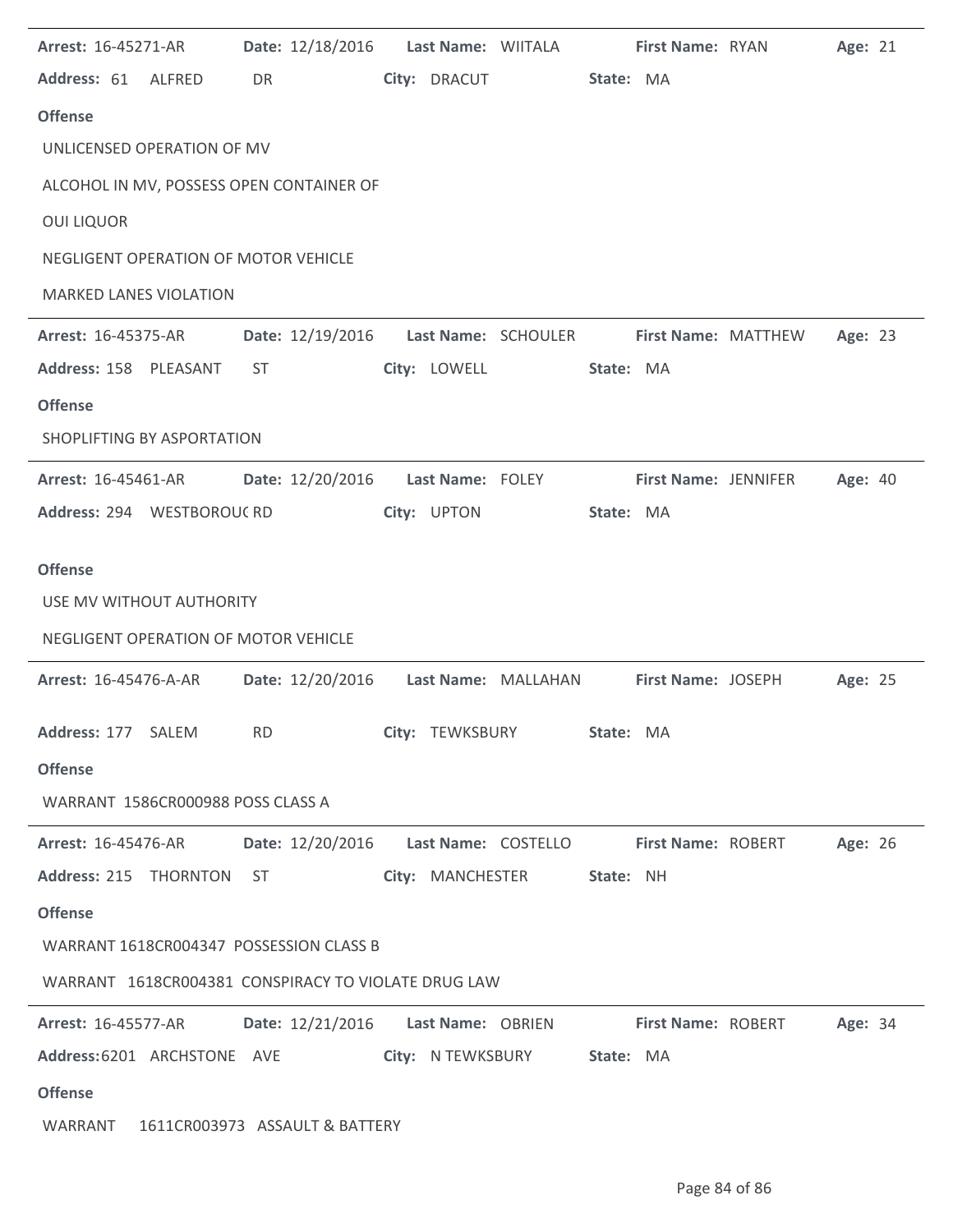| STOP/YIELD, FAIL TO                          |                  |                                        |                          |                |
|----------------------------------------------|------------------|----------------------------------------|--------------------------|----------------|
| Arrest: 16-45664-AR                          | Date: 12/22/2016 | Last Name: ALDEN                       | First Name: RICHARD      | Age: 36        |
| Address: 290 FOX                             | AVE              | City: DRACUT                           | State: MA                |                |
| <b>Offense</b>                               |                  |                                        |                          |                |
| NEGLIGENT OPERATION OF MOTOR VEHICLE         |                  |                                        |                          |                |
| <b>MARKED LANES VIOLATION</b>                |                  |                                        |                          |                |
| OUI LIQUOR, 2ND OFFENSE                      |                  |                                        |                          |                |
| LICENSE SUSPENDED, OP MV WITH                |                  |                                        |                          |                |
| Arrest: 16-45740-AR                          | Date: 12/23/2016 | Last Name: BENNETT                     | First Name: MATHEW       | Age: 22        |
| Address: 16<br><b>BRENCHIN</b>               | <b>TER</b>       | City: ANDOVER                          | State: MA                |                |
| <b>Offense</b>                               |                  |                                        |                          |                |
| WARRANT-DOCKET# 00005297777-UNLICENSED OP/MV |                  |                                        |                          |                |
| Arrest: 16-45798-AR                          | Date: 12/23/2016 | Last Name: BETTENCOURT                 | First Name: JORDAN       | Age: 27        |
| Address: 583 CENTRAL                         | <b>ST</b>        | City: LOWELL                           | State: MA                |                |
| <b>Offense</b>                               |                  |                                        |                          |                |
| SEAT BELT, FAIL WEAR                         |                  |                                        |                          |                |
| Arrest: 16-45877-AR                          | Date: 12/24/2016 | Last Name: PARISEAU                    | First Name: COURTNEY     | Age: 22        |
| Address: 195 HILL ST                         | EXT              | City: TEWKSBURY                        | State: MA                |                |
| <b>Offense</b>                               |                  |                                        |                          |                |
| THREAT TO COMMIT CRIME TO WIT: MURDER        |                  |                                        |                          |                |
| <b>Arrest: 16-46348-AR</b>                   |                  | Date: 12/28/2016    Last Name: BOURQUE | <b>First Name: JERRY</b> | Age: 31        |
| Address: 61 WHIPPLE                          | <b>RD</b>        | City: BILLERICA                        | State: MA                |                |
| <b>Offense</b>                               |                  |                                        |                          |                |
| STOP/YIELD, FAIL TO                          |                  |                                        |                          |                |
| INSPECTION/STICKER, NO                       |                  |                                        |                          |                |
| LICENSE SUSPENDED, OP MV WITH                |                  |                                        |                          |                |
| <b>Arrest: 16-46443-AR</b>                   | Date: 12/29/2016 | Last Name: CARBONNEAU                  | First Name: RAYMOND      | <b>Age: 46</b> |
| Address: 84 RUMSFORD                         | ST               | City: LOWELL                           | State: MA                |                |
| <b>Offense</b>                               |                  |                                        |                          |                |
| LARCENY OVER \$250                           |                  |                                        |                          |                |

ż,